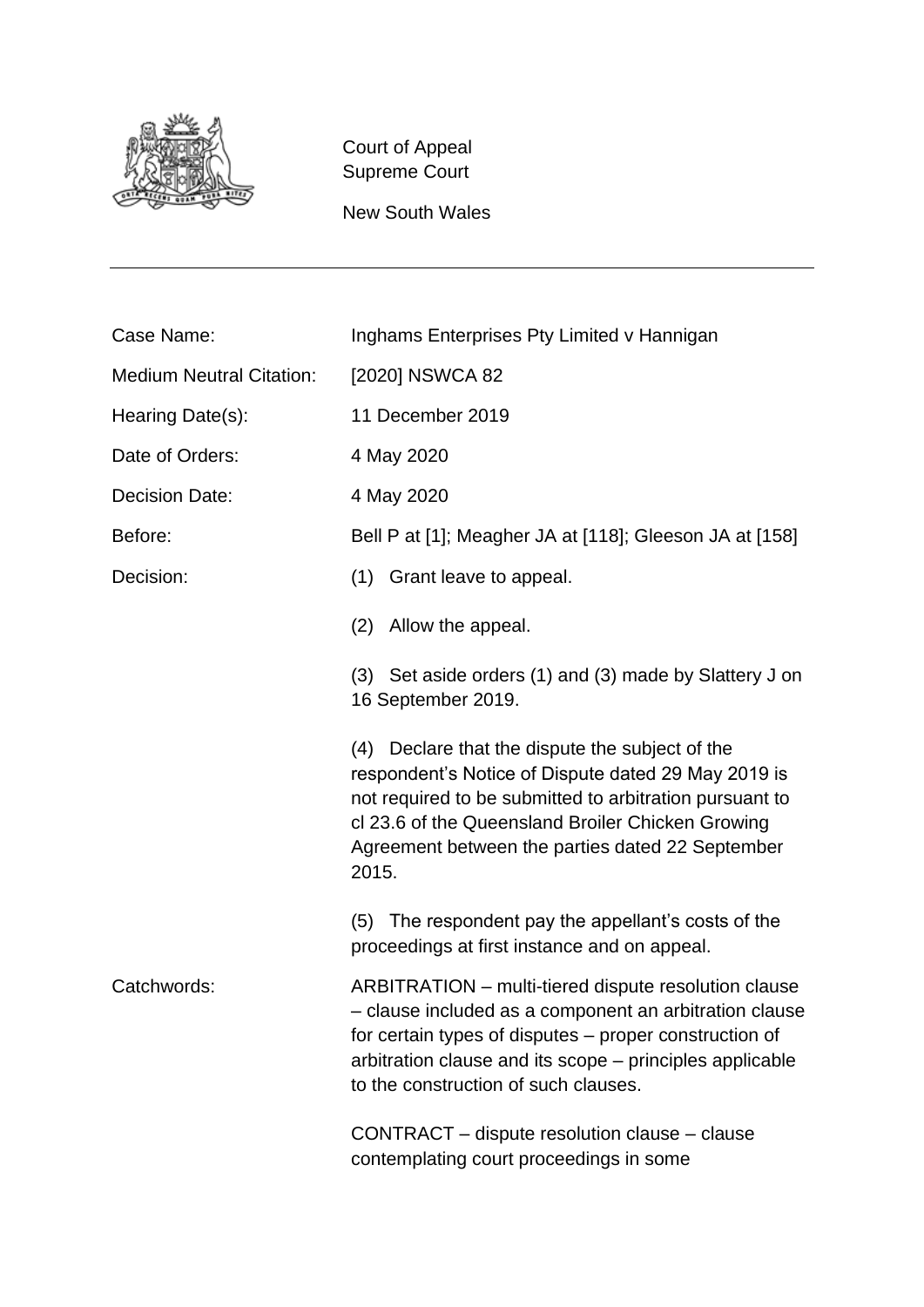|                     | circumstances and arbitration proceedings in other<br>circumstances - proper construction of the clause -<br>whether a claim for damages for breach of contract<br>"concerned" a "monetary amount payable and/or owed"<br>"under" the agreement.<br>CONTRACT – construction and interpretation – multi-<br>tiered dispute resolution clause - principles applicable<br>to construction of dispute resolution clauses.                                                                                                                                                                                                                                                                                                                                                                                                                                                                                                                                 |
|---------------------|-------------------------------------------------------------------------------------------------------------------------------------------------------------------------------------------------------------------------------------------------------------------------------------------------------------------------------------------------------------------------------------------------------------------------------------------------------------------------------------------------------------------------------------------------------------------------------------------------------------------------------------------------------------------------------------------------------------------------------------------------------------------------------------------------------------------------------------------------------------------------------------------------------------------------------------------------------|
|                     | CONTRACT – waiver – whether commencement of<br>earlier court proceedings seeking declarations as to<br>breach of contract resulted in waiver of right to submit<br>claim for damages for breach of contract to arbitration.                                                                                                                                                                                                                                                                                                                                                                                                                                                                                                                                                                                                                                                                                                                           |
| Legislation Cited:  | Civil Procedure Act 2005 (NSW) s 26(1)<br>Foreign States Immunities Act 1985 (Cth) s 11(1)<br>Income Tax Assessment Act 1936 (Cth) s 160U(3)<br>International Arbitration Act 1974 (Cth)<br>Jurisdiction of Courts (Cross-Vesting) Act 1987 (NSW)<br>s 5(7)<br>Land Title Act 1994 (Qld) s 62<br>Supreme Court Act 1970 (NSW) s 101(2)(r)                                                                                                                                                                                                                                                                                                                                                                                                                                                                                                                                                                                                             |
| <b>Cases Cited:</b> | AAP Industries Pty Limited v Rehaud Pte Limited [2015]<br><b>NSWSC 468</b><br>Ace Insurance Ltd v Moose Enterprise Pty Ltd [2009]<br><b>NSWSC 724</b><br>Akai Pty Ltd v People's Insurance Co Ltd (1996) 188<br>CLR 418; [1996] HCA 39<br>Armacel Pty Ltd v Smurfit Stone Container Corporation<br>(2008) 248 ALR 573; [2008] FCA 592<br>Attorney General for New South Wales v Melco Resorts<br>& Entertainment Limited [2020] NSWCA 40<br>Australian Broadcasting Commission v Australasian<br>Performing Right Association Ltd (1973) 129 CLR 99;<br>[1973] HCA 36<br>Australian Health & Nutrition Association Ltd y Hive<br>Marketing Group Pty Ltd (2019) 99 NSWLR 419; [2019]<br>NSWCA <sub>61</sub><br>Australian Securities Commission v Lord (1991) 33<br>FCR 144; (1991) 105 ALR 347<br>BHPB Freight Pty Ltd v Cosco Oceania Chartering Pty<br>Ltd (2008) 168 FCR 169; [2008] FCA 551<br>Cape Lambert Resources Ltd v MCC Australia Sanjin |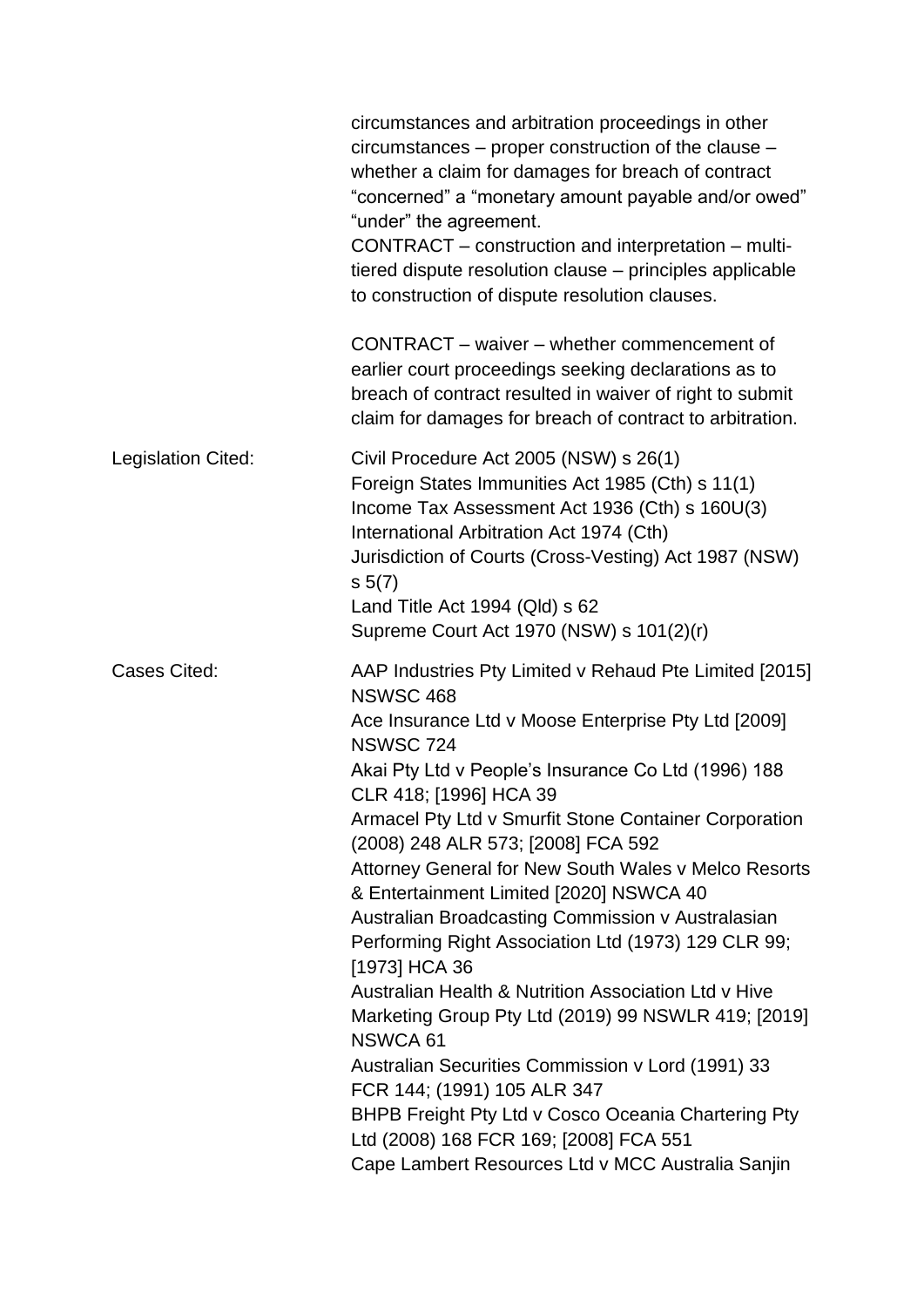Mining Pty Ltd [2013] WASCA 66; (2013) 298 ALR 666 Castlemaine Tooheys Ltd v Carlton & United Breweries Ltd (1987) 10 NSWLR 468

Cell Tech Communications Pty Ltd v Nokia Mobile Phones (UK) Ltd (1995) 58 FCR 365

Chan v Cresdon Pty Ltd (1989) 168 CLR 242; [1989] HCA 63

Cherry v Steele-Park (2017) 96 NSWLR 548; [2017] NSWCA 295

Comandate Marine Corporation v Pan Australia Shipping Pty Ltd (2006) 157 FCR 45; [2006] FCAFC 192

Commissioner of Taxation (Cth) v Sara Lee Household & Body Care (Australia) Pty Ltd (2000) 201 CLR 520; [2000] HCA 35

Commonwealth v Amann Aviation Pty Ltd (1992) 174 CLR 64; [1991] HCA 54

Concut Pty Ltd v Worrell (2000) 75 ALJR 312; [2000] HCA 64

Continental Bank NA v Aeakos Compania Naviera SA [1994] 1 WLR 588

Corporate Affairs Commission (SA) v Australian Central Credit Union (1985) 157 CLR 201; [1985] HCA 64 Electra Air Conditioning BV v Seeley International Pty Ltd [2008] FCAFC 169

Electricity Generation Corporation v Woodside Energy Ltd; Woodside Energy Ltd v Electricity Generation Corporation (2014) 251 CLR 640; [2014] HCA 7 Energy Resources of Aust Ltd v Commissioner of Taxation (2003) 52 ATR 120

FAI General Insurance Co Ltd v Ocean Marine Mutual Protection & Indemnity Association (1997) 41 NSWLR 117

Faxtech Pty Ltd v ITL Optronics Ltd [2011] FCA 1320 Fiona Trust & Holding Corporation v Privalov [2007] UKHL 40; [2007] 4 All ER 951

Firebird Global Master Fund II Ltd v Republic of Nauru (2015) 258 CLR 31; [2015] HCA 43

Francis Gregory Hannigan v Inghams Enterprises Pty Limited [2019] NSWSC 321

Francis Travel Marketing Pty Ltd v Virgin Atlantic Airways Ltd (1996) 39 NSWLR 160; (1996) 131 FLR 422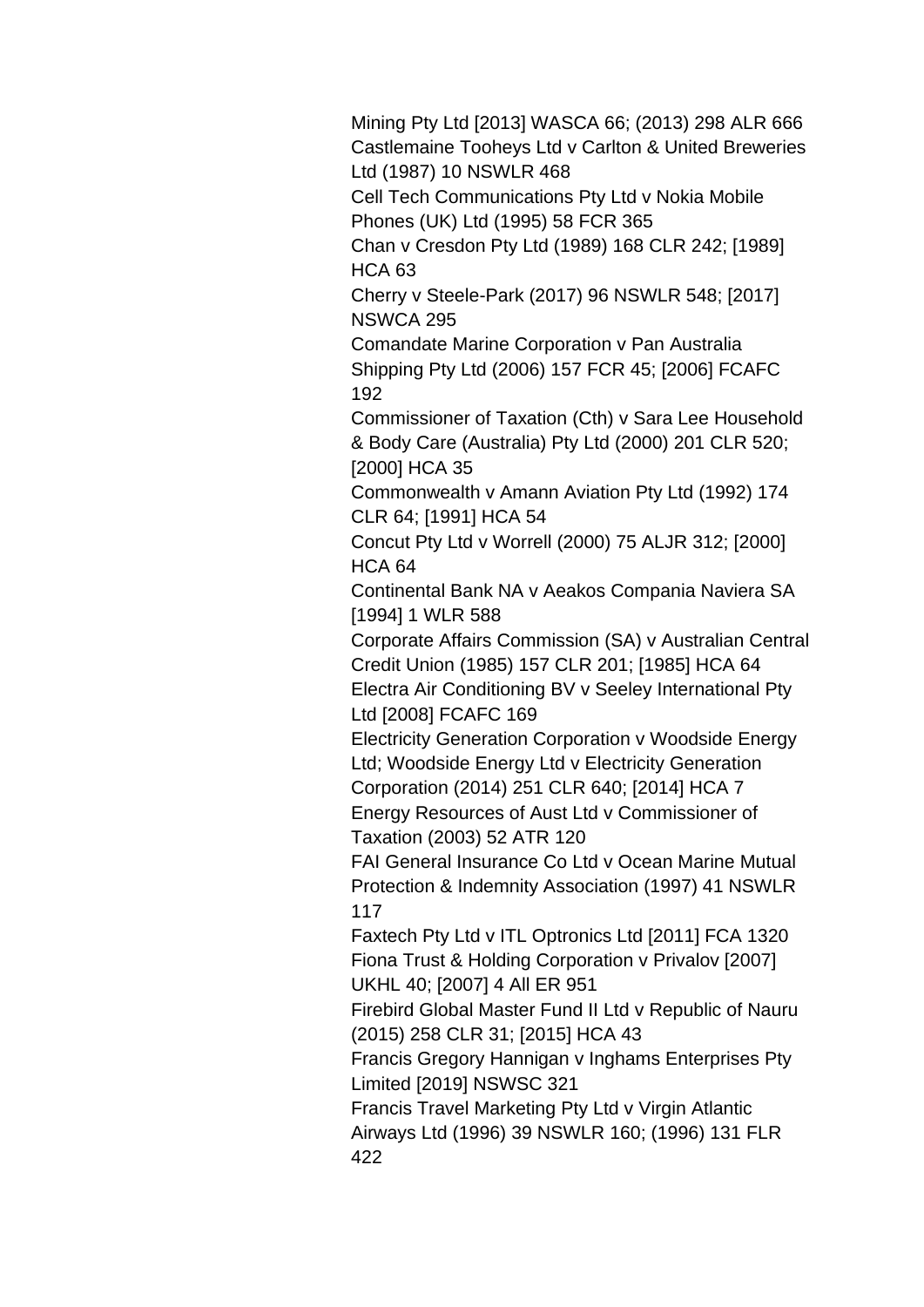Galafassi v Kelly (2014) 87 NSWLR 119 Gaynor v Attorney General of New South Wales [2020] NSWCA 48 Global Partners Fund Limited v Babcock & Brown Limited (in liq) [2010] NSWCA 196; (2010) 79 ACSR 383 Grocon Constructors (Victoria) Pty Ltd v APN DF2 Project 2 Pty Ltd [2015] VSCA 190 Hancock Prospecting Pty Ltd v Rinehart (2017) 257 FCR 442; [2017] FCAFC 170 Harding v Wealands [2007] 2 AC 1; [2006] UKHL 32 Hi-Fert Pty Ltd v Kiukiang Maritime Carriers (No 5) (1998) 90 FCR 1; (1998) 159 ALR 142 HIH Casualty & General Insurance Ltd (in liq) v RJ Wallace (2006) 68 NSWLR 603; [2006] NSWSC 1150 IBM Australia Ltd v National Distribution Services Ltd (1991) 22 NSWLR 466; (1991) 100 ALR 361 Inghams Enterprises Pty Ltd v Francis Gregory Hannigan [2019] NSWSC 1186 Insigma Technology Co Ltd v Alstom Technology Ltd [2009] 3 SLR 936 JTA Le Roux Pty Ltd as trustee for the FLR Family Trust v Lawson [2013] WASC 293 Kraft Foods Group Brands LLC v Bega Cheese Limited (2018) 358 ALR 1; [2018] FCA 549 Lainson Holdings Pty Ltd v Duffy Kennedy Pty Ltd [2017] NSWSC 203 Mann v Paterson Constructions Pty Ltd [2019] HCA 32; (2019) 93 ALJR 1164 Mastrobuono v Shearson Lehman Hutton Inc. 514 U.S. 52 (1995) McCann v Switzerland Insurance Australia Limited (2000) 203 CLR 579; [2000] HCA 65 Mineral Resources Ltd v Pilbara Minerals Ltd [2016] WASC 338 Mitsubishi Motors Corp v Soler-Chrysler Plymouth Inc 473 US 614 (1985) Mobis Parts Australia Pty Ltd v XL Insurance Company SE [2016] NSWSC 1170 Morris-Garner v One Step (Support) Ltd [2019] AC 649; [2018] UKSC 20 Moschi v Lep Air Services Ltd [1973] AC 331; [1972] 4 WLUK 46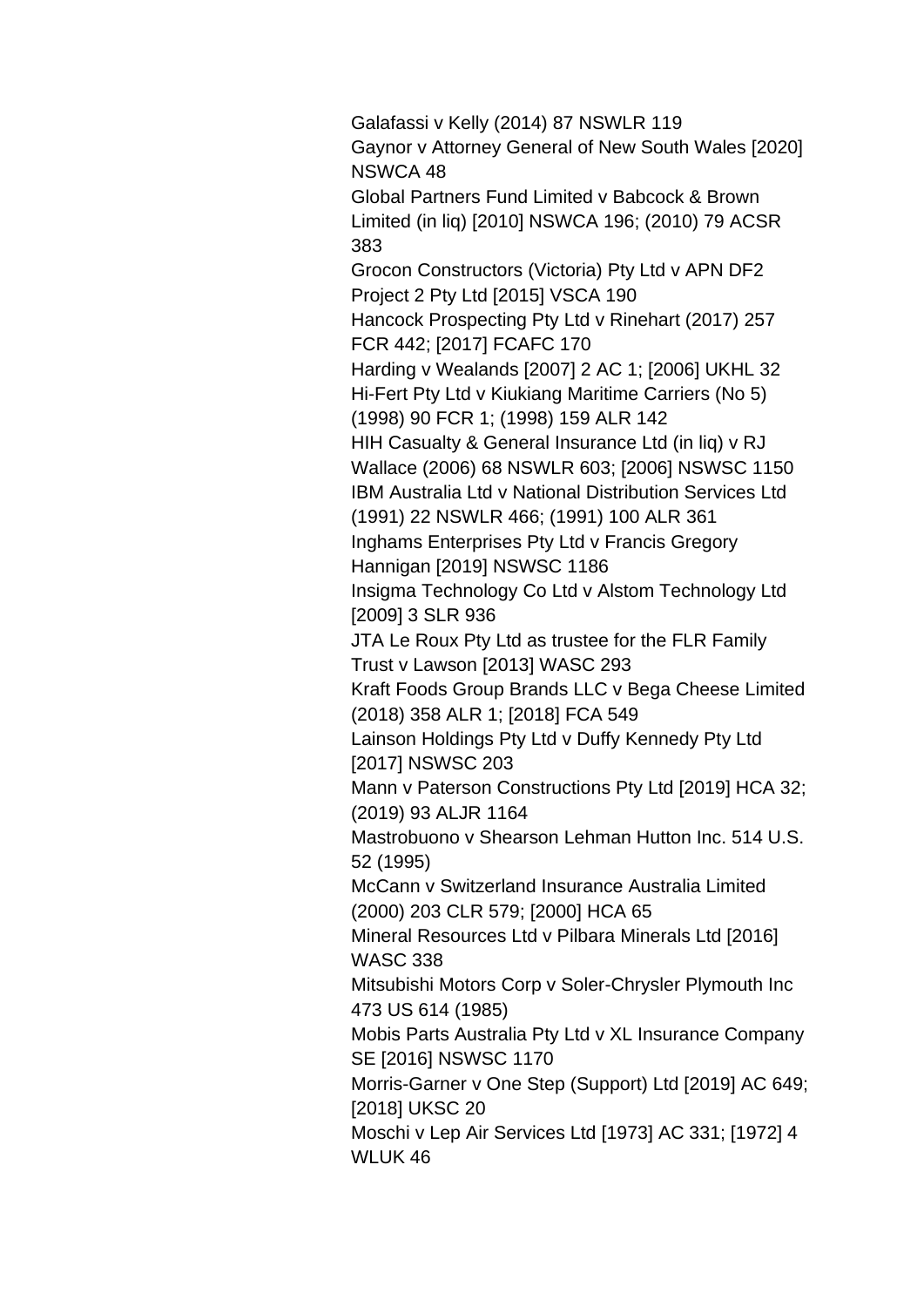Mount Bruce Mining Pty Ltd v Wright Prospecting Pty Ltd (2015) 256 CLR 104; [2015] HCA 37 Paharpur Cooling Towers Ltd v Paramount (WA) Ltd [2008] WASCA 110 Paper Products Pty Ltd v Tomlinsons (Rochdale) Limited (1993) 43 FCR 439; [1993] FCA 346 Parnell Manufacturing Pty Ltd v Lonza Ltd [2017] NSWSC 562 Perovich v Whitton (No 2) (2016) 250 FCR 272; [2016] FCAFC 152 Photo Production Ltd v Securicor Transport Ltd [1980] AC 827; [1980] 2 WLUK 146 Plenary Research Pty Ltd v Biosciences Research Centre Pty Ltd [2013] VSCA 217 Port of Melbourne Authority v Anshun Pty Ltd (1981) 147 CLR 589; [1981] HCA 45 Progressive Mailing House Pty Ltd v Tabali Pty Ltd (1985) 157 CLR 17; [1985] HCA 14 PT Garuda Indonesia Ltd v Australian Competition and Consumer Commission [2011] FCAFC 52 Queensland Premier Mines Pty Ltd v French (2007) 235 CLR 81; [2007] HCA 53 Recyclers of Australia Pty Ltd v Hettinga Equipment Inc (2000) 100 FCR 420; [2000] FCA 547 Rinehart v Hancock Prospecting Pty Ltd [2019] HCA 13; (2019) 366 ALR 635 Rinehart v Rinehart (No 3) (2016) 257 FCR 310 Rinehart v Welker (2012) 95 NSWLR 221; [2012] NSWCA 95 Robinson v Harman (1848) 1 Exch 850; 154 ER 363 Rotheberger Australia Pty Ltd v Poulsen [2003] NSWSC 788 Royal Bank of Scotland plc v Babcock & Brown DIF III Global Co-Investment Fund LP [2017] VSCA 138 Samick Lines Co Ltd v Owners of the "Antonis P Lemos" [1985] AC 711 Tanning Research Laboratories Inc v O'Brien (1990) 169 CLR 332; [1990] HCA 8 TCL Air Conditioner (Zhongshan) Co Ltd v Judges of the Federal Court of Australia (2013) 251 CLR 533; [2013] HCA 5 Tea Trade Properties Ltd v CIN Properties Ltd (1990) 1 EGLR 155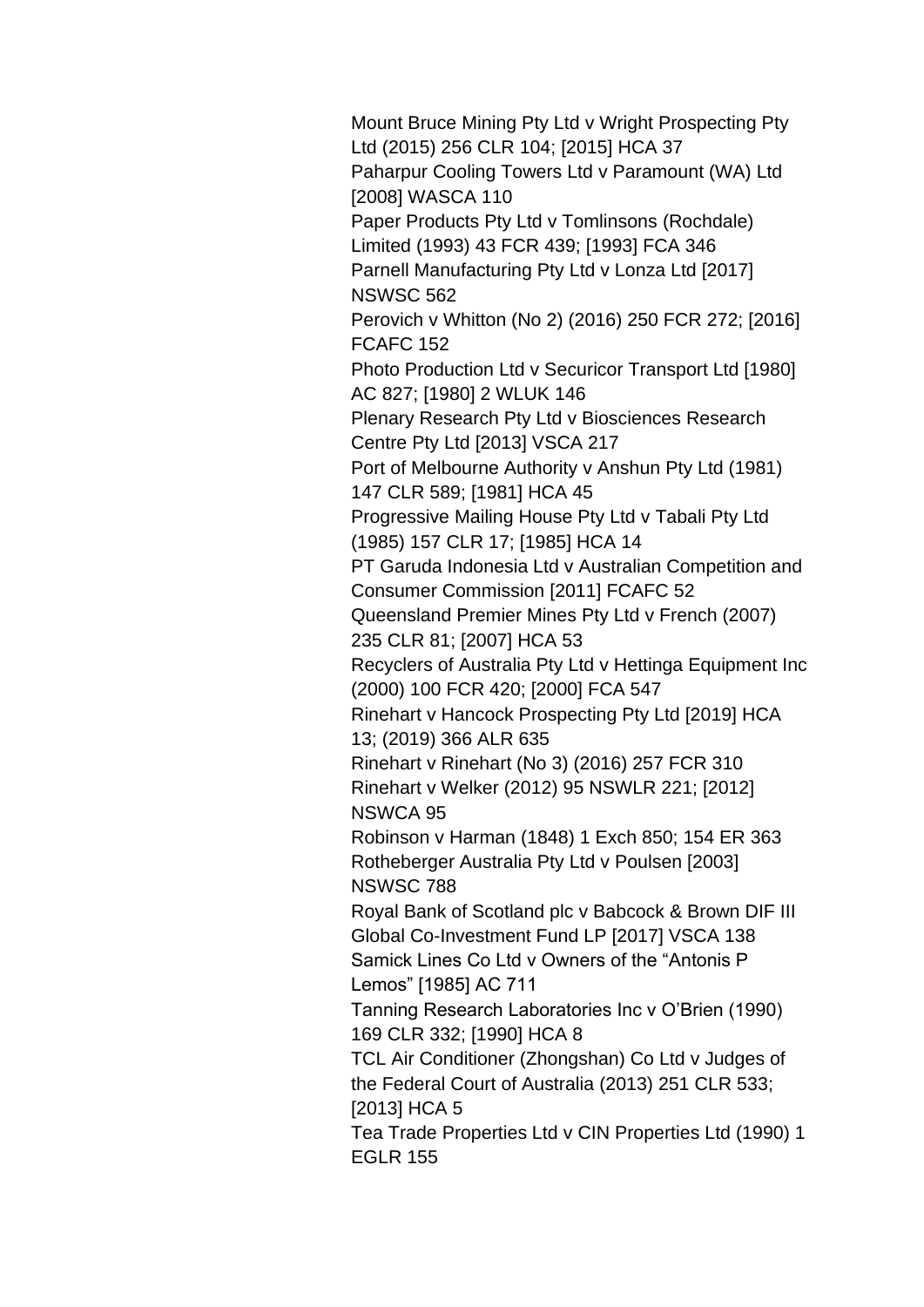|                                 | The Queen v Khazal (2012) 246 CLR 601; [2012] HCA<br>26<br>Toll (FGCT) Pty Ltd v Alphapharm Pty Ltd (2004) 219<br>CLR 165; [2004] HCA 52<br>Wilkie v Gordian Runoff Ltd (2005) 221 CLR 522;<br>[2005] HCA 17<br>Zhu v Treasurer of the State of New South Wales<br>(2004) 218 CLR 530; [2004] HCA 56                                                                                                                                                                                                                                                                                                                                                                                                                                                                                                                                                                                  |
|---------------------------------|---------------------------------------------------------------------------------------------------------------------------------------------------------------------------------------------------------------------------------------------------------------------------------------------------------------------------------------------------------------------------------------------------------------------------------------------------------------------------------------------------------------------------------------------------------------------------------------------------------------------------------------------------------------------------------------------------------------------------------------------------------------------------------------------------------------------------------------------------------------------------------------|
| <b>Texts Cited:</b>             | G B Born, International Commercial Arbitration (2nd ed,<br>2014, Wolters Kluwer)<br>A Briggs, Agreements on Jurisdiction and Choice of<br>Law (2007, Oxford University Press)<br>M Davies (ed), Jurisdiction and Forum Selection<br>Clauses in International Maritime Law (2005, Kluwer<br>Law International)<br>M Davies, A S Bell, P L G Brereton and M Douglas,<br>Nygh's Conflict of Laws in Australia (10th ed, 2019,<br>LexisNexis Butterworths)<br>D W Greig and J L R Davis, The Law of Contract (1987,<br>The Law Book Company Limited)<br>J D Heydon, Heydon on Contract (2019, Lawbook Co)<br>D Joseph, Jurisdiction and Arbitration Agreements and<br>their Enforcement (3rd ed, 2015, Sweet & Maxwell)<br>K Lewison, The Interpretation of Contracts (5th ed,<br>2011, Sweet & Maxwell)<br>K Lewison, The Interpretation of Contracts (6th ed,<br>2015, Sweet & Maxwell) |
| Category:                       | Principal judgment                                                                                                                                                                                                                                                                                                                                                                                                                                                                                                                                                                                                                                                                                                                                                                                                                                                                    |
| Parties:                        | Inghams Enterprises Pty Limited (Applicant)<br>Francis Gregory Hannigan (Respondent)                                                                                                                                                                                                                                                                                                                                                                                                                                                                                                                                                                                                                                                                                                                                                                                                  |
| Representation:                 | Counsel:<br>P S Braham SC, D Neggo (Applicant)<br>M S Henry SC (Respondent)                                                                                                                                                                                                                                                                                                                                                                                                                                                                                                                                                                                                                                                                                                                                                                                                           |
|                                 | Solicitors:<br>Paradise Charnock O'Brien (Applicant)<br>Hannigans Solicitors (Respondent)                                                                                                                                                                                                                                                                                                                                                                                                                                                                                                                                                                                                                                                                                                                                                                                             |
| File Number(s):                 | 2019/307488                                                                                                                                                                                                                                                                                                                                                                                                                                                                                                                                                                                                                                                                                                                                                                                                                                                                           |
| <b>Publication Restriction:</b> | N/A                                                                                                                                                                                                                                                                                                                                                                                                                                                                                                                                                                                                                                                                                                                                                                                                                                                                                   |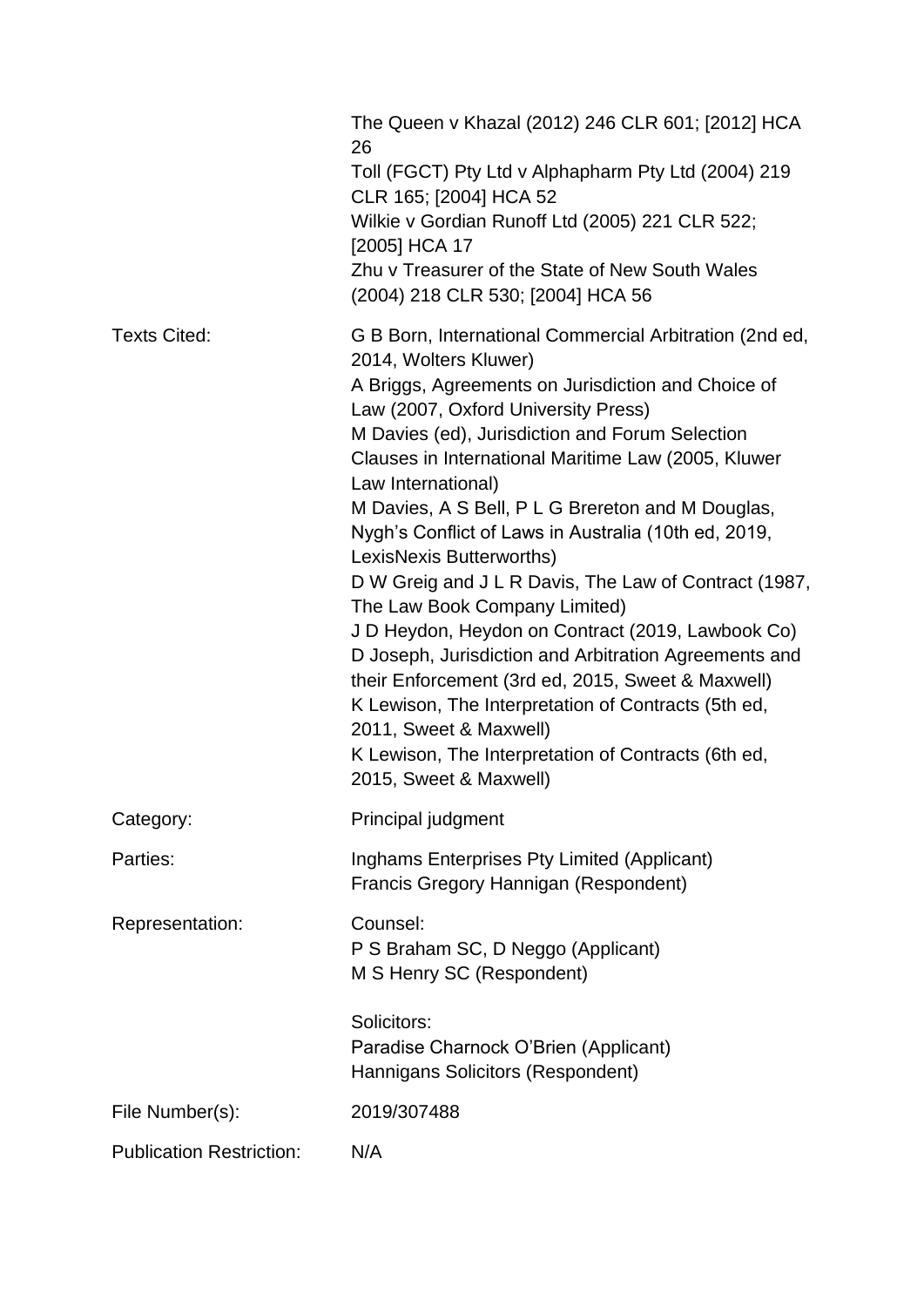Decision under appeal:

| Court or Tribunal: | Supreme Court of New South Wales |
|--------------------|----------------------------------|
| Jurisdiction:      | Equity – Duty List               |
| Citation:          | [2019] NSWSC 1186                |
| Date of Decision:  | 16 September 2019                |
| Before:            | Slattery J                       |
| File Number(s):    | 2019/269478                      |

*[Note: The Uniform Civil Procedure Rules 2005 provide (Rule 36.11) that unless the Court otherwise orders, a judgment or order is taken to be entered when it is recorded in the Court's computerised court record system. Setting aside and variation of judgments or orders is dealt with by Rules 36.15, 36.16, 36.17 and 36.18. Parties should in particular note the time limit of fourteen days in Rule 36.16.]*

## **HEADNOTE**

### **[This headnote is not to be read as part of the judgment]**

Inghams Enterprises Pty Limited (**Inghams**) entered into a chicken growing contract (**the Agreement**) with Mr Francis Gregory Hannigan (**Mr Hannigan**), under which Mr Hannigan received batches of one day old chicks from Inghams, grew them in sheds into chickens and returned them to Inghams. For this service, Inghams paid Mr Hannigan a "Fee", as defined in the Agreement. The Agreement closely regulated the process of the supply of chicks and return of chickens, and the standard of care expected of Mr Hannigan whilst the chicks were in his custody.

On 8 August 2017, Inghams purported to terminate the Agreement and refused to supply chicks for growing to Mr Hannigan. On 30 August 2017, Mr Hannigan commenced proceedings in the Supreme Court seeking a declaration that Inghams' purported termination of the Agreement was wrongful (**the 2017 proceedings**). He did not seek damages in those proceedings, but he reserved his rights in correspondence and before the Court. The 2017 proceedings were heard by Robb J, who entered judgment for Mr Hannigan on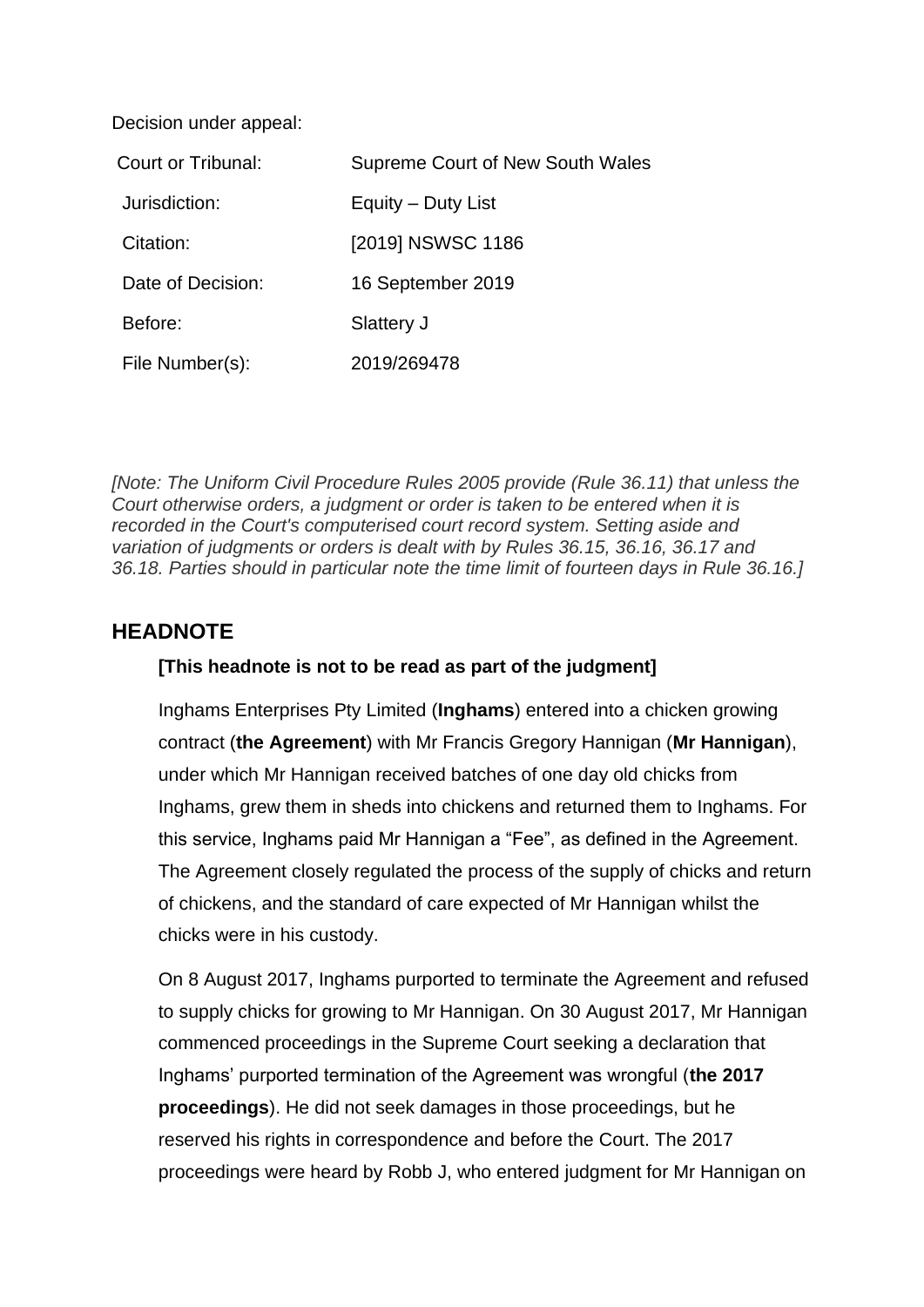29 March 2019, declaring in effect that Inghams had wrongfully terminated the Agreement. Inghams resumed supplying chicks to Mr Hannigan on or about 17 June 2019.

Mr Hannigan issued a Notice of Dispute to Inghams dated 29 May 2019, seeking damages from Inghams for loss of profits, based on Inghams' failure to supply chicks to Mr Hannigan from 8 August 2017 (the purported termination date by Inghams) to 17 June 2019 (the resumed dated of supply). A mediation was unsuccessfully undertaken by the parties on 28-29 August 2019, and thus Mr Hannigan contended that cl 23.6 of the Agreement entitled him to refer the dispute to arbitration. Clause 23.1 of the Agreement provided:

"A party must not commence court proceedings in respect of a dispute arising out of this Agreement ("**Dispute**") (including without limitation any Dispute regarding any breach or purported breach of this Agreement, the interpretation of any of its provisions, any matters concerning a party's performance or observance of its obligations under this Agreement, or the termination or the right of a party to terminate this Agreement) until it has complied with this clause 23."

Clause 23 made provision, in sub-clauses 3 and 4, for the initial informal and

then formal mediation of disputes. Clause 23.6 provided as follows:

 $"$ If:

23.6.1 the Dispute concerns any monetary amount payable and/or owed by either party to the other under this Agreement, including without limitation matters relating to determination, adjustment or renegotiation of the Fee under Annexure 1 or under clauses 9.4, 10, 11, 12, 13 and 15.3.3; and

23.6.2 the parties fail to resolve the Dispute in accordance with Clause 23.4 within twenty eight (28) days of the appointment of the mediator

then the parties must (unless otherwise agreed) submit the Dispute to arbitration using an external arbitrator (who must not be the same person as the mediator) agreed by the parties or, in the absence of agreement, appointed by the Institute Chairman."

Inghams commenced proceedings in the Supreme Court to restrain the referral to arbitration, and sought declarations that (a) Mr Hannigan's damages claim did not fall within cl 23 of the Agreement and that (b) even if it did, Mr Hannigan had waived any entitlement to arbitrate the dispute under cl 23 because of his commencement of the 2017 proceedings.

The primary judge held that Mr Hannigan was entitled to refer his damages claim to arbitration under cl 23.6 of the Agreement.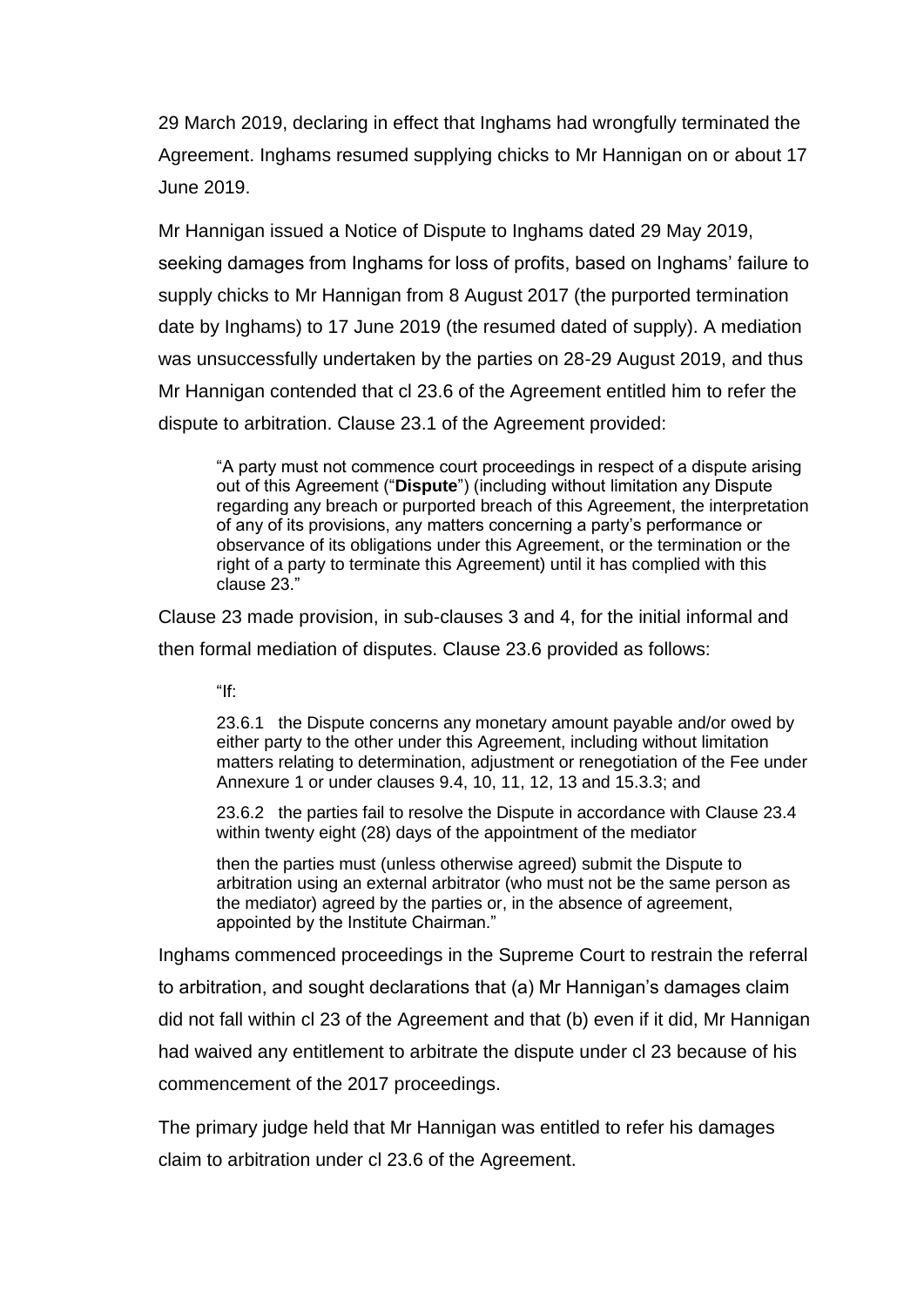The principal issues before the Court of Appeal were:

- (1) Whether the primary judge erred in his construction of cl 23.6 of the Agreement, in finding that the claim for damages fell within cl 23.6.1 and could be referred to arbitration (**the construction issue**);
- (2) Whether the primary judge erred in not finding that Mr Hannigan had waived his right to refer the dispute to arbitration, pursuant to cl 23.6 of the Agreement (**the waiver issue**).

**The Court held** (Meagher JA, Gleeson JA agreeing, Bell P dissenting),

granting leave to appeal and allowing the appeal:

As to the construction issue:

- (1) By Meagher and Gleeson JJA: the primary judge erred in his construction of cl 23.6 of the Agreement. The subject matter of the notified dispute, being a claim for unliquidated damages, was not a claim to or about an amount "payable" or "owed" by Inghams to Mr Hannigan under the Agreement, nor was it a dispute which affected or related to the negotiation, adjustment or determination of any such amount. As the claim did not concern a monetary amount payable under the Agreement, and as the obligation to pay damages for breach of contract was not created by or did not arise under the Agreement, the Court held that the dispute was not a dispute which fell within cl 23.6.1. Accordingly, the dispute was not one which must have, in the absence of any ad hoc agreement, been submitted to arbitration: [127]-[156]; [158].
- (2) By Bell P (dissenting): the primary judge did not err in his construction of cl 23.6 of the Agreement. A liberal approach should be applied to the construction of the dispute resolution clause, based both on the legal principles applicable to dispute resolution clauses and a number of textual indications in cl 23.6.1, suggesting that the parties intended the clause to be construed broadly. Accordingly, the Dispute in question did fall within the ambit of cl 23.6, with Mr Hannigan entitled to pursue his claim for damages by way of arbitration: [68]-[107].
- (3) Discussion by Bell P of dispute resolution clauses and the principles applicable to their interpretation: [48]-[67] (Bell P).

As to the waiver issue:

- (4) By Meagher and Gleeson JJA: as the dispute was not required to be referred to arbitration, the waiver issue did not arise. However, agreeing with Bell P's reasoning in this respect, if the dispute was required to be referred to arbitration, Mr Hannigan had not waived his right to insist that occur: [118]; [158].
- (5) By Bell P: the primary judge did not err in finding that Mr Hannigan had not waived his right to refer the dispute to arbitration. There had been no unequivocal abandonment in or by reason of the 2017 proceedings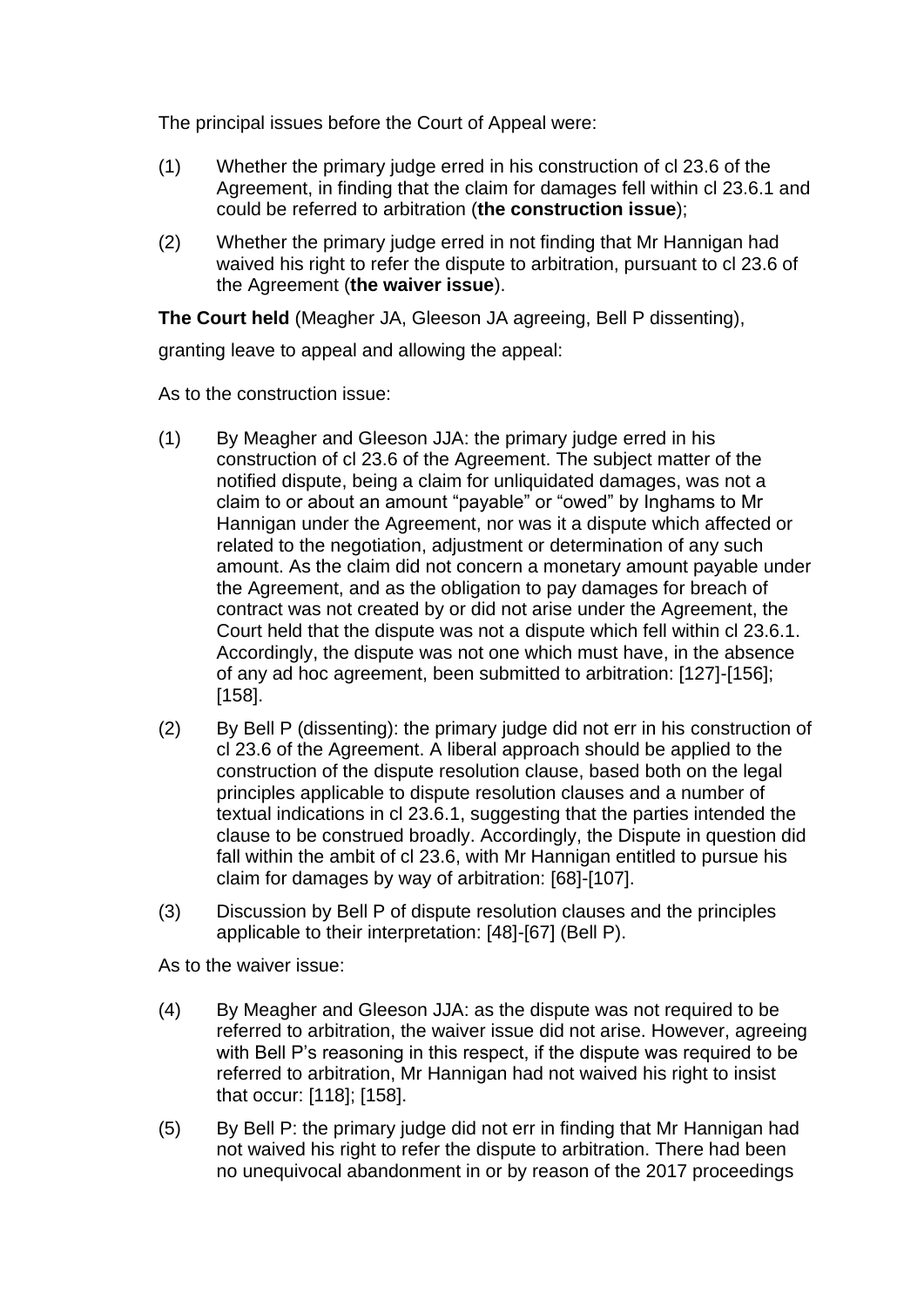of any right to arbitrate the question of damages for breach of contract at some time in the future. Further, cl 23.11 of the Agreement authorised court proceedings to be pursued for urgent declaratory relief, and the relief sought in the 2017 proceedings could be so characterised: [109]-[112].

# **JUDGMENT**

- 1 **BELL P**: This is an application for leave to appeal from the decision of Slattery J (**the primary judge**) of 16 September 2019, concerning the proper forum for the determination of a claim for damages for breach of contract, the relevant contract being a standard form chicken growing contract (**the Agreement**) between Mr Francis Gregory Hannigan (**Mr Hannigan**) and Inghams Enterprises Pty Limited (**Inghams**).
- 2 Mr Hannigan sought to have his claim referred to arbitration, pursuant to cl 23.6 of the Agreement but Inghams resisted, initiating proceedings in this Court to restrain the commencement or continuation of any arbitration and seeking declarations as to the proper construction of the Agreement.
- 3 As shall be seen, the dispute resolution clause in the Agreement contemplates the litigation of some disputes in court proceedings and the arbitration of other disputes, following a preliminary mediation requirement. At first instance, the primary judge held that the claim for damages fell within the scope of the arbitration sub-clause and, accordingly, declined to restrain the commencement or continuation of the arbitration and dismissed Inghams' proceedings: [2019] NSWSC 1186.
- 4 Inghams seeks leave to appeal because of the fact that it was considered that the value of the outcome of the real issue in dispute, namely the question of forum, did not exceed \$100,000 with the consequence that s 101(2)(r) of the *Supreme Court Act 1970* (NSW) applied: see, generally, *Gaynor v Attorney General of New South Wales* [2020] NSWCA 48 at [13]-[20].
- 5 Inghams raised two main issues on the prospective appeal:
	- (1) whether the primary judge erred in finding that the notified dispute between the parties must be referred to arbitration, pursuant to cl 23.6 of the Agreement; and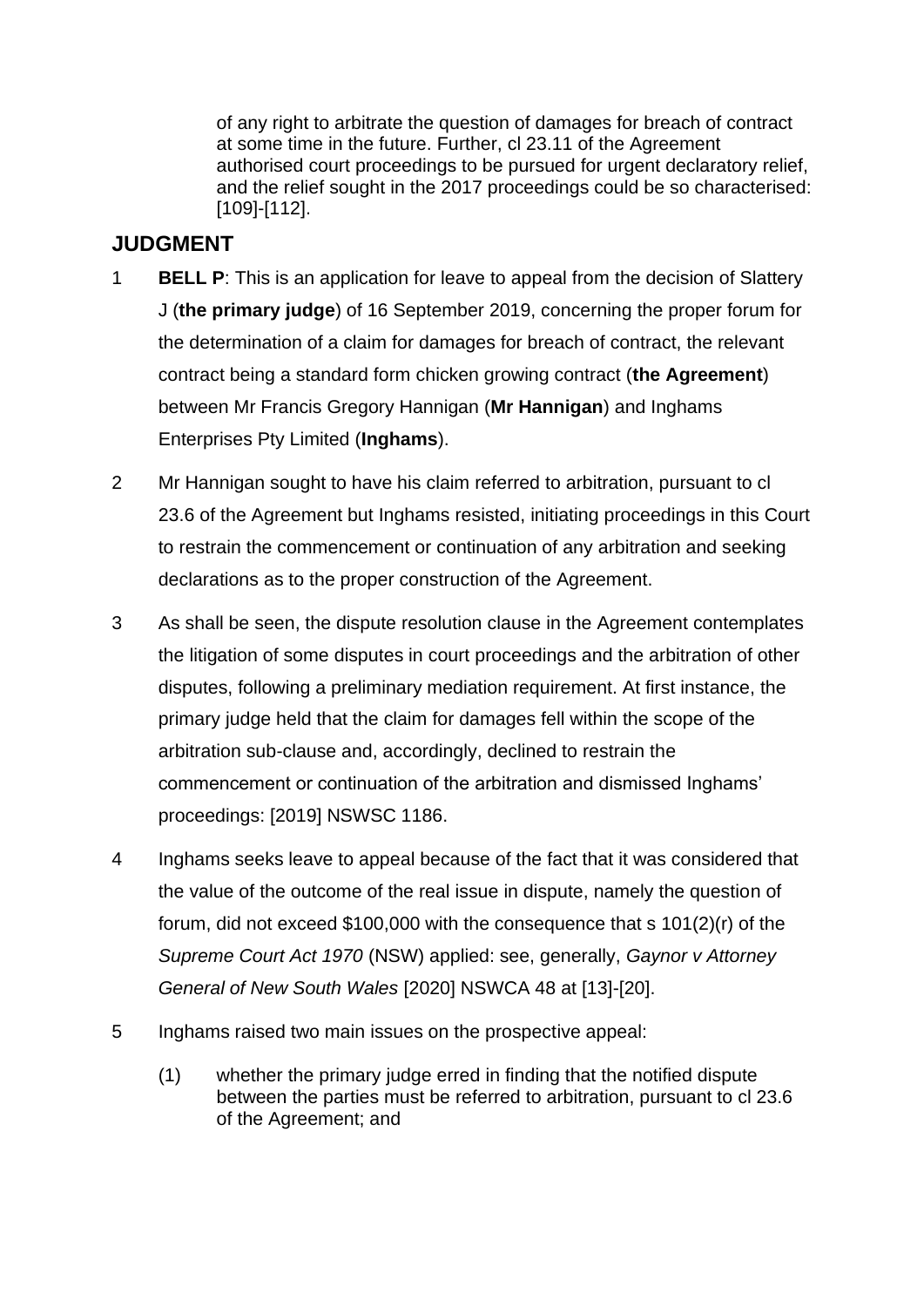- (2) whether the primary judge erred in not finding that Mr Hannigan had waived his right to refer the dispute to arbitration pursuant to cl 23.6 of the Agreement.
- 6 In my opinion, leave to appeal should be granted in circumstances where final and injunctive declaratory relief was sought, the arguments were not free of complexity and called for a consideration of the principles applicable to the interpretation of a complex dispute resolution clause, and the ultimate commercial ramifications for the parties were significant.

### **The Agreement**

- 7 Under the Agreement entered into on 22 December 2015, Mr Hannigan receives batches of one day old chicks (referred to in the Agreement as "Birds") from Inghams, grows them in sheds into chickens and returns them to Inghams. For this service, Inghams pays Mr Hannigan a "Fee", as defined in the Agreement. The Agreement closely regulates the process of the supply of chicks and return of chickens, and the standard of care expected of Mr Hannigan whilst the chicks are in his custody.
- 8 Inghams' general obligations under the Agreement are defined in cl 3.1 and 3.2 of the Agreement, as follows:

"3.1 Subject to this Agreement, the availability of Chickens and the Grower's capacity to raise those Chickens (in accordance with the terms and conditions of the Agreement), Inghams will supply Batches to the Grower and the Grower will accept and grow those Birds for Inghams in the Sheds.

3.2 Inghams will so far as is reasonably practicable supply the Grower with Batches at placement densities commensurate with the Commercial Growers or such other placement densities which may be agreed by Inghams with the Grower Representative from time to time but subject to variation:

3.2.1 in accordance with Annexure 3;

3.2.2 if the Grower requests that it receive a quantity of Birds for a particular Batch that is less than would be required pursuant to clause 3.2;

3.2.3 taking into consideration any relevant Animal Welfare Standards;

3.2.4 taking into consideration any broiler growing standards;

3.2.5 taking into consideration any other provision of this Agreement; and/or

3.2.6 if Inghams' farming standards change or if the breed or genetics of the Chickens change."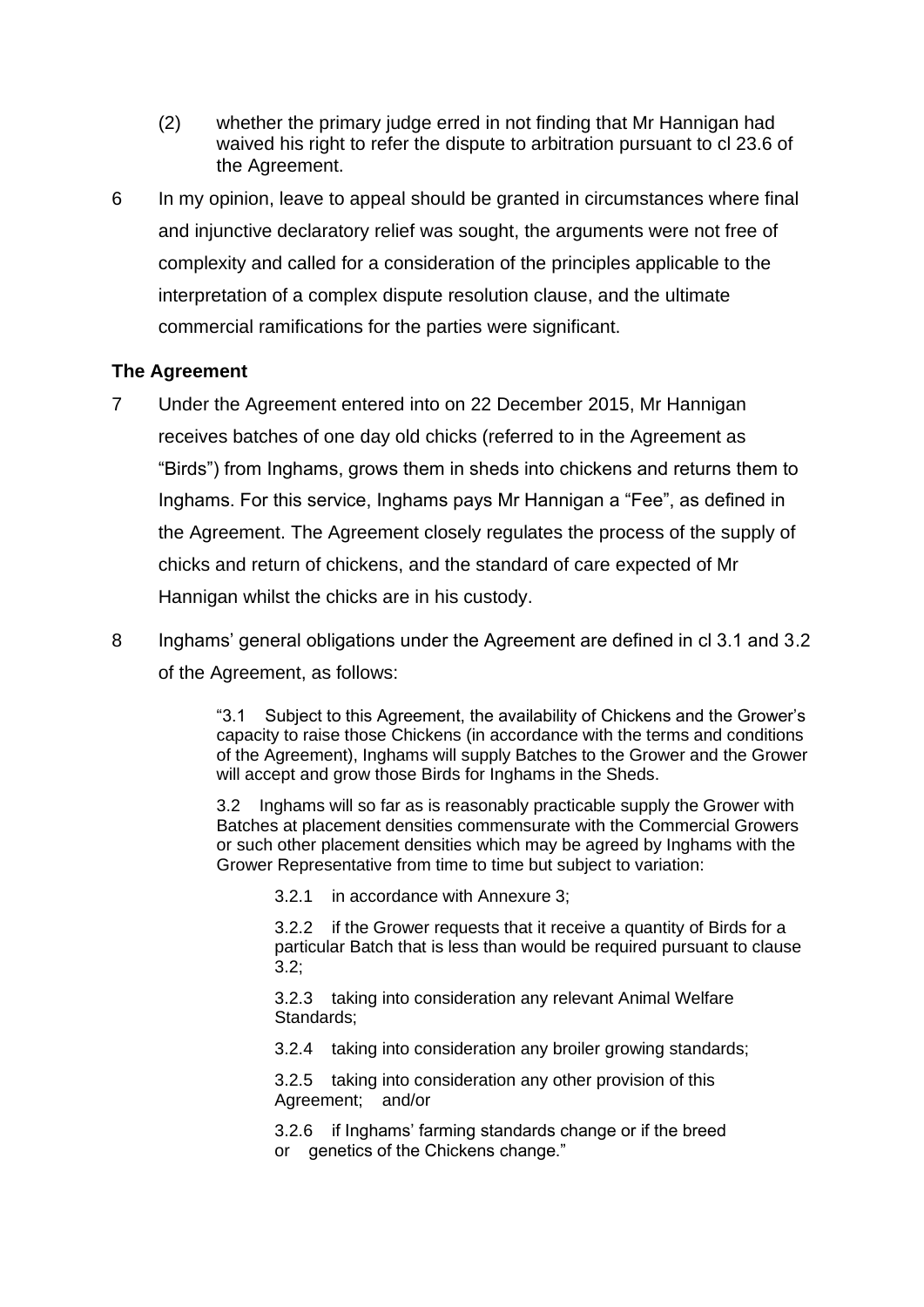- 9 One oddity of the Agreement which may present issues in the assessment of any claim for damages, irrespective of the forum in which that claim is determined, is that it does not appear to specify the number of Batches that Inghams will supply per year or during the life of the Agreement. The reference to "placement densities commensurate with the Commercial Growers" in cl 3.2 appears to reflect the fact that a grower such as Mr Hannigan is a member of a pool or collective and, by a complex series of formulae in Annexures 2 and 3 of the Agreement, the fee paid to and efficiency rating of any one grower in the pool is affected by his or her performance relative to other growers. It is not necessary to go into the complexity of such formulae, other than to note that they have implications for the calculation of the damages claimed in the present case and the potential complexity of that exercise.
- 10 Mr Hannigan's general obligations as Grower are provided for in cl 4, with cl 4.1 to 4.7 of the Agreement providing as follows:

"The Grower must:

4.1 accept each Batch delivered by Inghams to the Grower pursuant to this Agreement and raise the Birds in each Batch to the stage of maturity determined by Inghams;

- 4.2 raise the Birds in accordance with the Manual;
- 4.3 prepare the Sheds in readiness for each Batch;
- 4.4 be available or present on the Premises when each Batch is delivered;
- 4.5 place the Birds in the Sheds upon their delivery;

4.6 furnish all labour, utilities, water, electricity, litter, bedding and all other supplies (other than those Inghams agrees to supply under this Agreement) required to raise the Birds and comply with its obligations under this Agreement and the Manual;

4.7 provide adequate well-maintained Sheds for the Birds as required by the Manual ..."

11 Clause 9.1 of the Agreement provides that:

"For each Batch raised by the Grower and collected by Inghams from the Grower, Inghams will pay the Grower the Payment calculated on the basis of the Fee but varied as may be required by clauses 9, 10 and 11 and Annexure 1".

12 Clause 9.4 of the Agreement provides that:

"Inghams may deduct from the Payment: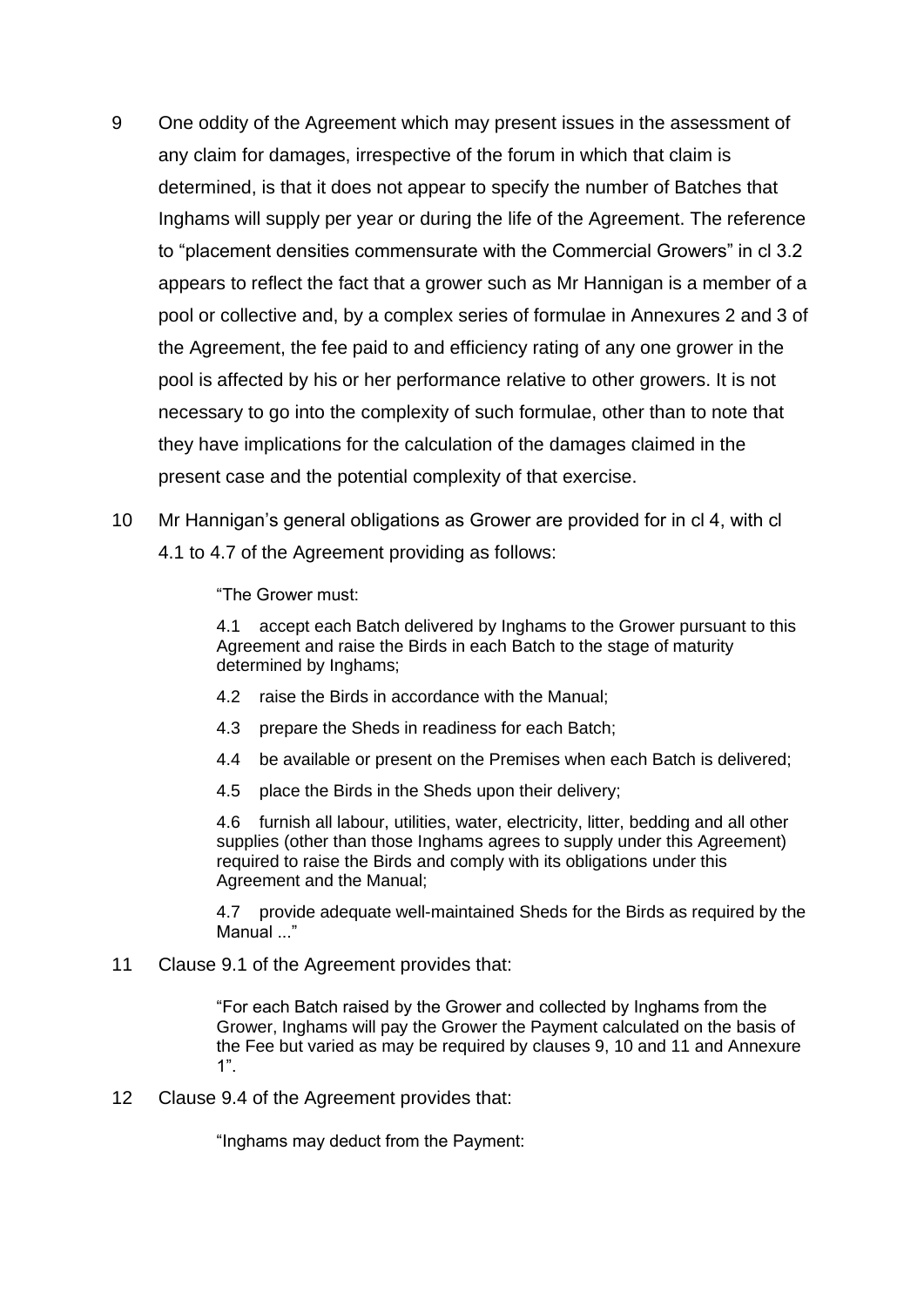9.4.1 any amount referable to the weight and/or number of Birds rejected as unfit for processing by Inghams; or

9.4.2 any amount referable to the weight of Birds that are unsuitable based on Animal Welfare Standards including but not limited to Paw Burns, Breast Blisters and Feed-in-Crop received from a Batch of Birds from the Growers premises (including the reasonable costs incurred to return the production process at Inghams' processing plant to meet the relevant food safety standards). The Bird standards and relevant food safety standards are outlined in the Manual; and

9.4.3 any amount referable to Birds which are rejected by reason of the Grower failing to meet appropriate accreditation standards, meaning those Birds can only be processed as a non-accredited commercially grown Bird. In such cases the Fee paid to the Grower in respect of those Birds will be reduced to the current Collective Grower commercially grown Bird fee at that time;

if the number of Birds so rejected exceeds Inghams normal and reasonable expectations at such time".

13 Clause 10.1 of the Agreement provides that:

"From the commencement of this agreement Inghams will make Payments to the Grower calculated in accordance with Annexure 1 and Annexure 2".

- 14 Clause 7 of Annexure 1 highlights the complexity of the calculation of the Fee payable for chickens collected by Inghams from the growers, making provision for detailed adjustment by the application of productivity criteria. Again, it is not necessary to descend to further detail in relation to this calculation, other than to note that the calculation of a Fee payable (and thus the calculation of any damages for breach of contract) would not appear to be a straightforward exercise free from complexity.
- 15 Clause 11 of the Agreement provides:

"11.1 Where the Payment to be paid to the Grower in respect of any Batch is less than 85% of the Fee in respect of that Batch as a consequence of a single event determined in writing by Inghams to be a disaster, then:

11.1.1 if the disaster is caused by any negligent or deliberate action by or on behalf of Inghams:

> (a) the Batch will not be assessed by reference to the Pool Payment System;

(b) the Batch will not be considered during the determination of the Grower's Efficiency Rating; and

(c) the Grower shall be paid 100% of the Fee for the number of birds placed, reduced by the average mortality of the relevant period;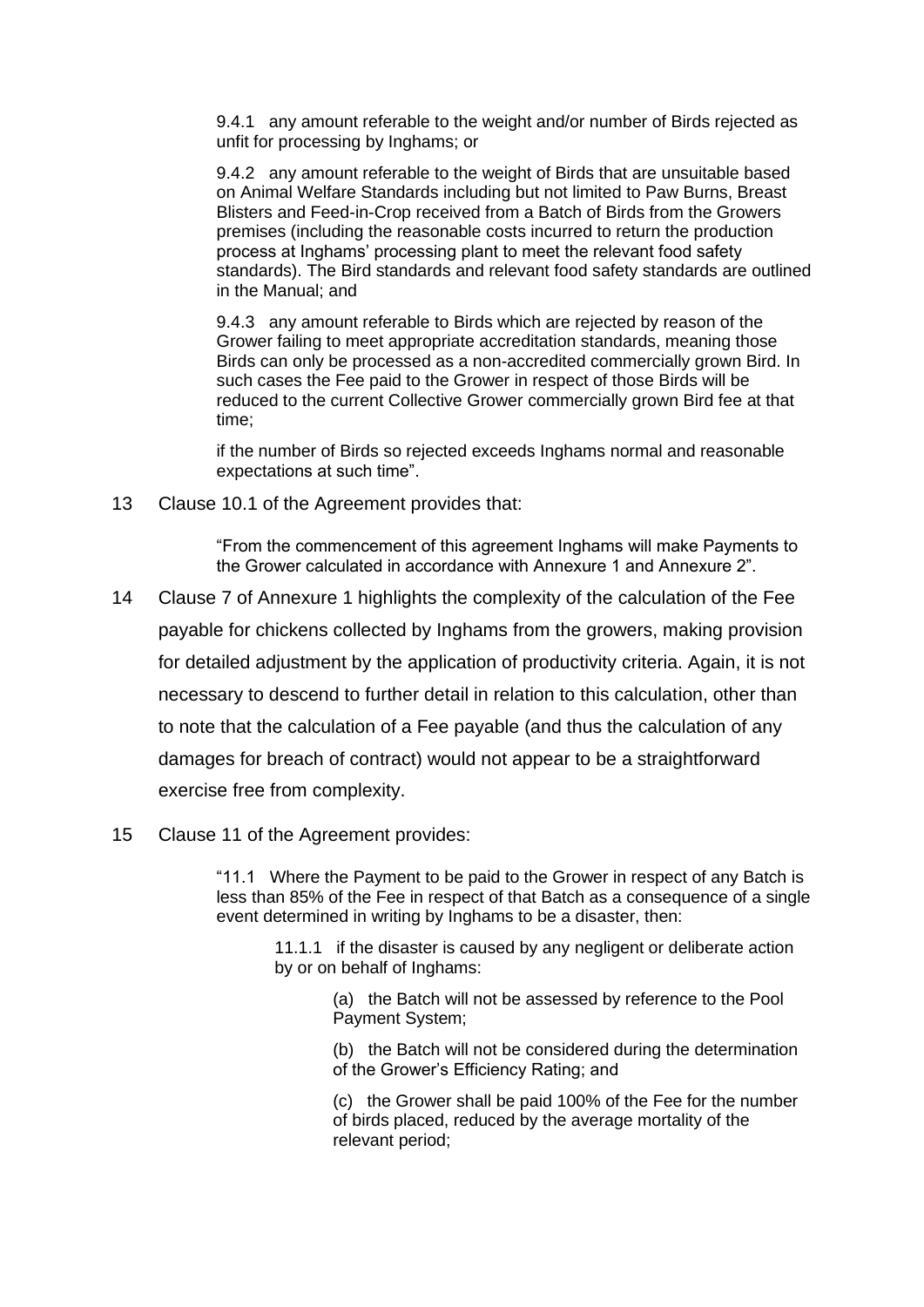11.1.2 if the parties agree that Clause 11.1.1 does not apply and neither party is deemed to have caused the poor performance of the batch, the Grower shall be paid 100% of the group growing fee for all birds collected; or

11.1.3 if the parties agree that the Grower and Inghams have each partially contributed to the cause of the disaster, the Grower shall be paid a percentage between 65% and 100% of the group growing fee, as agreed between Inghams and the Grower Representative (or failing agreement, as determined in accordance with clause 23).

11.2 Where the Grower is not responsible for causing the disaster (as determined under Clause 11.1.1 or 11.1.2) the Batch shall be excluded from any determination of the Grower's Efficiency Rating".

16 Clause 12 of the Agreement provides:

"12.1 The Grower will bear financial losses suffered by Inghams (limited to the cost of all goods supplied to the Grower in accordance with clause 3.2 and excluding all consequential and indirect losses) caused by the negligence of the Grower in raising the Birds, and Inghams may deduct such losses from any Payments due to the Grower subject to the Payment for the Batch in respect of which the losses were suffered being calculated on the basis of 100% of the Fee for all Birds collected.

12.2 Inghams will notify the Grower in writing if the Grower is to be held liable under Clause 12.1.

12.3 Inghams may collect from the Grower and/or raise (or arrange to be collected and/or raised) any Birds to which any losses under Clause 12.1 are referable, in which case:

12.3.1 Inghams will notify the Grower in writing of its intention to do so; and

12.3.2 Inghams may charge to and recover from the Grower the losses and all reasonable expenses incurred by Inghams in taking action under this Clause 12.3

12.4 Any dispute relating to the amount of any loss pursuant to this Clause 12 will be resolved in accordance with clauses 23.4 to 23.10 (inclusive), provided that Inghams will pay to the Grower within fourteen (14) days of the Friday of the week in which the last Birds in the Batch the subject of a notice under Clause 12.2 are collected by Inghams one half of the Payment determined by it to be due to the Grower in respect of the relevant Batch, with an adjustment to be made after the resolution of the Dispute".

17 Clause 15.3.3 of the Agreement provides:

"if any amendments to the Manual are likely to cause a material increase in the cost to the Grower of performing its obligations under this Agreement, the parties will re-negotiate the Fee having regard to the effect of the relevant amendments and in the absence of agreement the matter will be resolved in accordance with clauses 23.4 to 23.10 inclusive".

18 The Agreement contains a dispute resolution clause which is the central clause

at issue in the present proceedings. Clause 23 relevantly provides: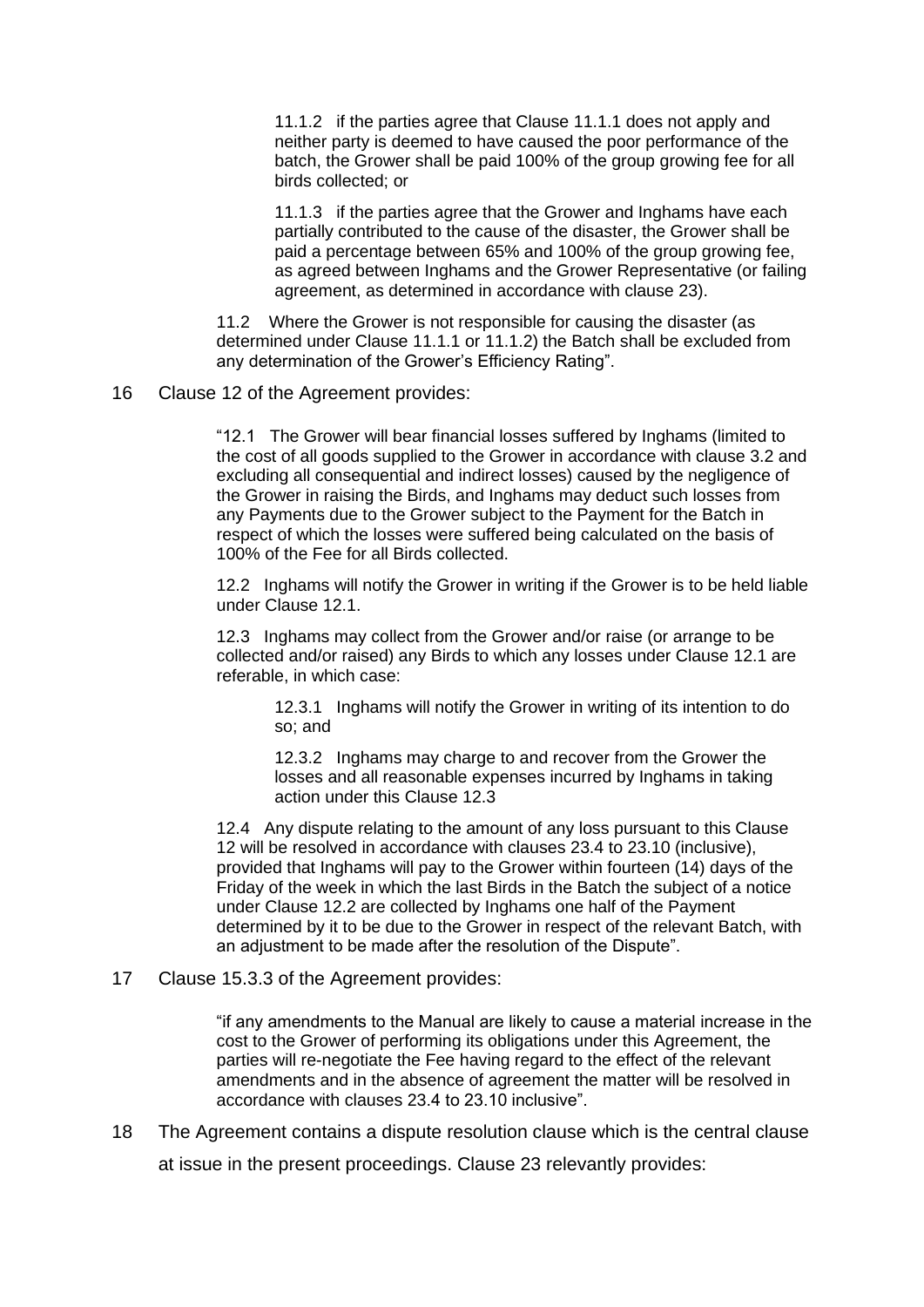"23.1 A party must not commence court proceedings in respect of a dispute arising out of this Agreement ("**Dispute**") (including without limitation any Dispute regarding any breach or purported breach of this Agreement, the interpretation of any of its provisions, any matters concerning a party's performance or observance of its obligations under this Agreement, or the termination or the right of a party to terminate this Agreement) until it has complied with this clause 23.

23.2 A party claiming that a Dispute has arisen must notify the other party to the Dispute in writing and set out details of the Dispute.

23.3 Each party must use its best efforts to resolve the dispute during the period of thirty (30) days (or such longer period not exceeding ninety (90) days as the parties may mutually agree) after a notice is given under clause 23.2 ("**Initial Period**").

23.4 If the parties are unable to resolve the Dispute within the Initial Period (or any extension of that period which may be agreed in writing) then:

23.4.1 they must within a further seven (7) days appoint a mediator to mediate the Dispute; or

23.4.2 if the parties fail to agree on a mediator within that time, either of them may refer the Dispute for mediation to a mediator nominated by the then Chairman for the time being of the State Branch of the Institute of Arbitrators and Mediators Australia,

and the parties must thereafter mediate the Dispute.

23.5 The terms on which the mediation is conducted and the procedure for the mediation will unless otherwise agreed in writing between the parties and the mediator be in accordance with and subject to the Institute of Arbitrators and Mediators Australian (**IAMA**) Rules for the conduct of Commercial Mediation (or any rules substituted for those Rules by the Institute) applicable at that date.

23.6 If:

23.6.1 the Dispute concerns any monetary amount payable and/or owed by either party to the other under this Agreement, including without limitation matters relating to determination, adjustment or renegotiation of the Fee under Annexure 1 or under clauses 9.4, 10, 11, 12, 13 and 15.3.3; and

23.6.2 the parties fail to resolve the Dispute in accordance with Clause 23.4 within twenty eight (28) days of the appointment of the mediator

then the parties must (unless otherwise agreed) submit the Dispute to arbitration using an external arbitrator (who must not be the same person as the mediator) agreed by the parties or, in the absence of agreement, appointed by the Institute Chairman.

23.7 The parties agree that the arbitration of any matter referred for arbitration will be undertaken by the arbitrator in accordance with and will be governed by the IAMA Arbitration Rules.

23.8 The parties must use their reasonable endeavours to enable the arbitrator to make a determination as quickly as possible and the arbitrator must (unless otherwise agreed in writing) make that determination within 2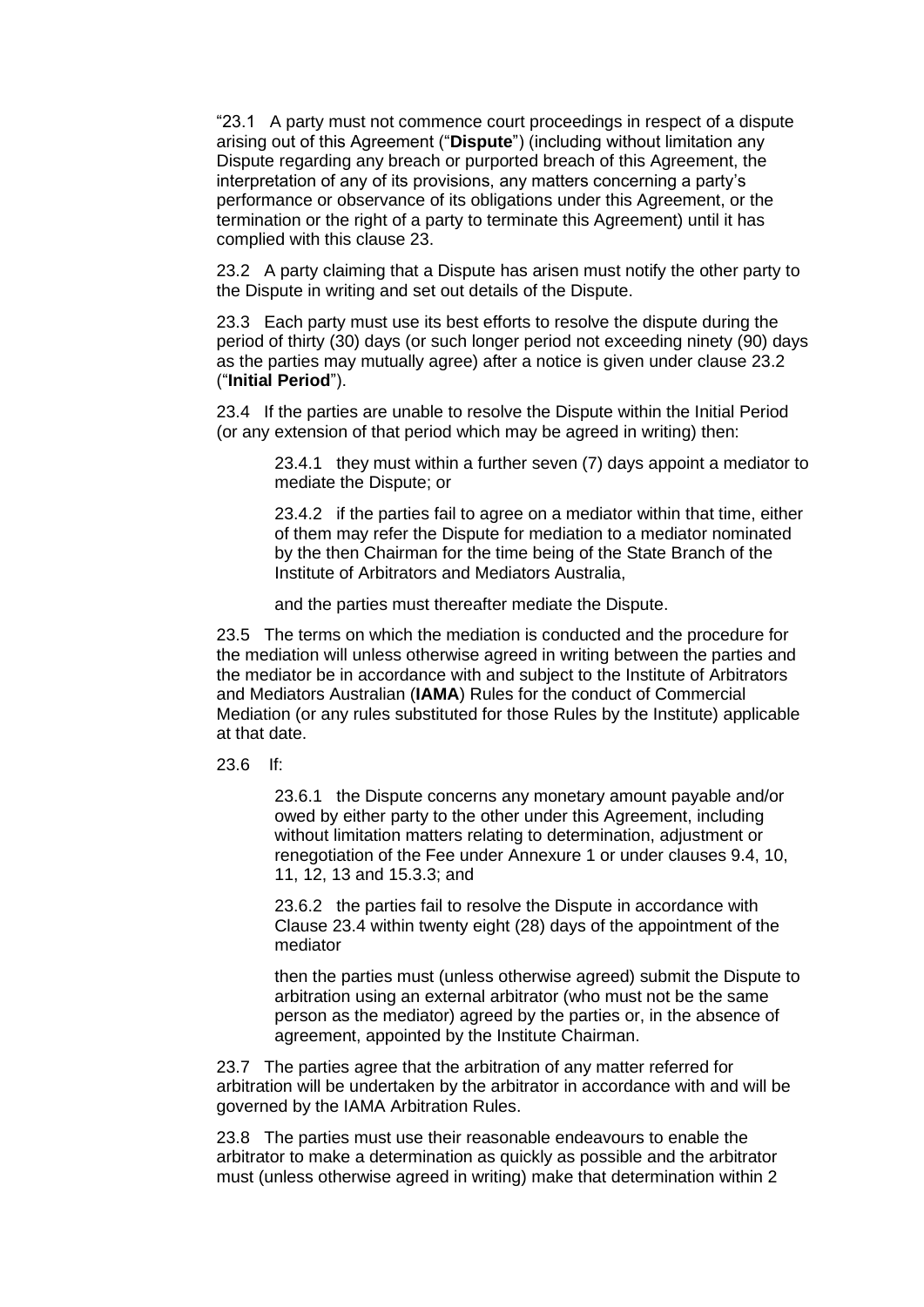(two) months of accepting the appointment. For that purpose the parties agree to co-operate with the arbitrator and each other in fixing a timetable and taking such steps as are required under that timetable or as may otherwise be reasonably directed by the arbitrator in order to enable the arbitrator to complete the arbitration with[in] that period.

23.9 The written determination of the arbitrator of any matter referred is final and binding on the parties (except for manifest error or fraud).

23.10 Each party must (as applicable):

23.10.1 unless otherwise agreed bear its own costs of resolving a Dispute in accordance with this Clause 23 (other than the costs of an arbitration) and bear equally the fees and proper out of pocket expenses of the mediator and any other third party expenses (including venue hire) related to the mediation; and/or

23.10.2 bear in the proportions and to the extent determined by the arbitrator the costs of the arbitration and any related costs.

23.11 Nothing in this Clause 23 shall prevent the making of an application to the court by any party to the dispute for urgent injunctive or declaratory relief".

#### **The 2017 proceedings and the proceedings at first instance**

- 19 Before considering the proceedings at first instance, an earlier set of proceedings between the parties should be noted.
- 20 On 8 August 2017, Inghams purported to terminate the Agreement and refused to supply chicks for growing to Mr Hannigan, who maintained in response that the Agreement was still on foot. Inghams contended that there was a chicken growing relationship between the two parties which was not governed by the Agreement because of Mr Hannigan's failure to sign and return the Agreement document. Alternatively, Inghams contended that even if it were bound by the terms of the Agreement, it was entitled to terminate it on account of Mr Hannigan's breach, due to his alleged failure to feed thousands of chickens in contravention of animal welfare standards, and because of his alleged failure to provide Inghams, from time to time, with certain documents relating to the weight of the chickens.
- 21 Mr Hannigan commenced proceedings in the Supreme Court on 30 August 2017 (**the 2017 proceedings**), seeking a declaration that Inghams' purported termination of the Agreement was wrongful. He did not, however, seek damages in those proceedings and did not (and has never) terminated the Agreement. The speed with which proceedings were commenced reflected their urgency from Mr Hannigan's perspective. His business and livelihood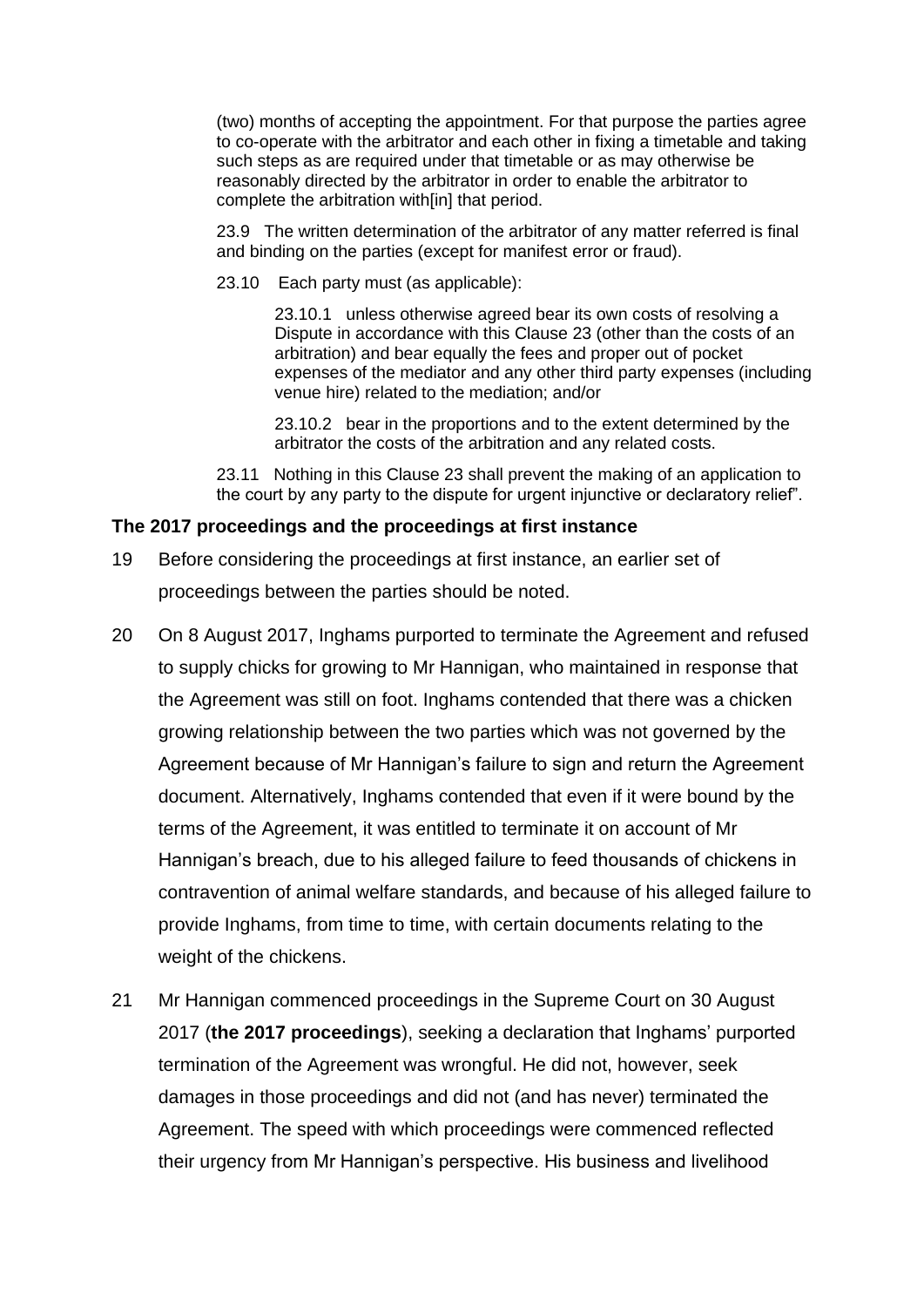were under threat and he wanted the Agreement to continue, seeking a declaration in effect that it remained on foot. At [29]-[30] of his judgment, the primary judge observed that:

"Mr Hannigan's decision not to include a claim for consequential loss was a deliberate one, constrained as it was, he says, by the commercial circumstances he faced. Mr Henry SC, who also appeared for Mr Hannigan in the 2017 proceedings, explained this to Robb J at a directions hearing on 10 May 2018, in the following terms:

'HENRY: There's no claim for damages presently, and I'm not suggesting it would arise in these proceedings. The position on that front is that the plaintiff has reserved its position. Whether it at a later point in time brings a claim for damages is obviously yet to be seen. Frankly, the reason for that approach was to try to have this resolved as soon as possible, because the position is that there's a farm with substantial chicken sheds on it which are empty and have been empty since - I can't recall the date in particular, but it would be late August last year.

So the proceedings were brought in the hope to have the question of termination resolved as expeditiously as possible without being delayed by complicating things with further claims for damages and the associated time and cost associated with it. So the plaintiff won't be claiming damages in these proceedings, but that shouldn't be taken as - that's why it's confined in the way it is.'

The commercial reasoning behind this approach is understandable. Mr Henry SC's then statement to the Court is consistent with Mr Hannigan's evidence adduced in these proceedings about his state of mind at the time. He was not cross-examined in these proceedings and his affidavit evidence is accepted. Mr Hannigan explained, 'I wanted to have that dispute determined as quickly as possible'. He has six chicken sheds on his property, which collectively housed approximately 210,000 chickens. The logistics and costs of running those sheds are substantial. For that reason he said, 'I wanted certainty as to whether the Contract remained on foot as soon as possible'. His belief was that 'the quickest way in which I was likely to obtain that certainty, by a judgment of the Court, was to confine the matters in dispute in the [2017] proceedings'. He not unreasonably believed that bringing a claim for damages in the 2017 proceedings would delay, complicate and increase the costs of the 2017 proceedings. Consistently with the position, his counsel stated to the Court, he certainly thought, as he said, that, 'throughout the course of the [2017] proceedings I believed that I had reserved my position to claim damages at a later point if I had such a claim'."

22 The 2017 proceedings were heard by Robb J who entered judgment for Mr Hannigan on 29 March 2019, declaring in effect that Inghams had wrongfully terminated the Agreement: *Francis Gregory Hannigan v Inghams Enterprises Pty Limited* [2019] NSWSC 321. Inghams resumed supplying chicks to Mr Hannigan on or about 17 June 2019.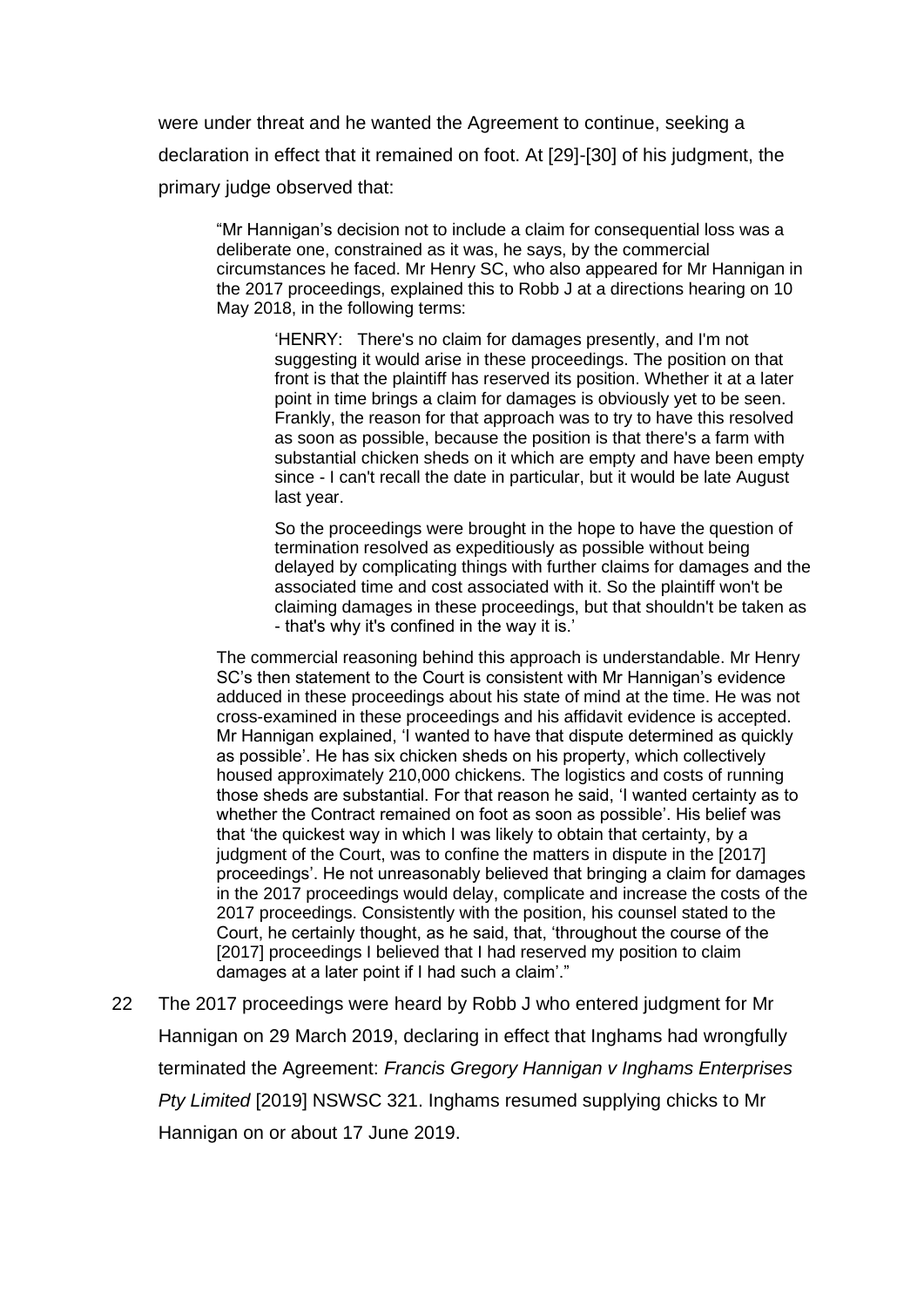### **Subsequent claim for damages and jurisdictional dispute**

- 23 Mr Hannigan issued a Notice of Dispute to Inghams dated 29 May 2019, seeking damages from Inghams for loss of profits, based on Inghams' failure to supply chicks to Mr Hannigan from 8 August 2017 (the purported termination date by Inghams) to 17 June 2019 (the resumed date of supply).
- 24 The "Details of Dispute" were relevantly outlined as follows:

"1. Inghams Enterprises Pty Ltd have failed to supply chickens to Francis Hannigan (Avoca Vale Farm) from 8th August 2017 to 17th June 2019 (date estimated)[.] Inghams Enterprises Pty Ltd are in breach of the Contract for not supplying chickens.

2. Francis Hannigan has suffered financial loss as a result of Inghams Enterprises Pty Ltd not supplying chickens being 661 days x \$3,031.70 per day being \$1,992,055.70.

- 3. Francis Hannigan claims:-
	- (i) \$1,992,055.70
	- (ii) Damage to sheds from lack of use (estimated \$150,000.00);
	- (iii) Electricity locked into Contract with supplier (details to be supplied);
	- (iv) Interest (Estimated \$100,000.00);

(v) Legal fees (estimated \$50,000.00 plus legal fees on Supreme Court proceedings).

(vi) Miscellaneous \$20,000.00

4. The Initial Period (Clause 23.3) commences on Thursday 30 May 2019 and ceases 30 days thereafter – 29 June 2019.

- 5. For your ease of reference Clause 23 is attached."
- 25 A mediation was unsuccessfully undertaken by the parties on 28-29 August 2019 and thus Mr Hannigan contended that cl 23 of the Agreement entitled him to refer the dispute to arbitration (see at [18] above).
- 26 Inghams commenced proceedings in the Supreme Court to restrain the referral to arbitration, and for declarations that (a) Mr Hannigan's damages claim did not fall within cl 23 of the Agreement and that (b) even if it did, Mr Hannigan had waived any entitlement to arbitrate the dispute under cl 23 because his commencement of the 2017 proceedings meant that he had abandoned reliance upon cl 23 at that time.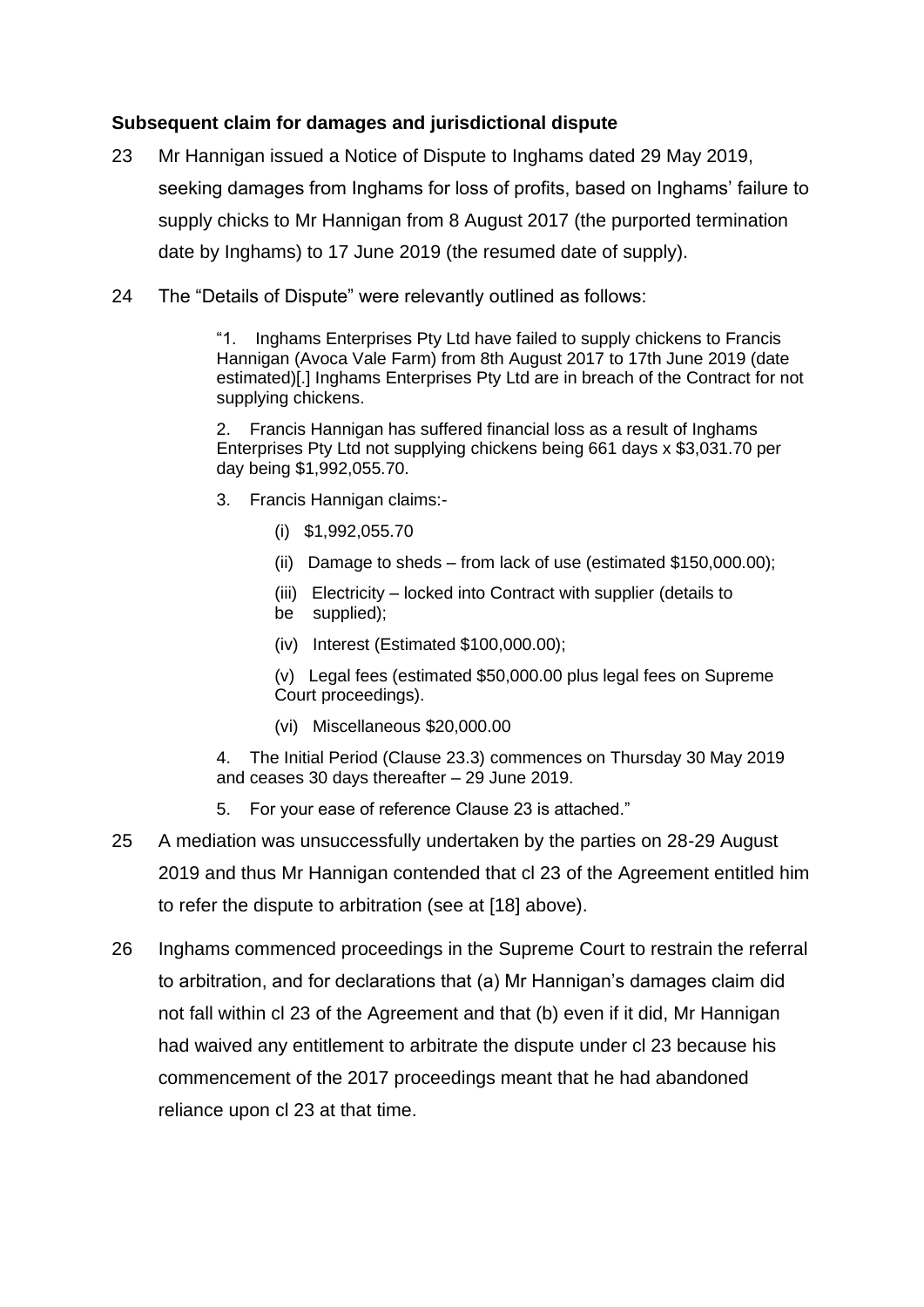### **The primary judgment**

- 27 The primary judge held that Mr Hannigan was entitled to refer his damages claim to arbitration under cl 23 of the Agreement, and that he had not waived that entitlement by commencing the 2017 proceedings.
- 28 After referring to the familiar principles concerning the interpretation of commercial contracts articulated by the High Court in cases such as *Electricity Generation Corporation v Woodside Energy Ltd; Woodside Energy Ltd v Electricity Generation Corporation* (2014) 251 CLR 640; [2014] HCA 7 (**Woodside**) and *Mount Bruce Mining Pty Ltd v Wright Prospecting Pty Ltd* (2015) 256 CLR 104; [2015] HCA 37 (**Mount Bruce**), the primary judge observed (at [56]) that "[w]ithin the broad canons of construction laid down by cases such as *Woodside* and *Wright Prospecting*, arbitration clauses draw specific considerations into focus." In this respect, his Honour referred to the well-known decision of Gleeson CJ in *Francis Travel Marketing Pty Ltd v Virgin Atlantic Airways Ltd* (1996) 39 NSWLR 160 at 165 (**Francis Travel**), where the Chief Justice observed that:

"An extensive examination of the many cases dealing with the meaning and effect of various common arbitration clauses in contracts was undertaken by Hirst J in *Ethiopian Oilseeds v Rio del Mar* [1990] 1 Lloyd's Rep 86. As his Lordship demonstrated, the expression 'arising out of' has usually been given a wide meaning. Some older cases, such as *Crane v Hegeman-Harris Co Inc* [1939] 4 All ER 68 and *Printing Machinery Co Ltd v Linotype & Machinery Ltd* [1912] 1 Ch 566, which held that arbitration agreements expressed in a certain manner or entered into in certain circumstances did not permit an arbitrator to deal with a claim for rectification, have been confined by later authorities to their special facts, and should not now be regarded as indicating the correct general approach to problems of this kind.

When the parties to a commercial contract agree, at the time of making the contract, and before any disputes have yet arisen, to refer to arbitration any dispute or difference arising out of the agreement, their agreement should not be construed narrowly. They are unlikely to have intended that different disputes should be resolved before different tribunals, or that the appropriate tribunal should be determined by fine shades of difference in the legal character of individual issues, or by the ingenuity of lawyers in developing points of argument."

The primary judge noted that these principles were further discussed by Bathurst CJ in *Rinehart v Welker* (2012) 95 NSWLR 221; [2012] NSWCA 95 (**Welker**), and by the Full Court of the Federal Court of Australia in *Hancock Prospecting Pty Ltd v Rinehart* (2017) 257 FCR 442; [2017] FCAFC 170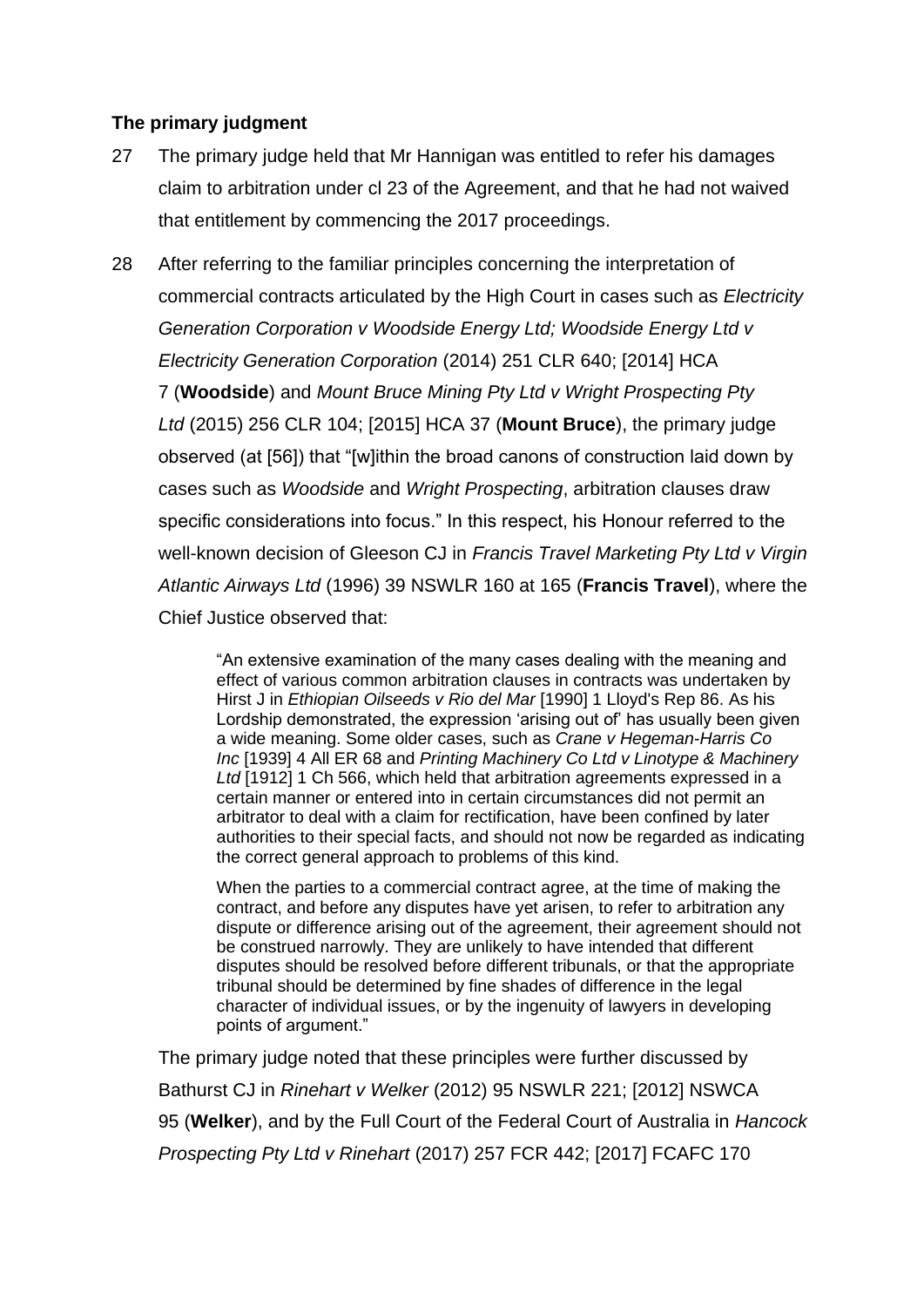(**Hancock Prospecting**). He referred in particular to Bathurst CJ's observation in *Welker* at [121] that, irrespective of the language of the clause, the Court should not apply a presumption that parties are likely to have intended all of their disputes to be decided by the one tribunal.

29 The essence of the primary judge's reasoning is contained in [59]-[66] of the primary judgment. His Honour began by noting the breadth of the word "concerns" in cl 23.6 of the Agreement, stressing that it was not confined to claims in debt or amounts payable or that may be calculated as payable arising under express terms of the Agreement: at [59]. His Honour then observed (at [60]) that:

> "Giving appropriate emphasis to the word 'concerns' in clause 23.6 readily accommodates within the words of the Contract the considerations that Gleeson CJ emphasised in *Francis Travel* about the approach to be considered in construing arbitration clauses."

- 30 His Honour then accepted the submission by senior counsel for Mr Hannigan that the reference to cl 12 in cl 23.6 provided a telling answer to Inghams' submission that the Agreement contemplated that arbitration was to be used solely for monetary disputes, such as in relation to the calculation of a Fee under the various formulae contained in the Agreement.
- 31 The submission accepted by the primary judge was that "clause 12.1 defies that proposition." As the primary judge held (at [62]), "[n]o monetary amount is able to be directly calculated from clause 12, as being payable under the Contract. Rather, clause 12 in substance describes no more than a claim for damages that Inghams may have, as its words bear out: 'the Grower *will bear financial losses* suffered by Inghams'." (emphasis in original).
- 32 The significance of this submission lay in the fact that no genus of dispute could be derived from the specific clauses referred to in cl 23.6.1 to suggest what did and did not fall within the scope of the arbitration agreement constituted by that sub-clause. This was only emphasised, in the primary judge's opinion, by the fact that that clause used the words "including without limitation": at [63].
- 33 The primary judge then observed (at [64]) that: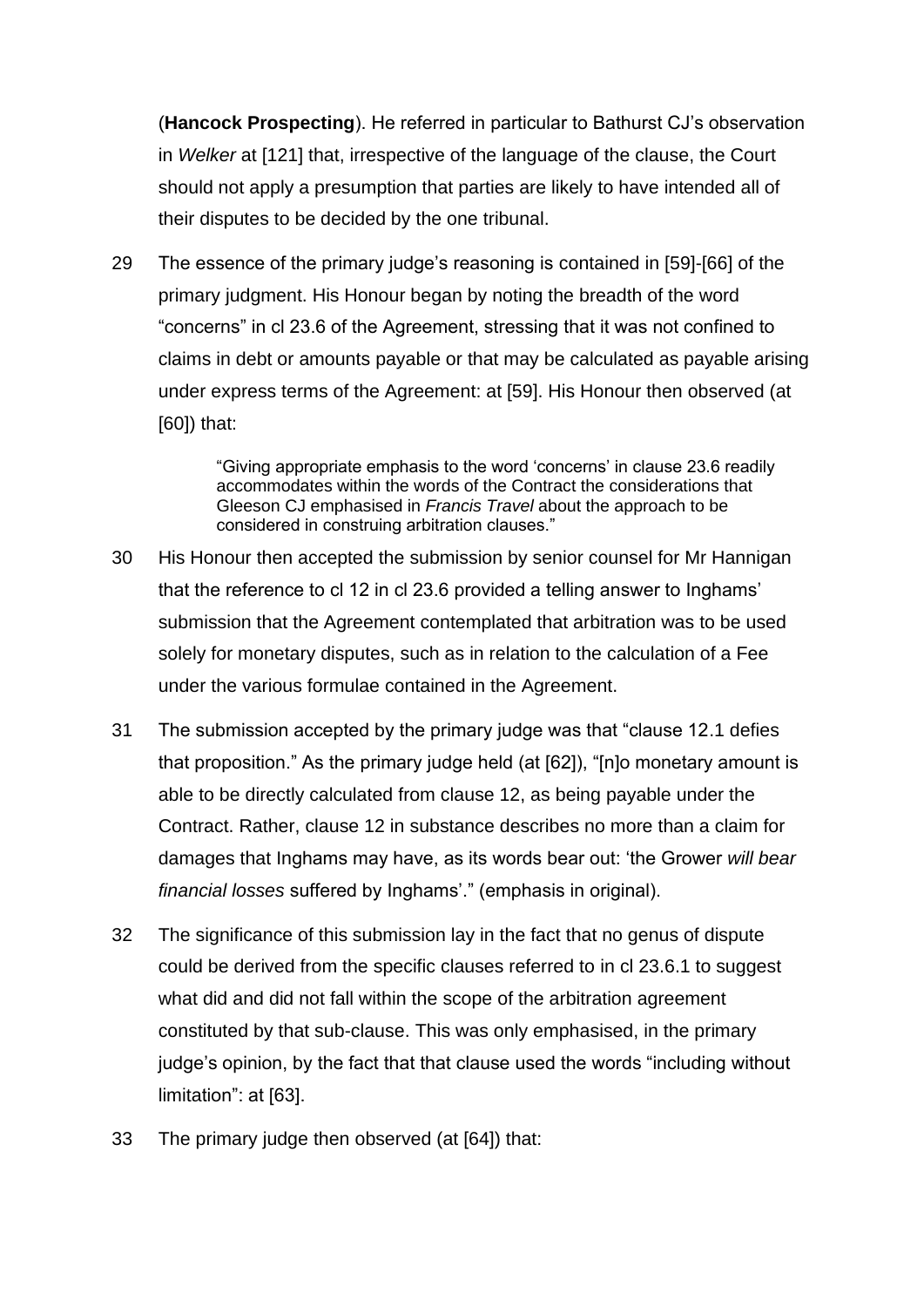"…Inghams' construction of clause 23 introduces a degree of arbitrariness to the operation of the clause that does not seem consonant with the predictable operation of a clause designed to provide rapid certainty in a commercial contract. As Mr Henry SC points out, if Mr Hannigan received chicks and performed his part of the bargain by growing them and they were in turn collected by Inghams, ordinarily the Fee calculated in accordance with clause 9 would become due to Mr Hannigan. Mr Hannigan could attempt to recover the fee by suing on clause 9 as an action in debt. In that case, clause 23.6.1 would operate to allow the dispute to be referred to arbitration. Alternatively, Mr Hannigan could sue to recover the money as damages for breach of contract, that is, a breach of the obligation to pay the Fee. In these circumstances, clause 23.6.1 would, on Inghams' construction, not operate to allow referral of the dispute to arbitration. Such inconsistency in outcome between two modes of suing for non-payment of the same fee could hardly have been intended by the contracting parties."

His Honour continued (at [65]):

"… it does no violence to the words of clause 23.6.1 to see that in an action for breach of contract the calculation of the quantum of the 'monetary amount payable and/or owed by either party to the other under this agreement' is the measure of the ultimate damages that may be awarded for breach of this Contract. What is actually payable as a Fee under the Contract would be a critical integer in any damages calculation at the suit of Mr Hannigan. At least in that sense, it can be said without difficulty that the dispute 'concerns' such 'money amounts'.

34 On the question of waiver, the primary judge held that the bringing of the 2017 proceedings was not an abandonment of a right to seek damages in a subsequent arbitration, that Mr Hannigan had reserved his right to do so and that this was apparent from the terms of [24] of the earlier decision in the 2017 proceedings, in which Robb J had said:

> "Thirdly, it is notable that, by his prayers for relief, Mr Hannigan only seeks declarations that the parties are bound by a particular agreement, and that Inghams' 8 August 2017 letter did not terminate the agreement. Mr Hannigan has not sought any consequential relief, either in the nature of orders obliging Inghams to implement the agreement, or ordering Inghams to pay damages to Mr Hannigan for breach of the agreement. As Inghams ceased to deliver chickens to Mr Hannigan after it purported to terminate the agreement, it may be imagined that Mr Hannigan may have suffered some damage. The Court does not know what Mr Hannigan's aspirations are concerning the possible continuity of the performance of the agreement, if it is found by the Court to be valid and to continue in effect. The Court does not know what course Inghams proposes to take in that event. If Mr Hannigan succeeds in these proceedings, the only result will be that he will establish that he has an agreement in terms of the Inghams Agreement, and that the agreement has not been terminated. Mr Hannigan will apparently be satisfied with that outcome, and Inghams has not suggested that Mr Hannigan's claims are incomplete as he has not sought in these proceedings all of the relief to which he may be entitled. As the parties have been content to proceed on that basis, so will the Court."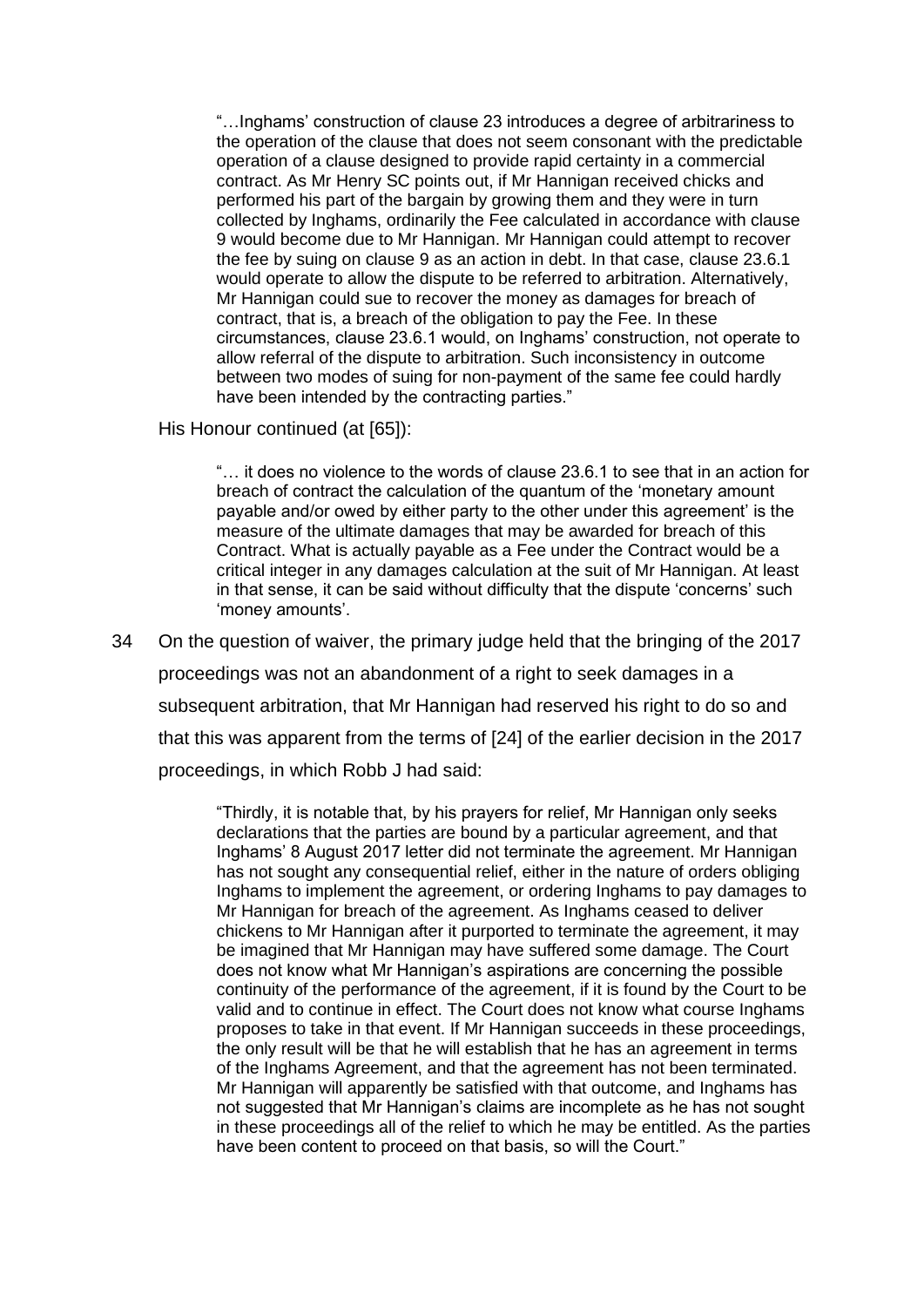35 Further, the primary judge characterised the 2017 proceedings as falling within cl 23.11 of the Agreement, concluding that Mr Hannigan's "election to take the course of commencing proceedings in the Court comes within an exception to clause 23 in the Contract and is not incompatible with his present attempts to use of [sic] clause 23": at [82].

#### **Submissions on appeal**

36 As noted at [5] above, Inghams raised two issues which may conveniently be labelled "the construction issue" and "the waiver issue".

#### *The construction issue*

37 In relation to the construction issue, Inghams contended that the primary judge erred in his construction of cl 23.6 of the Agreement, submitting that the correct construction of cl 23.6 is as follows:

> "a. it applies only where the dispute *concerns* the monetary amount – the monetary amount must itself be the subject matter of the dispute;

b. the phrase *payable and/or owed* means that the monetary amount must be a liquidated amount due for payment (which the amount claimed in the dispute notice is not, because it is not a payment actually earned by Mr Hannigan for raising chickens); and

c. it must arise "*under the agreement*" such that the obligation to pay is found in a clause of the agreement (rather than as a secondary obligation to pay damages)." (emphasis in original).

- 38 In written submissions, Inghams raised the following textual considerations as to why its construction of the clause should be preferred:
	- (1) As a matter of ordinary language, a dispute "concerns" a monetary amount payable under an agreement if it is a dispute *about* the monetary amount. It is not sufficient that one integer in the calculation of a disputed claim is a monetary amount that would have been payable under the Agreement had different circumstances come to pass.
	- (2) The scope of cl 23.6 is to be construed by reference to the differently and more broadly drafted cl 23.1, with such difference in drafting weighing heavily against a broad reading of cl 23.6. In this respect, it was submitted that the primary judge's construction of cl 23.6 tended to remove that distinction.
	- (3) The "list" of matters referred to in cl 23.6.1 includes matters relating to "determination, adjustment or renegotiation of the Fee" or a number of other specified clauses, all of which concern the manner of calculation or adjustment of various monetary amounts payable under the Agreement. It was submitted that, although the list was obviously not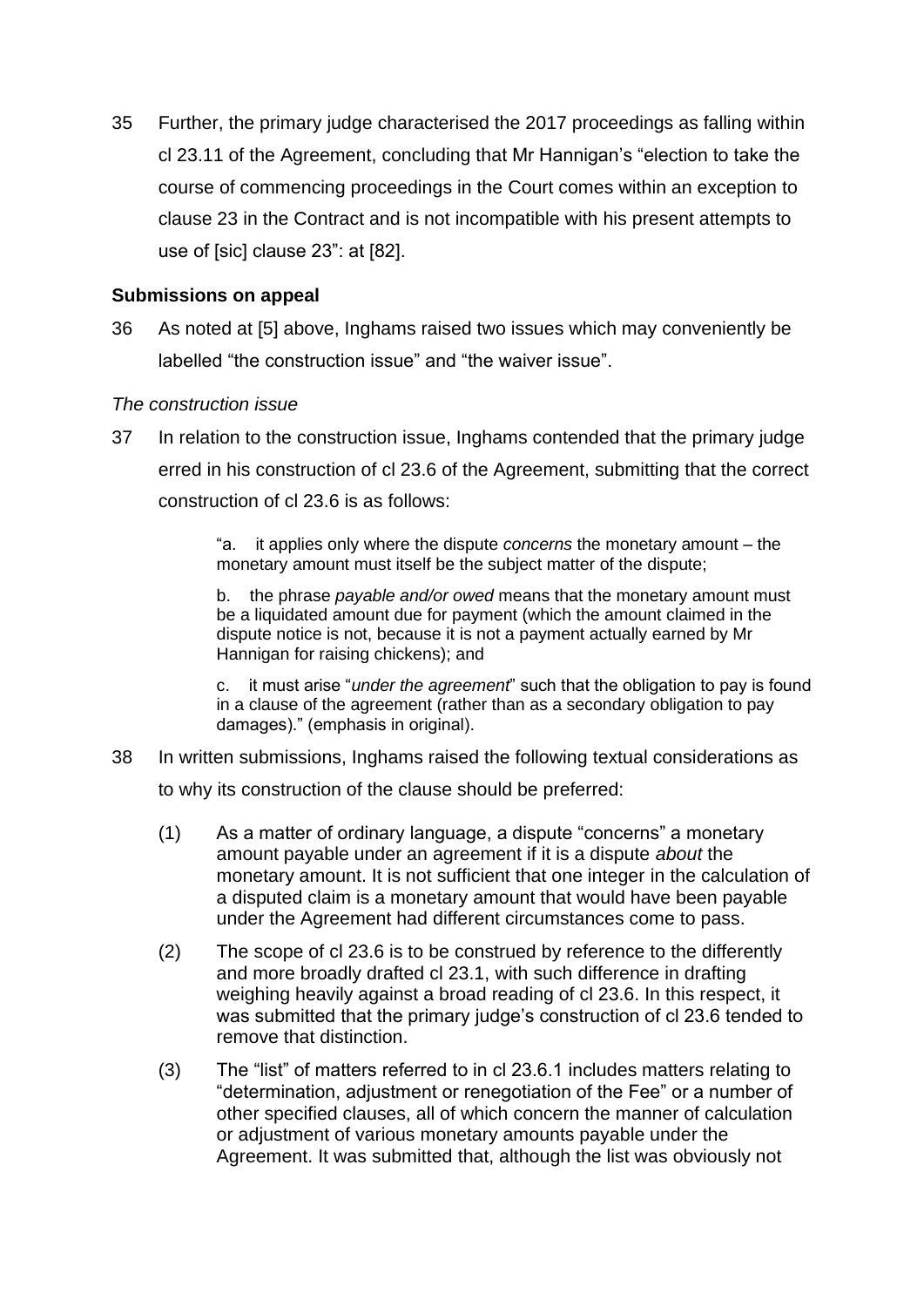intended to be exhaustive, using as it did the phrase "including without limitation", it was nonetheless relatively narrow in its scope.

- (4) The use of the phrase "payable and/or owed" suggests that damages claims were not intended to be covered, as the word "payable" connotes a legally enforceable obligation to pay. In this respect, reference was made to *Grocon Constructors (Victoria) Pty Ltd v APN DF2 Project 2 Pty Ltd* [2015] VSCA 190 at [118ff]. It was submitted that there was no legally enforceable obligation to pay damages for breach of the Agreement pending the judicial determination of Mr Hannigan's claim and that no money could be "owed" until determination of the claim. Thus, it was submitted that the dispute in the present case did not concern any amount "payable and/or owed" by Inghams.
- (5) The need for amounts payable to be payable "under the agreement" maintained a distinction between primary obligations to pay money (which might be owed or payable under the Agreement) and secondary obligations arising upon breach (which might become payable upon judgment being given by reason of the judgment, but which are not ever payable "under the agreement").
- 39 In oral submissions, Mr Braham SC who appeared on behalf of Inghams attacked the primary judge's reliance on *Francis Travel* to justify a broad interpretation of the language used in cl 23.6. He submitted that Gleeson CJ's observations in that case proceeded on the basis, to use the Chief Justice's language at 165, that the parties were "unlikely to have intended that different disputes should be resolved before different tribunals". In the present case, however, Mr Braham suggested that the parties had contemplated this very outcome, drawing a distinction in this regard between the language of cl 23.1 and 23.6.1. As such, it was submitted, there was no justification for construing cl 23.6 broadly.
- 40 Mr Braham also submitted in oral argument that "[t]he Agreement clearly needed a rapid dispute resolution procedure for fee calculation and it was provided by [cl] 23.6.1".
- 41 Mr Hannigan submitted that Inghams' submissions should be rejected for the following reasons:
	- (1) Inghams' submissions involved form prevailing over substance. For example, if Mr Hannigan fulfilled his contractual obligations by growing chicks and, in breach of its obligations, Inghams refused to pay him, he could recover the outstanding money by an action in debt or an action for damages for breach of contract. Although both actions would seek recovery of the same unpaid amount, on Inghams' construction of c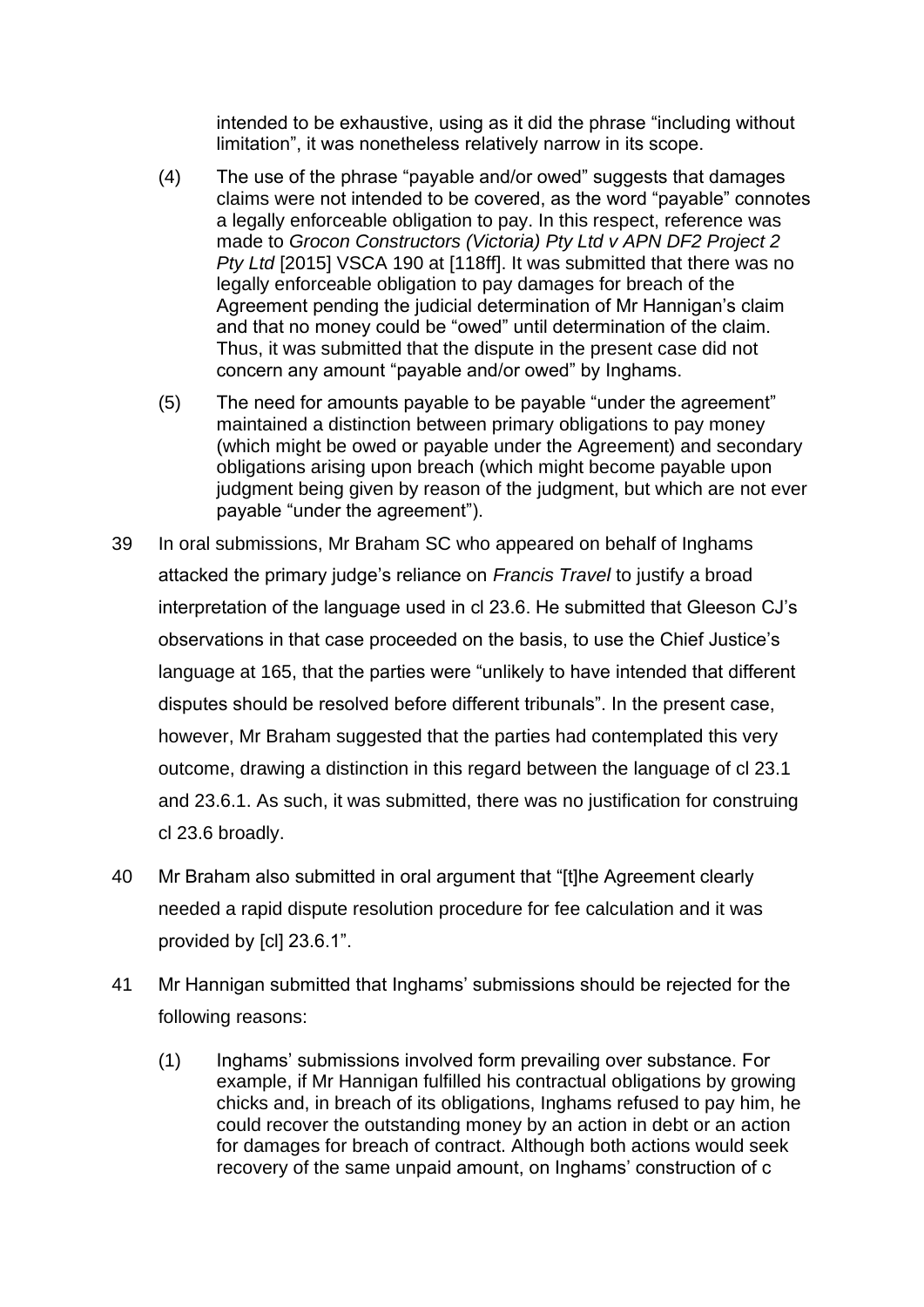23.6.1 of the Agreement, the former action would have to be determined by arbitration, whereas the latter action would have to be determined by a court.

- (2) The dispute the subject of Mr Hannigan's damages claim need not be *confined* to an amount payable and/or owed under the Agreement. As specified under cl 23.6.1 of the Agreement, provided it "concerns" such an amount, the dispute will fall within the relevant clause. In view of the primary judge's finding at [65] that the Fee payable to Mr Hannigan under the Agreement would be a "critical integer in any damages calculation at the suit of [the respondent]", the dispute the subject of that claim relates to or is connected with the amount payable and/or owed under the Agreement.
- (3) Inghams' submission that the monetary amount must be a liquidated amount due for payment was at odds with the terms of cl 23.6.1, and its submission that cl 23.6.1 applies only to primary obligations, but not secondary obligations, is misplaced.
- (4) Inghams' submission that no monetary amount was payable within the meaning of cl 23.6.1 of the Agreement because there "is no legally enforceable obligation to pay damages for breach of the agreement pending the judicial determination of Mr Hannigan's claim" was incorrect. Referring to *Cell Tech Communications Pty Ltd v Nokia Mobile Phones (UK) Ltd* (1995) 58 FCR 365 at 375, it was submitted that an entitlement to damages accrues upon breach of contract. Further, it was submitted that it did not follow from the fact that the quantum of damages may not be ascertained at the date of breach that there is no legally enforceable obligation to pay damages.

#### *The waiver issue*

- 42 On the waiver issue, which arises only if its submissions in relation to the construction issue are not accepted, Inghams submitted that the primary judge erred in finding that Mr Hannigan had not waived his right to refer the dispute to arbitration.
- 43 Inghams submitted that Mr Hannigan did not follow cl 23 of the Agreement in commencing the 2017 proceedings in court. Consequently, it was submitted that Mr Hannigan was now prevented from asserting any right to have the current dispute referred to arbitration for two reasons:

"First, by commencing and conducting the Earlier Proceedings in this Court, Mr Hannigan acted in a manner inconsistent with his right to have the questions in those proceedings determined in an arbitration, thereby waiving that right: *Expense Reduction Analysts Group Pty Ltd v Boulder Proprietary Gold Mines Limited* (1937) 59 CLR 641… the waiver now extends to the damages claim.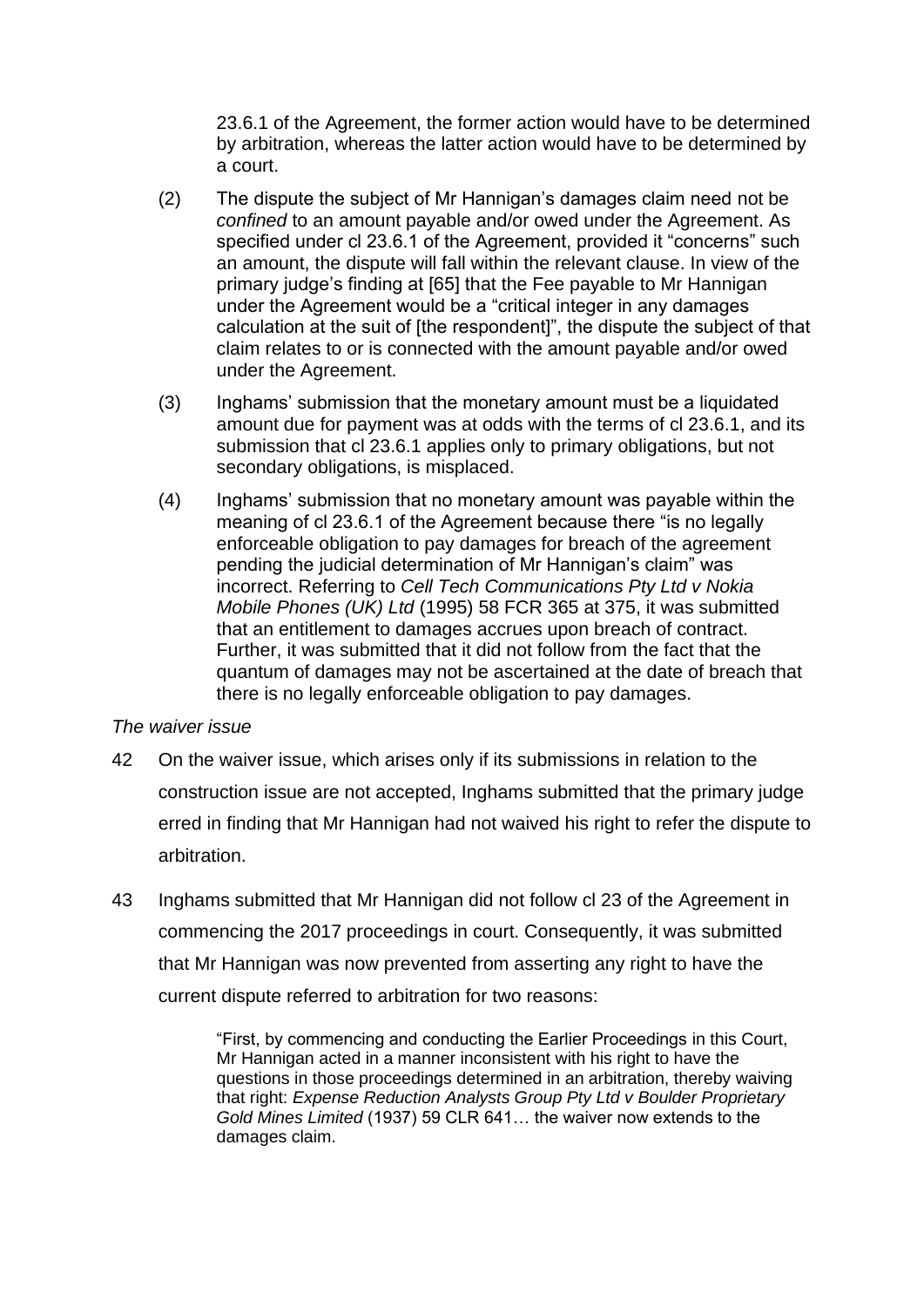Secondly, if Mr Hannigan's construction of clause 23.6 is accepted, then it was open to Inghams to resist the Earlier Proceedings on the basis that the subject matter of the case was required to be submitted to arbitration. Inghams did not do so. The conduct of the parties in conducting the Earlier Proceedings to final judgment indicates an agreement between them not to submit the dispute to arbitration. The present dispute is just a continuation of the dispute the subject of the Earlier Proceedings. It is not open to Mr Hannigan to now act inconsistently with the agreement that the dispute would be resolved in Court."

- 44 Mr Hannigan responded on the basis that the question whether Inghams lawfully terminated the Agreement on 8 August 2017 (being the subject of the 2017 proceedings) and whether he was entitled to damages for breach of the Agreement post 8 August 2017 were disparate matters. As the primary judge held at [81], the 2017 proceedings primarily concerned events leading up to and including Inghams' invalid letter of termination dated 8 August 2017. The current proceedings, on the other hand, concerned Inghams' failure to supply chicks after 8 August 2017.
- 45 It was submitted that, as held by the primary judge at [79], "there was a sound reason" for Mr Hannigan not claiming damages for breach of the Agreement in the 2017 proceedings. The issue in the 2017 proceedings was whether Inghams' purported termination of the Agreement was valid. Mr Hannigan's position was that it was invalid, that he did not accept the repudiation constituted by the invalid notice of termination, and that the Agreement remained on foot. Accordingly, unlike the position that would have occurred had the repudiation been accepted and the Agreement terminated with the accrual of a right to loss of bargain damages, Mr Hannigan could not have claimed the damages the subject of his current claim at the time of the 2017 proceedings.
- 46 Further, Mr Hannigan submitted that cl 23.11 of the Agreement provided that nothing in cl 23 shall prevent the making of an application to the court by any party for urgent injunctive or declaratory relief. As the primary judge held at [82], this "is exactly what Mr Hannigan sought in the 2017 proceedings". Mr Hannigan thus submitted that there was no inconsistency between, or waiver consequent upon, his approaching the Court for declaratory relief in 2017 and subsequently seeking to have a damages claim referred to arbitration.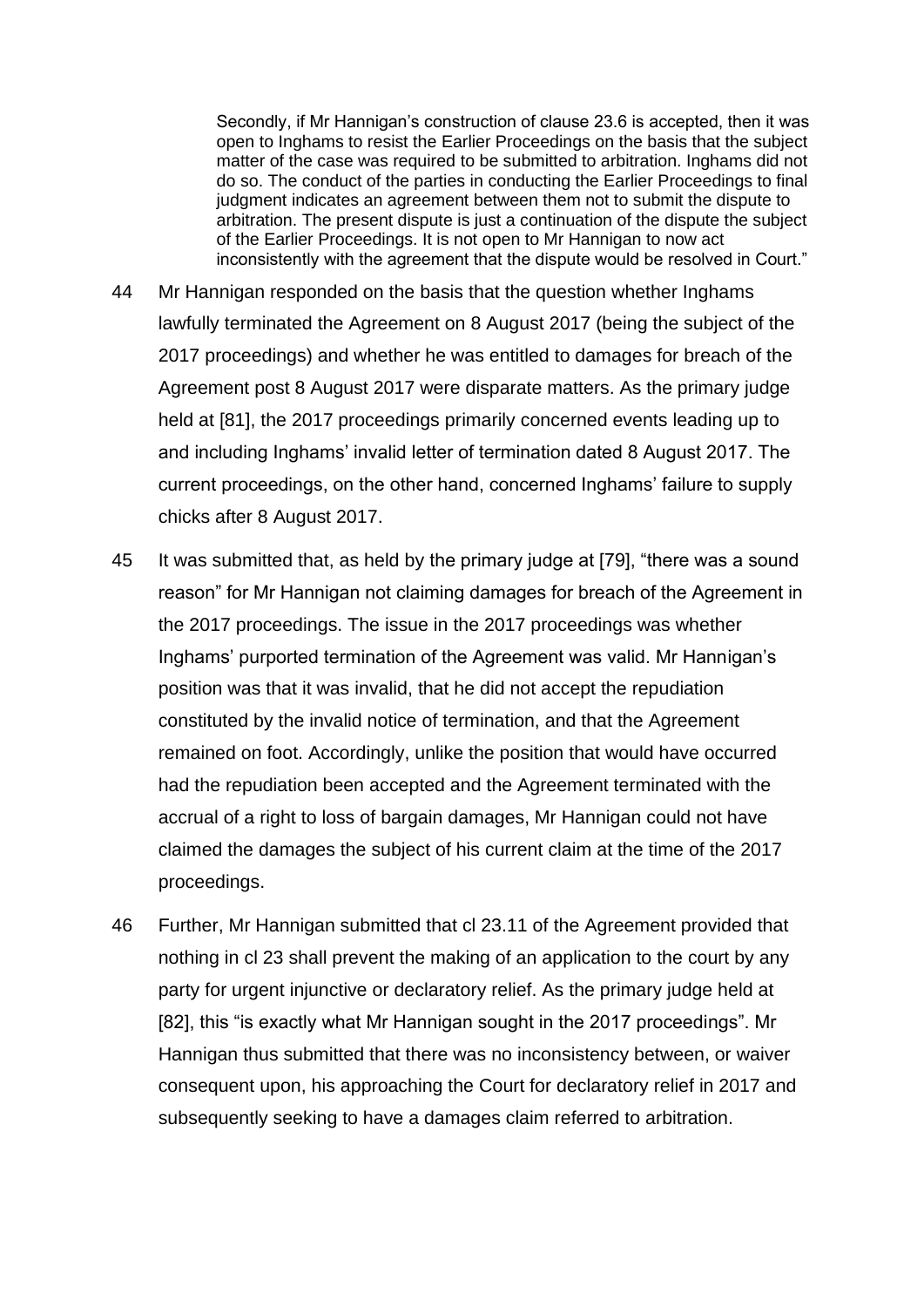47 Additionally, Mr Hannigan submitted that the 2017 proceedings did not fall within cl 23.6.1, and therefore could not have been submitted to arbitration, as they did not concern any monetary amount payable or owed under the Agreement.

#### **Consideration – the construction issue**

- 48 Dispute resolution clauses may be crafted and drafted in an almost infinite variety of ways and styles. The range and diversity of such clauses may be seen in the non-exhaustive digest of dispute resolution clauses considered by Australian courts over the last thirty years, which is appended to these reasons.
- 49 Dispute resolution clauses may be short form or far more elaborate, as illustrated by the cases referred to in the Appendix. They may be expressed as service of suit clauses: see, for example, *HIH Casualty & General Insurance Ltd (in liq) v RJ Wallace* (2006) 68 NSWLR 603; [2006] NSWSC 1150 (**HIH Casualty**). They may provide for arbitration: see, for example, *TCL Air Conditioner (Zhongshan) Co Ltd v Judges of the Federal Court of Australia* (2013) 251 CLR 533; [2013] HCA 5 (**TCL Air Conditioner**). They may be standard form: see, for example, *Comandate Marine Corporation v Pan Australia Shipping Pty Ltd* (2006) 157 FCR 45; [2006] FCAFC 192 (**Comandate**). They may be bespoke: see, for example, *Rinehart v Hancock Prospecting Pty Ltd* [2019] HCA 13; (2019) 366 ALR 635 (**Rinehart**). They may be exclusive or non-exclusive: see, for example, *FAI General Insurance Co Ltd v Ocean Marine Mutual Protection & Indemnity Association* (1997) 41 NSWLR 117 at 120-124 (**FAI**). They may be asymmetric: see, for example, *Continental Bank NA v Aeakos Compania Naviera SA* [1994] 1 WLR 588. They may be optional: see, for example, *Paharpur Cooling Towers Ltd v Paramount (WA) Ltd* [2008] WASCA 110 (**Paharpur**); *HIH Casualty*. They may and often will be coupled with choice of law clauses: see, for example, *Akai Pty Ltd v People's Insurance Co Ltd* (1996) 188 CLR 418; [1996] HCA 39. They may be multitiered, providing first for a process of mediation, whether informal or formal, or informal and then formal, before providing for arbitral or judicial dispute resolution: see, for example, *Electra Air Conditioning BV v Seeley International*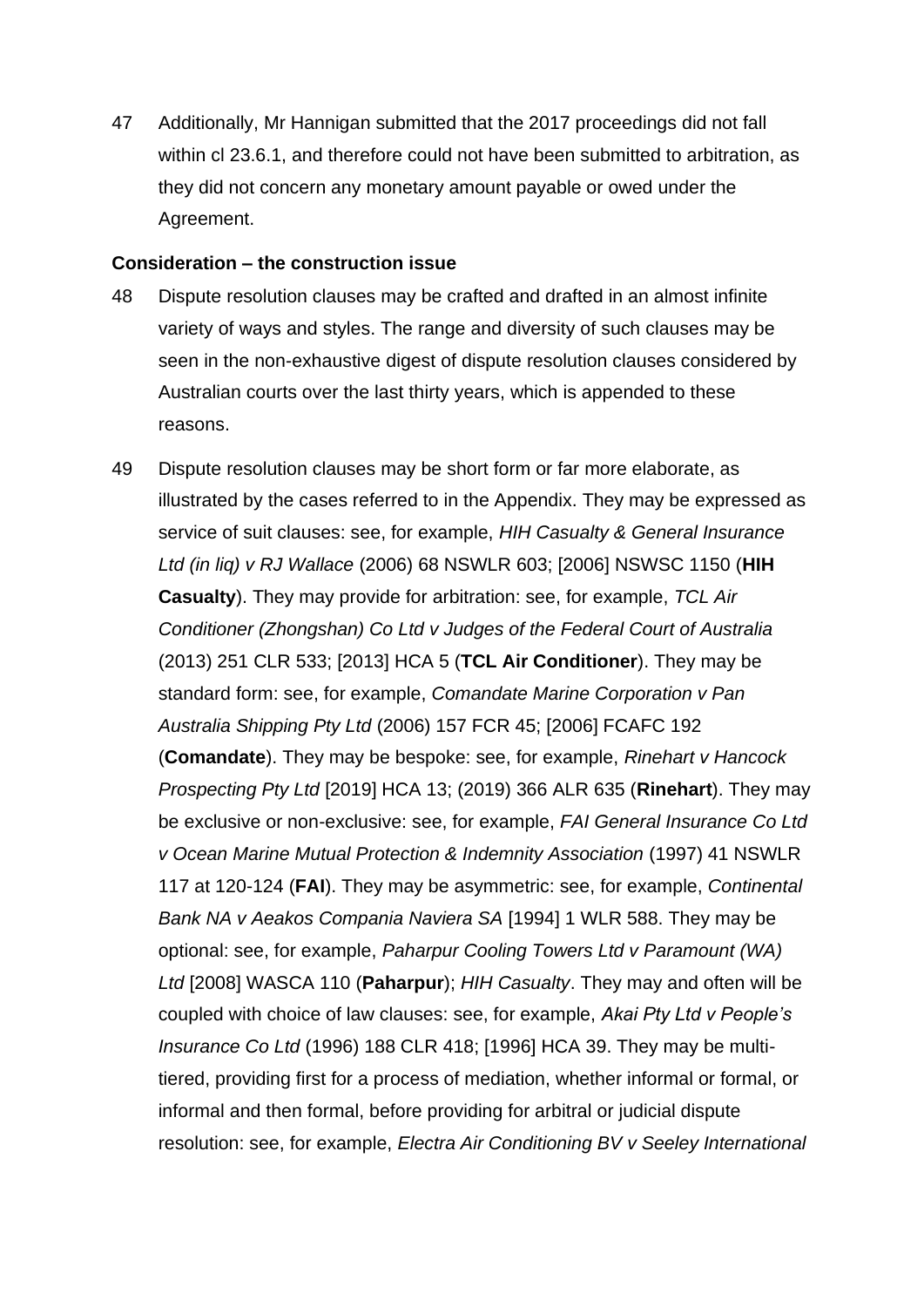*Pty Ltd* [2008] FCAFC 169; *Cape Lambert Resources Ltd v MCC Australia Sanjin Mining Pty Ltd* [2013] WASCA 66; (2013) 298 ALR 666.

- 50 Dispute resolution clauses are just as capable of generating litigation as any other contractual clause, and the law reports are replete with cases concerned with the construction of such clauses. The cases referred to in the Appendix supply a sample.
- 51 Such clauses have also spawned specialist texts and monographs (eg. D Joseph, *Jurisdiction and Arbitration Agreements and their Enforcement* (3rd ed, 2015, Sweet & Maxwell); A Briggs, *Agreements on Jurisdiction and Choice of Law* (2007, Oxford University Press) (**Briggs**); M Davies (ed), *Jurisdiction and Forum Selection Clauses in International Maritime Law* (2005, Kluwer Law International)) and journal articles too numerous to list. It is not without significance to note in this context that, in his fifth edition of *The Interpretation of Contracts* (2011, Sweet & Maxwell) (**Lewison**), Sir Kim Lewison added a chapter devoted to the interpretation of dispute resolution clauses. This chapter is expanded in the most recent, sixth, edition of *Lewison*, published in 2015. See also M Davies, A S Bell, P L G Brereton and M Douglas, *Nygh's Conflict of Laws in Australia* (10th ed, 2019, LexisNexis Butterworths) at 7.59 - 7.78.
- 52 The question raised by this appeal is purely one of construction. It is accordingly desirable to begin by identifying the principles applicable to the construction of a dispute resolution clause.

*Legal principles applicable to the construction of dispute resolution clauses*

- 53 It has been rightly observed that "the starting point is that the clause should be construed, just as any other contract term should be construed, to seek to discover what the parties actually wanted and intended to agree to": *Briggs* at 4.58; Insigma Technology Co Ltd v Alstom Technology Ltd [2009] 3 SLR 936 at [30]-[33]. In Australia, of course, the search is for the parties' intention, objectively ascertained: *Toll (FGCT) Pty Ltd v Alphapharm Pty Ltd* (2004) 219 CLR 165; [2004] HCA 52.
- 54 In short, the orthodox process of construction is to be followed: *Hancock Prospecting* at [167]; *Rinehart* at [18]. Thus, a dispute resolution clause, like any other clause of a commercial contract, must be construed by reference to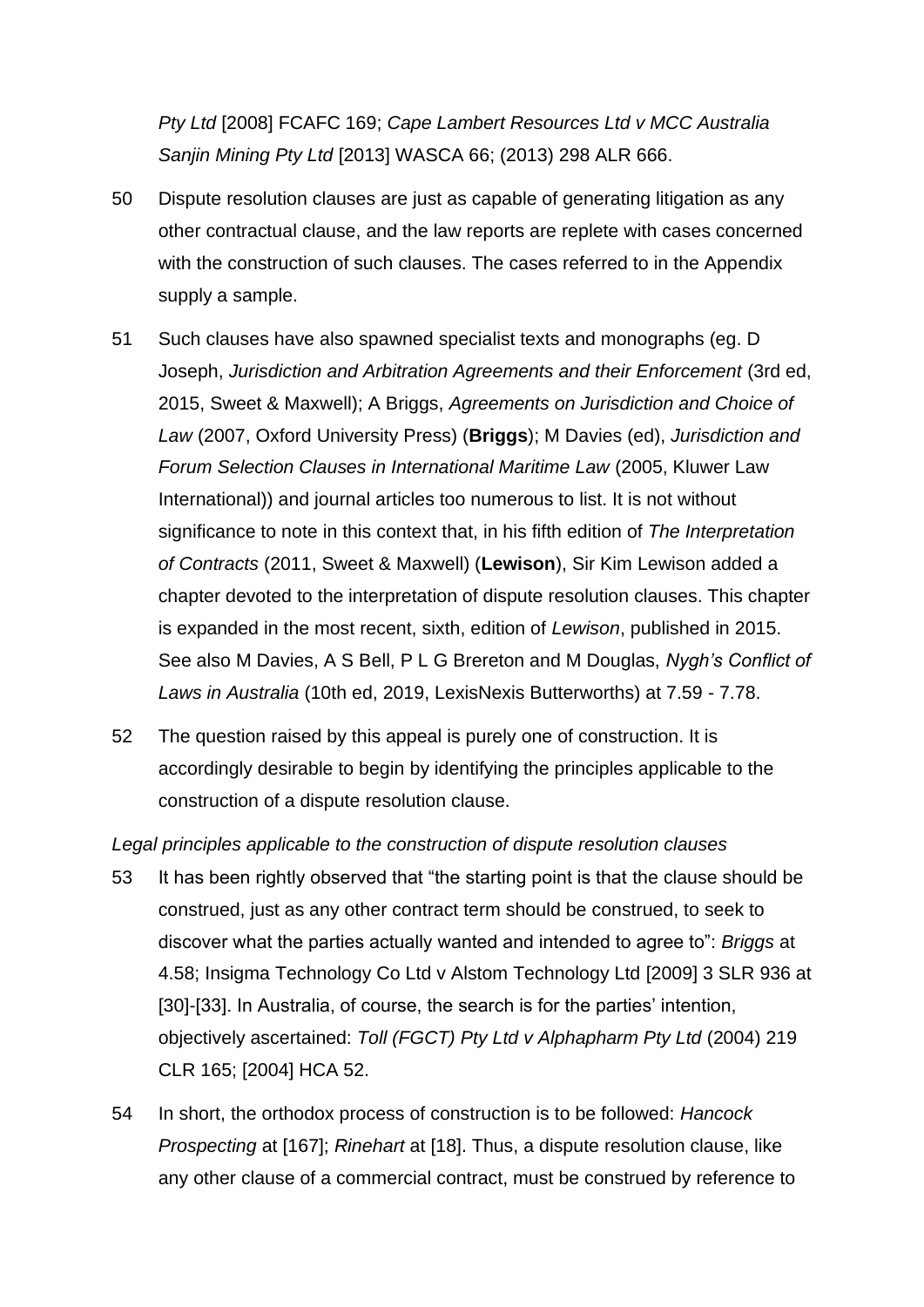the language used by the parties, the circumstances known to them and the commercial purpose or objects to be secured by the contract: see *Woodside* at [35]; *Mount Bruce* at [47].

- 55 Further, as the plurality observed in *Woodside* at [35], citing *Zhu v Treasurer of the State of New South Wales* (2004) 218 CLR 530; [2004] HCA 56 at [82], a commercial contract is to be construed so as to avoid it making commercial nonsense or working commercial inconvenience.
- 56 Contextual considerations are also important, as the High Court's decision in *Rinehart* (at [26]ff) illustrates. The context in which the dispute resolution clauses had been entered into in the two deeds under consideration in *Rinehart* bore heavily upon the interpretation in that case of the expression "dispute under this deed". The plurality (at [26]) cited with approval the observations of the Full Court of the Federal Court of Australia in *Hancock Prospecting* (the decision under appeal in the High Court), that "[c]ontext will almost always tell one more about the objectively intended reach of such phrases than textual comparison of words of a general relational character": see *Hancock Prospecting* at [193]. In his separate judgment in *Rinehart*, in agreement with that of the plurality on the question of construction, Edelman J observed at [83] that:

"Every clause in a contract, no less arbitration clauses, must be construed in context. No meaningful words, whether in a contract, a statute, a will, a trust, or a conversation, are ever acontextual. "

57 It is also axiomatic that, in the construction of a contract including an arbitration agreement or an arbitration clause in a commercial agreement, as with the interpretation of a statute, a particular contractual clause or sub-clause must not be construed in isolation but as part of the contract as a whole: *Australian Broadcasting Commission v Australasian Performing Right Association Ltd* (1973) 129 CLR 99 at 109; [1973] HCA 36; *Wilkie v Gordian Runoff Ltd* (2005) 221 CLR 522; [2005] HCA 17 at [16]; *Mastrobuono v Shearson Lehman Hutton Inc.* 514 U.S. 52 (1995). In the former case, Gibbs J (as he then was) famously said (at 109):

> "It is trite law that the primary duty of a court in construing a written contract is to endeavour to discover the intention of the parties from the words of the instrument in which the contract is embodied. Of course the whole of the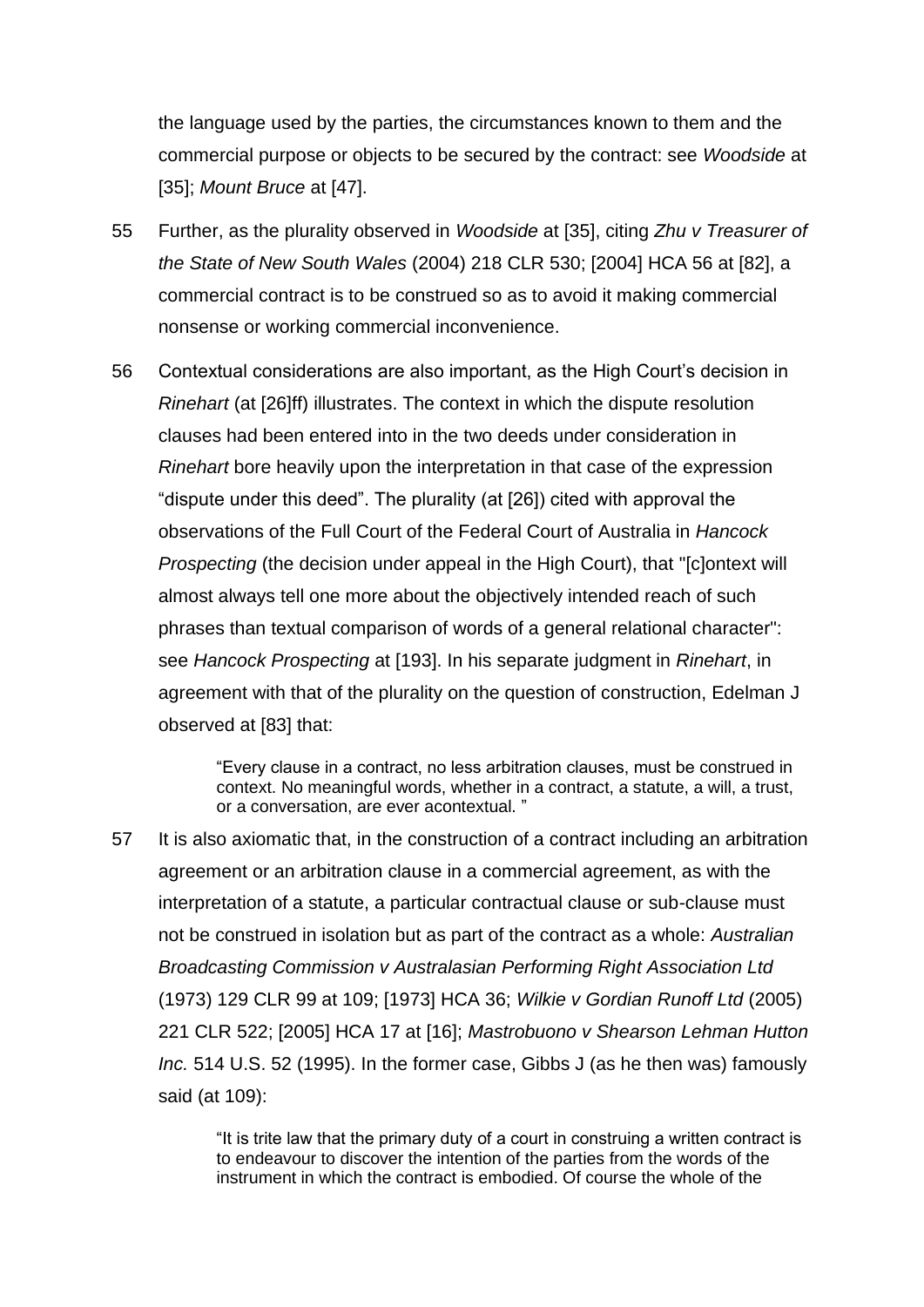instrument has to be considered, since the meaning of any one part of it may be revealed by other parts, and the words of every clause must if possible be construed so as to render them all harmonious one with another."

- 58 One consequence of this is that the same clause, or the same phrase in a particular clause, may not bear an identical meaning from case to case: see *FAI* at 120-124 for a discussion of cases where identically worded jurisdiction agreements have been given different constructions.
- 59 In the context of dispute resolution clauses, whether they be arbitration or exclusive jurisdiction clauses, much authority can be found in support of affording such clauses a broad and liberal construction. A particularly well known statement in this area of discourse is that of Gleeson CJ in *Francis Travel* to which the primary judge referred and which has been reproduced at [28] above. In *Francis Travel*, Gleeson CJ referred to the decision of the United States Supreme Court in *Mitsubishi Motors Corp v Soler-Chrysler Plymouth Inc* 473 US 614 (1985). In that case, at 626, the Supreme Court said that "as with any other contract, the parties' intentions control, but those intentions are generously construed as to issues of arbitrability." (The Court's reference to "arbitrability" was, in context, a reference to the scope of the arbitration agreement.)
- 60 In *Welker* at [118], Bathurst CJ made reference not only to *Francis Travel* but also to the similarly well known observations of Allsop J (as he then was and with whom Finn and Finkelstein JJ agreed) in *Comandate* at [164], namely that:

"The authorities … are clear that a liberal approach should be taken. That is not to say that all clauses are the same or that the language used is not determinative. The court should, however, construe the contract giving meaning to the words chosen by the parties and giving liberal width and flexibility to elastic and general words of the contractual submission to arbitration."

61 See also *Global Partners Fund Limited v Babcock & Brown Limited (in liq)* [2010] NSWCA 196; (2010) 79 ACSR 383 at [60] (**Global Partners**), per Spigelman CJ who identified the rationale for the broad construction of arbitration and exclusive jurisdiction clauses in the following passage (at [67]):

> "A significant purpose of an exclusive jurisdiction clause is to ensure that all disputes are determined in a coherent manner by a single jurisdiction. There is a clear commercial interest in minimising the possibility of a dispute being determined by multiple tribunals, with the consequent prospect of divergent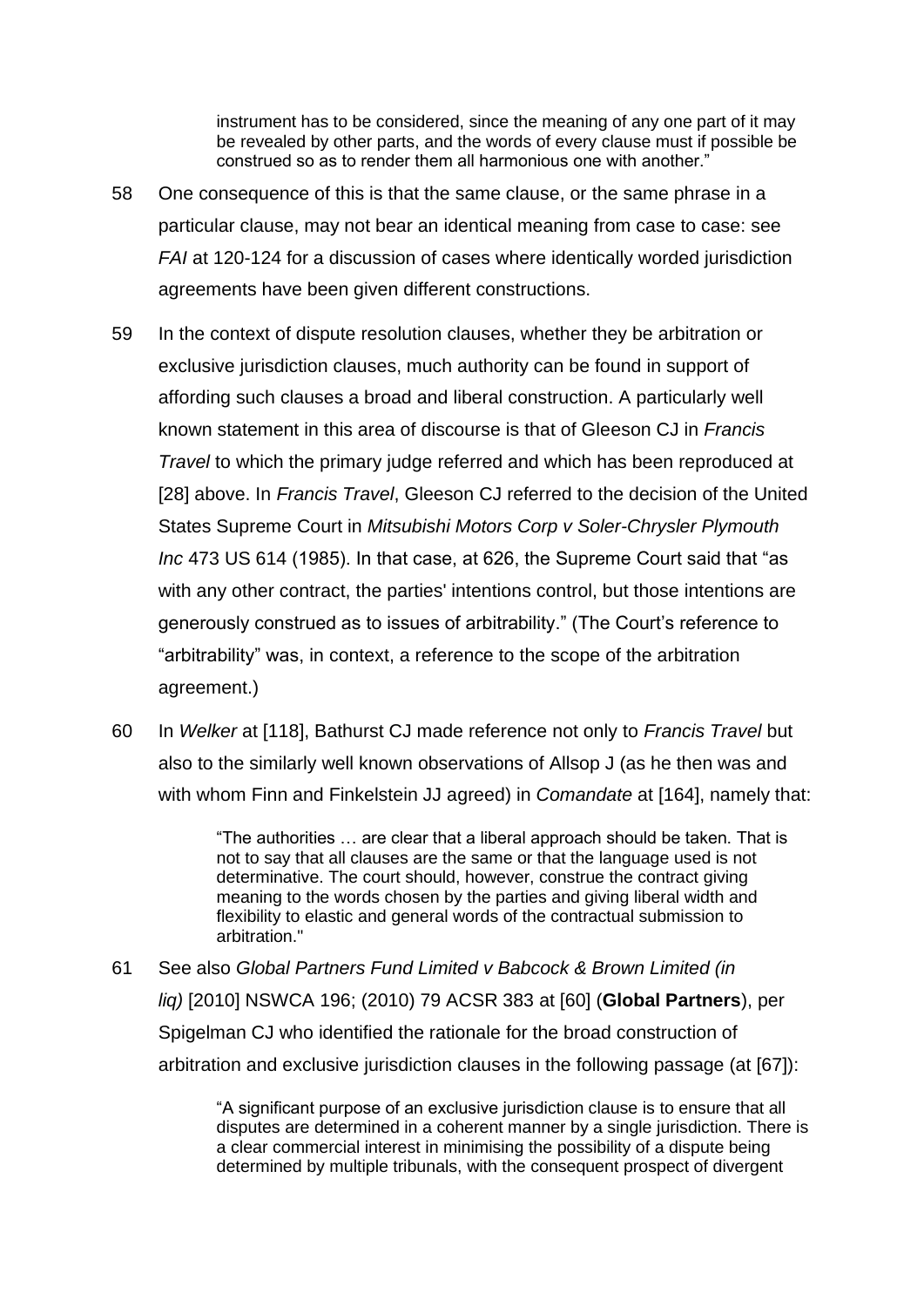findings. Furthermore, the parties, in advance, have determined that a particular jurisdiction is acceptable to them, both in terms of the speed and efficacy of its civil dispute resolution procedures and for the competence and skill of its judges and lawyers."

62 A similar rationale had been identified by French J (as he then was) in *Paper Products Pty Ltd v Tomlinsons (Rochdale) Limited* (1993) 43 FCR 439 at 448; [1993] FCA 346, where his Honour noted that:

> "When the language of the arbitration clause in question is sufficiently elastic, then the more liberal approach of the courts to which Kirby P and others have referred can have some purchase. A wide construction of such clauses can be supported on the basis advanced by Clarke JA that it is unlikely to have been the intention of the parties to artificially divide their disputes into contractual matters which could be dealt with by an arbitrator and non-contractual matters which would fall to be dealt with in the courts. When, as here, the parties have agreed upon a restricted form of words which in their terms, and as construed in the courts, limit the reference to matters arising ex contractu, there is little room for movement."

- 63 In *TCL Air Conditioner* at [16], French CJ and Gageler J observed that "… parties who enter into an arbitration agreement for commercial reasons ordinarily intend all aspects of the defined relationship in respect of which they have agreed to submit disputes to arbitration to be determined by the same arbitral tribunal".
- 64 In Australia, unlike other jurisdictions, the process of contractual construction of dispute resolution clauses has not been overlaid by presumptions cf the jurisdictions surveyed in G B Born, *International Commercial Arbitration* (2nd ed, 2014, Wolters Kluwer) at 1325-1338. Thus, in *Welker* at [122], Bathurst CJ, although not eschewing the liberal approach that had been adumbrated in both *Francis Travel* and *Comandate* to the construction of arbitration clauses, rejected the adoption of a presumption that had arguably commended itself to the House of Lords in *Fiona Trust & Holding Corporation v Privalov* [2007] UKHL 40; [2007] 4 All ER 951. To quote from Lord Hoffmann's speech, the presumption was that the court should, in the construction of arbitration clauses, "start from the assumption that the parties, as rational businessmen, are likely to have intended any dispute arising out of the relationship into which they have entered or purported to enter to be decided by the same tribunal", and that the clause should be construed in accordance with that presumption, "unless the language makes it clear that certain questions were intended to be excluded from the arbitrator's jurisdiction": at [13]. The Full Court of the Federal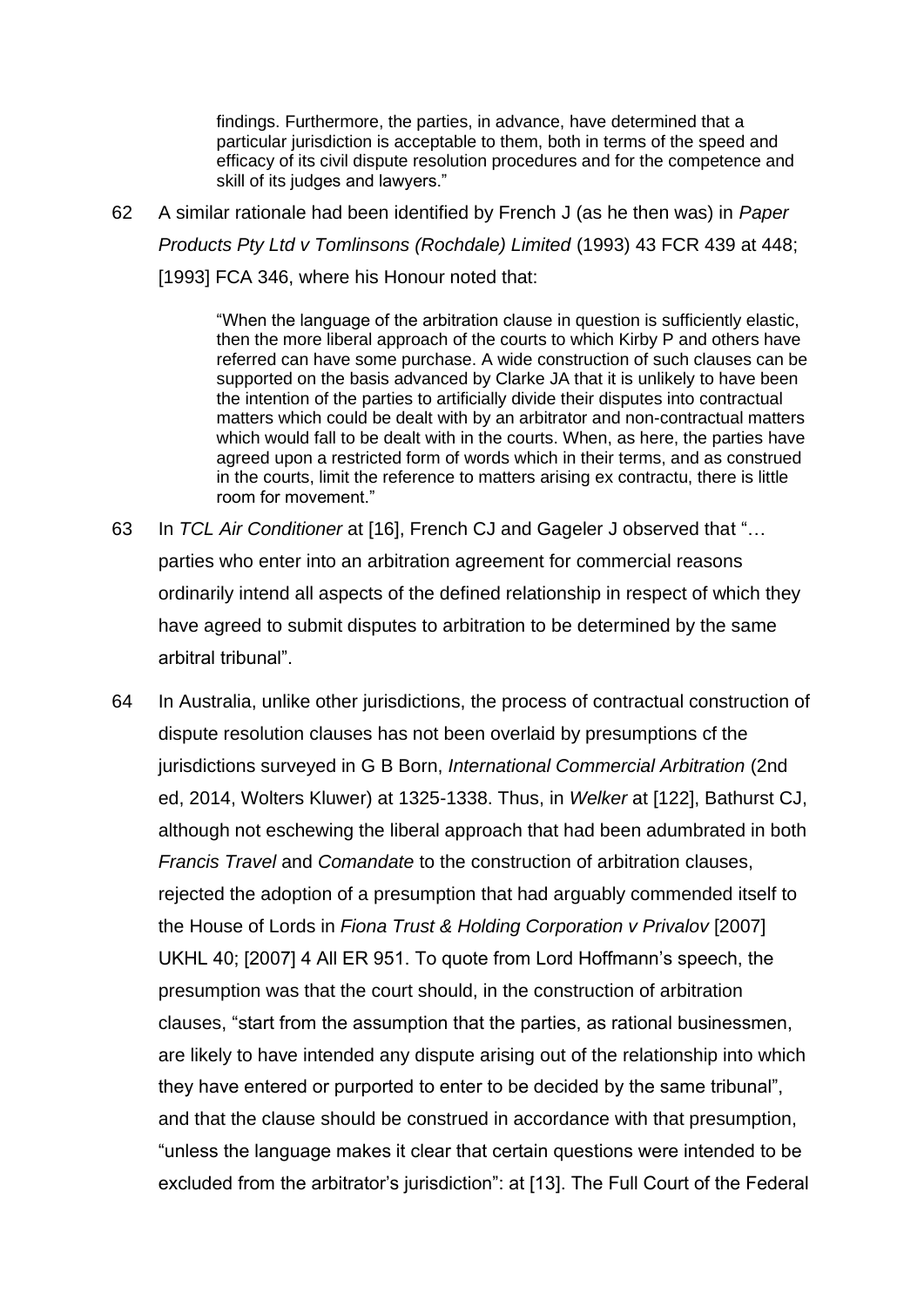Court in *Hancock Prospecting* (at [193]) treated *Fiona Trust* as not saying anything different in substance from *Francis Travel* and *Comandate* (the latter case being itself referred to in *Fiona Trust* at [31]).

- 65 In *Rinehart*, the plurality indicated that the appeals could be resolved with the application of orthodox principles of construction, which required consideration of the context and purpose of the Deeds there under consideration, without reference to *Fiona Trust*: at [18]. In his separate judgment, Edelman J described as a "usual consideration of context" the fact that "reasonable persons in the position of the parties would wish to minimise the fragmentation across different tribunals of their future disputes by establishing 'one-stop adjudication' as far as possible": at [83]. This may have been to treat the considerations underpinning cases such as *Francis Travel*, *Comandate* and *Fiona Trust* as not necessarily giving rise to a *presumption*, but rather as stating a commercially commonsensical *assumption*. It may be observed that Lord Hoffmann's speech in *Fiona Trust* (at [13]) slides from the language of "assumption" to that of "presumption".
- 66 The proper contemporary approach was eloquently articulated in the following passage in *Hancock Prospecting* (at [167]) which I would endorse:

"The existence of a 'correct general approach to problems of this kind' does not imply some legal rule outside the orthodox process of construction; nor does it deny the necessity to construe the words of any particular agreement. But part of the assumed legal context is this correct general approach which is to give expression to the rational assumption of reasonable people by giving liberal width and flexibility where possible to elastic and general words of the contractual submission to arbitration, unless the words in their context should be read more narrowly. One aspect of this is not to approach relational prepositions with fine shades of difference in the legal character of issues, or by ingenuity in legal argument (Gleeson CJ in *Francis Travel* at 165); another is not to choose or be constrained by narrow metaphor when giving meaning to words of relationship, such as 'under' or 'arising out of' or 'arising from'. None of that, however, is to say that the process is rule-based rather than concerned with the construction of the words in question. Further, there is no particular reason to limit such a sensible assumption to international commerce. There is no reason why parties in domestic arrangements (subject to contextual circumstances) would not be taken to make the very same common-sense assumption. Thus, where one has relational phrases capable of liberal width, it is a mistake to ascribe to such words a narrow meaning, unless some aspect of the constructional process, such as context, requires it."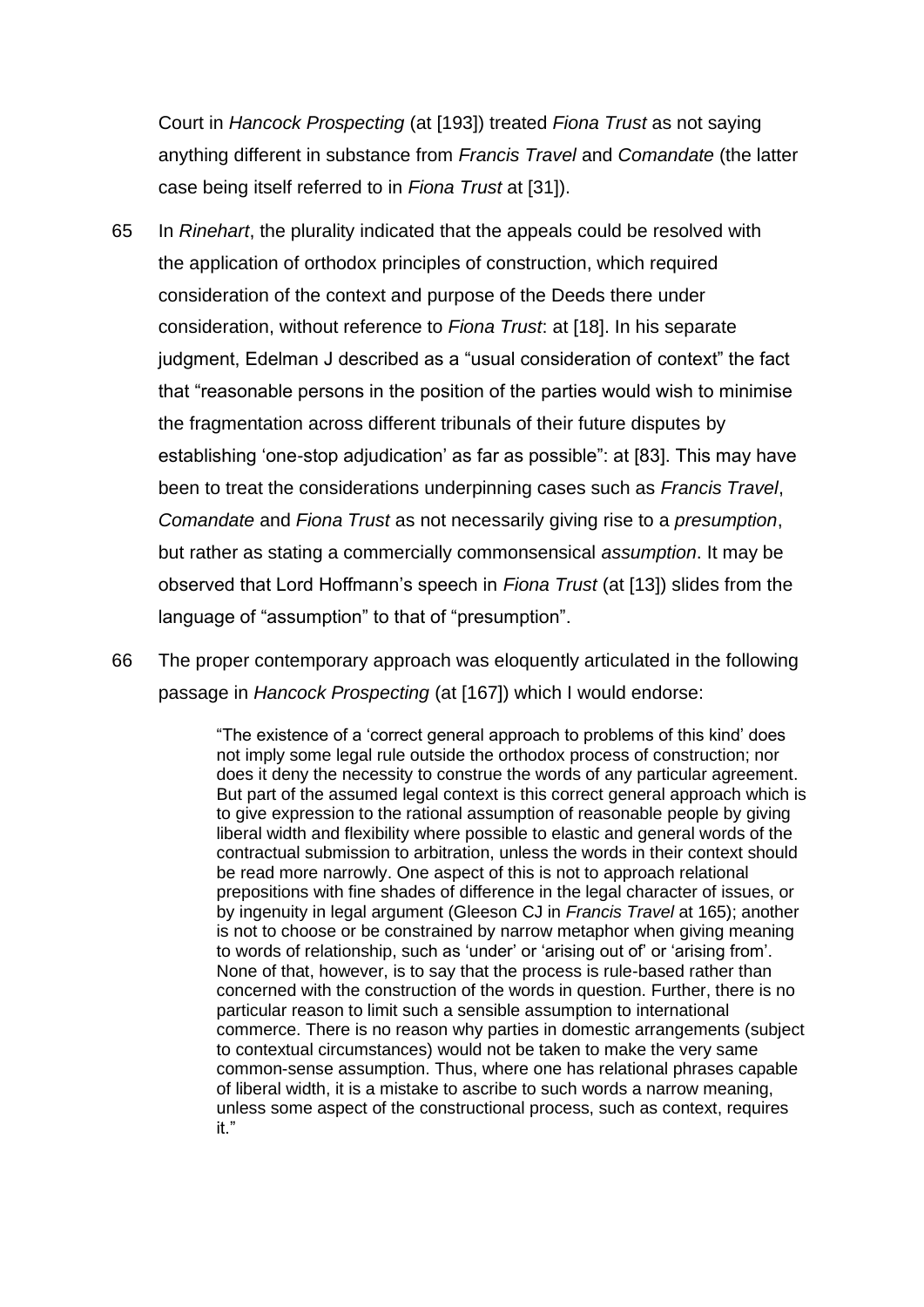67 For completeness, it may be noted that principles of construction relevant to the question of the *nature* of a dispute resolution clause (that is, as to whether or not it is exclusive or non-exclusive, as opposed to its scope) have been valuably identified and discussed by Giles J (as he then was) in *FAI* at 126- 127.

#### *Clause 23*

- 68 Clause 23 of the Agreement, extracted at [18] above, is what might be styled a "multi-tiered" dispute resolution clause. Clause 23.1 contemplates, by implication, that court proceedings may be commenced by a party, but *proscribes* the commencement of court proceedings "until it has complied with this clause 23". Clause 23 makes provision, in subclauses 3 and 4, for the initial informal and then formal mediation of disputes. It also provides in subclause 6 for arbitration of certain types of dispute if there is a failure to resolve the dispute at formal mediation. Clause 23.11 also preserves the ability of the parties to have recourse to the court for urgent injunctive or declaratory relief.
- 69 It has been observed by the doyen of private international law scholars (see *Briggs* at 4.55-4.56) that:

"… sometimes a clause will be encountered in which the parties appear to have agreed that a court has jurisdiction, and that disputes may or will be arbitrated. One reaction may be that this is incoherent, and that it has been brought about by the thoughtless copying of precedents. The case-law approaches the interpretation of such clauses, or combinations of clause, however, in a more constructive way. One sensible interpretation, which a court may strive to reach, is that the parties have agreed to submit to arbitration, and that the role of the court is that of supervision of the arbitration, but if neither side refers the dispute to arbitration, the jurisdiction agreement takes effect as the unchallenged provision for dispute resolution. Or to put it another way, the parties agree to the jurisdiction of the court (to be mutually exclusive or not mutually exclusive, as the case may be), but if one party exercises the right to refer the dispute to arbitration, this is thereafter the agreed means of dispute resolution, and the role of the court is supervisory if it is also the seat of the arbitration.

More difficulty arises if the clause appears to make reference to arbitration mandatory, while also providing for the jurisdiction, exclusive or otherwise, of the courts. Where this happens, incoherence is avoided by interpreting the agreement as though the reference to arbitration were optional rather than mutually mandatory. And this may be the only plausible way to make sense of such an arrangement. For reference to arbitration is never fully mandatory: if neither party elects to refer the dispute to arbitration, no third party is going to do it for them." (footnotes omitted).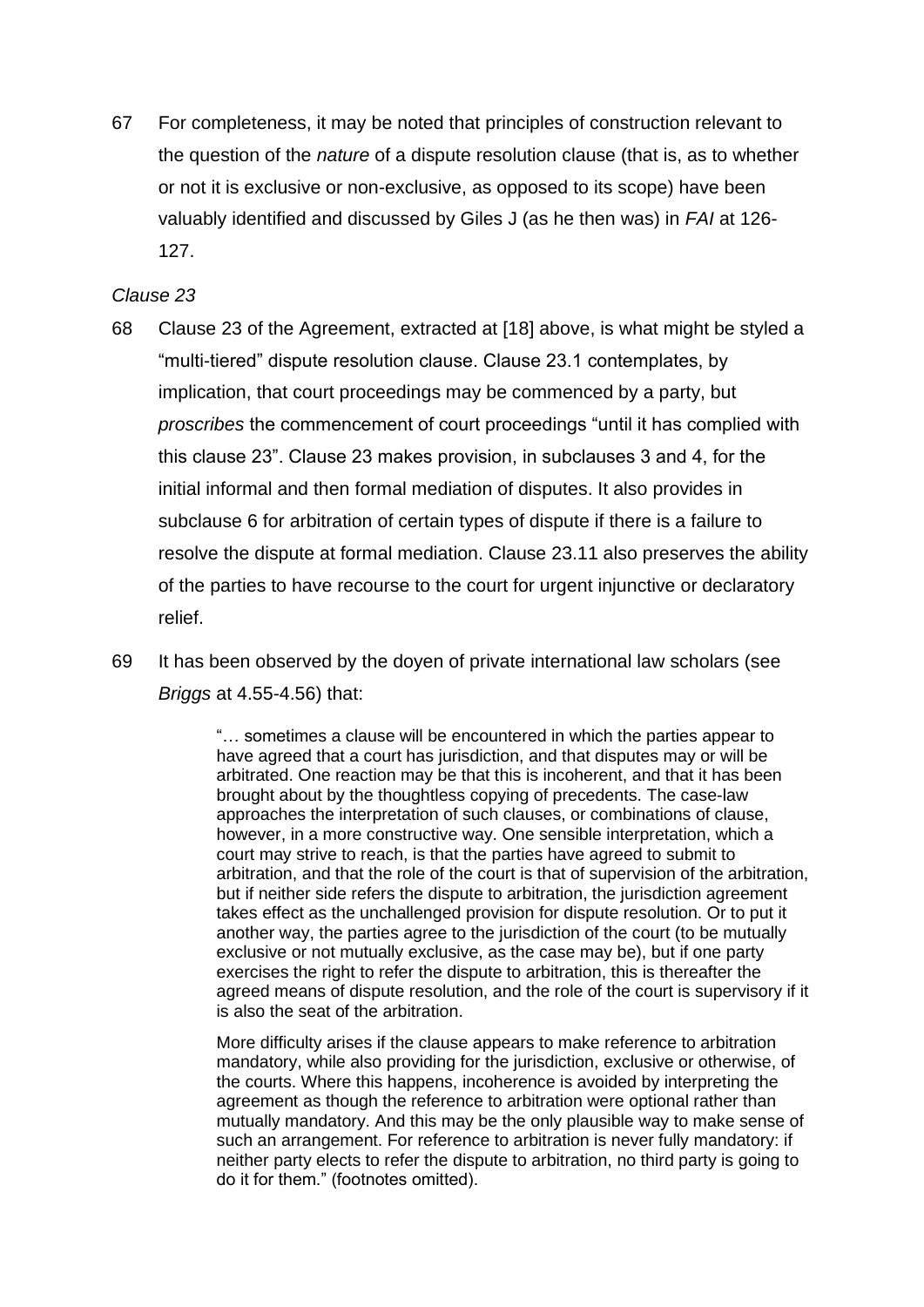- 70 One of the decisions footnoted by Professor Briggs in the above passage was that of the Supreme Court of New South Wales in *HIH Casualty*. The relevant clauses under consideration in that case have been reproduced in the Appendix to these reasons.
- 71 Although the Agreement in the present case meets the description in the first sentence of the passage from *Briggs* extracted at [69] above, cl 23 of the Agreement differs significantly from the articles of the reinsurance policy that were the subject of consideration in *HIH Casualty*, although those articles, like cl 23, appeared to contemplate both litigation of disputes arising under this Agreement in "any competent Court in the Commonwealth of Australia" and the arbitration of "[d]isputes arising out of this Agreement or concerning its validity…". The challenge for the Court in *HIH Casualty* was to ascertain whether the proceedings that had been commenced in the Supreme Court should be stayed in favour of arbitration. In the present case, the situation is the converse, namely whether a foreshadowed arbitration should be restrained in favour of litigation.
- 72 Articles XVIII and XIX in the reinsurance policy in *HIH Casualty* differed in their language in many respects, but most conspicuously, for present purposes, in the use of the prepositional phrase "dispute arising under this Agreement" in Article XVIII, on the one hand, and the different prepositional phrase "[d]isputes arising out of this Agreement" in Article XIX, on the other hand. The Court held (at [98]) that:

"where, as here, a dispute arises under the policies, provided that the dispute is not in effect a claim for a confirmed balance [in which case it cannot be the subject of a reference to arbitration], HIH has an option to require that dispute to be litigated pursuant to Article XVIII in a competent court in the Commonwealth of Australia of its choosing or, alternatively, to submit that dispute for determination by way of arbitration."

73 Later in his reasons, Einstein J observed (at [116]) that:

"It is also true that construing the policy as a whole as providing HIH with an option to litigate or arbitrate also satisfies the injunction contained in *Australian Broadcasting Corporation v Australasian Performing Right Association*, namely to construe a contractual document as a whole with a view to insuring an harmonious reading of all the clauses."

74 The decision in *HIH Casualty* did not turn upon the difference in prepositional language between Article XVIII and XIX of the reinsurance policy. In the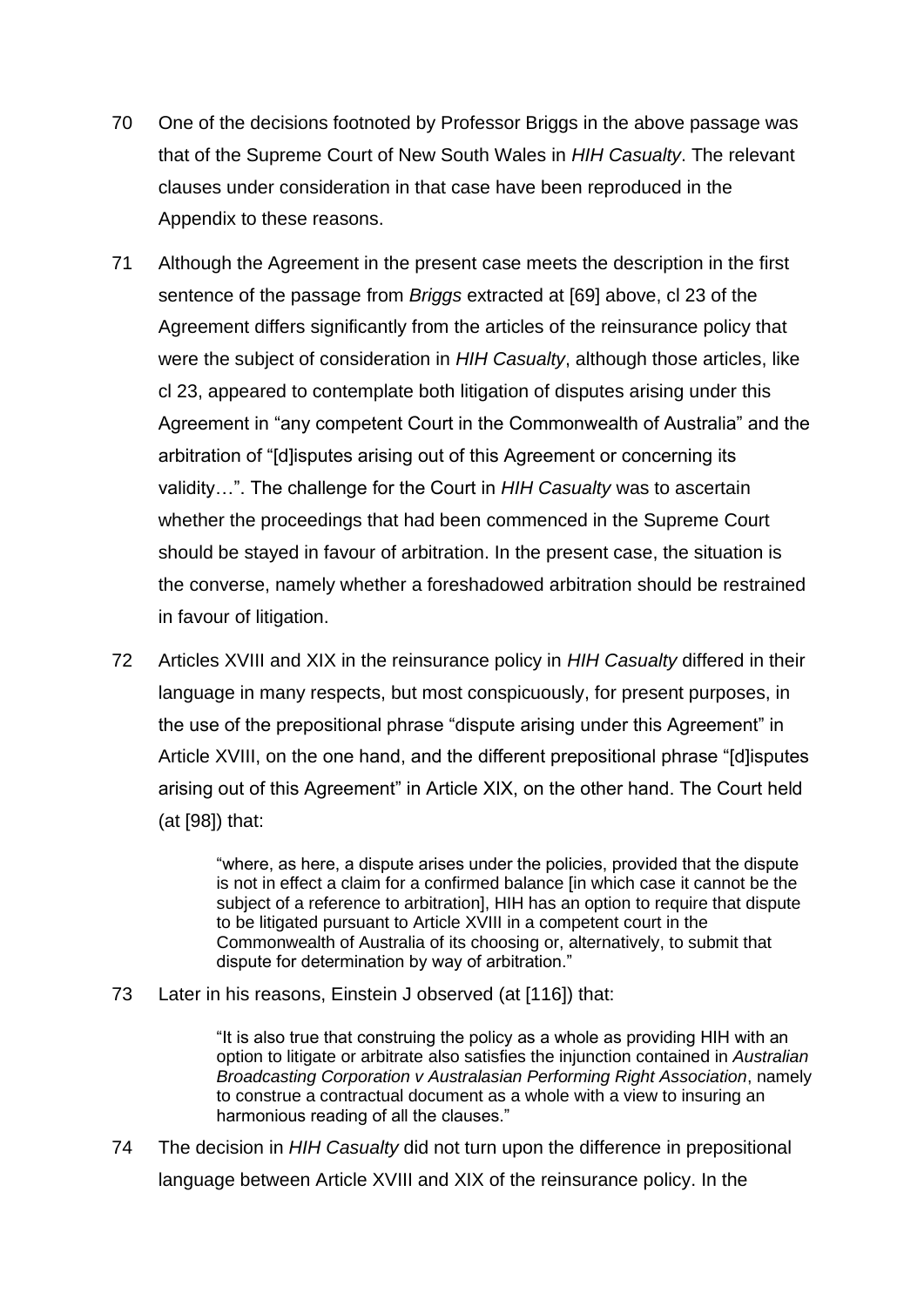present case, however, Mr Braham sought to attribute much significance to the breadth of the prepositional phrase "arising out of this Agreement" in cl 23.1 by way of contrast to what he submitted was the narrower language in cl 23.6.1, *viz* "the Dispute *concerns* any monetary amount payable and/or owed by either party to the other *under this Agreement*" (emphasis added).

- 75 It is true that the expression "arising under this agreement" has often been held to be narrower in compass than the phrase "arising out of this agreement" (see, for example, *Welker* at [123] per Bathurst CJ), but it has not always been narrowly construed, as the High Court's recent decision in *Rinehart* illustrates. In some cases, it has been equated with the phrase "arising out of": see *Samick Lines Co Ltd v Owners of the "Antonis P Lemos"* [1985] AC 711 at 727. The Full Court of the Federal Court described it in *Hancock Prospecting* as an "elastic relational phrase": at [205].
- 76 It must also be appreciated in the present case that cl 23.1 of the Agreement plays a very different role to that played by Article XVIII, for example, in the reinsurance policy considered in *HIH Casualty*. Unlike Article XVIII, cl 23.1 is not a service of suit or form of jurisdiction clause at all. Rather, it has two principal functions. First, it defines the term "Dispute" in unquestionably broad terms, and that term is then used in the balance of cl 23. Second, it proscribes the commencement of court proceedings by a party, until that party "has complied with this clause 23". That, of course, includes cl 23.6.1 to the extent it is engaged.
- 77 The broadly defined term "Dispute" is employed in cl 23.6.1. Thus, the Dispute in question, which may be the subject of arbitration, may be one arising out of the Agreement including, for example, a dispute "regarding any breach or purported breach of the Agreement". This follows from the definition of "Dispute" in cl 23.1, and the use of that defined term in cl 23.6.1. The critical question then becomes, for the purpose of determining if the dispute in the present case was required to be submitted to arbitration, whether or not it "concerns any monetary amount payable and/or owed by either party to the other under this Agreement". That is a question of construction and characterisation.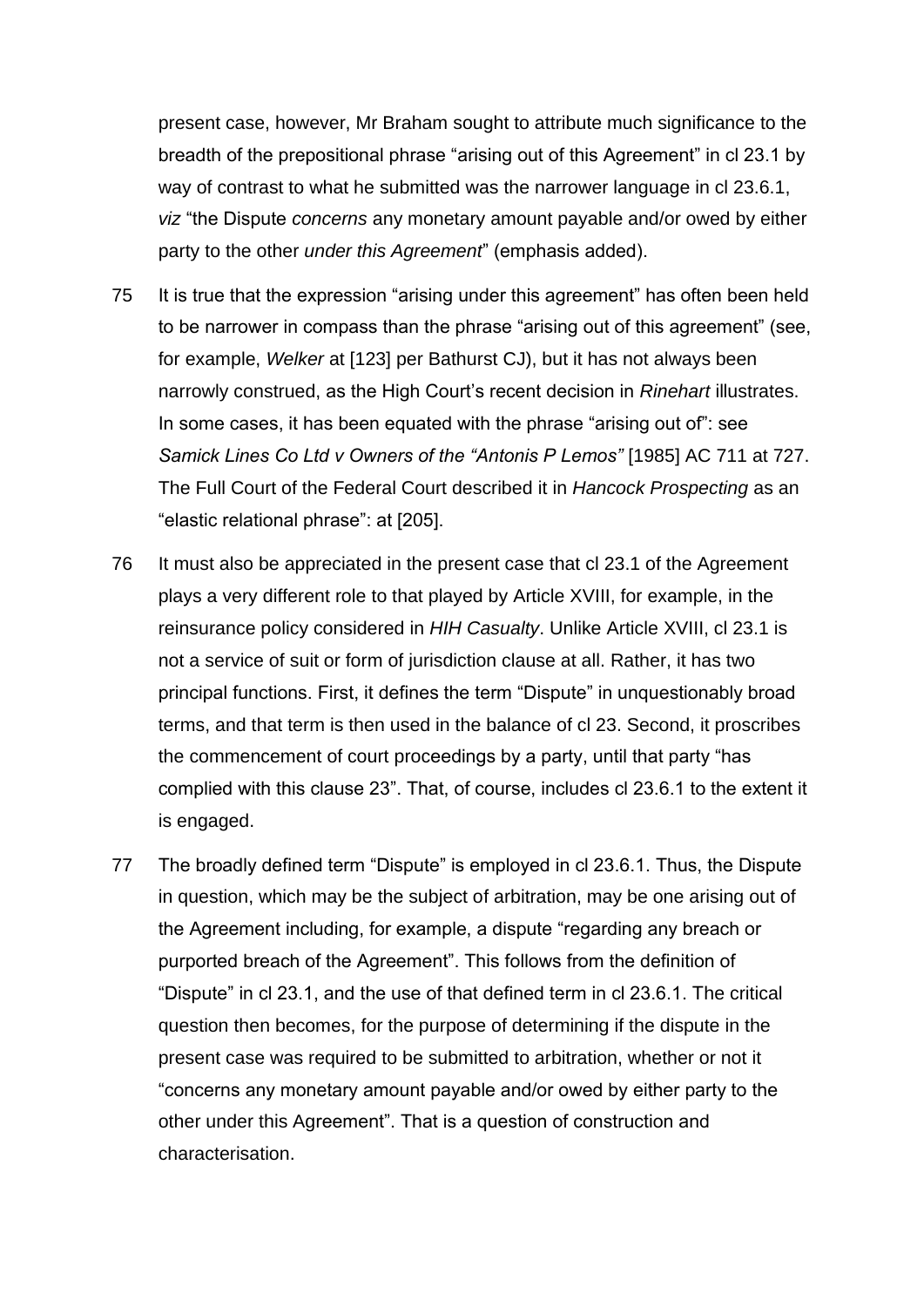- 78 In answering that question, the principles of construction I have sought to identify and summarise at [53]-[67] above should be applied. Apart from the fact that the parties were in an ongoing commercial relationship, there was nothing of particular significance going to matters of context that was relied upon by the parties to inform the proper construction of cl 23 generally, and cl 23.6.1 in particular. The focus then necessarily must be on the language employed by the parties in the Agreement.
- 79 I have already noted the broad definition of "Dispute" in cl 23.1, and the fact that that broadly defined term is carried into cl 23.6.1. The next key word to be considered in cl 23.6.1 is the word "concerns". This is a relational term of indeterminate ambit. It, like any other connecting or prepositional phrase, will take its meaning from its context, which includes the manner in which dispute resolution clauses have been construed in contemporary case law: see *Hancock Prospecting* at [165]; *Welker* at [221] and compare, in the case of statutory interpretation, *Attorney General for New South Wales v Melco Resorts & Entertainment Limited* [2020] NSWCA 40 at [86].
- 80 Whilst the usual caution is to be applied to consideration of the meaning of a term in other contracts or instruments, some recent examples of judicial consideration of the meaning of the term "concerns" may be given. In *PT Garuda Indonesia Ltd v Australian Competition and Consumer Commission* [2011] FCAFC 52 at [197], the verb "concern", in the context of "in so far as the proceeding concerns", was giving the meanings "relate to; be about; affect or involve". However, in the earlier decision of *Australian Securities Commission v Lord* (1991) 33 FCR 144; (1991) 105 ALR 347 at 352, the Federal Court held that the term "concerns" (in relation to the phrase "concerns the management or affairs of a body corporate") had a narrower ambit than the phrase "relates to".
- 81 More recently, in *Firebird Global Master Fund II Ltd v Republic of Nauru* (2015) 258 CLR 31; [2015] HCA 43, the High Court considered the meaning of s 11(1) of the *Foreign States Immunities Act 1985* (Cth) which provides that "[a] foreign State is not immune in a proceeding in so far as the proceeding concerns a commercial transaction". Nettle and Gordon JJ observed (at [186]-[187]) that: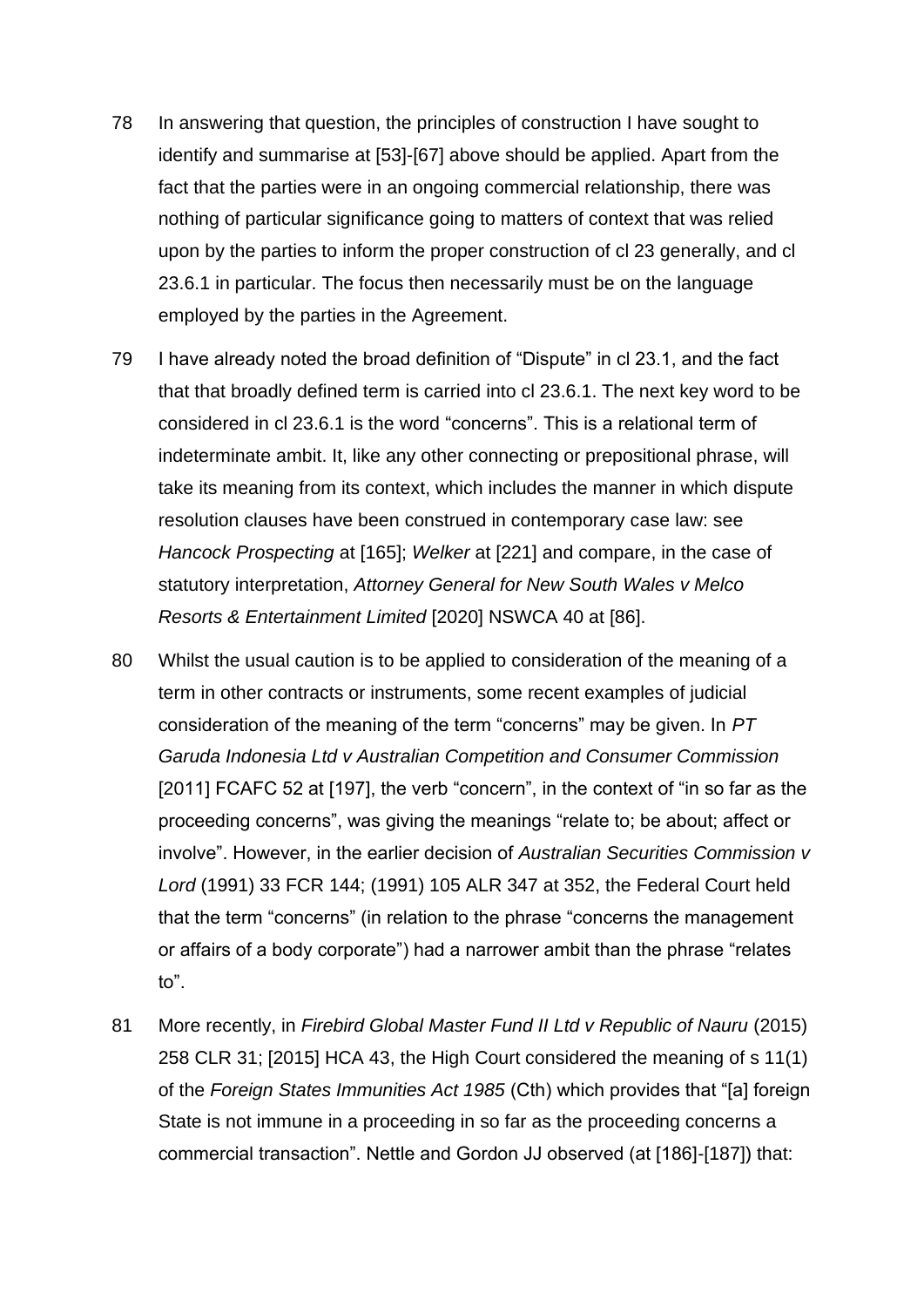" … according to the plain and ordinary meaning of the words of s 11(1), a proceeding for the registration of a foreign judgment for a money sum owed under a commercial transaction is a proceeding which 'concerns' a commercial transaction.

The fact that such a proceeding might also be described as one which concerns the registration of a foreign judgment does not detract from the semasiological propriety of describing it as a proceeding which concerns a commercial transaction. *The connecting term 'concerns' connotes a relationship between the proceeding and a commercial transaction. There is nothing in that term that suggests that a proceeding which concerns a commercial transaction must be one that bears only that single character*." (emphasis added).

- 82 There is no reason, in my opinion, to give the word "concerns" in cl 23.6.1 of the Agreement a narrow meaning, or to insist that the Dispute must only have a single character i.e. "be about" an amount payable or owed as a fee *cf*. Inghams' submission noted at [38(1)] above. The approach articulated in *Hancock Prospecting*, referred to at [66] above, supports that approach.
- 83 There are also a number of textual indications in cl 23.6.1 of the Agreement which suggest that the parties intended the clause to be construed broadly. Affording a narrow construction to the word "concerns" would be contrary to those other textual indications of breadth, which include the use of the indefinite pronoun "any" in the phrase "any monetary amount", the alternative formulation "payable and/or owed", and the phrase "including without limitation".
- 84 As to the use of the word "any" in the phrase "any monetary amount … under this Agreement", "any" is a word that has traditionally been understood to connote a breadth of matters. Thus, for example, in *Plenary Research Pty Ltd v Biosciences Research Centre Pty Ltd* [2013] VSCA 217 at [49], the Victorian Court of Appeal observed that a clause expressed to apply to "any dispute" suggested "a comprehensive approach to the class of disputes". See also *JTA Le Roux Pty Ltd as trustee for the FLR Family Trust v Lawson* [2013] WASC 293 at [74]; *Perovich v Whitton (No 2)* (2016) 250 FCR 272; [2016] FCAFC 152 at [48], in which the Full Court of the Federal Court said that "the word 'any' is a word of very broad import"; *Mineral Resources Ltd v Pilbara Minerals Ltd*  [2016] WASC 338 at [61]; and *Lainson Holdings Pty Ltd v Duffy Kennedy Pty Ltd* [2017] NSWSC 203, where Stevenson J noted that "[t]he word 'any' is of the widest import": at [42].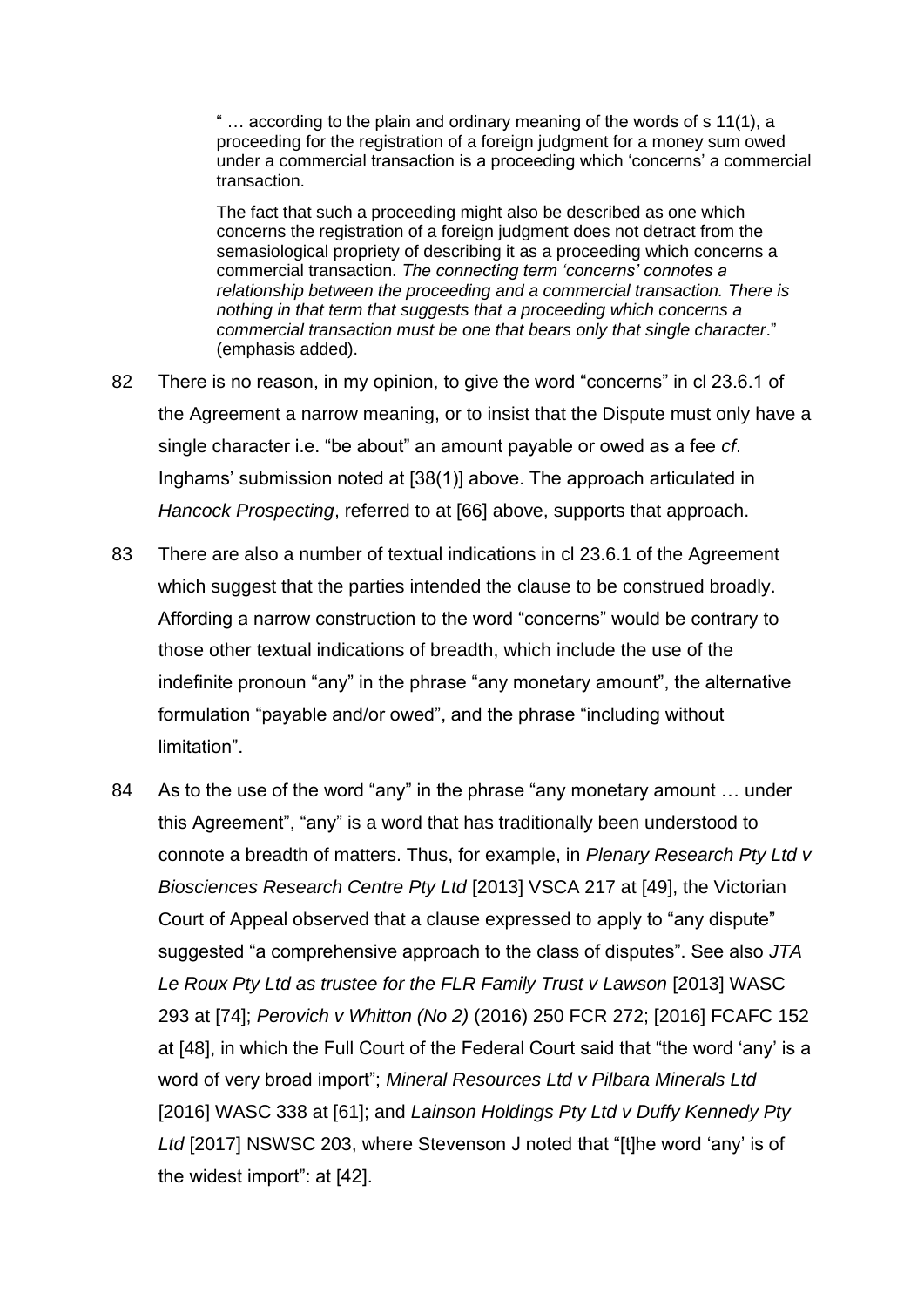- 85 It is also significant, in my opinion, that the parties did not confine the scope of cl 23.6.1 of the Agreement to a dispute as to payment of the Fee or the question of fees more generally, but used the broader concept of "monetary amount", coupled with the indefinite pronoun "any". That composite concept is apt, in my opinion, to include compensatory damages. In oral argument, Mr Braham accepted that the phrase "monetary amount payable" could extend to include unliquidated claims for damages, but submitted that it did not mean this, or extend this far, in the particular context of cl 23 of the Agreement.
- 86 The requirement that the monetary amount be payable "under this Agreement" does not stand in the way of this construction, for at least two reasons. First, in *Welker* (at [125]), Bathurst CJ said that:

"…if the outcome of the dispute was *governed or controlled by* the Settlement Deed, then there would be a dispute under the Settlement Deed irrespective of whether the claimant was invoking or enforcing some right created by the Settlement Deed. It may be that that was what the primary judge was referring to when he said the dispute must derive from or depend on the Settlement Deed." (emphasis added).

See also Young JA in *Welker* at [221]-[224]. It may be noted that the Full Court of the Federal Court in *Hancock Prospecting* (at [199]) respectfully regarded Bathurst CJ's interpretation of the phrase "under this Deed" in *Welker* as narrow and not liberal. The Court in *Hancock Prospecting* observed of the phrase that just because "it is a phrase that may be narrower in meaning than other phrases does not mean that its meaning is narrow": at [199].

87 Contractual damages are designed to put a party into the position it would have been in had the contract been performed: *Commonwealth v Amann Aviation Pty Ltd* (1992) 174 CLR 64 at 80; [1991] HCA 54 (**Amann Aviation**). Even applying the arguably narrow meaning given to the expression "under the deed" by Bathurst CJ in *Welker*, it may be said that the amount of compensatory damages for breach of the Agreement will be "governed or controlled by" the Agreement, because it will be by reference to the notional performance of the Agreement that the damages will be quantified. In *Amann Aviation* at 80, Mason CJ and Dawson J observed that:

> "The award of damages for breach of contract protects a plaintiff's expectation of receiving the defendant's performance. That expectation arises out of or is created by the contract. Hence, damages for breach of contract are often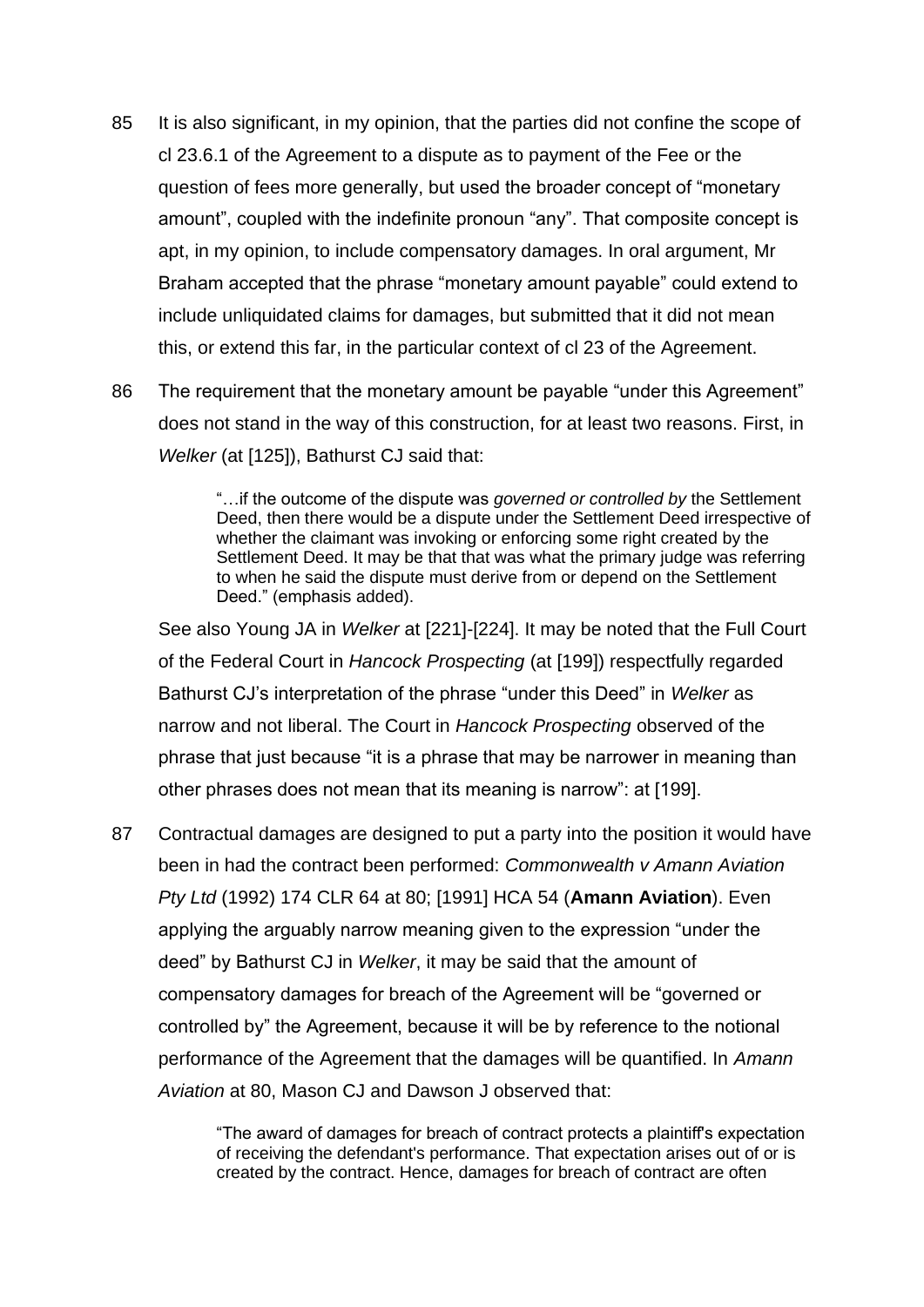described as 'expectation damages'. The onus of proving damages sustained lies on a plaintiff and the amount of damages awarded will be commensurate with the plaintiff's expectation, objectively determined, rather than subjectively ascertained. That is to say, a plaintiff must prove, on the balance of probabilities, that his or her expectation of a certain outcome, as a result of performance of the contract, had a likelihood of attainment rather than being mere expectation."

In this sense, compensatory damages can be said to be payable under the Agreement, in that they will be "governed and controlled" by it and payable as a result of its breach.

- 88 Secondly, and contrary to Inghams' submission that cl 23.6.1 of the Agreement is only concerned with primary obligations (see [38(5)] above), a secondary obligation to pay damages arises from or under the contract just as much as a primary obligation (although a secondary obligation will generally be implied).
- 89 In *Moschi v Lep Air Services Ltd* [1973] AC 331 at 350; [1972] 4 WLUK 46 (**Lep Air Services**), Lord Diplock said:

"Generally speaking, the rescission of the contract puts an end to the primary obligations of the party not in default to perform any of his contractual promises which he has not already performed by the time of rescission ... The primary obligations of the party in default to perform any of the promises made by him and remaining unperformed likewise come to an end as does his right to continue to perform them. *But for his primary obligations there is substituted by operation of law a secondary obligation to pay to the other party a sum of money to compensate him for the loss he has sustained as a result of the failure to perform the primary obligations. This secondary obligation is just as much an obligation arising from the contract as are the primary obligations that it replaces".* (emphasis added).

This passage was fully extracted and cited with approval both by Brennan J in *Progressive Mailing House Pty Ltd v Tabali Pty Ltd* (1985) 157 CLR 17 at 48; [1985] HCA 14 and by Kiefel CJ, Bell and Keane JJ in *Mann v Paterson Constructions Pty Ltd* [2019] HCA 32 at [12]; (2019) 93 ALJR 1164 (**Mann**). The passage was cited in support of the following observation by their Honours in *Mann* (at [12]): "The right to damages for loss of bargain that arises in such a case is, in this respect, no less a creature of the contract than the right to recover sums that become due before its termination."

90 In *Photo Production Ltd v Securicor Transport Ltd* [1980] AC 827 at 848-849; [1980] 2 WLUK 146 (**Photo Production**), Lord Diplock made it plain that a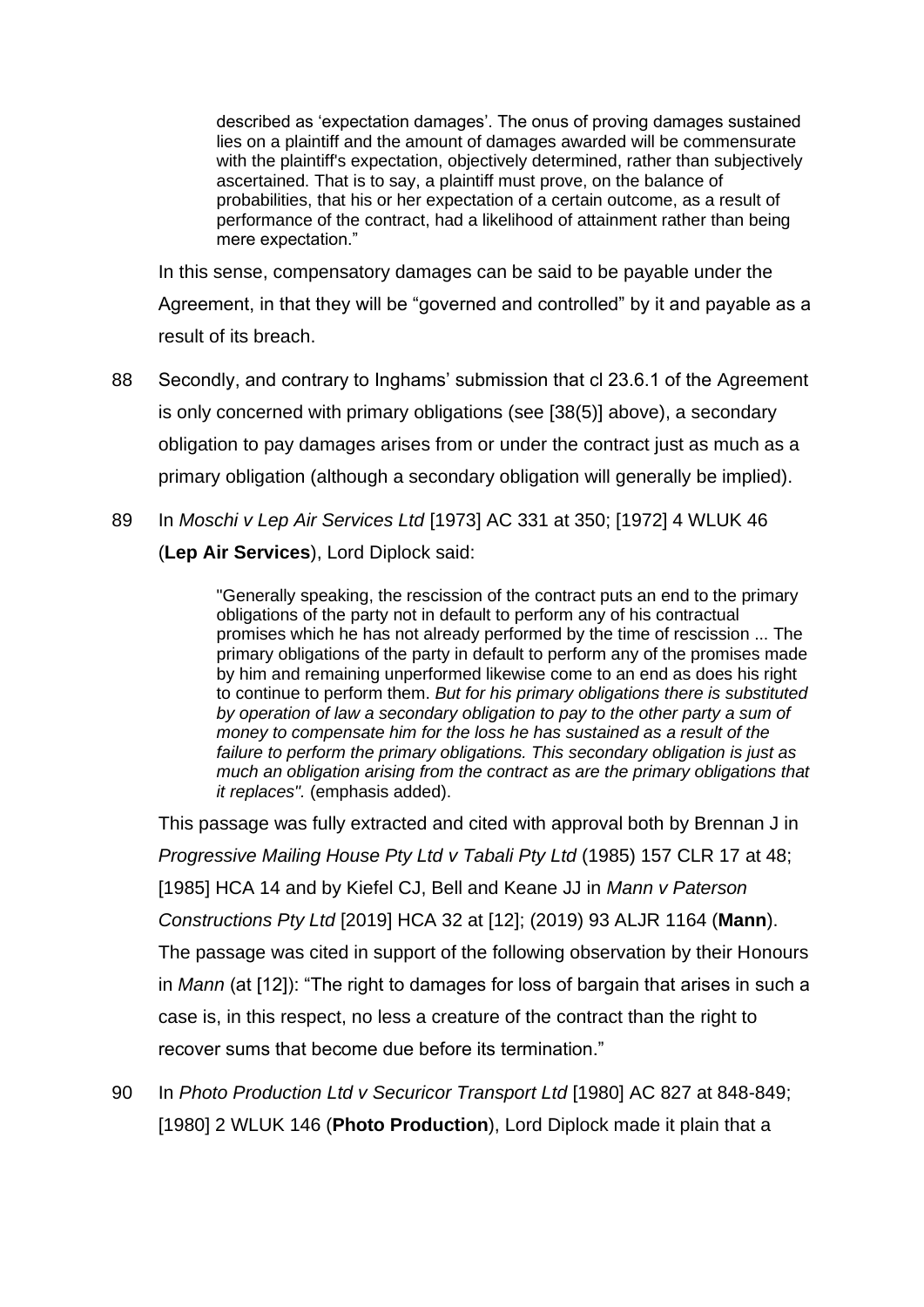secondary obligation to pay damages was *sourced* in the contract. His Lordship observed:

> "Leaving aside those comparatively rare cases in which the court is able to enforce a primary obligation by decreeing specific performance of it, breaches of primary obligations give rise to substituted or secondary obligations on the part of the party in default, and, in some cases, may entitle the other party to be relieved from further performance of his own primary obligations. The secondary obligations of the contract breaker and any concomitant relief of the other party from his own primary obligations also arise by implication of law – generally common law, but sometimes statute, as in the case of codifying statutes passed at the turn of the century, notably the Sale of Goods Act 1893. *The contract, however, is just as much the source of secondary obligations as it is of primary obligations; and like primary obligations that are implied by law, secondary obligations too can be modified by agreement between the parties, although, for reasons to be mentioned later, they cannot, in my view, be totally excluded.* In the instant case, the only secondary obligations and concomitant reliefs that are applicable arise by implication of the common law as modified by the express words of the contract." (emphasis added).

In the same case, Lord Wilberforce (with whom Lord Keith and Lord Scarman agreed) expressly described Lord Diplock's statement that a secondary obligation to pay damages "is just as much an obligation arising from the contract as are the primary obligations that it replaces" as "enlightening", and as a "correct" statement of "the modern law of contract": at 845.

- 91 What Lord Diplock said as to the *source* of the secondary obligation has been expressly followed or accepted in a number of subsequent decisions, including by Lord Hoffmann (with whom the other Law Lords agreed) in *Harding v Wealands* [2007] 2 AC 1; [2006] UKHL 32 at [44] and, most recently, by Lord Reed (with whom Lady Hale P, Lord Wilson and Lord Carnwath agreed) in *Morris-Garner v One Step (Support) Ltd* [2019] AC 649; [2018] UKSC 20 at [34].
- 92 In New South Wales, in *Cherry v Steele-Park* (2017) 96 NSWLR 548; [2017] NSWCA 295 at [108] (**Cherry**), Leeming JA, with whom Gleeson and White JJA agreed, said in a case concerning the construction of a guarantee:

"Even if the contractual damages are somehow outside the scope of 'Guaranteed Money', it is necessary in order for the appellants' construction to be accepted to conclude that the obligation by Bathurst Central to pay damage falls outside the words 'all [Bathurst Central's] other obligations to the [vendors] (monetary or non-monetary, present or future, actual or contingent) arising under or in connection with the Agreement'. *But the obligation to pay damages following a breach of contract is, surely, a classic example of an*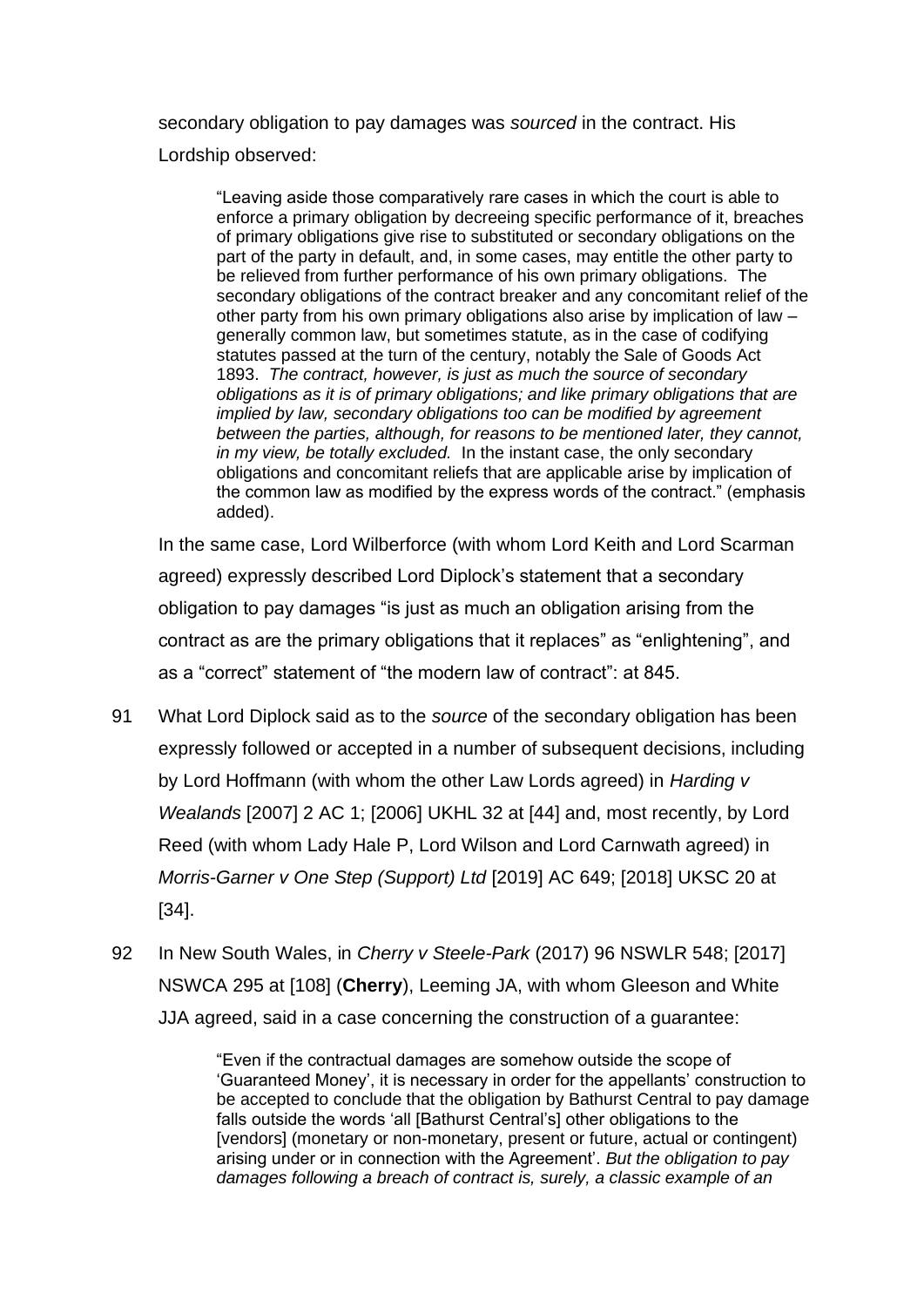*obligation arising under or in connection with that contract.* True it is that according to one classification, the obligation to pay damages is a secondary obligation, rather than a primary obligation. But as Lord Diplock said in *Photo Production Ltd v Securicor Transport Ltd* [1980] UKHL 2; [1980] AC 827 at 849, a contract is 'iust as much the source of secondary obligations as it is of primary obligations'." (emphasis added).

93 In D W Greig and J L R Davis, *The Law of Contract* (1987, The Law Book Company Limited) at 1292, it is observed that it followed from Lord Diplock's analysis of primary and secondary obligations in *Photo Production* that:

> "the secondary obligations arise at the time of entering into the contract, and … that any consensual modification or limitation of those secondary obligations (that is, a clause limiting liability in damages) has effect from the time of the making of the contract…"

- 94 It is entirely consistent with this line of authority that damages for breach of contract may, in cl 23.6.1, be treated as an amount payable under a secondary obligation of the Agreement following breach, especially if one adopts a liberal approach to the construction of cl 23.6.1 as the authorities referred to at [59]- [63] above, on my understanding of them, require. But I am by no means convinced that a liberal approach is necessary to reach this conclusion.
- 95 In this context, I agree with Meagher JA's observation at [137] that "the description of such amounts as 'payable and/or owed' 'under' the agreement directs attention to the *source* of the underlying payment obligation" (emphasis added). That observation is supported by the High Court's consideration of the phrase "under a contract" in both *Commissioner of Taxation (Cth) v Sara Lee Household & Body Care (Australia) Pty Ltd* (2000) 201 CLR 520; [2000] HCA 35 at [42] and *Queensland Premier Mines Pty Ltd v French* (2007) 235 CLR 81; [2007] HCA 53 at [55], both being decisions to which Meagher JA refers.
- 96 As the authorities referred to at [89]-[92] above indicate, however, the parties' contract is the source of the right to damages for breach. Indeed, as has been seen, Leeming JA in *Cherry* at [108] described the obligation to pay damages following breach as a "classic example" of an obligation arising under a contract.
- 97 Not all contractual obligations arise as a result of the parties' agreement; some are implied by operation of law into a contract, as Hope JA's well known decision in *Castlemaine Tooheys Ltd v Carlton & United Breweries Ltd* (1987)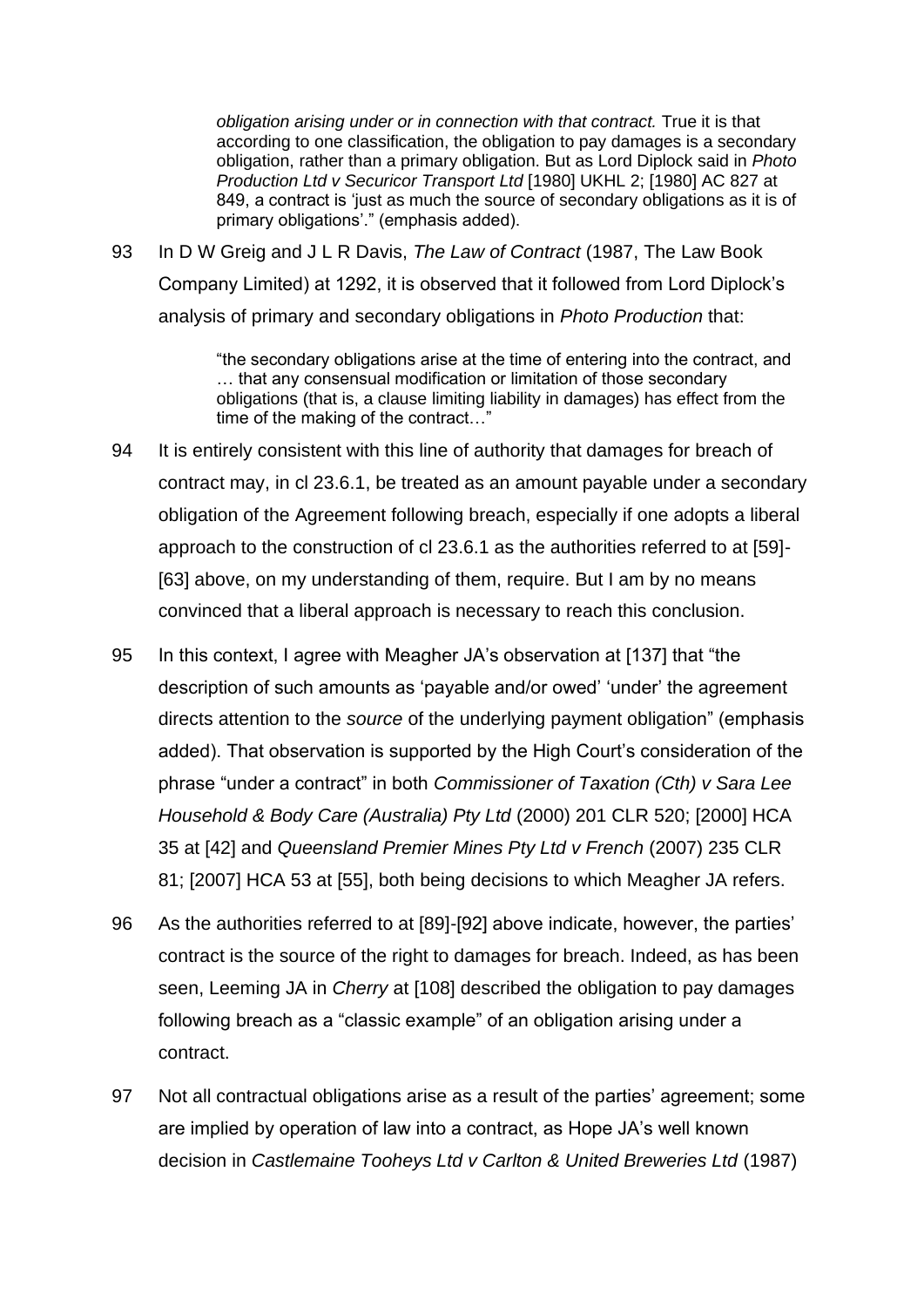10 NSWLR 468 at 487 (**Castlemaine Tooheys**) illustrates. Such obligations are no less contractual in nature. Significantly, *Castlemaine Tooheys* was cited by Gleeson CJ, Gaudron and Gummow JJ in *Concut Pty Ltd v Worrell* (2000) 75 ALJR 312 at [23]; [2000] HCA 64. That paragraph of that decision was in turn cited by Nettle, Gordon and Edelman JJ in *Mann* at [195] as authority for the proposition that "the remedial obligation to pay damages for breach of contract has been understood as an obligation 'arising by operation of law'". This is the passage from *Mann* upon which Meagher JA places heavy reliance at [148].

- 98 Just because an obligation arises by operation of law as opposed to the parties' express agreement does not mean, however, that the contract may not be the source of that obligation. Terms implied by operation of law are not dependent upon the intentions, objectively ascertained, of the parties: *Castlemaine Tooheys* at 487; J D Heydon, *Heydon on Contract* (2019, Lawbook Co) at [10.130]. That the secondary implied contractual obligation to pay damages on breach may be modified by an exclusion or limitation clause also highlights that what is being modified or excluded is another contractual provision, for parties cannot modify the general law but only such obligations as are otherwise implied by operation of law into their contract: see [93] above.
- 99 To the extent that Nettle, Gordon and Edelman JJ were critical of Lord Diplock's analysis of primary and secondary obligations in *Mann* (and the extent to which they were is not clear – their Honours certainly did not describe his well known analysis as wrong), that criticism did not carry the support of a majority of the Court.
- 100 It is in this context that it is necessary to return to Mr Braham's central argument referred to at [39] above in relation to *Francis Travel*, and whether the broad and liberal approach towards the construction of arbitration clauses that that case, and others that have followed it, endorsed, should be applied in the present case. In my opinion, it should.
- 101 Mr Braham's argument, it will be recalled, was that what I have described at [65] above as the commonsense assumption that the parties did not intend to fracture or fragment the resolution of their disputes could not be made in the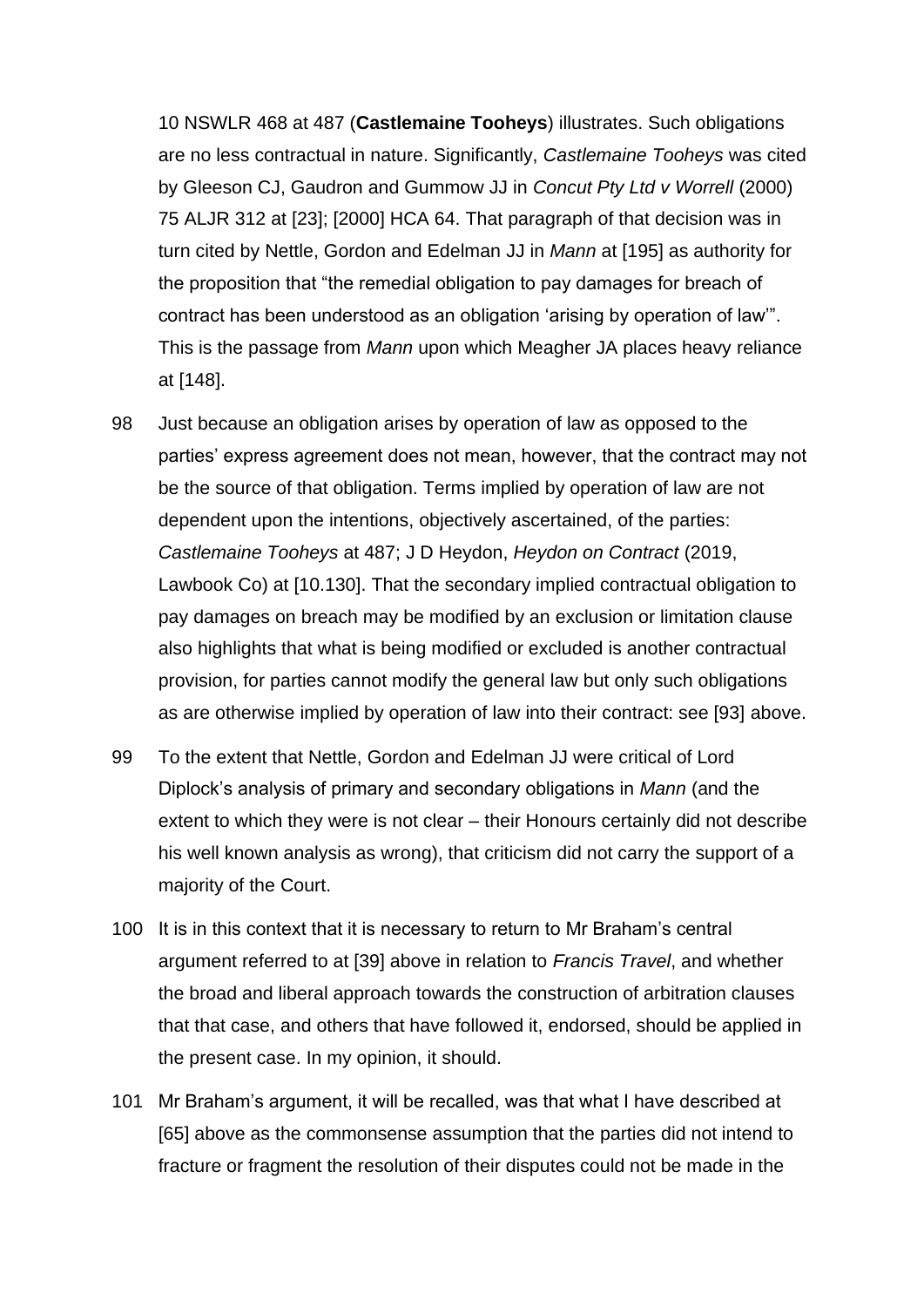present case because cl 23.1 contemplated court proceedings. This being the case, the argument ran, the liberal approach to the construction of the scope of cl 23.6.1 was not appropriate or called for.

- 102 Parties to an arbitration agreement may always commence court proceedings. Whilst a stay of such proceedings is mandatory both under the *International Arbitration Act 1974* (Cth) and the uniform Commercial Arbitration Acts of the States, a stay requires a party to first seek it. Unlike court ordered mediation pursuant to the *Civil Procedure Act 2005* (NSW) s 26(1), or a transfer order under the *Jurisdiction of Courts (Cross-Vesting) Act 1987* (NSW) s 5(7) which the Supreme Court of New South Wales may make of its own motion, a court may not order a stay of proceedings and refer a matter to arbitration of its own motion, under either the *International Arbitration Act* or the Commercial Arbitration Acts of the States.
- 103 Thus, the fact that cl 23.1 of the Agreement contemplates the possibility of court proceedings does not, in my opinion, differentiate the current case from *Francis Travel*. It is always a case of construing the arbitration clause in question to determine its proper scope. What falls outside its scope, properly construed, may be the subject of litigation, and arbitral resolution may not be insisted upon.
- 104 As noted at [76] above, cl 23.1 is not itself a jurisdiction clause or service of suit clause, as was Article XVIII in *HIH Casualty*. Subject to cl 23.11, cl 23.1 establishes a contractual bar *against* the initiation of court proceedings, and mandates that a particular procedure be followed. That bar may be enforced by a stay application in the jurisdiction in which proceedings have been commenced in the face of it, or by an anti-suit injunction in another jurisdiction. Clause 23.1 is not, in my opinion, a textual contra-indication of the commonsense assumption that the commercial parties to the Agreement did not intend to fragment their dispute resolution processes any more than the language of their contract, liberally construed, required.
- 105 Clause 23.11 is significant in this regard, because it identifies particular types of cases where it will be appropriate to invoke the jurisdiction of the Court without either mediation or arbitration, namely, disputes where urgent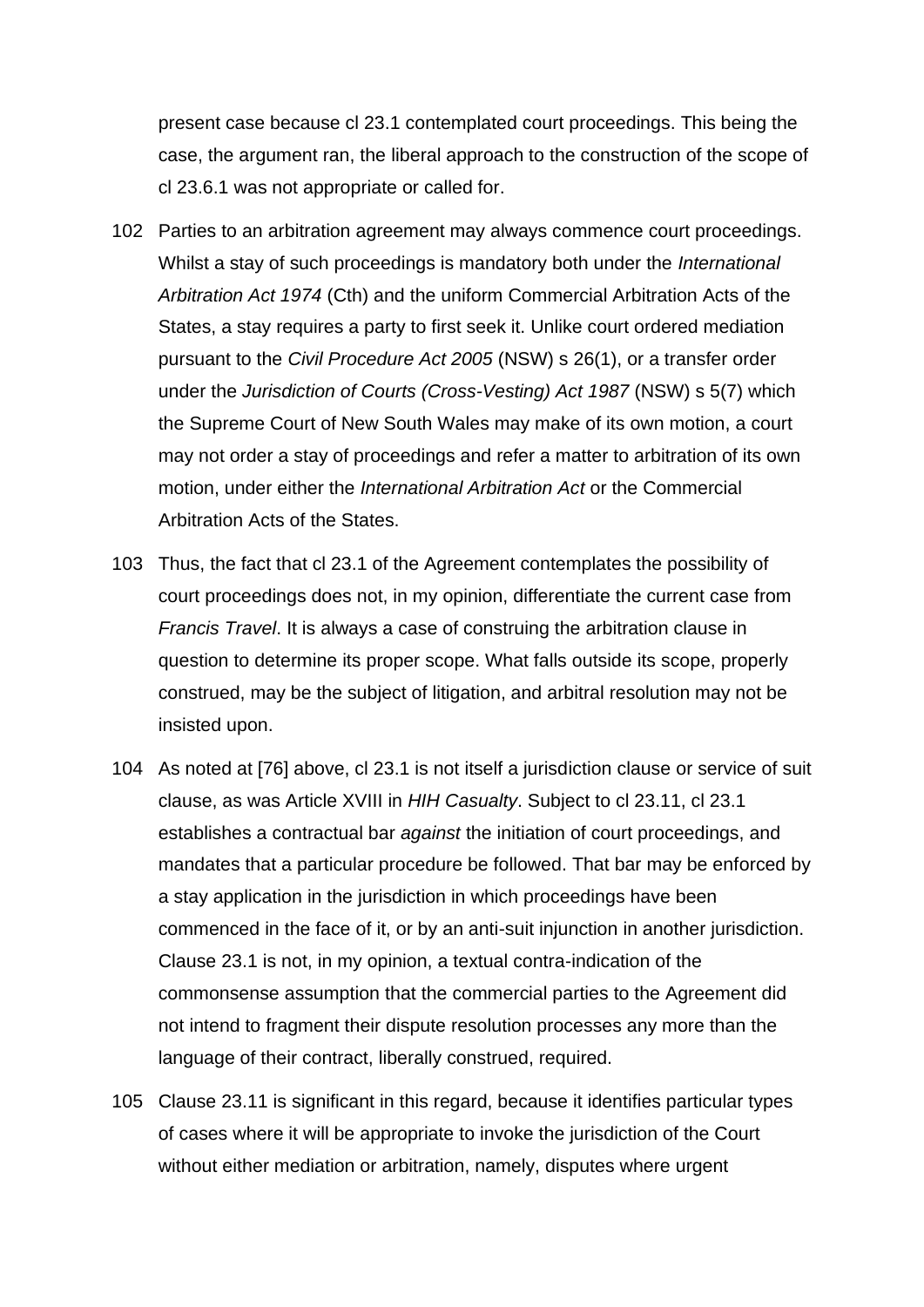interlocutory or declaratory relief is sought. This is not to deny, however, that there may be cases which do not fall within the ambit of cl 23.11, but which are also outside the scope of cl 23.6.1 (for example, suits for specific performance of a non-monetary contractual obligation such as the delivery of chicks). However, I do not consider that the present case falls into that category or that a broad and liberal approach to the interpretation of an arbitration clause, such as cl 23.6.1, should not be favoured.

- 106 One further difficulty for Inghams' construction and its submission that the "list" of matters referred to in cl 23.6 includes matters relating to "determination, adjustment or renegotiation of the Fee" or a number of other specified clauses, all of which concern the manner of calculation or adjustment of various monetary amounts payable under the Agreement (see [38(3)] above) is that that submission does not sit with or explain the inclusion of cl 12 of the Agreement in that list, as the primary judge observed (see [30] – [32] above). Clause 12 would not generate monetary claims for liquidated damages.
- 107 For the reasons set out above in addition to those of the primary judge, I favour Mr Hannigan's construction of the clause. He is entitled, subject to the argument of waiver which I consider below, to pursue his claim for damages by way of arbitration.

### **Consideration – the waiver issue**

- 108 This claim may be dealt with in much shorter compass.
- 109 Had Mr Hannigan sought damages in the 2017 proceedings, there may have been some force in Inghams' argument based on waiver. He did not, however, for the reasons that I have referred to at [21] above. There was no unequivocal abandonment of any right to arbitrate the question of damages for breach of contract at some time in the future nor was there any attempt to resist or restrain the arbitration by reference to the principles in *Port of Melbourne Authority v Anshun Pty Ltd* (1981) 147 CLR 589; [1981] HCA 45 cf. *Kraft Foods Group Brands LLC v Bega Cheese Limited* (2018) 358 ALR 1; [2018] FCA 549.
- 110 Moreover, pursuing urgent declaratory relief in court proceedings was authorised by cl 23.11. That sub-clause is a carve out from the balance of clause 23. If, as I consider to be the case, the declaratory relief sought in the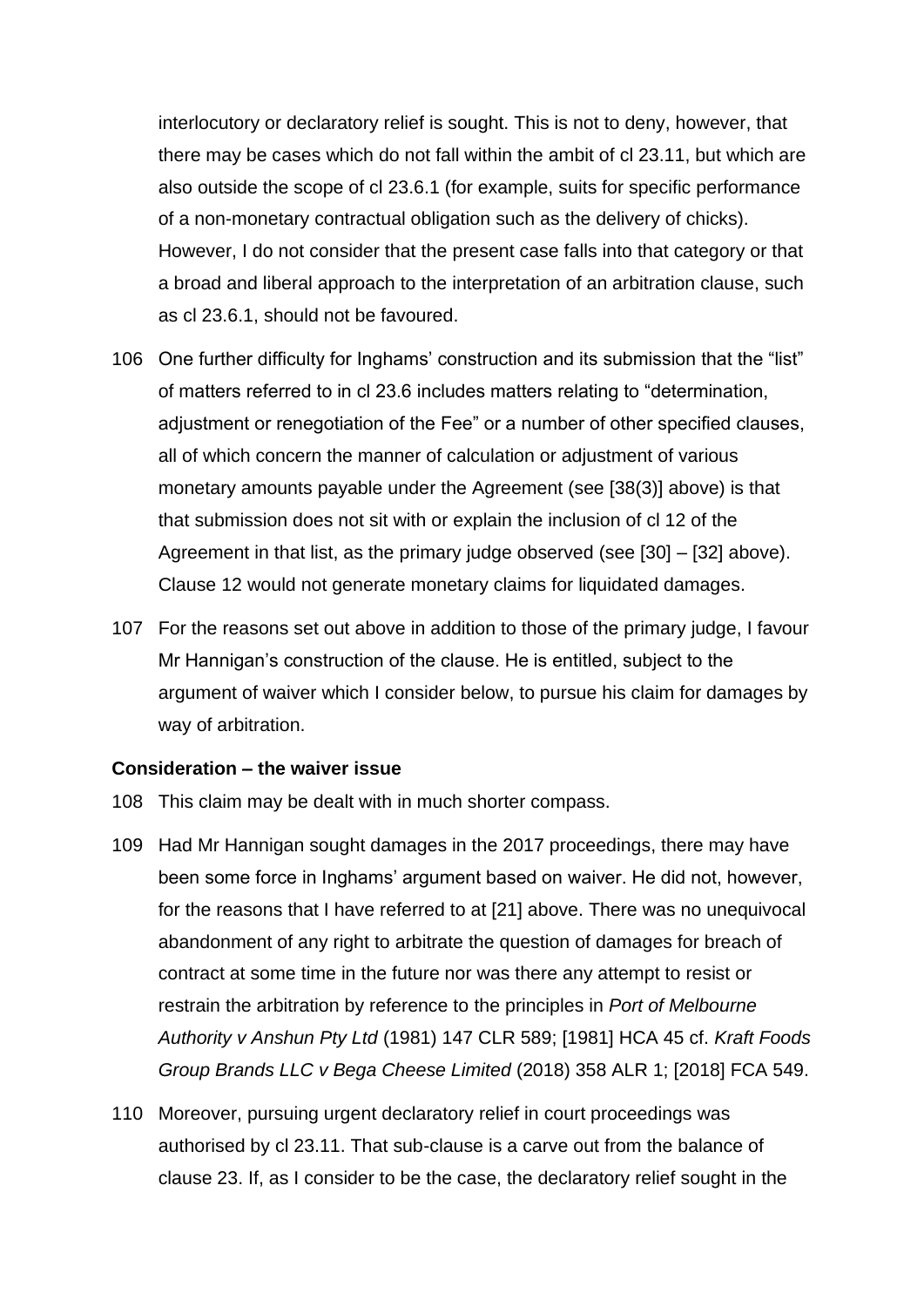2017 proceedings fell within the description of "urgent injunctive or declaratory relief", the pursuit of those proceedings cannot be characterised as an election not to proceed with arbitration, or the waiver of a right to arbitrate any question of contractual damages. Rather, it was an action entirely consistent with the Agreement and, more pertinently, *not* inconsistent with the rights and obligations contained in clause 23.

- 111 By way of contrast to the urgent relief that was sought by Mr Hannigan in the 2017 proceedings, the pursuit of damages for breach of contract, underpinned by the ability of the Court to award interest, could not be described as "urgent".
- 112 The waiver argument also fell foul of cl 27.4 of the Agreement which provided that "[n]o right under this Agreement will be deemed to have been waived except by notice in writing signed by the party waiving the right".
- 113 For completeness, I should note an argument that was faintly submitted on behalf of Inghams, in effect by way of an alternative to the waiver argument.
- 114 Clause 23.6.1 requires the submission of disputes falling within its scope to arbitration, "unless otherwise agreed". It was submitted that, in some way, the 2017 proceedings either gave rise to or evinced an agreement by the parties not to submit any damages claim to arbitration. To the extent this argument was advanced in writing, it was done in a most exiguous way. The argument was entirely inconsistent with the conduct of Mr Hannigan in the 2017 proceedings, as summarised by the primary judge in the passage from his judgment extracted at [21] above.
- 115 Any agreement reached, within the terms of cl 23.6.1, would need to be of contractual force and effect. It would, in effect, be a variation of cl 23.6.1. Such a variation would, by cl 27.2, need to be in writing. No written variation was identified. Nor, for that matter, was any oral modification identified.
- 116 The alternative argument was a makeweight and should be rejected.

## **Conclusion and orders**

117 For the above reasons, I would grant leave to appeal but dismiss the appeal with costs.

## **APPENDIX**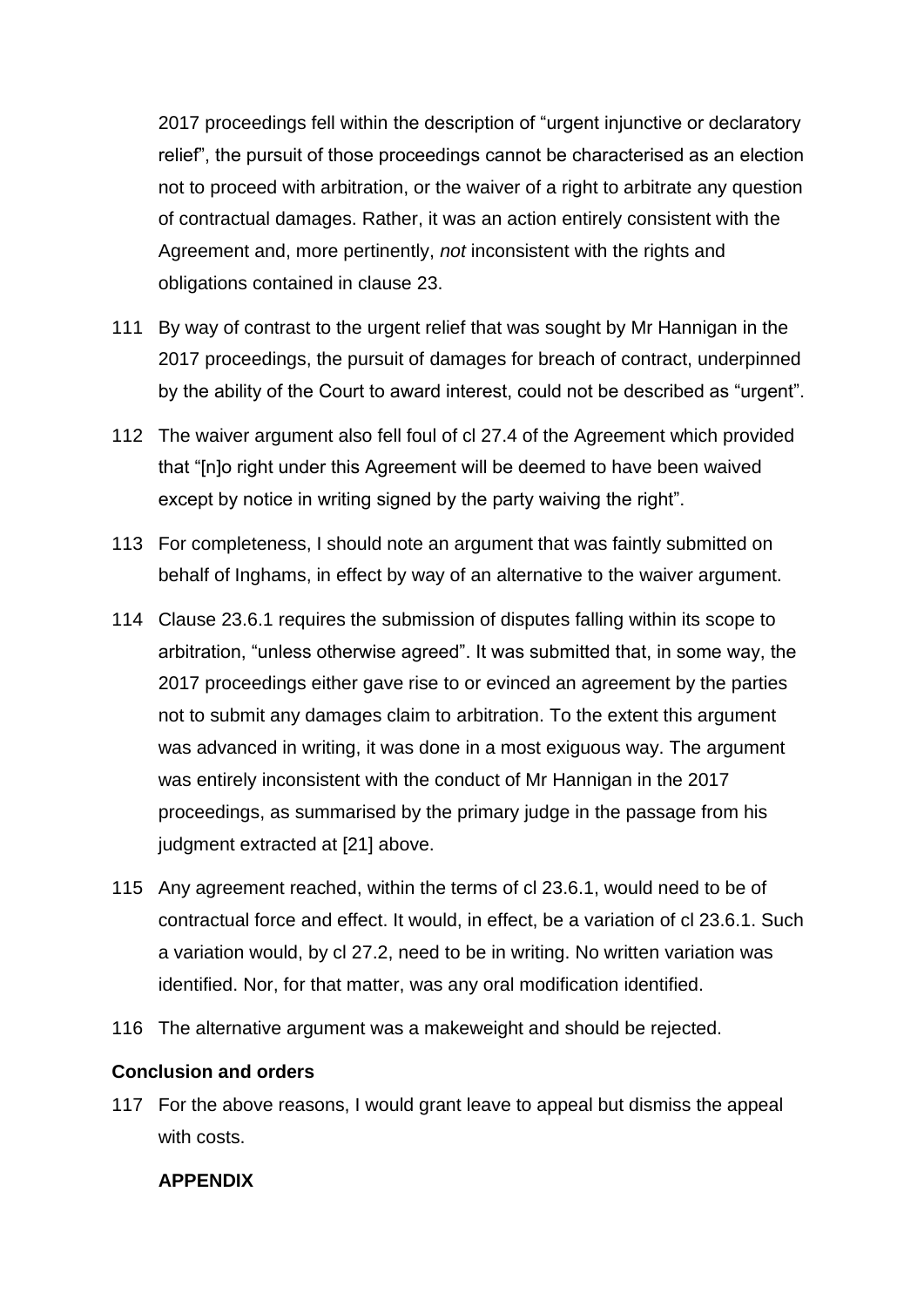| <b>Schedule of Jurisdiction and Arbitration Clauses</b>                          |                                                                      |                                                                                                                                                                                                                                                                                                                                                                                                                                                                                                                                          |
|----------------------------------------------------------------------------------|----------------------------------------------------------------------|------------------------------------------------------------------------------------------------------------------------------------------------------------------------------------------------------------------------------------------------------------------------------------------------------------------------------------------------------------------------------------------------------------------------------------------------------------------------------------------------------------------------------------------|
| <b>Case Name</b>                                                                 | <b>Citation</b>                                                      | <b>Clause</b>                                                                                                                                                                                                                                                                                                                                                                                                                                                                                                                            |
| Tanning<br>Research<br>Laboratories<br>Inc v O'Brien                             | (1990)<br><b>169 CLR</b><br>332;<br>[1990]<br>HCA <sub>8</sub>       | "10. Arbitration. Any controversy or<br>claim arising out of, or relating to, this<br>Agreement or the breach thereof, shall<br>be settled by arbitration, in<br>accordance with the rules, then<br>obtaining, of the American Arbitration<br>Association, and judgment upon the<br>award rendered may be entered in<br>any court having jurisdiction thereof."                                                                                                                                                                          |
| <b>IBM Australia</b><br>Ltd v National<br><b>Distribution</b><br>Services Ltd    | (1991) 22<br><b>NSWLR</b><br>466;<br>(1991)<br><b>100 ALR</b><br>361 | "9. Governing Law and Arbitration<br>This Agreement will be construed in<br>accordance with and governed by the<br>laws of New South Wales. Any<br>controversy or claim arising out of or<br>related to this Agreement or the<br>breach thereof will be settled by<br>arbitration. The arbitration will be held<br>in Sydney, New South Wales and will<br>be conducted in accordance with the<br>provisions of the Commercial<br>Arbitration Act, 1984 (as amended).<br>The decision of the arbitrator(s) will be<br>final and binding." |
| <b>Francis Travel</b><br><b>Marketing Pty</b><br>Ltd v Virgin<br><b>Atlantic</b> | $(1996)$ 39<br><b>NSWLR</b><br>160;<br>(1996)<br><b>131 FLR</b>      | "ARTICLE 19<br>Arbitration<br>Any dispute or difference arising out of<br>this Agreement shall be referred to the                                                                                                                                                                                                                                                                                                                                                                                                                        |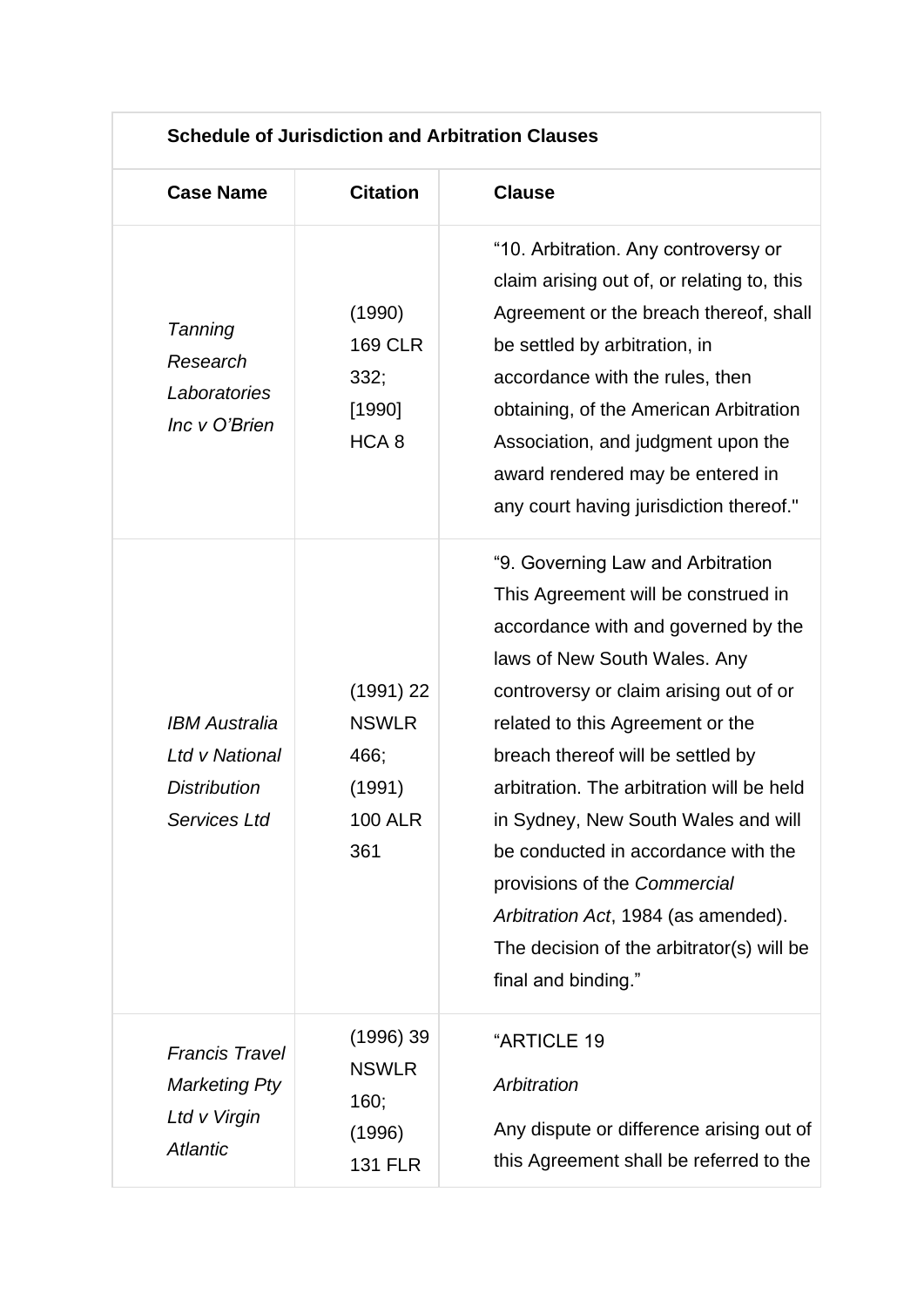| Airways Ltd                                                                                                                         | 422                                                         | arbitration in London of a single<br>Arbitrator to be agreed upon by the<br>parties hereto or in default of such<br>agreement appointed by the President<br>for the time being of the Royal<br>Aeronautical Society. The and the<br>provisions of the Arbitration Act 1950<br>and any statutory modifications or re-<br>enactments therefore for the time<br>being in force shall apply. (sic)<br><b>ARTICLE 20</b><br>Applicable Law<br>This Agreement shall in all respects<br>be interpreted in accordance with the<br>Laws of England." |
|-------------------------------------------------------------------------------------------------------------------------------------|-------------------------------------------------------------|---------------------------------------------------------------------------------------------------------------------------------------------------------------------------------------------------------------------------------------------------------------------------------------------------------------------------------------------------------------------------------------------------------------------------------------------------------------------------------------------------------------------------------------------|
| Akai Pty Ltd v<br>People's<br><b>Insurance Co</b><br>Ltd                                                                            | (1996)<br><b>188 CLR</b><br>418;<br>[1996]<br><b>HCA 39</b> | "Governing Law<br>This policy shall be governed by the<br>laws of England. Any dispute arising<br>from this policy shall be referred to the<br>Courts of England."                                                                                                                                                                                                                                                                                                                                                                          |
| <b>FAI</b> General<br><b>Insurance Co</b><br>Ltd v Ocean<br><b>Marine Mutual</b><br>Protection &<br><b>Indemnity</b><br>Association | $(1997)$ 41<br><b>NSWLR</b><br>117                          | "This Reinsurance is subject to<br>English jurisdiction", with a manuscript<br>addition: "Choice of Law: English"                                                                                                                                                                                                                                                                                                                                                                                                                           |
| <b>Hi-Fert Pty</b><br>Ltd v Kiukiang                                                                                                | $(1998)$ 90<br><b>FCR 1;</b>                                | "Any dispute arising from this charter<br>or any Bill of Lading issued hereunder                                                                                                                                                                                                                                                                                                                                                                                                                                                            |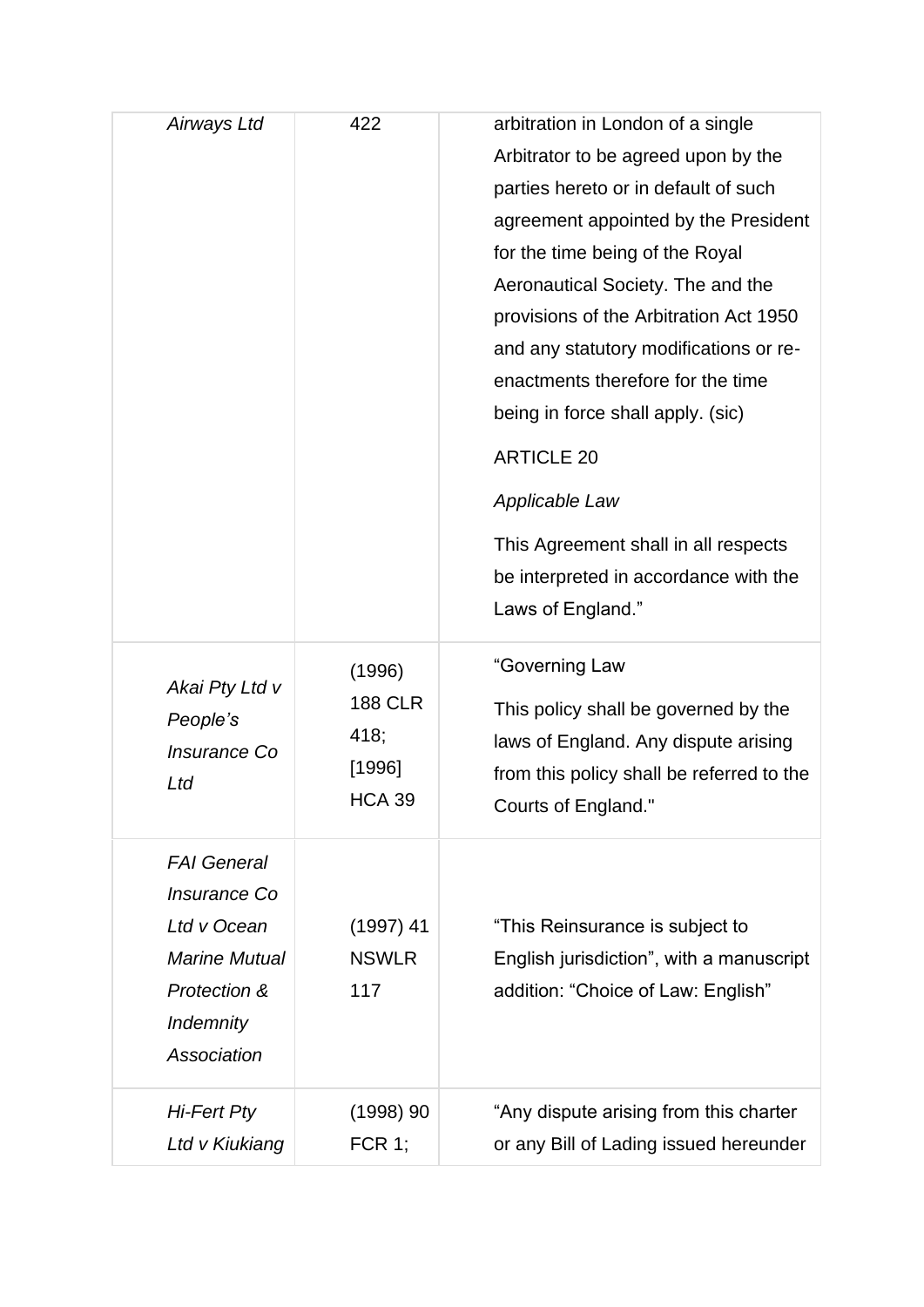| <b>Maritime</b>                                                         | (1998)                                                       | shall be settled in accordance with the                                                                                                                                                                                                                                                                                                                                                                                                                                                                                                                                                                                                               |
|-------------------------------------------------------------------------|--------------------------------------------------------------|-------------------------------------------------------------------------------------------------------------------------------------------------------------------------------------------------------------------------------------------------------------------------------------------------------------------------------------------------------------------------------------------------------------------------------------------------------------------------------------------------------------------------------------------------------------------------------------------------------------------------------------------------------|
| Carriers (No                                                            | <b>159 ALR</b>                                               | provisions of the Arbitration Act 1950                                                                                                                                                                                                                                                                                                                                                                                                                                                                                                                                                                                                                |
| 5)                                                                      | 142                                                          | and any subsequent Acts, in London,<br>each party appointing an Arbitrator,<br>and the two Arbitrators in the event of<br>disagreement appointing an Umpire<br>whose decision shall be final and<br>binding upon both parties hereto.<br>This Charter Party shall be governed<br>by and construed in accordance with<br>English Law.<br>The Arbitrators and Umpire shall be<br>commercial men normally engaged in<br>the Shipping Industry.<br>Any claim must be in writing and<br>claimant's Arbitrator appointed within<br>six months of the Vessel's arrival at<br>final port of discharge, otherwise all<br>claims shall be deemed to be waived." |
| Recyclers of<br>Australia Pty<br>Ltd v Hettinga<br><b>Equipment Inc</b> | (2000)<br><b>100 FCR</b><br>420;<br>[2000]<br><b>FCA 547</b> | "Applicable Law, Pricing and Terms of<br>Sale: Any contract between Buyer and<br>Hettinga shall be governed, construed<br>and interpreted under the law of the<br>State of Iowa, and shall be subject to<br>the terms and conditions listed below.<br>Any Purchase Order issued by Buyer<br>as a result of this quotation shall be<br>deemed to incorporate the terms and<br>conditions of this quotation. If there is<br>any conflict between these conditions<br>of sale and those of the buyer, these                                                                                                                                              |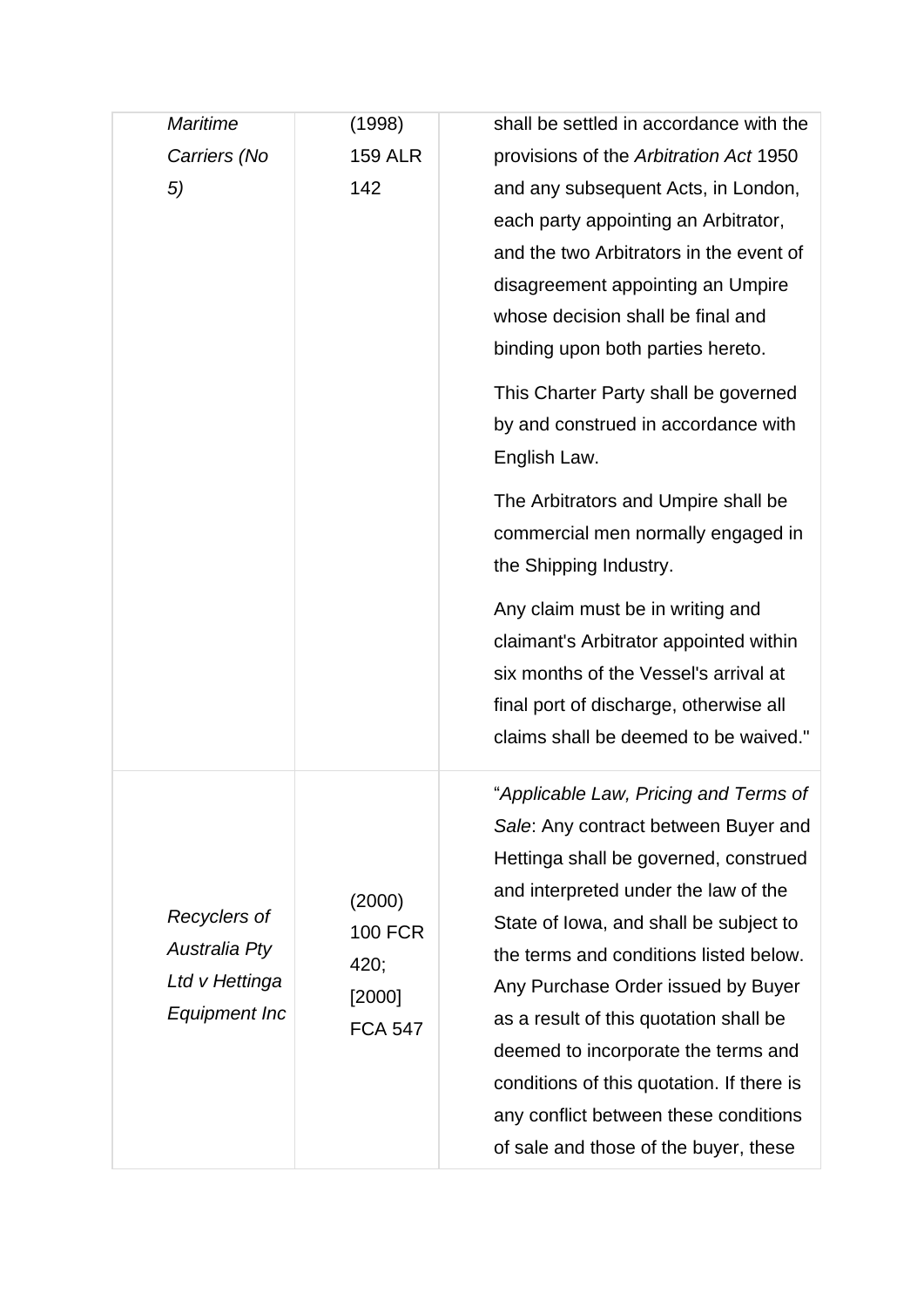|                                                                                          |                                                                     | conditions shall control<br>Arbitration: All disputes hereunder,<br>including the validity of this<br>agreement, shall be submitted to<br>arbitration by an arbitrator in Des<br>Moines, Iowa USA under the Rules of<br>the American Arbitration Association,<br>and the decision rendered thereunder<br>shall conclusively bind the parties.<br>Judgment upon the award may be<br>entered in any court having<br>jurisdiction."                                                                                                                                                                             |
|------------------------------------------------------------------------------------------|---------------------------------------------------------------------|--------------------------------------------------------------------------------------------------------------------------------------------------------------------------------------------------------------------------------------------------------------------------------------------------------------------------------------------------------------------------------------------------------------------------------------------------------------------------------------------------------------------------------------------------------------------------------------------------------------|
| <b>HIH Casualty</b><br>& General<br><b>Insurance Ltd</b><br>$(in$ lig) $v$ RJ<br>Wallace | (2006) 68<br><b>NSWLR</b><br>603;<br>[2006]<br><b>NSWSC</b><br>1150 | "ARTICLE XVIII<br><b>SERVICE OF SUIT</b><br>The Reinsurer hereon agrees that:<br>In the event of a dispute arising<br>i.<br>under this Agreement, the Reinsurers<br>at the request of the Company will<br>submit to the jurisdiction of any<br>competent Court in the<br>Commonwealth of Australia. Such<br>dispute shall be determined in<br>accordance with the law and practice<br>applicable in such Court.<br>Any summons notices or process<br>ii.<br>to be served upon the Reinsurer may<br>be served upon MESSRS. FREEHILL,<br><b>HOLLINGDALE &amp; PAGE M.L.C.</b><br>CENTRE, MARTIN PLACE, SYDNEY, |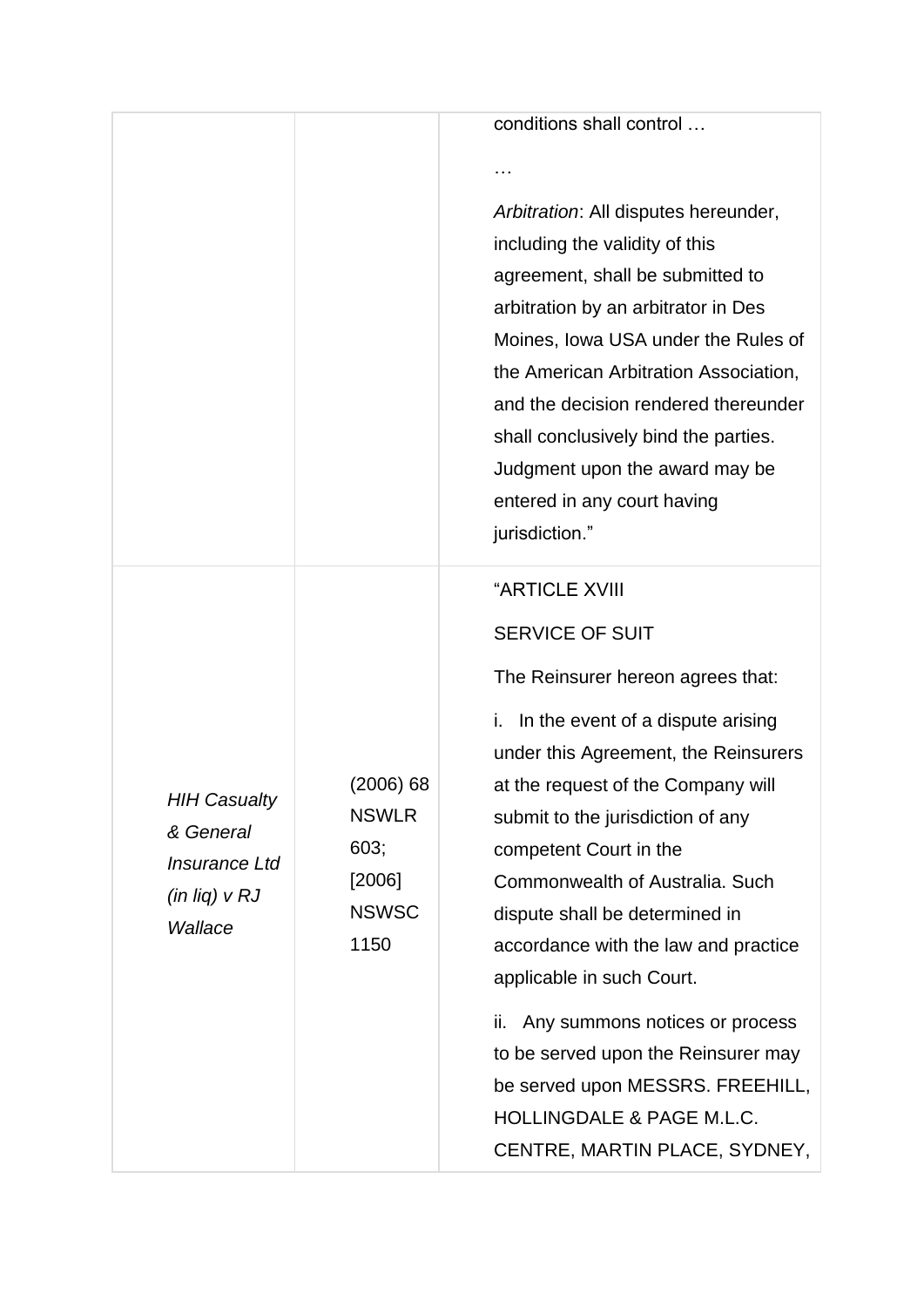N.S.W. 2000 AUSTRALIA who has authority to accept service and to enter an appearance on the Reinsurer's behalf, and who is directed, at the request of the Company to give a written undertaking to the Company that he will enter an appearance on the Reinsurer's behalf.

iii. If a suit is instituted against any one of the Reinsurers all Reinsurers hereon will abide by the final decision of such Court or any competent Appellate Court.

# ARTICLE XIX

# ARBITRATION:

Disputes arising out of this Agreement or concerning its validity shall be submitted to the decision of a Court of Arbitration, consisting of three members, which shall meet in Australia.

The members of the Court of Arbitration shall be active or retired executives of Insurance or Reinsurance Companies.

Each party shall nominate one arbitrator. In the event of one party failing to appoint its arbitrator within four weeks after having been required by the other party to do so, the second arbitrator shall be appointed by the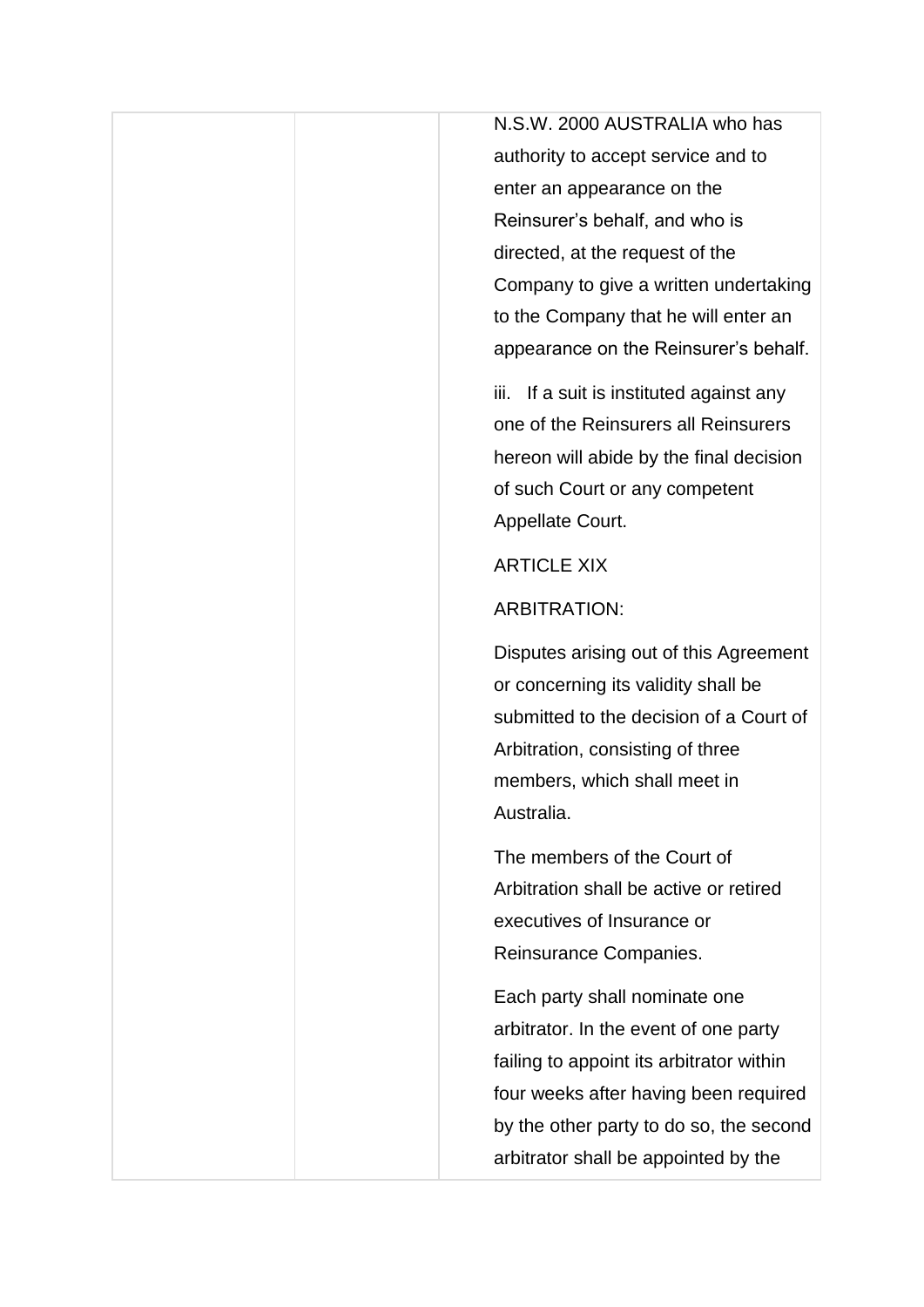|                                                                                            |                                                                  | President of the Chamber of<br>Commerce in Australia, Before<br>entering upon the reference, the<br>arbitrators shall nominate an umpire. If<br>the arbitrators fail to agree upon an<br>umpire within four weeks of their own<br>appointment, the umpire shall be<br>nominated by the President of the<br>Chamber of Commerce in Australia.<br>The Arbitrators shall reach their<br>decision primarily in accordance with<br>the usages and customs of<br>Reinsurance practice and shall be |
|--------------------------------------------------------------------------------------------|------------------------------------------------------------------|----------------------------------------------------------------------------------------------------------------------------------------------------------------------------------------------------------------------------------------------------------------------------------------------------------------------------------------------------------------------------------------------------------------------------------------------------------------------------------------------|
|                                                                                            |                                                                  | relieved of all legal formalities. They<br>shall reach their decision within four<br>months of the appointment of the<br>umpire.                                                                                                                                                                                                                                                                                                                                                             |
|                                                                                            |                                                                  | The decision of the Court of<br>Arbitration shall not be subject to<br>appeal.                                                                                                                                                                                                                                                                                                                                                                                                               |
|                                                                                            |                                                                  | The costs of Arbitration shall be paid<br>as the Court of Arbitration directs.                                                                                                                                                                                                                                                                                                                                                                                                               |
|                                                                                            |                                                                  | Actions for the payment of confirmed<br>balances shall come under the<br>jurisdiction of the ordinary Courts."                                                                                                                                                                                                                                                                                                                                                                               |
| Comandate<br><b>Marine</b><br>Corporation v<br>Pan Australia<br><b>Shipping Pty</b><br>Ltd | (2006)<br><b>157 FCR</b><br>45;<br>[2006]<br><b>FCAFC</b><br>192 | "(b) London<br>All disputes arising out of this contract<br>shall be arbitrated at London and,<br>unless the parties agree forthwith on a<br>single Arbitrator, be referred to the<br>final arbitrament of two Arbitrators                                                                                                                                                                                                                                                                   |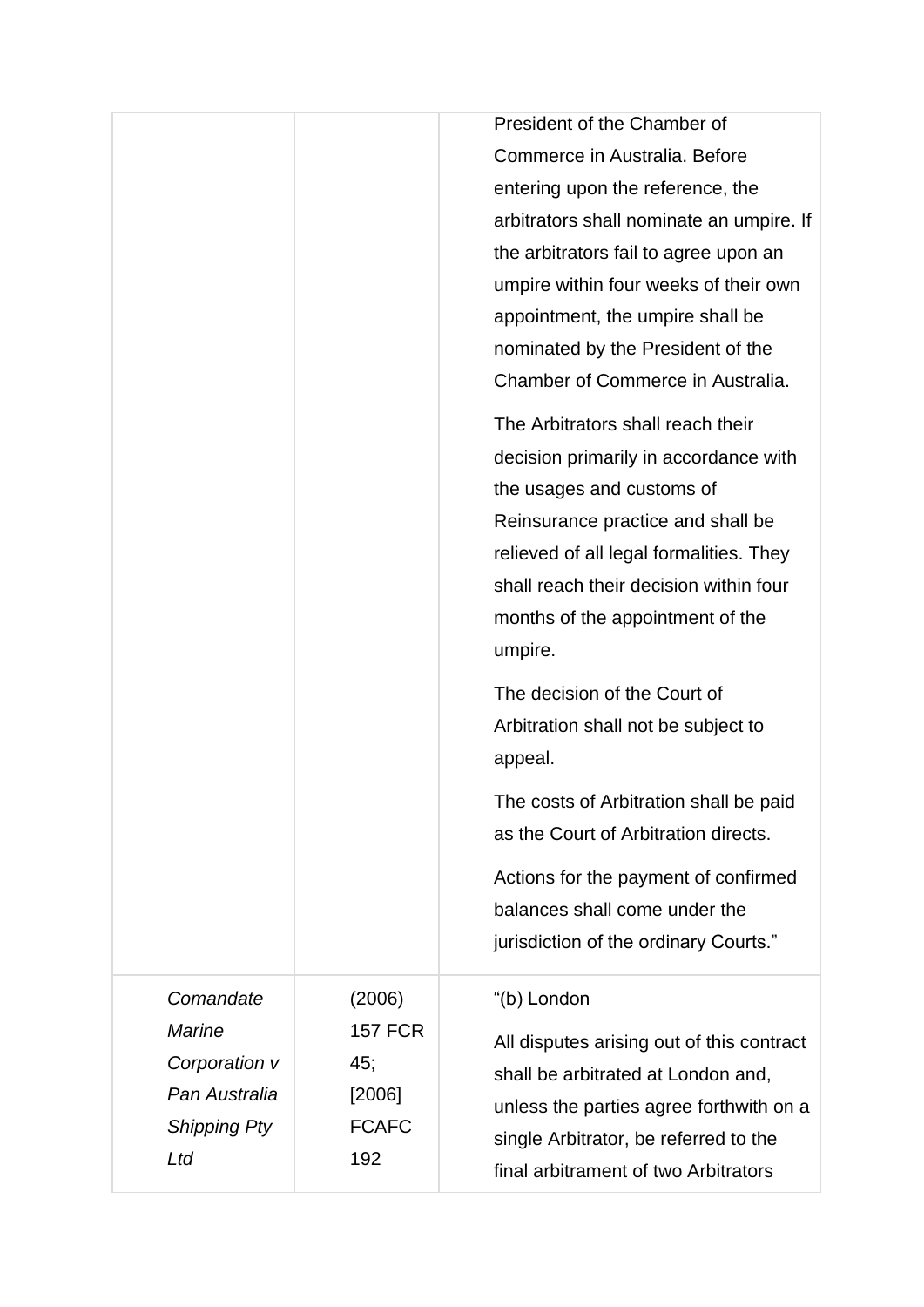| carrying on business in London who      |
|-----------------------------------------|
| shall be members of the Baltic          |
| Mercantile & Shipping Exchange and      |
| engaged in Shipping one to be           |
| appointed by each of the parties, with  |
| the power to such Arbitrators to        |
| appoint an Umpire. No award shall be    |
| questioned or invalidated on the        |
| ground that any of the Arbitrators is   |
| not qualified as above, unless          |
| objection to his action be taken before |
| the award is made. Any dispute          |
| arising hereunder shall be governed     |
| by English Law.                         |

…"

"21.3.1 This Agreement must be read and construed according to the laws of the state of New South Wales, Australia and the parties submit to the jurisdiction of that State. If any dispute arises between the Licensor and the Licensee in connection with this Agreement or the Technology, the parties will attempt to mediate the dispute in Sydney, Australia.

21.3.2 In the event that there is a conflict between the laws of the State of New South Wales, Australia and the jurisdiction in which the Equipment is located, then the parties agree that the laws of the State of New South

| <b>Armacel Pty</b> | (2008)         |
|--------------------|----------------|
| Ltd v Smurfit      | <b>248 ALR</b> |
| Stone              | 573;           |
| Container          | [2008]         |
| Corporation        | <b>FCA 592</b> |
|                    |                |
|                    |                |
|                    |                |
|                    |                |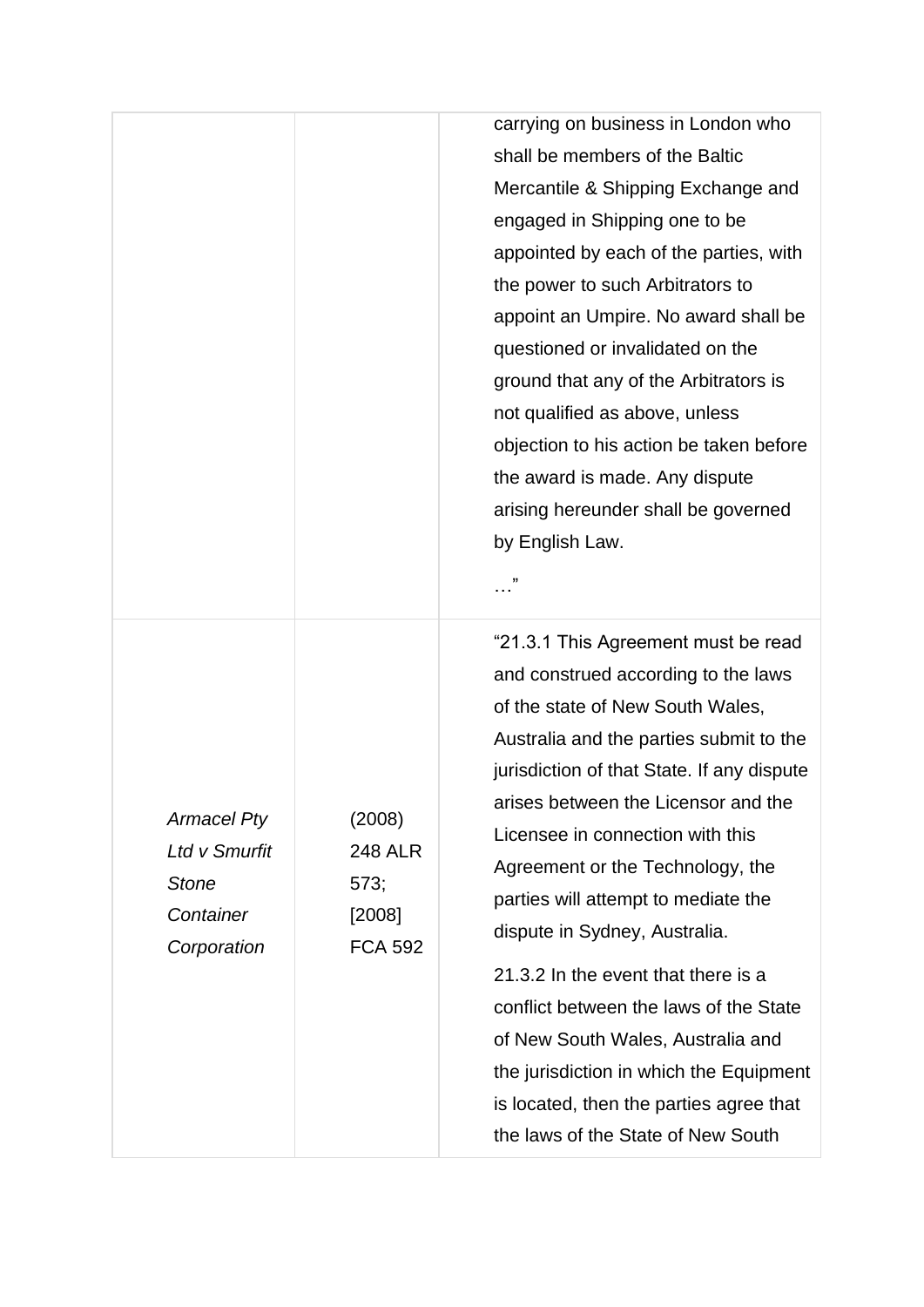|                                                                                      |                                                              | Wales shall prevail.<br>21.3.3 If the licensee is in breach of<br>this Agreement, the Licensee must<br>pay to the Licensor on demand the<br>amount of any legal costs and<br>expenses incurred by the Licensor for<br>the enforcement of its rights under this<br>Agreement and this provision shall<br>prevail despite any order for costs<br>made by any Court."                                                                                                                                                                                                                                                                                         |
|--------------------------------------------------------------------------------------|--------------------------------------------------------------|------------------------------------------------------------------------------------------------------------------------------------------------------------------------------------------------------------------------------------------------------------------------------------------------------------------------------------------------------------------------------------------------------------------------------------------------------------------------------------------------------------------------------------------------------------------------------------------------------------------------------------------------------------|
| <b>BHPB Freight</b><br>Pty Ltd v<br>Cosco<br>Oceania<br><b>Chartering Pty</b><br>Ltd | (2008)<br><b>168 FCR</b><br>169;<br>[2008]<br><b>FCA 551</b> | Any dispute arising out of this<br>"(b)<br>Charter Party or any Bill of Lading<br>issued hereunder shall be referred to<br>arbitration in accordance with the<br>Arbitration Acts 1996 and any<br>statutory modification or re-enactment<br>in force. English law shall apply<br>(c) The arbitrators, umpire and<br>mediator shall be commercial persons<br>engaged in the shipping industry. Any<br>claim must be made in writing and the<br>claimant's arbitrator nominated within<br>12 months of the final discharge of the<br>cargo under this Charter Party, failing<br>which any such claim shall be deemed<br>to be waived and absolutely barred." |
| Paharpur<br>Cooling<br>Towers Ltd v<br>Paramount<br>$(WA)$ Ltd                       | $[2008]$<br><b>WASCA</b><br>110                              | [Background: "Clause 22 of the<br>contract provides that when any<br>dispute arises between the parties any<br>party may give to the other party a<br>notice in writing that a dispute exists.                                                                                                                                                                                                                                                                                                                                                                                                                                                             |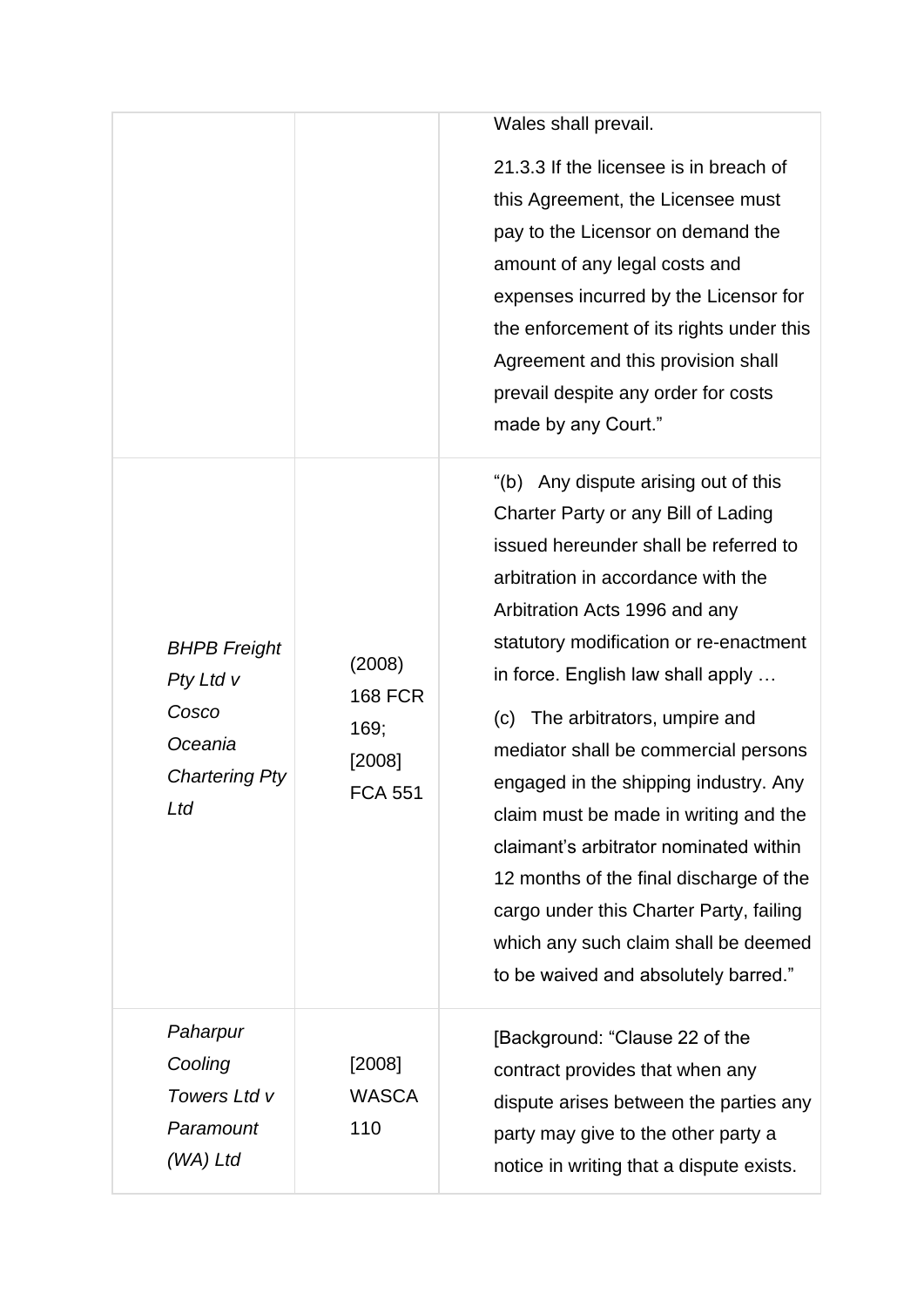Clause 22 then sets out a process by which the parties are to endeavour to resolve the dispute. If they are unable to do so, Paramount (as Principal) at its sole discretion:"]

"[S]hall determine whether the parties resolve the dispute by litigation within the jurisdiction of the courts of Western Australia or arbitration under the Commercial Arbitration Act. [Paramount] shall notify [Paharpur], by notice in writing, of its decision to refer the dispute to litigation or arbitration within 28 days of either [Paramount] or [Paharpur] electing that the dispute be determined by either litigation or arbitration."

"'Dispute' means a dispute or difference between the parties as to the construction of the Contract or as to any matter or thing of whatsoever nature arising, whether antecedent to the Contract and relating to its formation or arising under or in connection with the Contract, including any claim at common law, in tort, under statute or for restitution based on unjust enrichment or for rectification or frustration or a dispute concerning a direction given and/or acts or failing to act by the Engineer or the Engineer's Representative or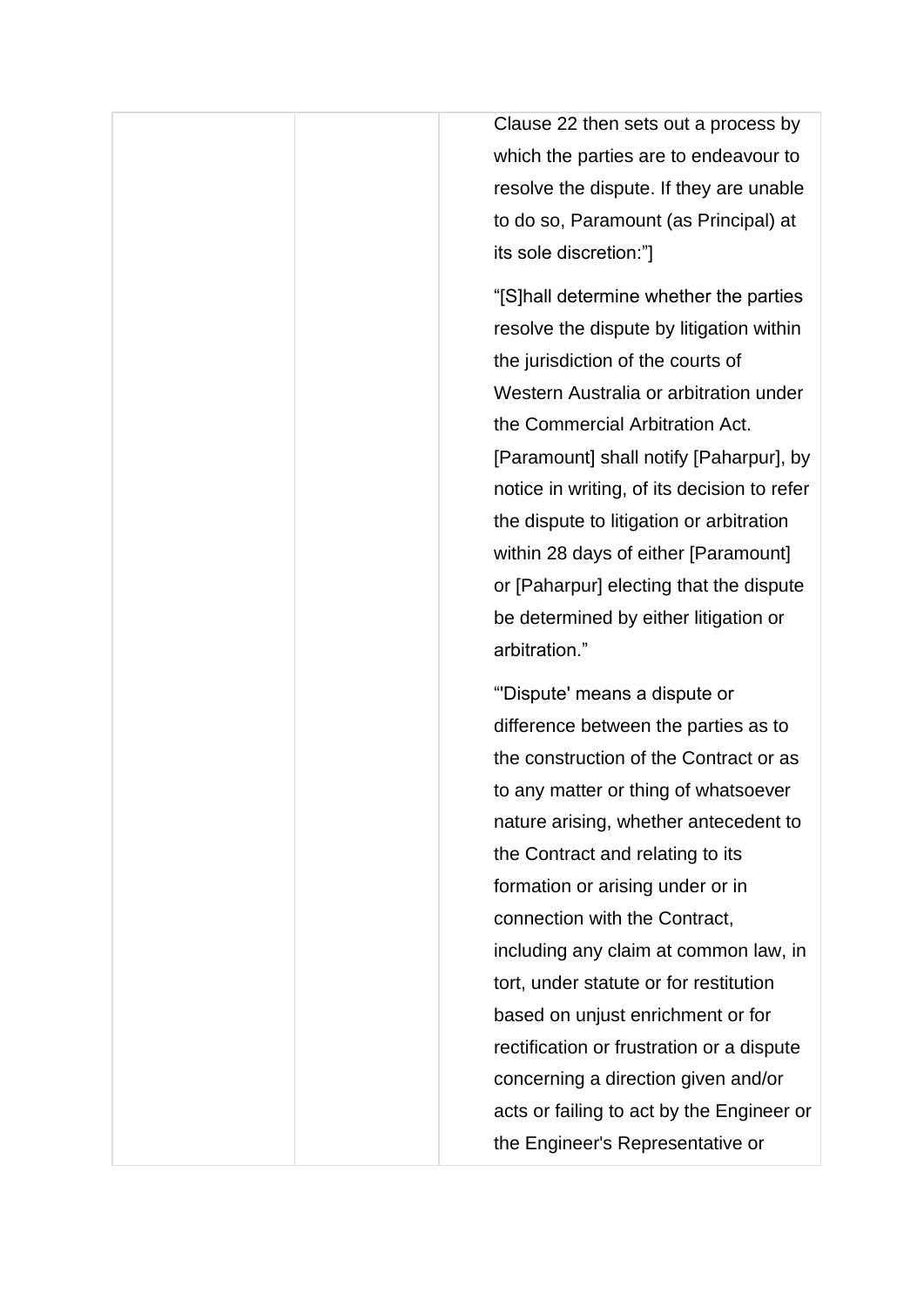|                                                                                                         |                               | interference by the Principal or the                                                                                                                                                                                                                                                                                                                                                                                                                                                                                                                                                                                                                                                                                                                                                                                                                                                                                                                                                                                                                                           |
|---------------------------------------------------------------------------------------------------------|-------------------------------|--------------------------------------------------------------------------------------------------------------------------------------------------------------------------------------------------------------------------------------------------------------------------------------------------------------------------------------------------------------------------------------------------------------------------------------------------------------------------------------------------------------------------------------------------------------------------------------------------------------------------------------------------------------------------------------------------------------------------------------------------------------------------------------------------------------------------------------------------------------------------------------------------------------------------------------------------------------------------------------------------------------------------------------------------------------------------------|
|                                                                                                         |                               | Principal's Representative."                                                                                                                                                                                                                                                                                                                                                                                                                                                                                                                                                                                                                                                                                                                                                                                                                                                                                                                                                                                                                                                   |
| Electra Air<br>Conditioning<br><b>BV</b> v Seeley<br><b>International</b><br>Pty Ltd ACN<br>054 687 035 | [2008]<br><b>FCAFC</b><br>169 | "20. Dispute Resolution<br>If at any time there is a dispute,<br>20.1<br>question or difference of opinion<br>("Dispute") between the parties<br>concerning or arising out of this<br>Agreement or its construction,<br>meaning, operation or effect or<br>concerning the rights, duties or<br>liabilities of any party, one party may<br>serve a written notice on the other<br>party setting out details of the Dispute.<br>Thereafter:<br>(a) senior management of each party<br>will try to resolve the Dispute through<br>friendly discussions for a period of<br>thirty (30) days after the date of<br>receipt of the notice; and<br>(b) if senior management of each<br>party are unable to resolve the<br>Dispute under Section 20.1(a), it shall<br>be referred to arbitration in<br>accordance with the Rules for the<br><b>Conduct of Commercial Arbitrations of</b><br>the Institute of Arbitrators and<br>Mediators Australia. The number of<br>arbitrators shall be 1. The place of<br>arbitration shall be Melbourne,<br>Australia. The language of arbitration |
|                                                                                                         |                               | shall be English. The arbitral award                                                                                                                                                                                                                                                                                                                                                                                                                                                                                                                                                                                                                                                                                                                                                                                                                                                                                                                                                                                                                                           |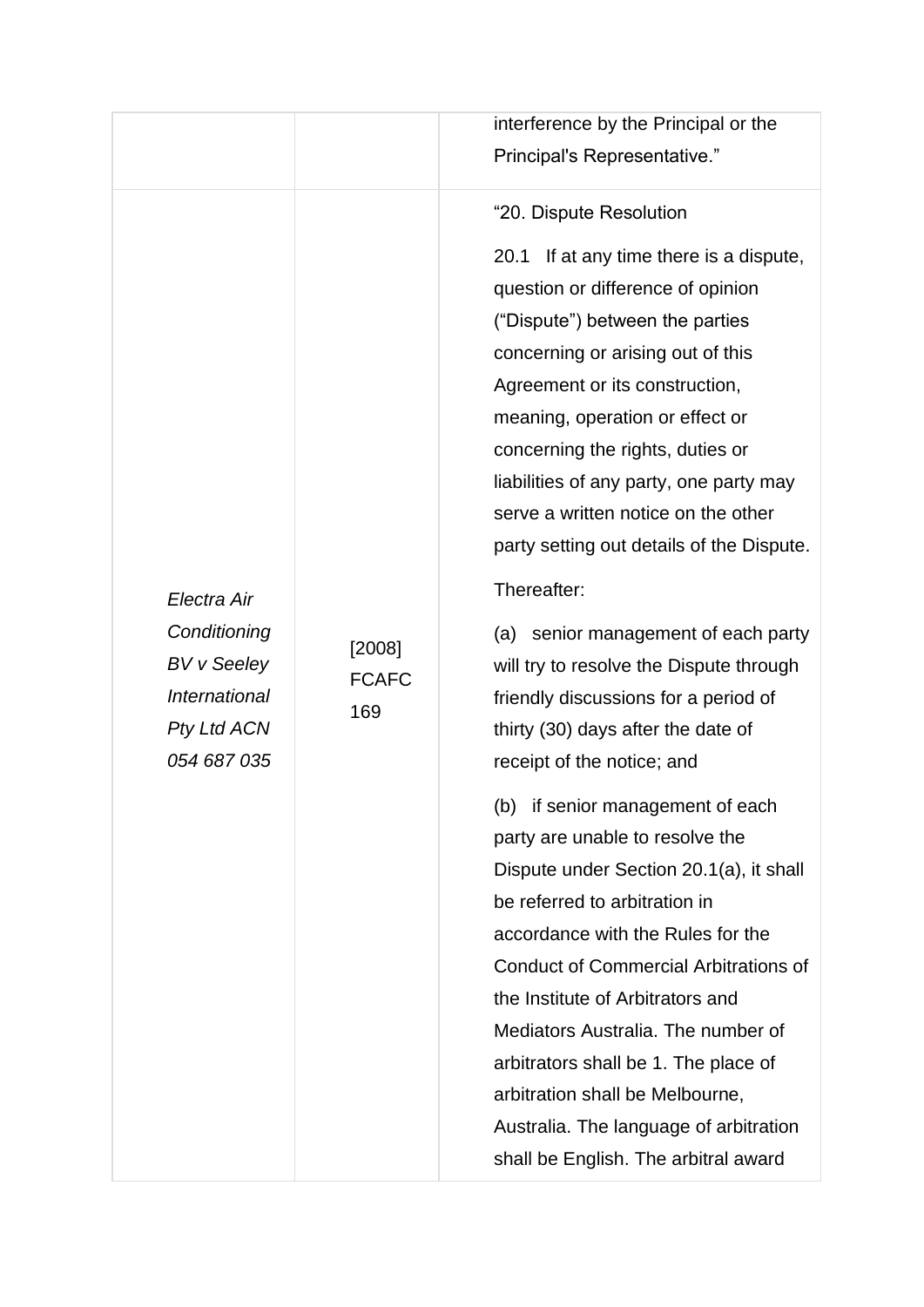|                               | shall be final and binding upon both<br>parties.                                                                                                                                                                                                                                                                                      |
|-------------------------------|---------------------------------------------------------------------------------------------------------------------------------------------------------------------------------------------------------------------------------------------------------------------------------------------------------------------------------------|
|                               | 20.2 Pending the resolution of the<br>Dispute under Section 20.1, the<br>parties shall continue to perform their<br>obligations under this Agreement<br>without prejudice to a final adjustment<br>in accordance with any award.                                                                                                      |
|                               | 20.3 Nothing in this Section 20<br>prevents a party seeking injunctive or<br>declaratory relief in the case of a<br>material breach or threatened breach<br>of this Agreement."                                                                                                                                                       |
|                               | "25. Governing law and Jurisdiction                                                                                                                                                                                                                                                                                                   |
|                               | This Agreement is governed by the<br>laws of Victoria, Australia. Subject to<br>Section 20, the parties irrevocably<br>submit to the courts of Victoria, and<br>any courts of appeal from such courts,<br>in relation to the subject matter of this<br>Agreement."                                                                    |
| [2009]<br><b>NSWSC</b><br>724 | <b>Policy</b><br>"Should any dispute arise concerning<br>this policy, the dispute will be<br>determined in accordance with the law<br>of Australia and the States and<br>Territories thereof. In relation to any<br>such dispute the parties agree to<br>submit to the jurisdiction of any<br>competent court in a State or Territory |
|                               |                                                                                                                                                                                                                                                                                                                                       |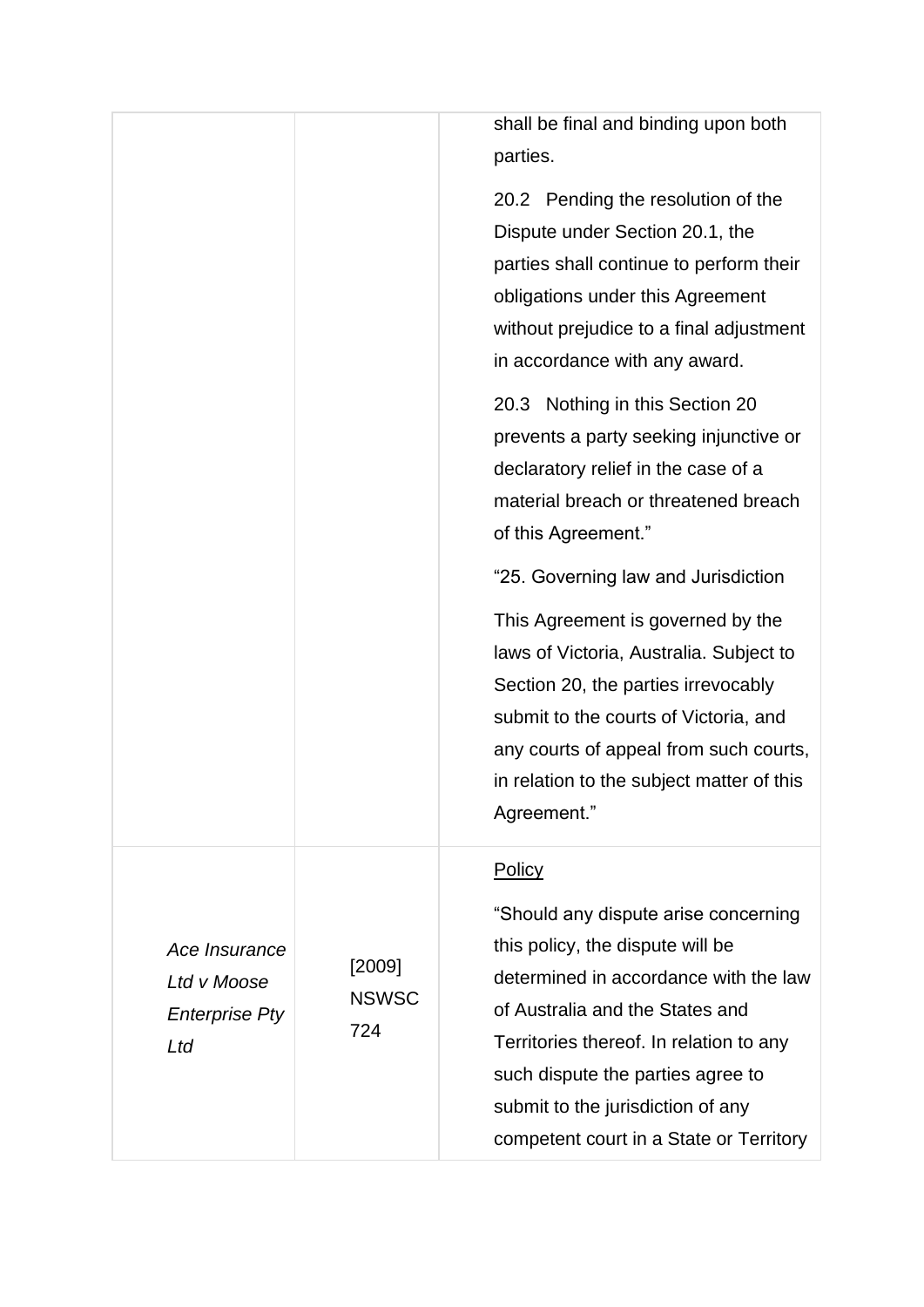|                                                                                 |                                                                     | of Australia."                                                                                                                                                                                                                                                                                                                                                                                                                                                                                                                                                                                                            |
|---------------------------------------------------------------------------------|---------------------------------------------------------------------|---------------------------------------------------------------------------------------------------------------------------------------------------------------------------------------------------------------------------------------------------------------------------------------------------------------------------------------------------------------------------------------------------------------------------------------------------------------------------------------------------------------------------------------------------------------------------------------------------------------------------|
|                                                                                 |                                                                     | <b>Expona Endorsement</b>                                                                                                                                                                                                                                                                                                                                                                                                                                                                                                                                                                                                 |
|                                                                                 |                                                                     | "Provided that all claims which fall<br>under the terms of this endorsement,<br>it is agreed:                                                                                                                                                                                                                                                                                                                                                                                                                                                                                                                             |
|                                                                                 |                                                                     | the limits of liability are inclusive of<br>(i)<br>costs as provided under<br>supplementary payment in this policy.                                                                                                                                                                                                                                                                                                                                                                                                                                                                                                       |
|                                                                                 |                                                                     | (ii) that should any dispute arise<br>between the insured and ACE over<br>the application of this policy, such<br>dispute shall be determined in<br>accordance with the law and practice<br>of the Commonwealth of Australia."                                                                                                                                                                                                                                                                                                                                                                                            |
|                                                                                 |                                                                     | <b>Limited Partnership Agreement</b>                                                                                                                                                                                                                                                                                                                                                                                                                                                                                                                                                                                      |
| Global<br><b>Partners Fund</b><br>Ltd v Babcock<br>& Brown Ltd<br>$(in$ lig $)$ | [2010]<br><b>NSWCA</b><br>196;<br>$(2010)$ 79<br><b>ACSR</b><br>383 | "This Agreement and the rights,<br>obligations and relationships of the<br>parties hereto under this Agreement<br>and in respect of the Private<br>Placement Memorandum shall be<br>governed by and construed in<br>accordance with the laws of England<br>and all the parties irrevocably agree<br>that the courts of England are to have<br>exclusive jurisdiction to settle any<br>disputes which may arise out of or in<br>connection with this Agreement or the<br>Private Placement Memorandum or<br>the acquisition of Commitments,<br>whether or not governed by the laws<br>of England, and that accordingly any |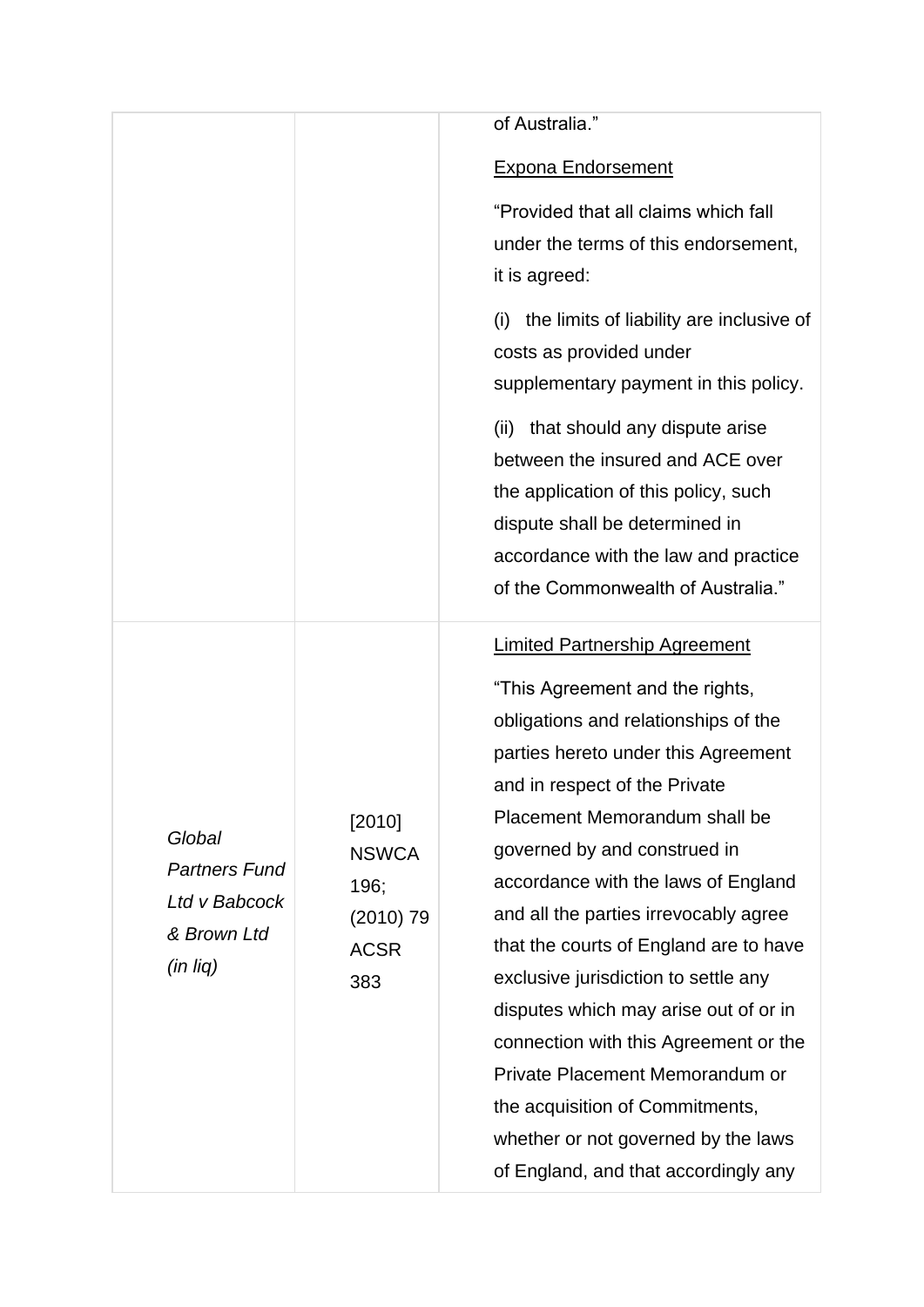suit, action or proceedings arising out of or in connection with this Agreement or Private Placement Memorandum or the acquisition of Commitments shall be brought in such courts. The parties hereby waive, to the extent not prohibited by applicable law, and agree not to assert by way of motion, as a defence or otherwise, in any such proceeding, any claim that it is not subject personally to the jurisdiction of such courts, that any such proceedings brought in such courts is improper or that this Agreement or the Private Placement Memorandum, or the subject matter hereof or thereof, may not be enforced in or by such court."

## Deed of Adherence

"14. This Deed of Adherence and the rights, obligations and relationships of the parties under this Deed of Adherence and the Partnership Agreement and in respect of the Private Placement Memorandum shall be governed by and construed in accordance with the laws of England.

15. The Applicant irrevocably agrees that the courts of England are to have exclusive jurisdiction to settle any disputes which may arise out of or in connection with this Deed of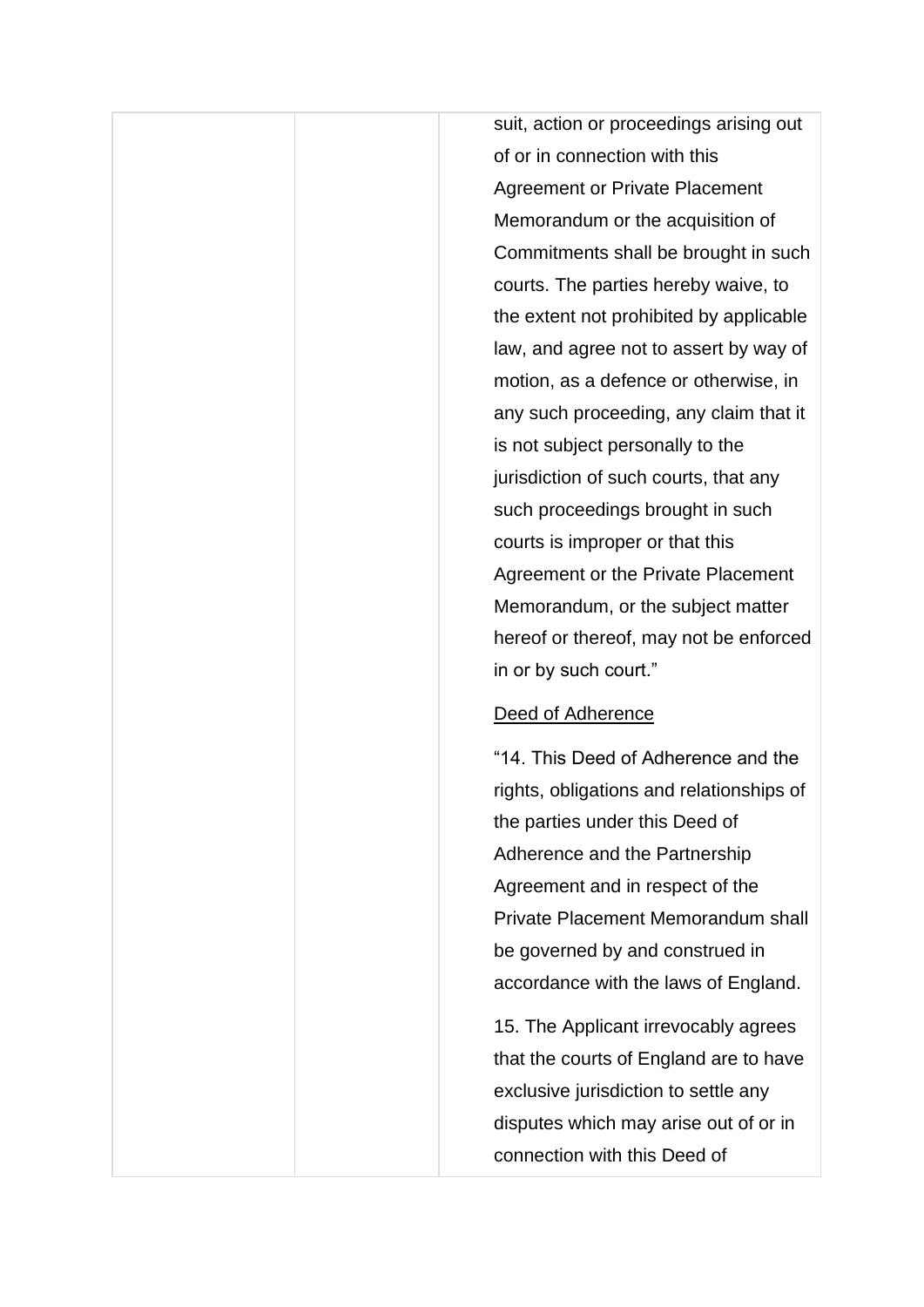|                                                         |                              | Adherence, the Partnership<br>Agreement, the Private Placement<br>Memorandum, or the acquisition of<br>Commitments whether or not<br>governed by the laws of England, and<br>that accordingly any suit, action or<br>proceedings arising out of or in<br>connection with this Deed of<br>Adherence, the Partnership<br>Agreement, the Private Placement<br>Memorandum, or the acquisition of<br>Commitments shall be brought in such<br>courts. The Applicant hereby waives,<br>to the extent not prohibited by<br>applicable law, and agrees not to<br>assert by way of motion, as a defence<br>or otherwise, in any such proceeding,<br>any claim that the Applicant is not<br>subject personally to the jurisdiction of<br>such courts, that any such proceeding<br>brought in such courts is improper or<br>that this Deed of Adherence, the<br>Partnership Agreement or the Private<br>Placement Memorandum, or the<br>subject matter hereof or thereof, may<br>not be enforced in or by such court. |
|---------------------------------------------------------|------------------------------|-----------------------------------------------------------------------------------------------------------------------------------------------------------------------------------------------------------------------------------------------------------------------------------------------------------------------------------------------------------------------------------------------------------------------------------------------------------------------------------------------------------------------------------------------------------------------------------------------------------------------------------------------------------------------------------------------------------------------------------------------------------------------------------------------------------------------------------------------------------------------------------------------------------------------------------------------------------------------------------------------------------|
|                                                         |                              |                                                                                                                                                                                                                                                                                                                                                                                                                                                                                                                                                                                                                                                                                                                                                                                                                                                                                                                                                                                                           |
| <b>Faxtech Pty</b><br>Ltd v ITL<br><b>Optronics Ltd</b> | [2011]<br><b>FCA</b><br>1320 | "the agreement shall be interpreted,<br>construed and enforced in accordance<br>with the laws of England, and the<br>parties submit to the jurisdiction of the<br>competent courts of England<br>(London)."                                                                                                                                                                                                                                                                                                                                                                                                                                                                                                                                                                                                                                                                                                                                                                                               |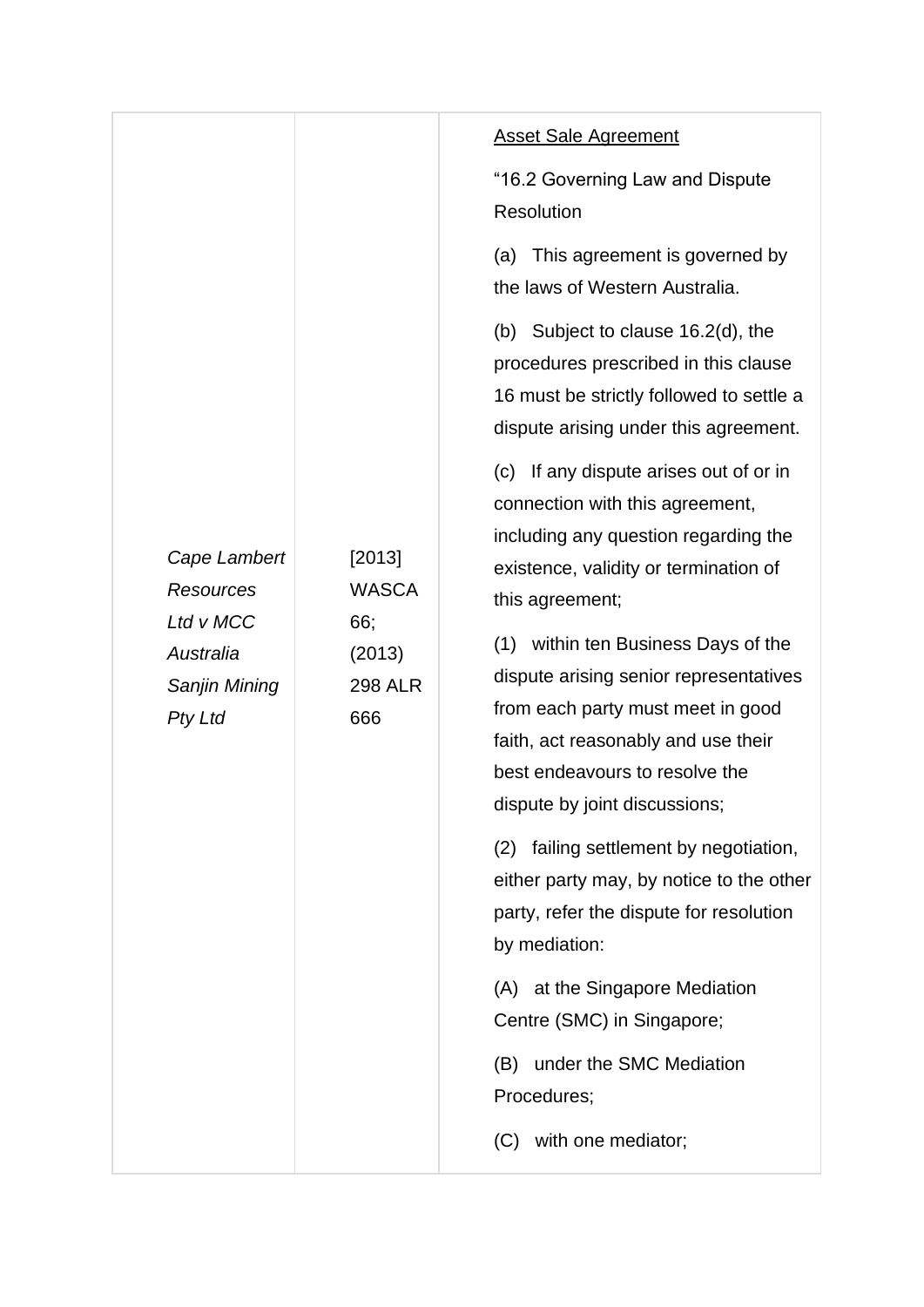(D) with English as the language of the mediation; and

(E) with each party bearing its own costs of the mediation; and

(3) failing settlement by mediation, either party may, by notice to the other party, refer the dispute for final and binding resolution by arbitration:

(A) at the Singapore International Arbitration Centre (SIAC) in Singapore;

(B) under the United Nations Commission on International Trade Law Arbitration Rules (UNCITRAL) in force on the date of this agreement, which are deemed to be incorporated by reference into this clause;

(C) to the extent, if any, that the UNCITRAL do not deal with any procedural issues for the arbitration, the procedural rules in the SIAC Arbitration Rules in force on the date of this agreement will apply to the arbitration;

(D) with the substantive law of the arbitration being Western Australian law;

(E) with one Arbitrator;

(F) with English as the language of the arbitration; and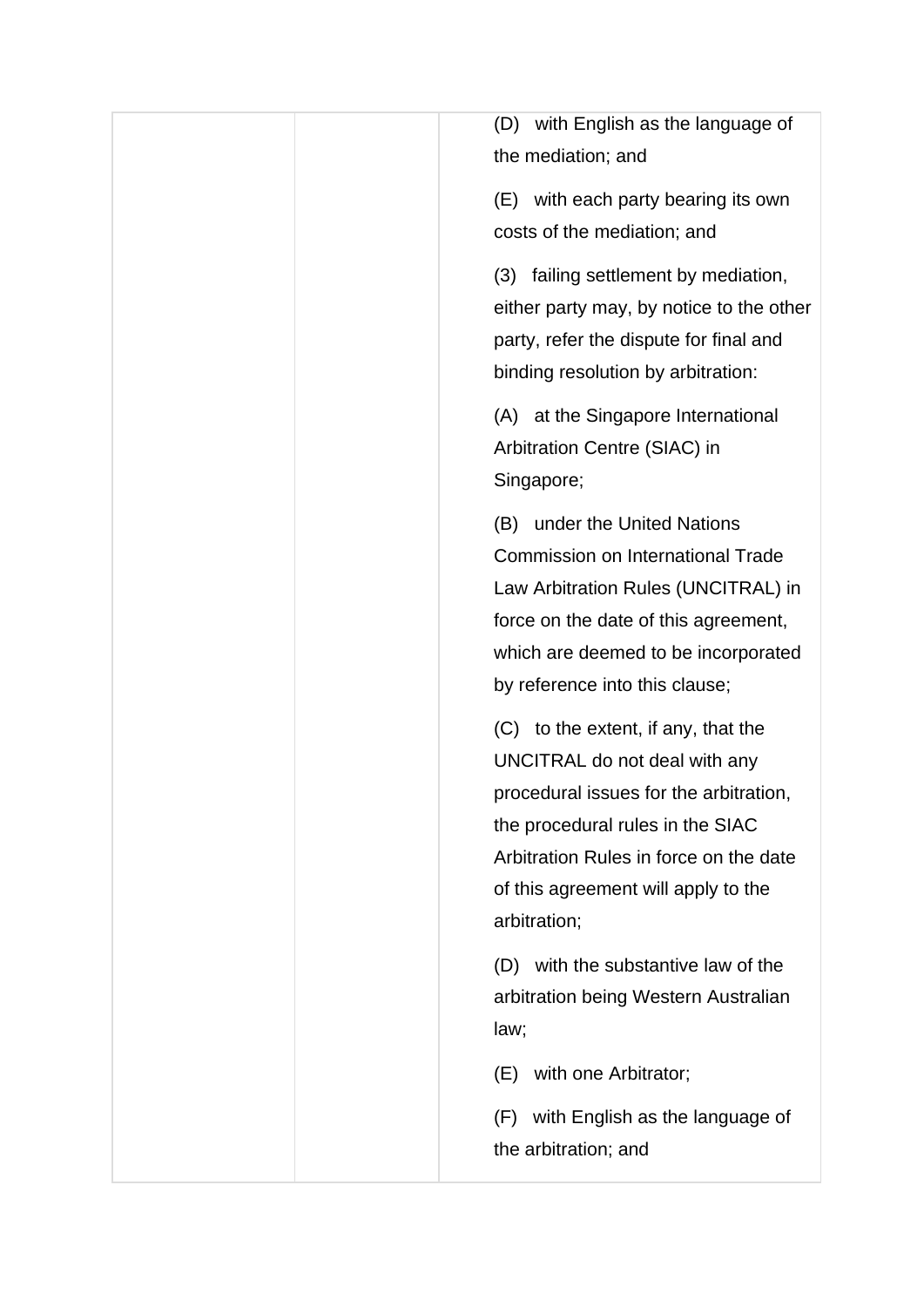(G) with each party bearing its own costs of the arbitration.

(d) Nothing in this clause 16:

(1) prevents either party seeking urgent injunctive or declaratory relief from the Supreme Court of Western Australia in connection with the dispute without first having to attempt to negotiate and settle the dispute in accordance with this clause 16; or

(2) requires a party to do anything which may have an adverse effect on, or compromise that party's position under, any policy of insurance effected by that party."

## Guarantee Agreement

"9.9. Governing law and jurisdiction

(a) This document is governed by the laws of Western Australia.

(b) Subject to clause 9.9(c)(iii)(G), the procedures prescribed in this clause 9.9 must be strictly followed to settle a dispute arising under this document.

(c) If any dispute arises out of or in connection with this document, including any question regarding the existence, validity or termination of this document:

(i) within 10 Business Days of the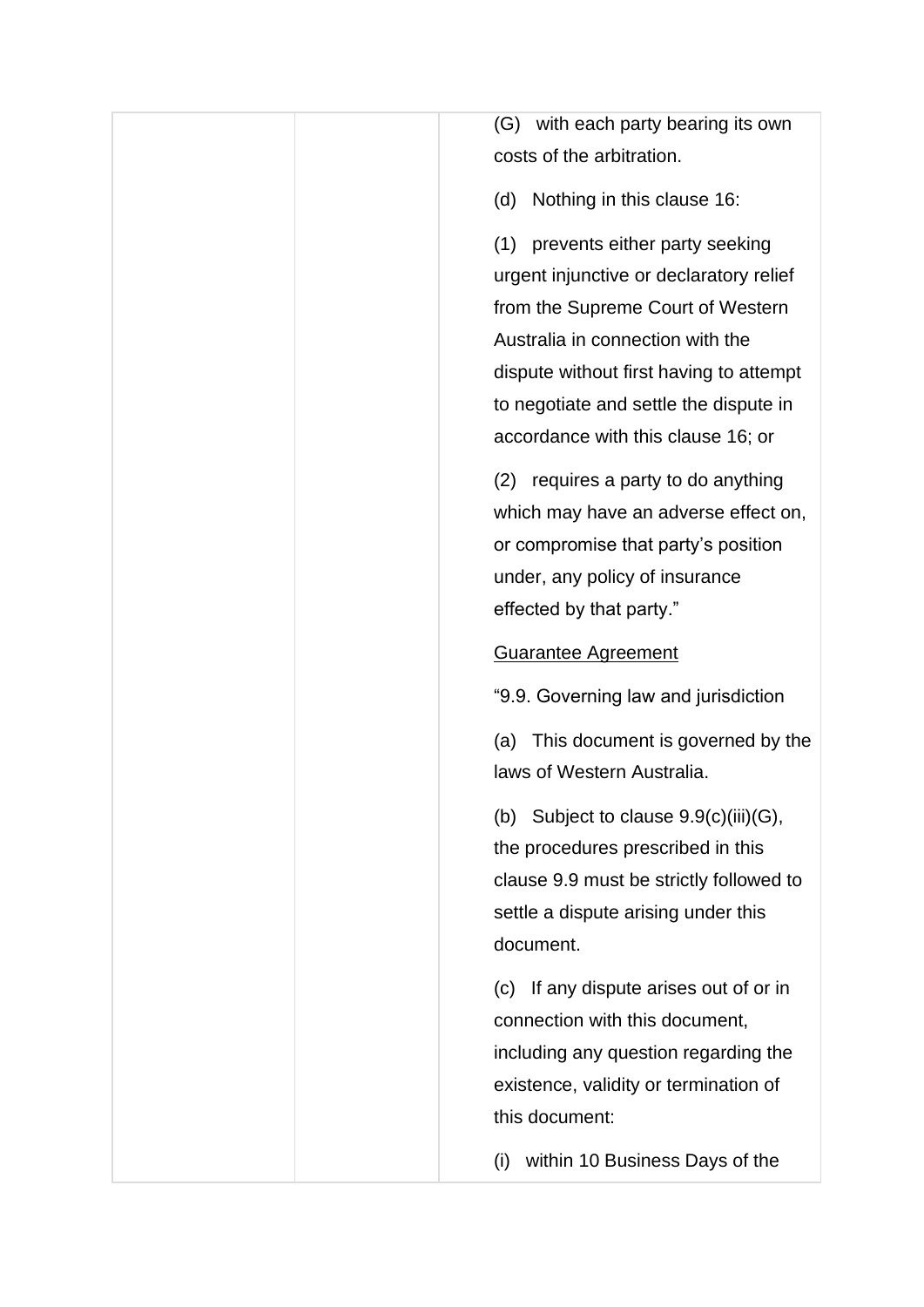dispute arising senior representatives from each party must meet in good faith, act reasonably and use their best endeavours to resolve the dispute by joint discussions; (ii) failing settlement by negotiation, any party may, by notice to the other parties, refer the dispute for resolution by mediation; and (A) at the Singapore Mediation Centre (SMC) in Singapore; (B) with one mediator; (C) with English as the language of the Mediation; and (D) with each party bearing its own costs of the mediation; and (iii) failing settlement by mediation, any party may, by notice to the other parties, refer the dispute for final and binding resolution by arbitration: (A) at the Singapore International Arbitration Centre (SIAC) in Singapore or in Hong Kong; (B) under the United Nations Commission on International Trade Law Arbitration Rules (UNCITRAL) in force on the date of this agreement, which are deemed to be incorporated by reference into this clause;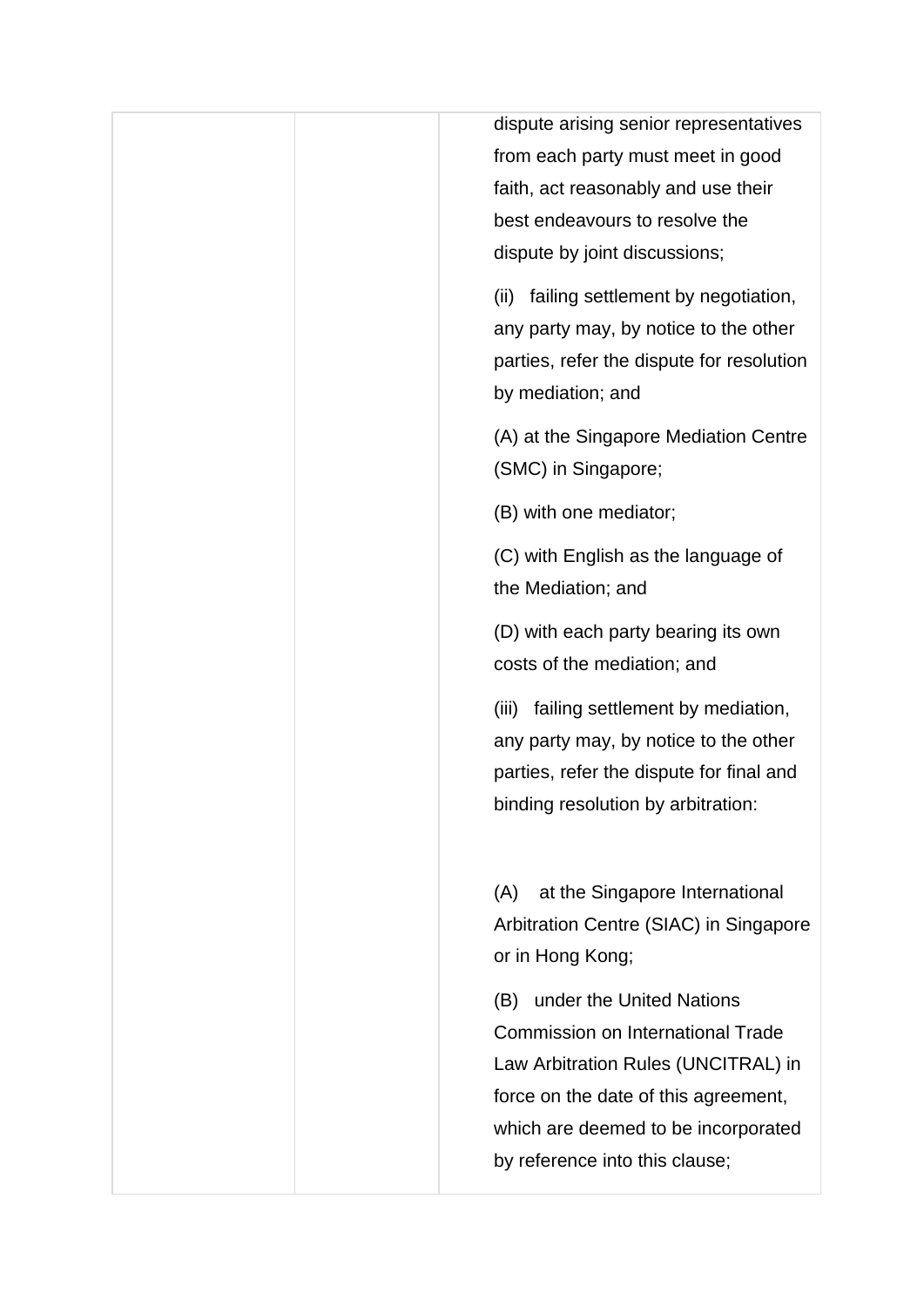| AAP<br><b>Industries Pty</b> | [2015]<br><b>NSWSC</b> | prevents any party seeking urgent<br>(i)<br>injunctive or declaratory relief from the<br>Supreme Court of Western Australia<br>in connection with the dispute without<br>first having to attempt to negotiate and<br>settle the dispute in accordance with<br>this clause 9.9; or<br>(ii) requires a party to do anything<br>which may have an adverse effect on,<br>or compromise that party's position<br>under, any policy of insurance<br>effected by that party."<br><b>Supply Agreement</b> |
|------------------------------|------------------------|---------------------------------------------------------------------------------------------------------------------------------------------------------------------------------------------------------------------------------------------------------------------------------------------------------------------------------------------------------------------------------------------------------------------------------------------------------------------------------------------------|
|                              |                        | with English as the language of<br>(F)<br>the arbitration; and<br>(G) with each party bearing its own<br>costs of the arbitration.<br>(d)<br>Nothing in this clause 9.9:                                                                                                                                                                                                                                                                                                                          |
|                              |                        | with the substantive law of the<br>(D)<br>arbitration being Western Australian<br>law;<br>with one arbitrator;<br>(E)                                                                                                                                                                                                                                                                                                                                                                             |
|                              |                        | to the extent, if any, that<br>(C)<br>UNCITRAL do not deal with any<br>procedural issues for the arbitration,<br>the procedural rules in the SIAC<br>Arbitration Rules in force on the date<br>of this agreement will apply to the<br>arbitration;                                                                                                                                                                                                                                                |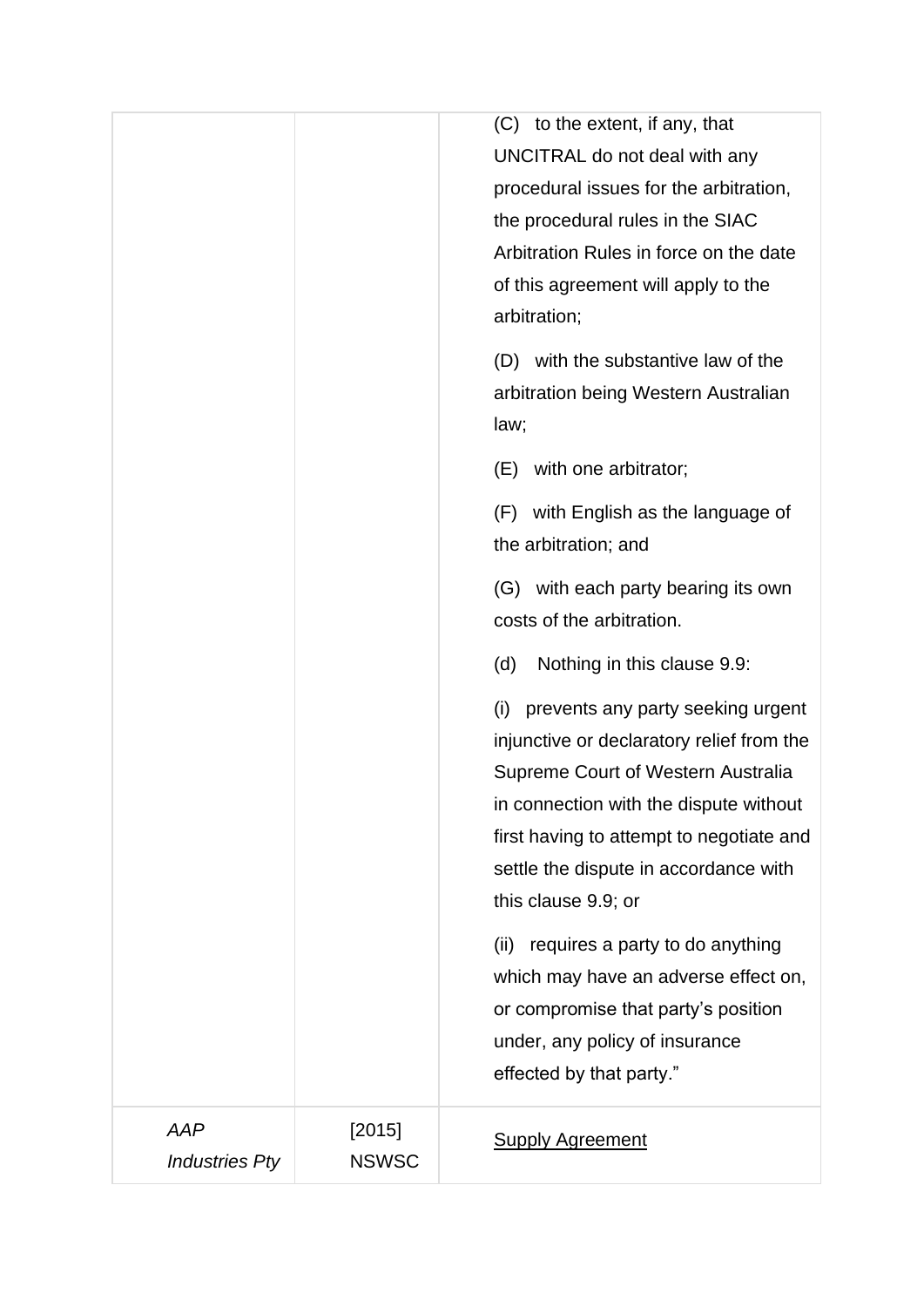| Limited v                            | 468                      | "The agreed place of jurisdiction,                                                                                                                                                                                                                |
|--------------------------------------|--------------------------|---------------------------------------------------------------------------------------------------------------------------------------------------------------------------------------------------------------------------------------------------|
| <b>Rehaud Pte</b>                    |                          | irrespective of the amount in dispute,                                                                                                                                                                                                            |
| Limited                              |                          | is Singapore."                                                                                                                                                                                                                                    |
|                                      |                          | <b>Conditions of Purchase</b>                                                                                                                                                                                                                     |
|                                      |                          | "This contract shall be construed in<br>accordance with and governed in<br>every respect by the laws of<br>Singapore, and all disputes arising out<br>of or in connection with this<br>agreement shall be brought in the<br>courts of Singapore." |
| Rinehart v<br><b>Rinehart (No</b>    | (2016)                   | April 2005 Deed of Obligation and<br>Release                                                                                                                                                                                                      |
| 3)                                   | <b>257 FCR</b>           | "This Deed shall be governed by and                                                                                                                                                                                                               |
|                                      | 310                      | shall be subject to and interpreted                                                                                                                                                                                                               |
| (and Rinehart                        |                          | according to the laws of the State of                                                                                                                                                                                                             |
| v Welker, in<br>relation to the      |                          | Western Australia, and the parties                                                                                                                                                                                                                |
| <b>Hope Downs</b>                    | (and                     | hereby agree, subject to all disputes                                                                                                                                                                                                             |
| Deed;                                | $(2012)$ 95              | hereunder being resolved by                                                                                                                                                                                                                       |
|                                      | <b>NSWLR</b>             | confidential mediation and arbitration                                                                                                                                                                                                            |
| and Rinehart                         | 221;                     | in Western Australia, to submit to the                                                                                                                                                                                                            |
| v Hancock                            |                          | exclusive jurisdiction of the Courts of                                                                                                                                                                                                           |
| Prospecting                          |                          | Western Australia for all purposes in                                                                                                                                                                                                             |
| Pty Ltd, in                          |                          | respect of this Deed."                                                                                                                                                                                                                            |
| relation to the<br><b>Hope Downs</b> | and                      | <b>Hope Downs Deed</b>                                                                                                                                                                                                                            |
| Deed and                             | [2019]<br><b>HCA 13;</b> |                                                                                                                                                                                                                                                   |
| April 2005                           | (2019)                   | "20. CONFIDENTIAL                                                                                                                                                                                                                                 |
| Deed of                              | 366 ALR                  | <b>MEDIATION/ARBITRATION</b>                                                                                                                                                                                                                      |
| Obligation                           | 635)                     | In the event that there is any dispute                                                                                                                                                                                                            |
| and Release)                         |                          | under this deed then any party to his                                                                                                                                                                                                             |
|                                      |                          | [sic] deed who has a dispute with any                                                                                                                                                                                                             |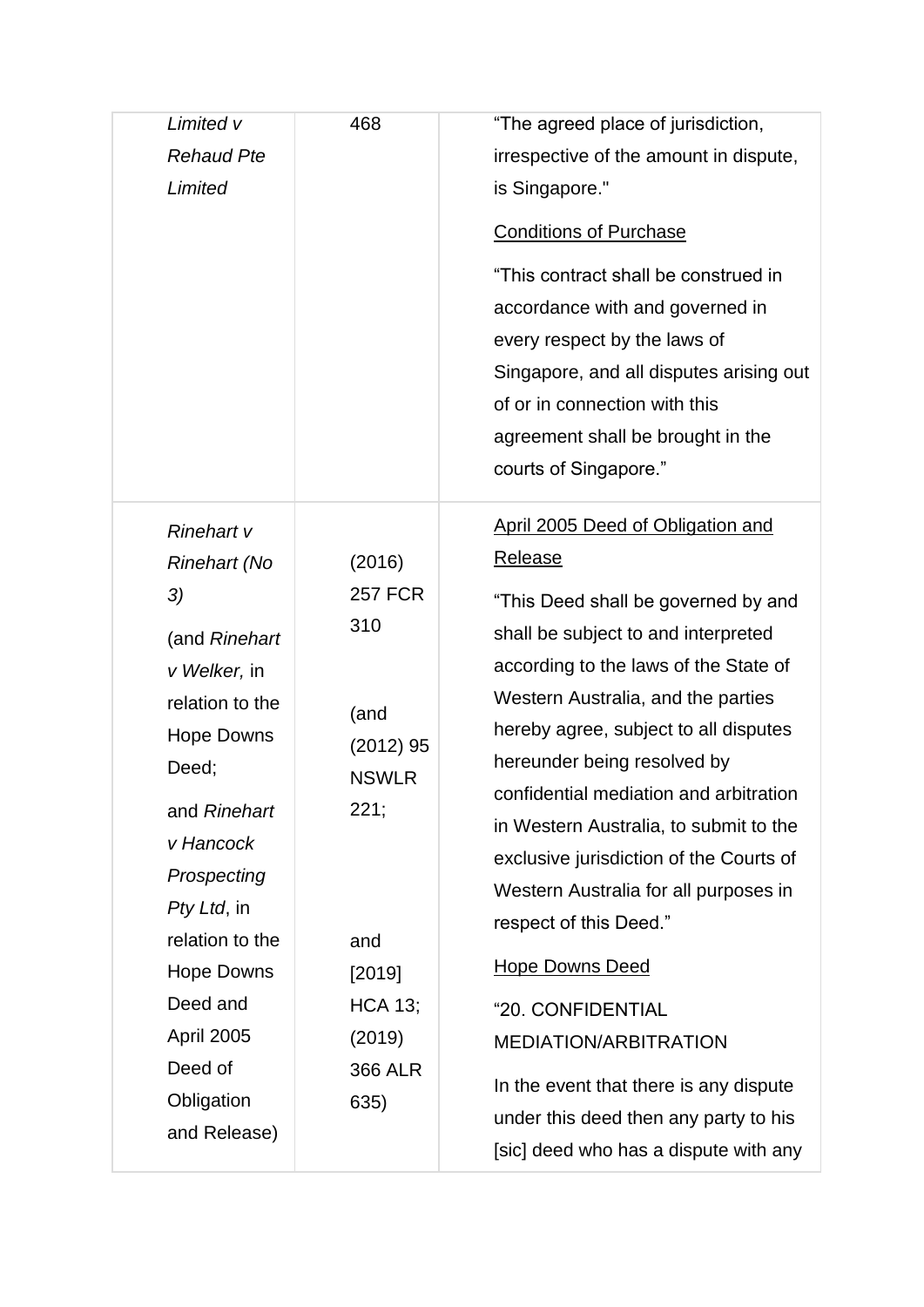| other party to this deed shall forthwith<br>notify the other party or parties with |
|------------------------------------------------------------------------------------|
| whom there is the dispute and all                                                  |
| other parties to this deed                                                         |
| ('Notification') and the parties to this                                           |
| deed shall attempt to resolve such                                                 |
| difference in the following manner.                                                |
| 20.1 Confidential Mediation                                                        |
| (a) the disputing parties shall first                                              |
| attempt to resolve their dispute by                                                |
| confidential mediation subject to                                                  |
| Western Australian law to be                                                       |
| conducted by a mediator agreed to by                                               |
| each of the disputing parties and GHR                                              |
| (or after her death or non-capacity,                                               |
| HPPL);                                                                             |
| (b) each of the disputing parties must                                             |
| attempt to agree upon a suitably                                                   |
| qualified and independent person to                                                |
| undertake the mediation;                                                           |
| the mediation will be conducted<br>$\left( c\right)$                               |
| with a view to:                                                                    |
| identifying the dispute;<br>(i)                                                    |
| developing alternatives for<br>(ii)                                                |
| resolving the dispute;                                                             |
| exploring these alternatives; and<br>(iii)                                         |
| seeking to find a solution that is<br>(iv)                                         |
| acceptable to the disputing parties.                                               |
| any mediation will not impose an<br>(d)                                            |
| outcome on the disputing parties. Any                                              |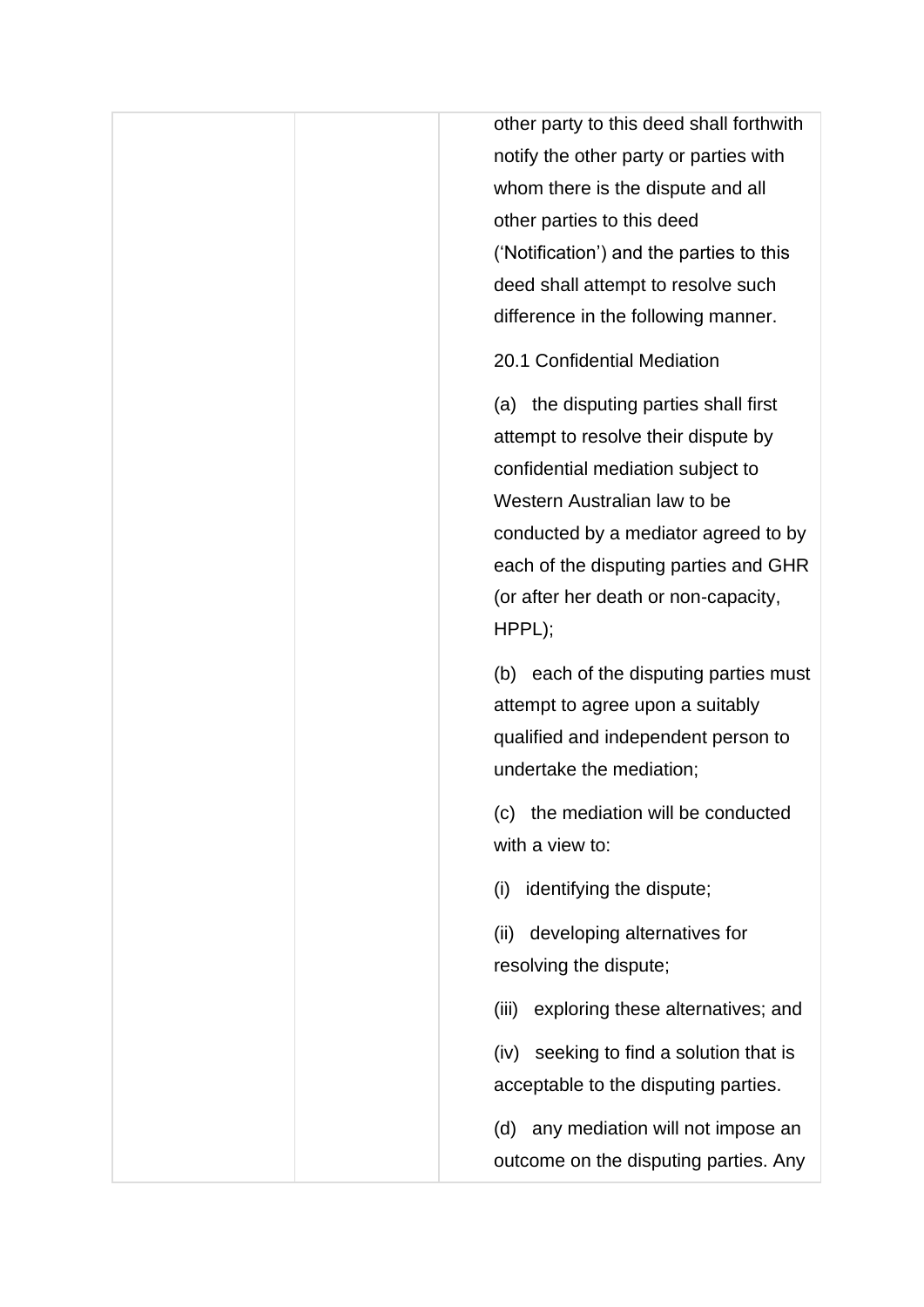outcome must be agreed to by the disputing parties;

(e) any mediation will be abandoned if:

(i) the disputing parties agree;

(ii) any of the disputing parties request the abandonment.

20.2 Confidential Arbitration

(a) Where the disputing parties are unable to agree to an appointment of a mediator for the purposes of this clause within fourteen (14) days of the date of the Notification or in the event any mediation is abandoned then the dispute shall on that date be automatically referred to arbitration for resolution ('Referral Date') and the following provisions of this clause shall apply;

(i) in the event that no agreement on the arbitrator can be reached within three (3) weeks of the Referral Date, the arbitrator will be Mr Tony Fitzgerald QC (provided he is willing to perform this function and has not reached 74 years of age at that time), or in the event Mr Tony Fitzgerald QC is unwilling or unable to act, the Honourable Justice John Middleton (provided he is no longer a Judge of the Federal or other Australian Court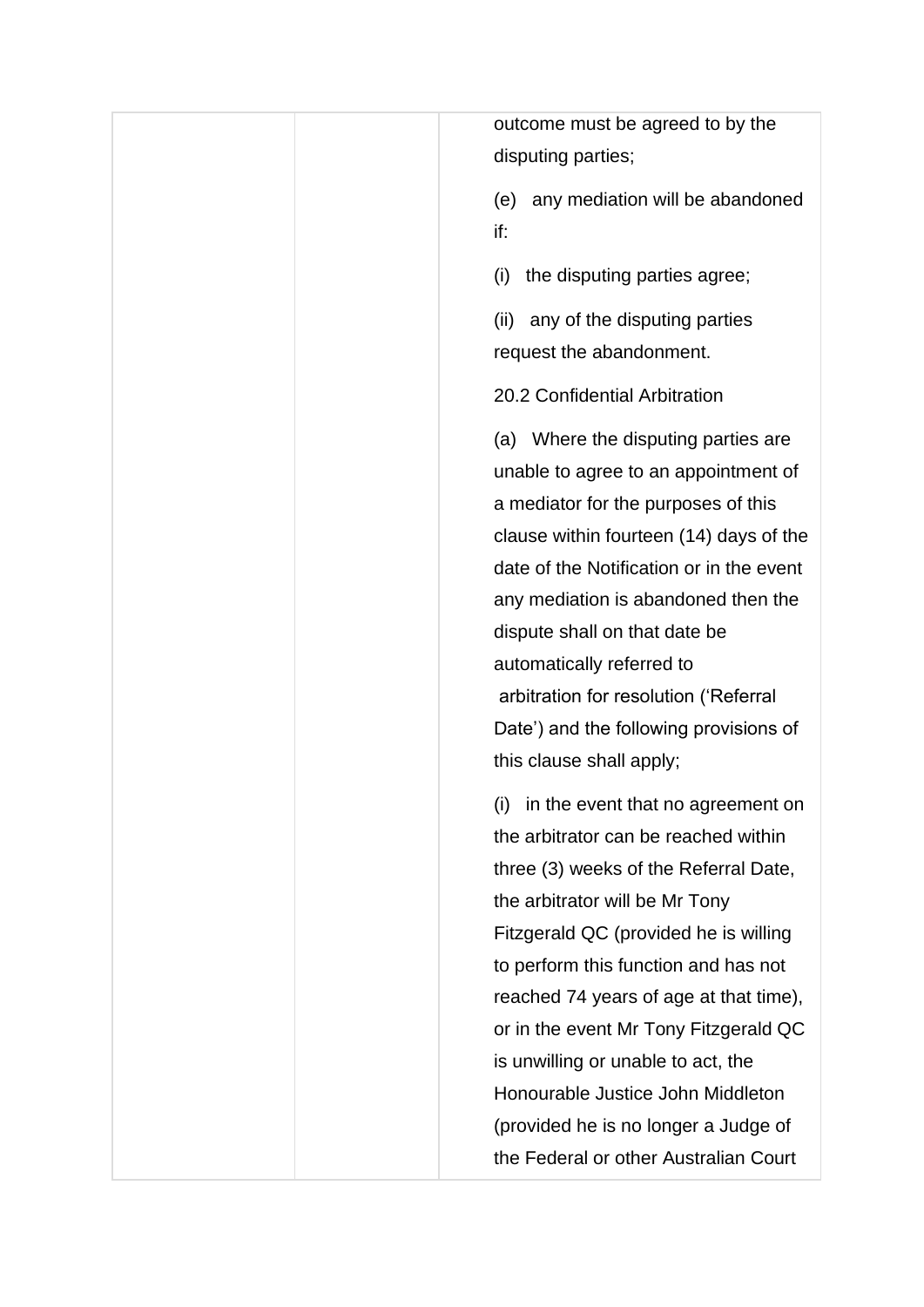#### and provided he

has not reached 74 years of age at that time), and irrespective of whether either of these persons have carried out the mediation referred to above, or in the event that neither is willing or able to act,

(ii) subject to paragraph (iv) below by confidential arbitration with one (1) party to the dispute nominating one (1) arbitrator, and the other party to the dispute nominating another arbitrator and the two (2) arbitrators selecting a third arbitrator within a further three (3) weeks, who shall together resolve the matter pursuant to the Commercial Arbitration Act of Western Australia and whose decision shall be final and binding on the parties;

(iii) if the arbitrators nominated pursuant to paragraph 2(a)(ii) are unable to agree in the selection of a third arbitrator within the time provided in paragraph 2(a)(iii), the third arbitrator will be designated by the President of the Law Society of **Western** 

Australia and shall be a legal practitioner qualified to practise in the State of Western Australia of not less than twenty (20) years standing.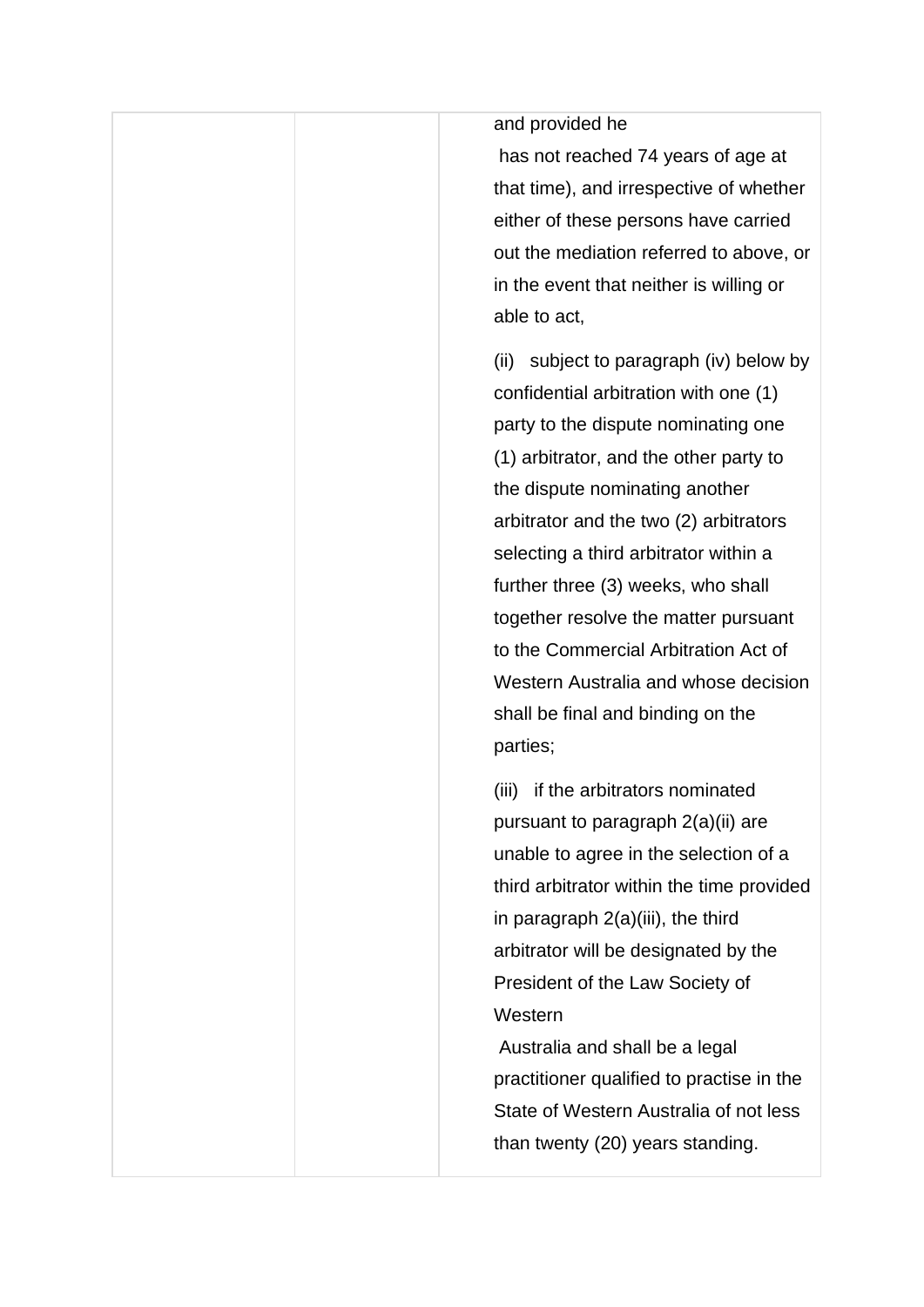(iv) in the event that a disputing party does not nominate an arbitrator pursuant to Clause 2(a)(ii) within twenty-one (21) days from being required to do so it will be deemed to have agreed to the appointment of the arbitrator appointed by the other disputing party.

(b) The dispute shall be resolved by confidential arbitration by the arbitrator agreed to by each of the disputing parties or appointed pursuant to paragraph 2(a)(i) above (or if more than one is appointed pursuant to paragraph 2(a)(ii) then as decided by not less than a majority of them) who shall resolve the matter pursuant to the Commercial Arbitration Act of Western Australia and whose decision shall be final and binding on the parties.

(c) The arbitration will take place at a location outside of a Court and chosen to endeavour to maintain confidentiality and mutually agreed to by the disputing parties and failing agreement in Western Australia and the single Arbitrator or the Chairman of the Arbitral Tribunal as the case may be will fix the time and place outside of a Court for the purposes of the confidential hearing of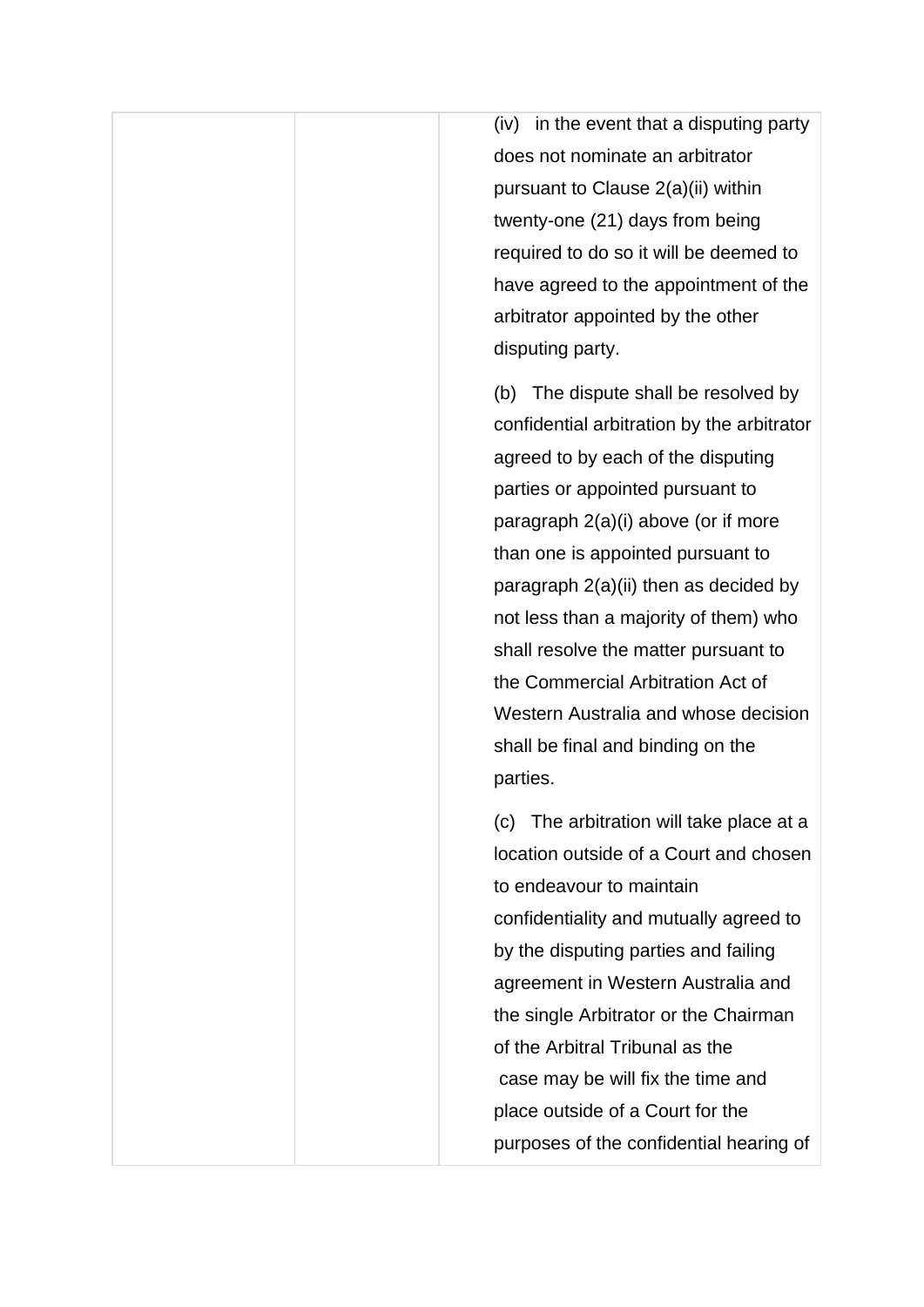such evidence and represen-tations as any of the disputing parties may present. If any of the parties request wheelchair access, this will be taken into account in the selection of the premises and parking needs. Except as otherwise provided, the decision of the single arbitrator or, if three arbitrators, the decision of any two of them in writing will be binding on the disputing parties both in respect of procedure and the final determination of the issues.

(d) The arbitrators will not be obliged to have regard to any particular information or evidence in reaching his/their determination and in his/their discretion procure and consider such information and evidence and in such form as he/they sees fit;

(e) The award of the arbitrator(s) will be to the extent allowed by law nonappealable, conclusive and binding on the parties and will be specifically enforceable by any Court having jurisdiction. …

[21. the deed] shall be governed by and be subject to and interpreted according to the laws of the State of Western Australia"."

August 2009 Deed of Further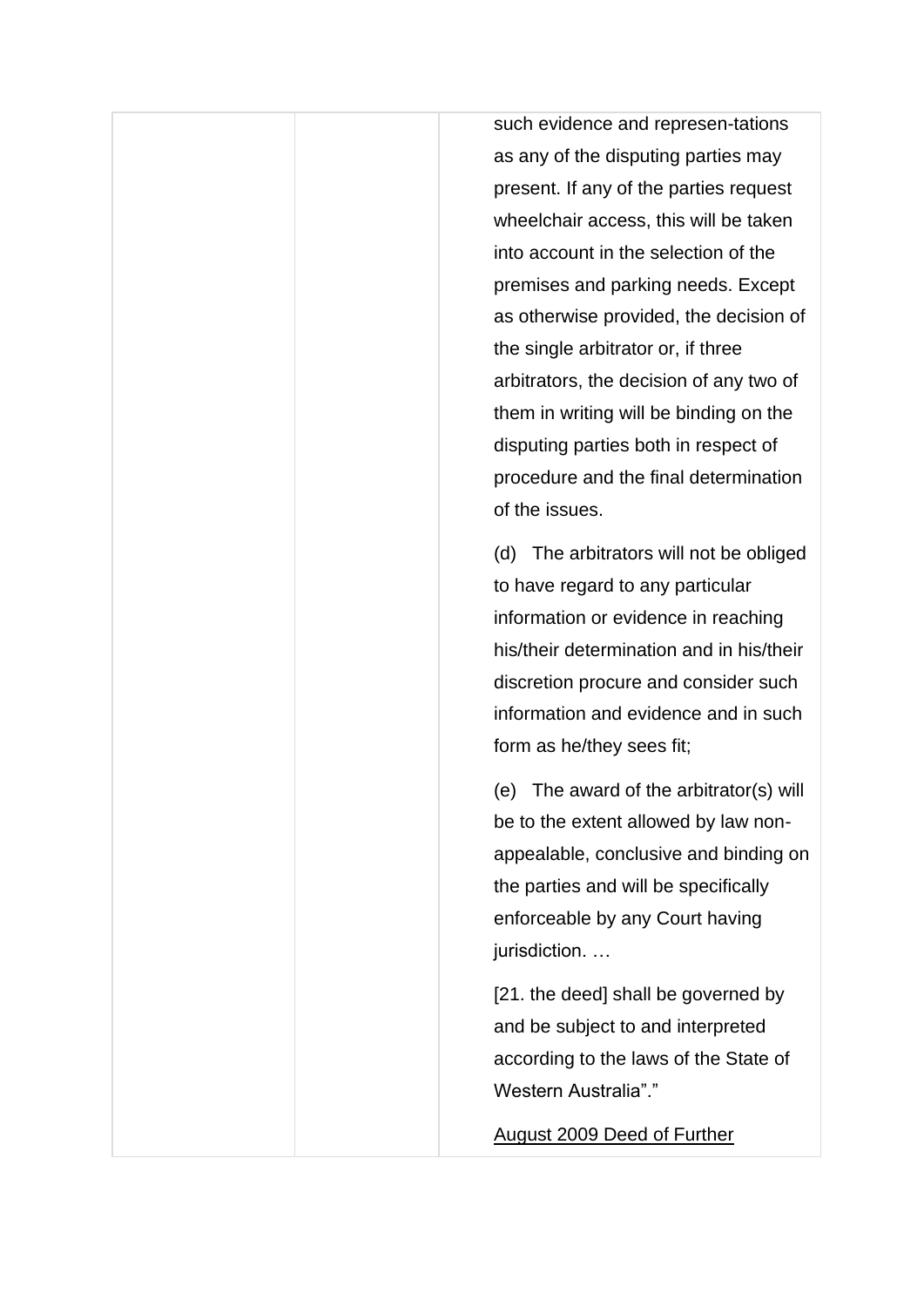## **Settlement**

"16. The CS Deed and this Deed will be governed by the following dispute resolution clause:

(i) the parties shall first seek to resolve any dispute or claim arising out of, or in relation to this Deed or the CS Deed by discussions or negotiations in good faith;

(ii) Any dispute or claim arising out of or in relation to this Deed or the CS Deed which is not resolved within 90 days, will be submitted to confidential arbitration in accordance with the UNCITRAL Arbitration Rules then in force. There will be three arbitrators. JLH shall appoint one arbitrator, HPPL shall appoint the other arbitrator and both arbitrators will choose the third Arbitrator. The place of arbitration shall be in Australia and the exact location shall be chosen by HPPL. Each party will be bound by the Arbitrator's decision.

(iii) A party may not commence court proceedings in relation to any dispute arising out of or in relation to this Deed or the Original Deed or the CS Deed;

(iv) The costs of the arbitrators and the arbitration venue will be borne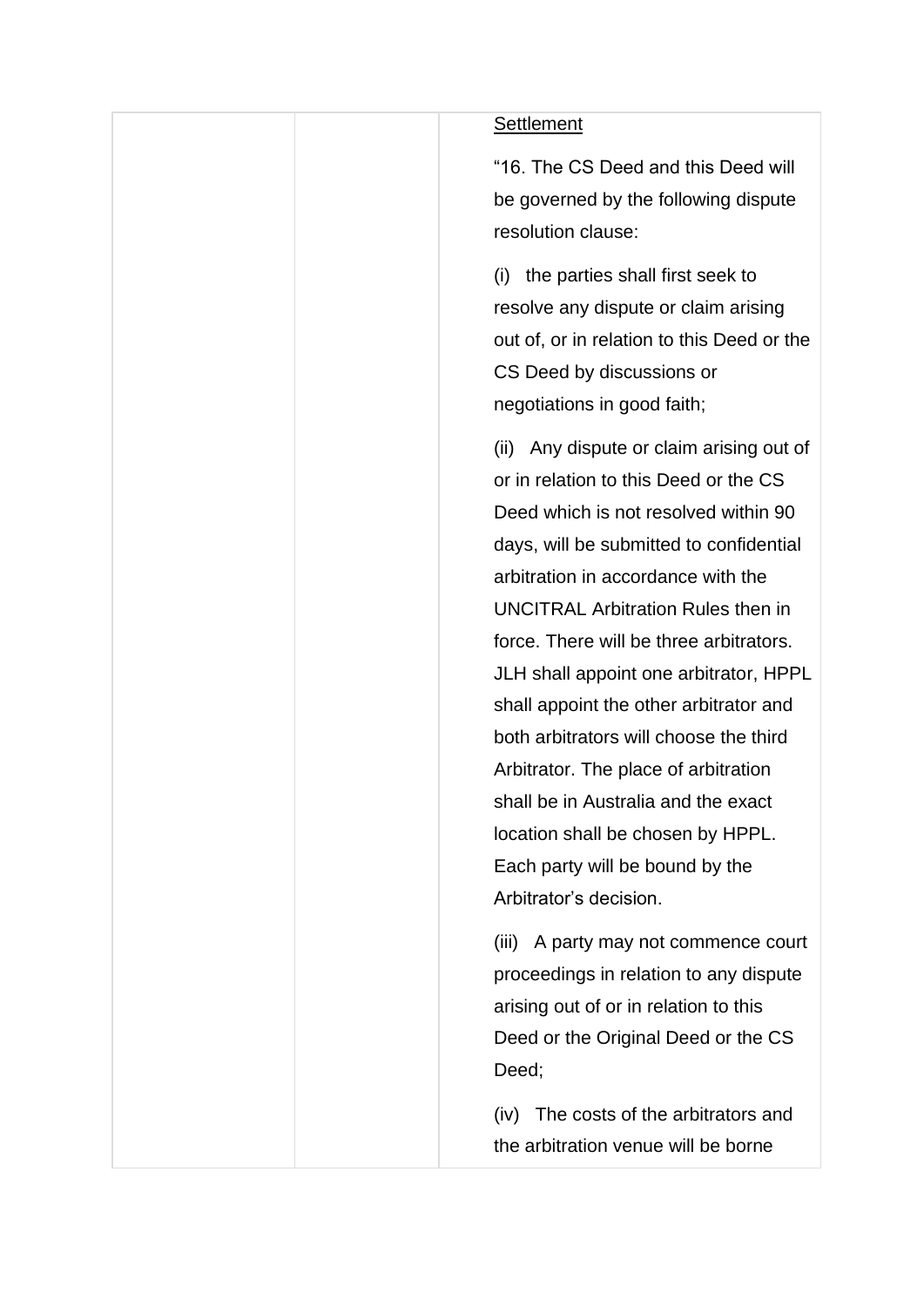|                                                                                                                    |                                | equally as to half by JLH and the other<br>half by the non JLH party. Each party<br>is responsible for its own costs in<br>connection with the dispute resolution<br>process; and<br>(v) Despite the existence of a<br>Dispute, the parties must continue to<br>perform their respective obligations<br>under this Deed." |
|--------------------------------------------------------------------------------------------------------------------|--------------------------------|---------------------------------------------------------------------------------------------------------------------------------------------------------------------------------------------------------------------------------------------------------------------------------------------------------------------------|
| <b>Mobis Parts</b><br><b>Australia Pty</b><br>$Ltd$ v $XL$<br><i><b>Insurance</b></i><br>Company SE                | [2016]<br><b>NSWSC</b><br>1170 | "The place of jurisdiction for any<br>dispute arising out of this Policy shall<br>be Bratislava", with an anterior clause:<br>"This Policy shall be governed<br>exclusively by Slovakian law. This<br>also applies to Insured Companies<br>with a foreign domicile."                                                      |
| Parnell<br>Manufacturing<br>Pty Ltd v<br>Lonza Ltd                                                                 | [2017]<br><b>NSWSC</b><br>562  | "16.5 Governing Law/Jurisdiction. This<br>Agreement is governed in all respects<br>by the laws of the State of Delaware,<br>without regard to its conflicts of laws<br>principles. The Parties agree to submit<br>to the jurisdiction of the courts of<br>Delaware."                                                      |
| Royal Bank of<br>Scotland plc v<br>Babcock &<br><b>Brown DIF III</b><br>Global Co-<br>Investment<br><b>Fund LP</b> | [2017]<br><b>VSCA</b><br>138   | "This Letter Agreement shall be<br>governed by, and construed and<br>interpreted in accordance with, the<br>laws of the State of New York<br>applicable to contracts executed in<br>and to be performed in that State.<br>Each of the parties hereto (a)<br>consents to submit itself to the                              |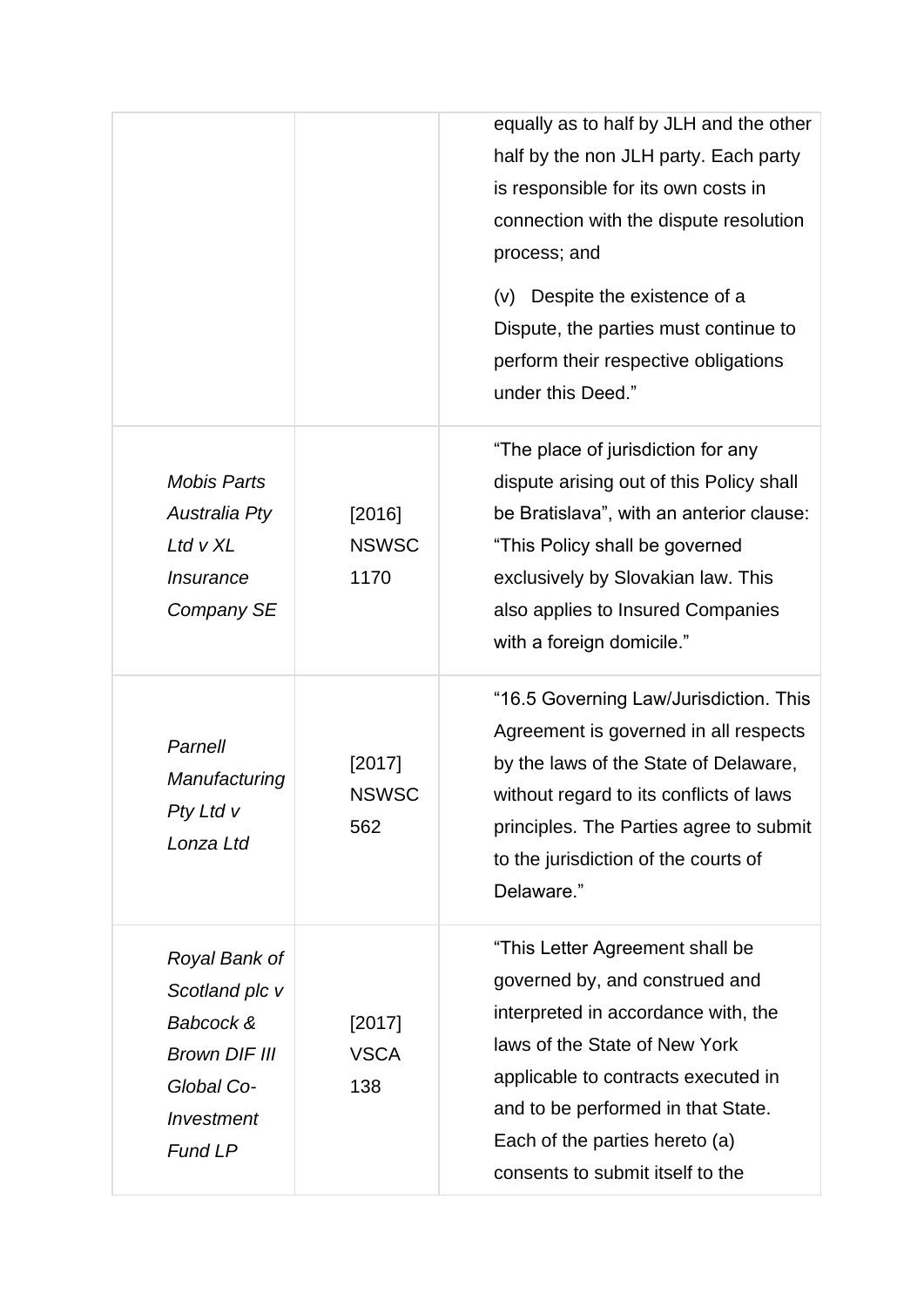|                                                                         |                                                                     | personal jurisdiction of the United<br><b>States District Court for the Southern</b><br>District of New York or any court of<br>the State of New York located in such<br>district in the event any dispute arises<br>out of this Letter Agreement or any of<br>the transactions contemplated by this<br>Letter Agreement, (b) agrees that it<br>will not attempt to deny or defeat such<br>personal jurisdiction or venue by<br>motion or other request for leave from<br>any such court and (c) agrees that it<br>will not bring any action relating to this<br>Letter Agreement or any of the<br>transactions contemplated by this<br>Letter Agreement in any court other<br>than such courts sitting in the State of<br><b>New York. THE PARTIES HEREBY</b><br>WAIVE TRIAL BY JURY IN ANY<br><b>ACTION, SUIT, PROCEEDING OR</b><br><b>COUNTERCLAIM BROUGHT BY</b><br>FITHER OF THEM AGAINST THE<br>OTHER IN ANY MATTERS ARISING<br><b>OUT OF OR IN ANY WAY</b><br><b>CONNECTED WITH THIS</b> |
|-------------------------------------------------------------------------|---------------------------------------------------------------------|-------------------------------------------------------------------------------------------------------------------------------------------------------------------------------------------------------------------------------------------------------------------------------------------------------------------------------------------------------------------------------------------------------------------------------------------------------------------------------------------------------------------------------------------------------------------------------------------------------------------------------------------------------------------------------------------------------------------------------------------------------------------------------------------------------------------------------------------------------------------------------------------------------------------------------------------------------------------------------------------------|
|                                                                         |                                                                     |                                                                                                                                                                                                                                                                                                                                                                                                                                                                                                                                                                                                                                                                                                                                                                                                                                                                                                                                                                                                 |
|                                                                         |                                                                     | <b>AGREEMENT."</b>                                                                                                                                                                                                                                                                                                                                                                                                                                                                                                                                                                                                                                                                                                                                                                                                                                                                                                                                                                              |
| Australian<br>Health &<br><b>Nutrition</b><br>Association<br>Ltd v Hive | $(2019)$ 99<br><b>NSWLR</b><br>419;<br>[2019]<br><b>NSWCA</b><br>61 | <b>Risk Transfer Agreement</b><br>"The parties shall strive to settle any<br>dispute arising from the interpretation<br>or performance of this Agreement<br>through friendly consultation within 30                                                                                                                                                                                                                                                                                                                                                                                                                                                                                                                                                                                                                                                                                                                                                                                             |
| Marketing                                                               |                                                                     | days after one party asks for                                                                                                                                                                                                                                                                                                                                                                                                                                                                                                                                                                                                                                                                                                                                                                                                                                                                                                                                                                   |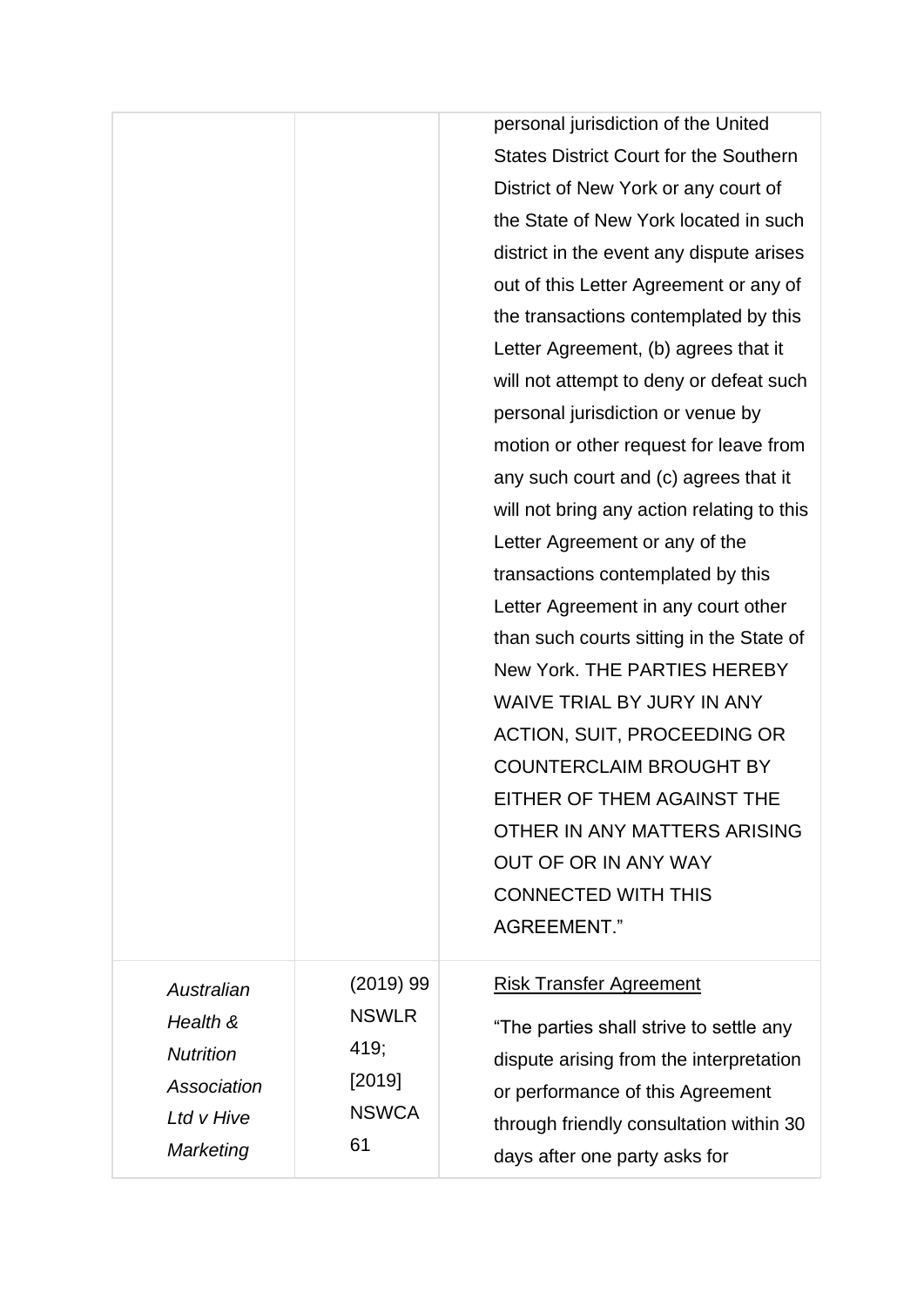| Group Pty Ltd | consultation. In case no settlement      |
|---------------|------------------------------------------|
|               | can be reached through consultation,     |
|               | each party can submit such matter to     |
|               | the court. The English Courts shall      |
|               | have the exclusive jurisdiction for all  |
|               | disputes arising out of or in connection |
|               | with this Agreement."                    |
|               | <b>Promotion Agreement</b>               |
|               | "This Agreement is governed by the       |
|               | law in force in New South Wales. The     |
|               | parties submit to the non-exclusive      |
|               | jurisdiction of the courts having        |
|               | jurisdiction in New South Wales and      |
|               | any courts, which may hear appeals       |
|               | from those courts in respect of any      |
|               | proceedings in connection with this      |
|               | Agreement."                              |
|               |                                          |

- 118 **MEAGHER JA**: I agree with Bell P that the applicant, Inghams, should have leave to appeal. The question in the appeal is whether Mr Hannigan's contested claim against Inghams, for damages for breach of contract is a dispute which "concerns any monetary amount payable and/or owed by either party to the other under" the chicken growing agreement between them (cl 23.6.1). I agree also with the President's conclusion that if that dispute is required to be referred to arbitration Mr Hannigan has not waived his right to insist that occur.
- 119 As the President observes that question is "purely one of construction" and accordingly to be determined by the application of orthodox principles of construction. Those principles provide that the meaning of the terms in a commercial contract, such as here, is to be determined objectively and accordingly by reference to what a reasonable person in the circumstances of the parties would have understood those terms to mean: *Mount Bruce Mining Pty Ltd v Wright Prospecting Pty Ltd* (2015) 256 CLR 104; [2015] HCA 37 at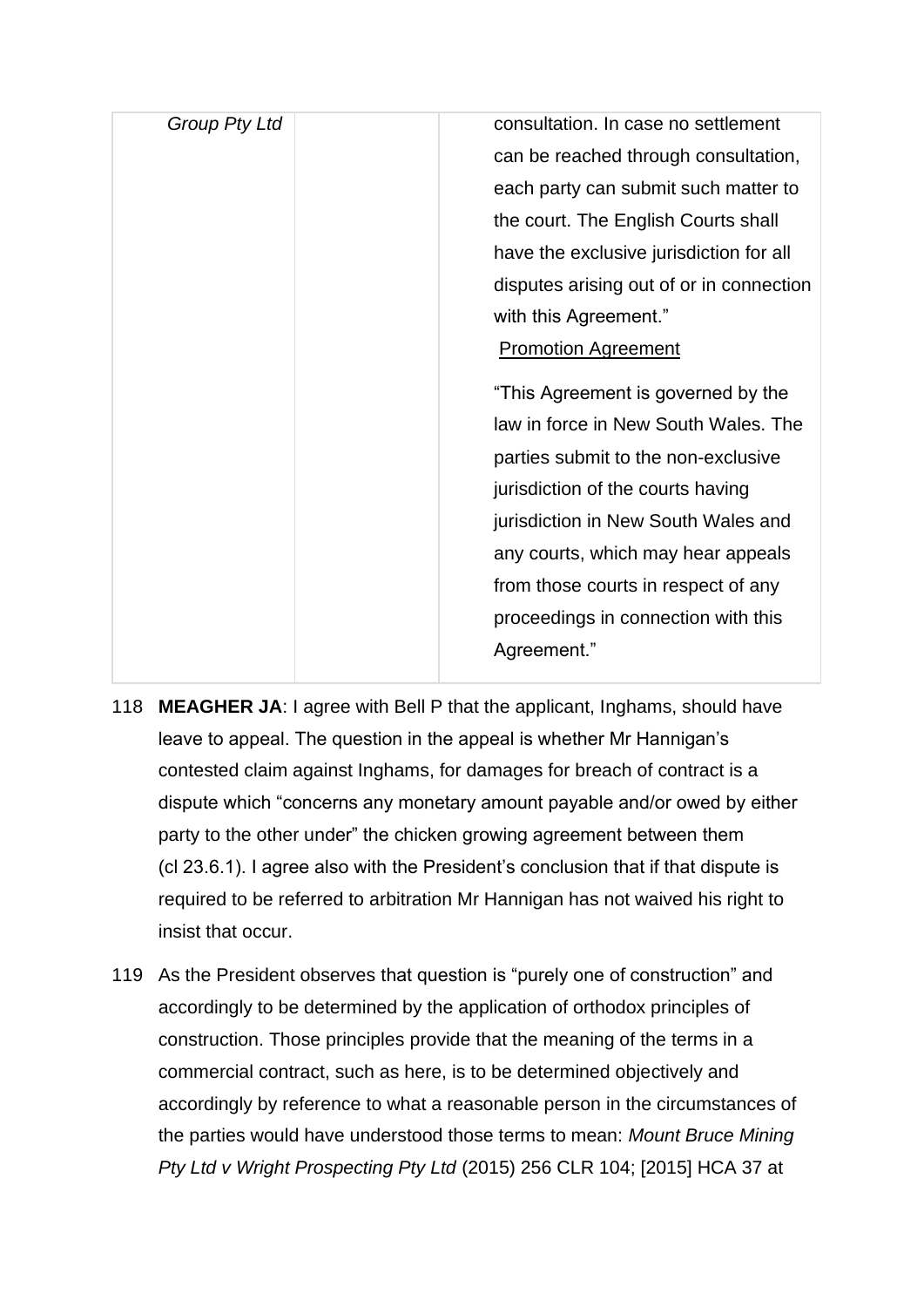[47] (French CJ, Nettle and Gordon JJ). That inquiry requires attention to the language of the contract, the commercial context which it addresses and the objects which it is intended to secure: *McCann v Switzerland Insurance Australia Limited* (2000) 203 CLR 579; [2000] HCA 65 at [22] (Gleeson CJ). Those principles do not describe a process which is rule based, rather than concerned with the construction of the words in question in their context. Nor is that process overlaid by assumptions or presumptions which cannot be justified as informing what a reasonable person would have understood the words to mean in their commercial context: *Hancock Prospecting Pty Ltd v Rinehart*  (2017) 257 FCR 442; [2017] FCAFC 170 at [167] (Allsop CJ, Besanko and O'Callaghan JJ).

120 For the reasons which follow it is my view that Mr Hannigan's claim for breach of Inghams' general obligation to supply chickens (cl 3.1) is not a dispute within cl 23.6.1 and accordingly not one which must, in the absence of any ad hoc agreement, be submitted to arbitration. The primary judge erred in concluding otherwise: *Inghams Enterprises Pty Ltd v Francis Gregory Hannigan* [2019] NSWSC 1186.

# **The chicken growing agreement**

- 121 The relevant terms of this agreement are extracted by the President at [7]-[18]. The "general obligations" of the parties (cll 3 and 4) describe their respective obligations in relation to the growing of the chickens. On Inghams' part those obligations fundamentally include to supply one day old chicks, feed and the technical services required for Mr Hannigan to perform his primary obligation, which is to "raise" those chicks in his shed facilities in accordance with a detailed Manual supplied by Inghams. There follow a provision making clear that at all times the chickens remain the property of Inghams (cl 6), and provisions governing the collection of the chickens for processing (cl 7) and Inghams' rights of access to the grower's premises (cl 8).
- 122 Clauses 9 to 13 address the payment obligations of the parties, principally Inghams' obligation to make ongoing payments to the grower for the term of the agreement, initially a period of five years. In essence Inghams agrees, in relation to each batch of chickens raised and collected, to pay the grower a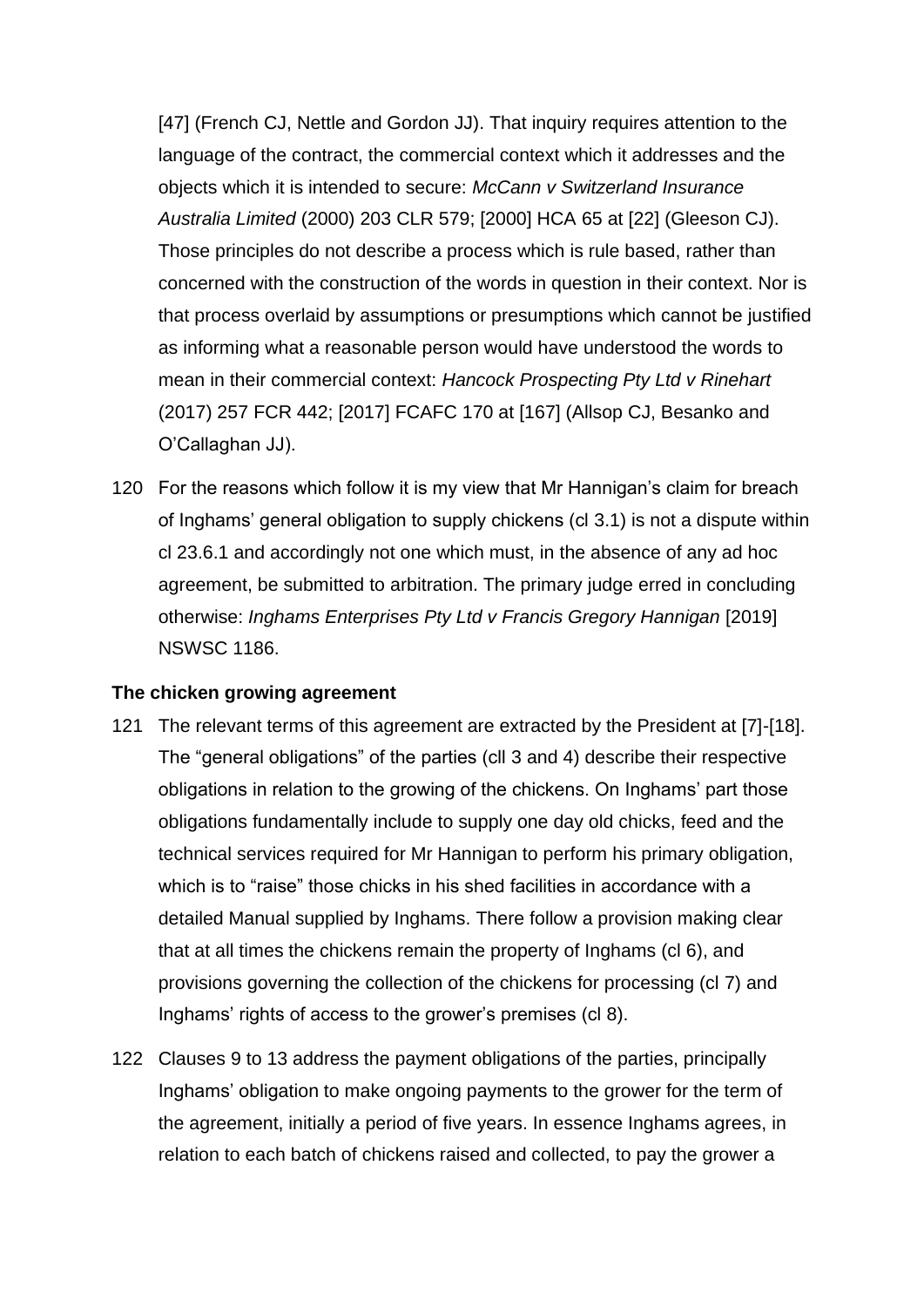Fee calculated on a per chicken basis. That Fee is to be adjusted annually, following negotiations and after taking account of defined "productivity criteria". In addition the grower may be entitled to an additional payment calculated in accordance with a "Pool Payment System", which takes account of the productivity of the grower measured against the productivity of a pool of growers (cll 9.1, 10.1 and Annexures 1 and 2).

- 123 There follow provisions which qualify the ordinary position that the grower receives payments determined in accordance with Annexures 1 and 2. First, where the payment to the grower in respect of a batch is less than 85 per cent of the Fee as a consequence of a single event determined by Inghams to be a "disaster", a different regime applies for the determination of the Fee. It does so depending on whether the disaster has been caused by the action of Inghams, neither of the parties or is attributable partially to each of them (cl 11).
- 124 Secondly, Inghams is entitled to deduct from any payment due to the grower financial losses suffered by it (limited to the cost of all goods supplied to the grower and excluding all consequential and indirect losses) as a result of the grower's negligence in raising the chickens (cl 12.1). Inghams may also "charge to and recover from the grower" losses and expenses incurred in collecting and raising any chickens to which cl 12.1 losses are referrable (cl 12.3). Thirdly, in the event that the compulsory slaughter of chickens is required by any statutory authority Inghams is required to pay to the grower part of any financial compensation received by it in respect of that destruction (that part to be calculated in accordance with a specified formula) (cl 13).
- 125 Finally, in addition to Annexures 1 and 2 providing for variations and adjustments to the annual Fee, cl 15.3.3 provides that in the event that the Manual with which the grower must comply (cl 4.2) is amended, the parties agree to "renegotiate the Fee having regard to the effect of [any] relevant amendments".

### **The chicken supply dispute**

126 Mr Hannigan's formulation and notification of the relevant dispute is extracted in the President's judgment at [24]. It is constituted by Mr Hannigan's contested claim to damages for breach of Inghams' general obligation to supply, during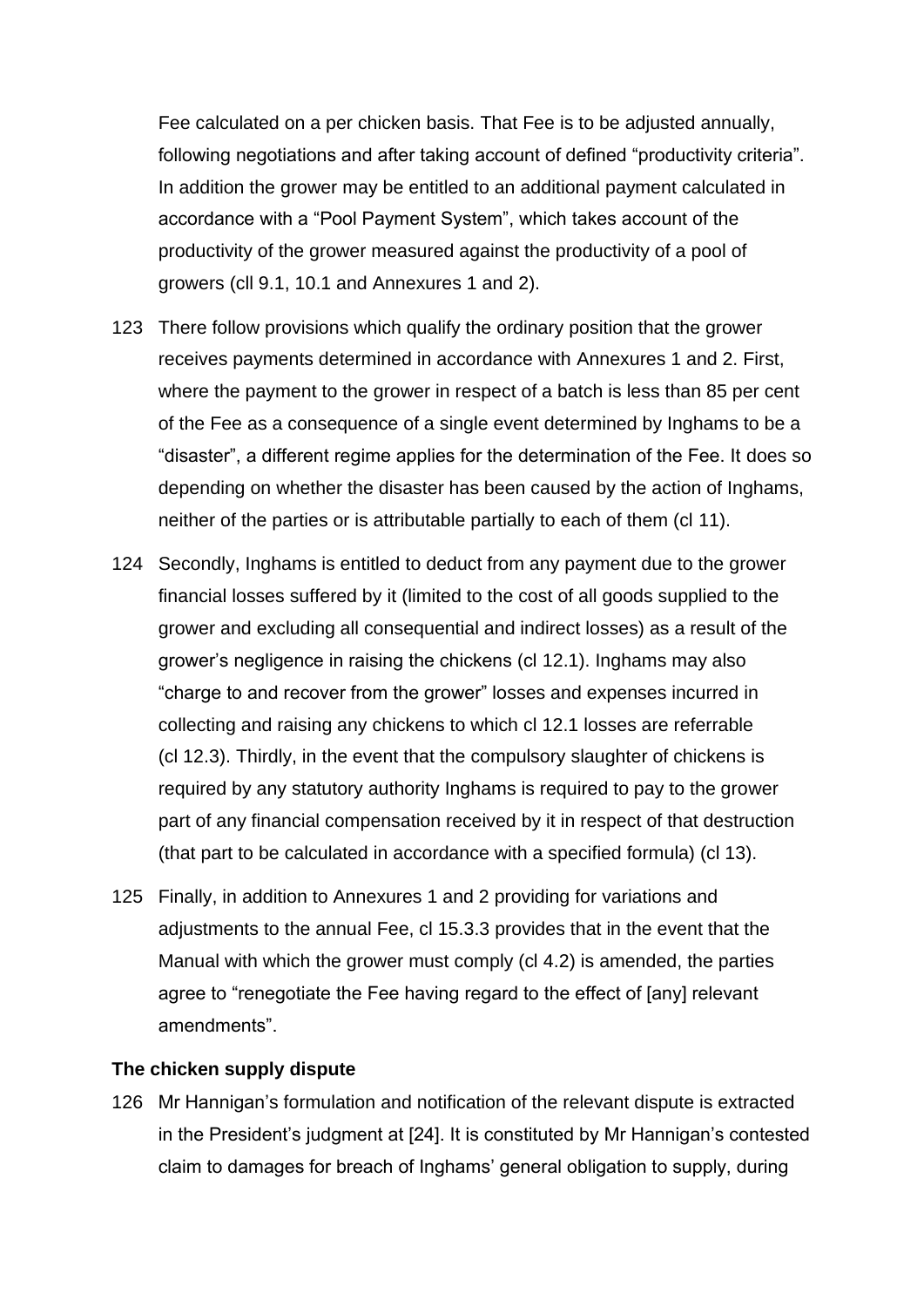the period 8 August 2017 to 17 June 2019, batches of chicks in accordance with the terms of the agreement. The ordinary measure of damages for loss sustained by such a breach is the amount required to place Mr Hannigan in the same position in money terms as he would have been in had the contract been performed: *Robinson v Harman* (1848) 1 Exch 850; 154 ER 363 at 855;365 (Parke B). Applying that measure, the matters to be taken into account will ordinarily include the payments to which Mr Hannigan would have been entitled, on the hypothesis that chicks had been supplied, raised and collected (in whole or in part) during the relevant period, as well as the variable and other costs which would have been, but were not in fact, incurred by him in so doing.

## **The dispute resolution clause**

127 The relevant provisions of the dispute resolution clause are extracted by the President at [18] above. It is convenient nevertheless to set out cll 23.1, 23.6, 23.8 and 23.11 in these reasons:

> 23.1 A party must not commence court proceedings in respect of a dispute arising out of this Agreement ("Dispute") (including without limitation any Dispute regarding any breach or purported breach of this Agreement, the interpretation of any of its provisions, any matters concerning a party's performance or observance of its obligations under this Agreement, or the termination or the right of a party to terminate this Agreement) until it has complied with this clause 23.

…

### 23.6 If:

23.6.1 the Dispute concerns any monetary amount payable and/or owed by either party to the other under this Agreement, including without limitation matters relating to determination, adjustment or renegotiation of the Fee under Annexure 1 or under clauses 9.4, 10, 11, 12, 13 and 15.3.3; and

23.6.2 the parties fail to resolve the Dispute in accordance with Clause 23.4 within twenty eight (28) days of the appointment of the mediator

then the parties must (unless otherwise agreed) submit the Dispute to arbitration using an external arbitrator (who must not be the same person as the mediator) agreed by the parties or, in the absence of agreement, appointed by the Institute Chairman.

…

23.8 The parties must use their reasonable endeavours to enable the arbitrator to make a determination as quickly as possible and the arbitrator must (unless otherwise agreed in writing) make that determination within 2 (two) months of accepting the appointment. For that purpose the parties agree to co-operate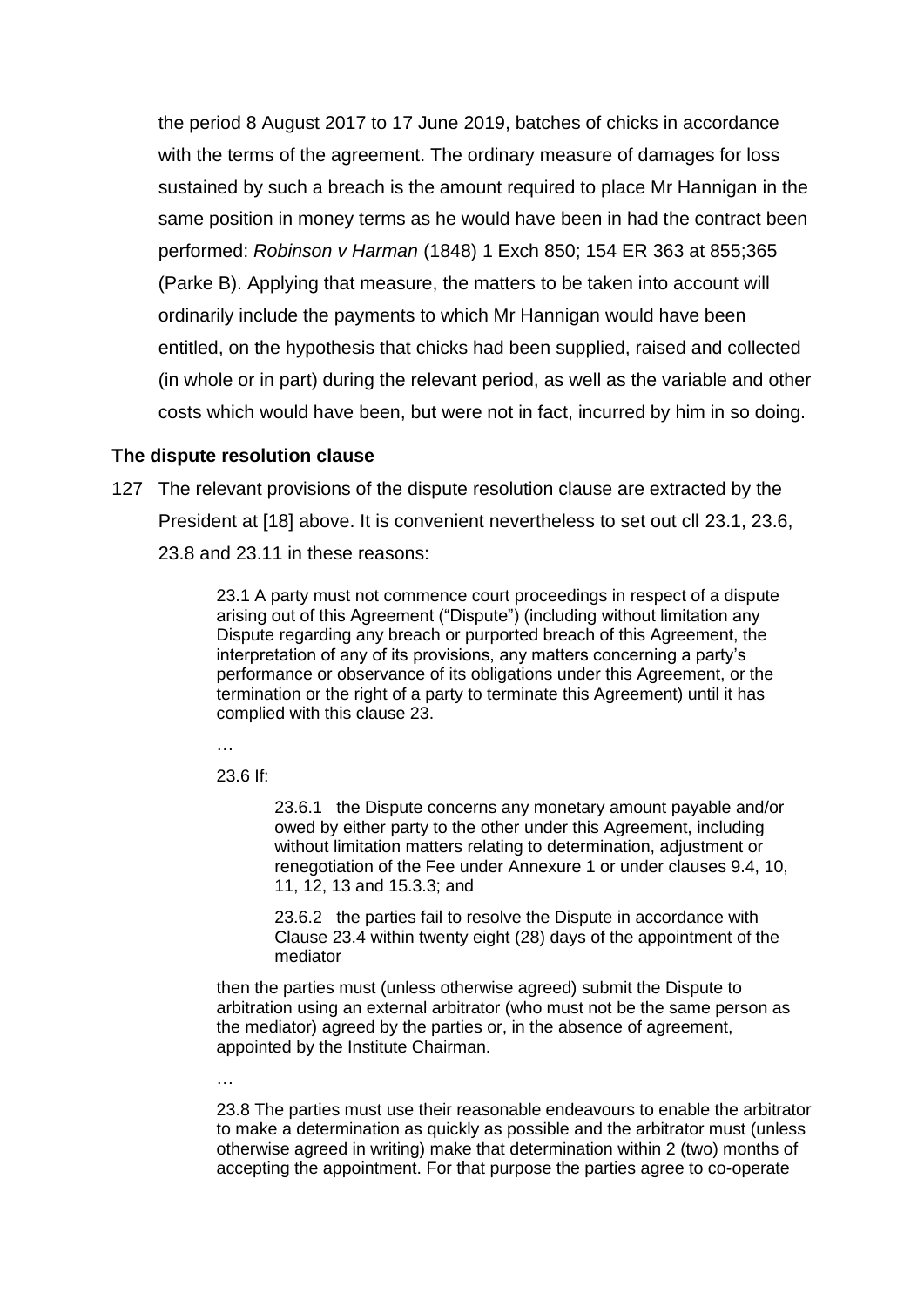with the arbitrator and each other in fixing a timetable and taking such steps as are required under that timetable or as may otherwise be reasonably directed by the arbitrator in order to enable the arbitrator to complete the arbitration with[in] that period.

23.11 Nothing in this Clause 23 shall prevent the making of an application to the court by any party to the dispute for urgent injunctive or declaratory relief.

- 128 Clause 23.1 prohibits each party from commencing court proceedings in respect of the universe of disputes "arising out of" their agreement and that prohibition applies until the relevant party "has complied with this clause 23". There is no reason to construe this provision narrowly. The rational assumption of a reasonable person in the position of the parties would be that the provisions of this clause should apply to all of the disputes relating to their agreement. Approaching the construction of this overriding provision by reference to such an assumption is merely an application of the objective theory of contract.
- 129 This clause also recognises the breadth of the types of dispute which may arise and, particularly, that they may arise before or after the time for performance or observance of an obligation, no distinction in that context being drawn between what the agreement describes as "general" obligations and those providing for the payment of money.
- 130 The matters which must be complied with respect to all disputes "arising out of" the agreement are that any dispute be notified to the other party (cl 23.2), that the parties use "best endeavours" to resolve that dispute (cl 23.3), and that if the dispute cannot be resolved it must thereafter be mediated (cll 23.4, 23.5).

# *Clause 23.6.1*

…

131 Clause 23.6.1 provides that a subset of the universe of disputes arising out of the agreement must then be referred to arbitration. The necessary characteristic of disputes in that subset is that they "concern" "any monetary amount payable and/or owed by either party to the other under this Agreement". This language does not suggest this characteristic has to be the defining or only characteristic which those disputes bear: *Firebird Global Master Fund II Ltd v Republic of Nauru* (2015) 258 CLR 31; [2015] HCA 43 at [187] (Nettle and Gordon JJ).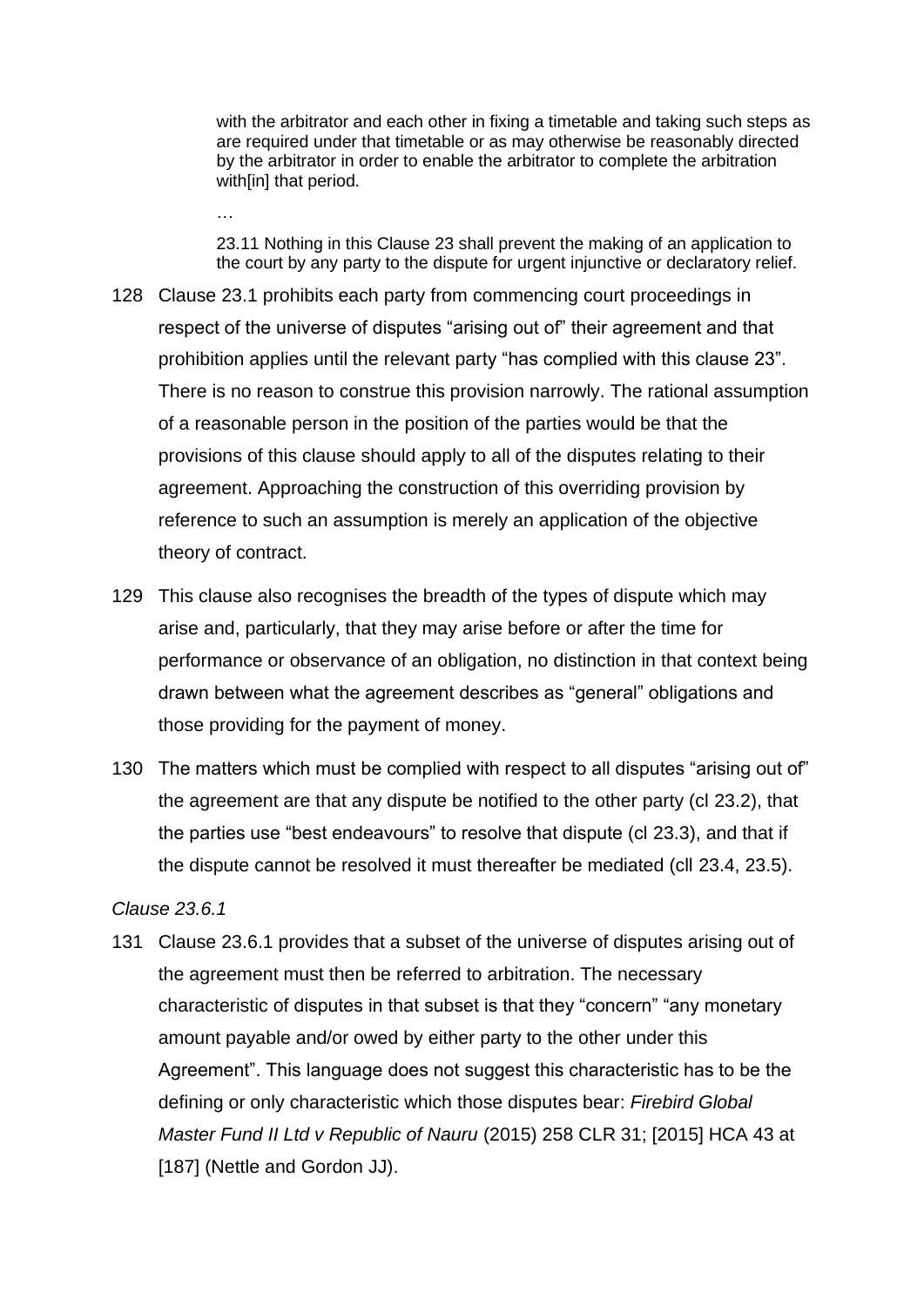- 132 That composite description requires that subject matter be "any" "monetary amount" which is "payable and/or owed" by one party to the other where the attribute of being "payable and/or owed" is qualified by the words "under this Agreement". There must then be a sufficient relationship between the dispute and that subject matter such that the former "concerns" the latter.
- 133 What is immediately apparent is that cl 23.6.1 does not purport to refer to arbitration any dispute "arising out of this Agreement" or, for that matter, any dispute "under this agreement". Here, subject to the qualification introduced by cl 23.11 in relation to "urgent injunctive or declaratory relief", the parties clearly intended that only a subset of the disputes within the universe of disputes "arising out of" their agreement must be resolved by arbitration: cf *Francis Travel Marketing Pty Ltd v Virgin Atlantic Airways Ltd* (1996) 39 NSWLR 160 at 165 (Gleeson CJ); *Hancock Prospecting Pty Ltd v Rinehart* at [167] (Allsop CJ, Besanko and O'Callaghan JJ); and *Fiona Trust Holding Corporation v Privalov*  [2007] UKHL 40; [2007] 4 All ER 951 at [13] (Lord Hoffman).
- 134 Furthermore, whilst cl 23.6.1 requires attention to the sense in which the expression "under this Agreement" is used, it does not do so in relation to its use in a clause referring all disputes answering that description to arbitration. Accordingly whether there is any distinction in that context between disputes "arising under" and disputes "arising out of" an agreement is a controversy which does not arise in this case: see *Rinehart v Hancock Prospecting Pty Ltd*  [2019] HCA 13; (2019) 93 ALJR 582 at [18]-[25] (Kiefel CJ, Gageler, Nettle and Gordon JJ).
- 135 The question as to the meaning of the expression "under this Agreement" used in relation to an amount "payable and/or owed" remains. As Lindgren J observed in *Energy Resources of Australia Ltd v Commissioner of Taxation*  (2003) 52 ATR 120 at [37] the word "under" admits of "degrees of precision and exactness on the one hand, and of looseness and inexactness on the other" making it "necessary to have regard to the context in order to identify the meaning of the word intended in a particular case." See more generally *The Queen v Khazal* (2012) 246 CLR 601; [2012] HCA 26 at [31] (French CJ); and *Cherry v Steele-Park* (2017) 96 NSWLR 548; [2017] NSWCA 295 at [102]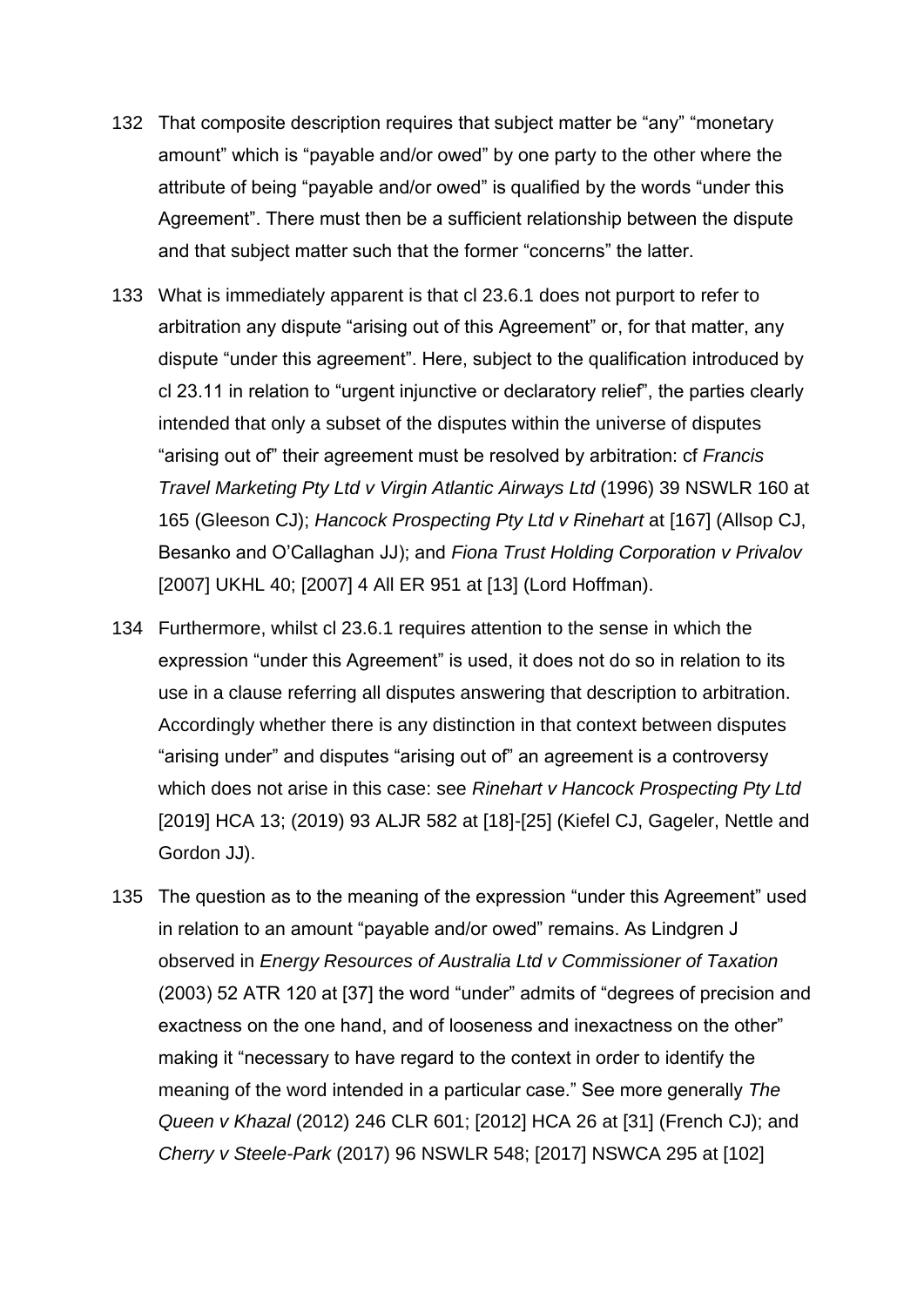(Leeming JA) (There the guaranteed money in question was defined to mean "all amounts (including damages) that are payable, owing but not payable or that otherwise remain unpaid … on any account at any time under or in connection with" the relevant agreement).

# *"monetary amount payable"*

136 The expression "monetary amount payable" describes an amount of money that is or may become liable to be paid, and accordingly "payable". Thus it can refer to an amount that will from time to time fall due for payment, as well as to an amount due for payment. These different senses in which the word "payable" may be used, are discussed by Hoffman J (as his Lordship then was) in *Tea Trade Properties Ltd v CIN Properties Ltd* (1990) 1 EGLR 155 at 158, in a passage cited in K Lewison, *The Interpretation of Contracts* (6th Ed, 2015, Sweet & Maxwell) at p 367. Thus an amount that will from time to time fall due as a fee, which is the subject of negotiation or variation or adjustment, will at that time nevertheless be a "monetary amount payable". That expression is to be contrasted with the expression "monetary amount owed" which describes an amount liable to be paid, due for payment and unpaid. The use of the joining words "and/or" recognises that the money amounts which these expressions describe may overlap.

### *"under this Agreement"*

137 The description of such amounts as "payable and/or owed" "under" the agreement directs attention to the source of the underlying payment obligation and whether the agreement governs or controls its existence, as the following three cases demonstrate. In *Chan v Cresdon Pty Ltd* (1989) 168 CLR 242; [1989] HCA 63 a lease of land contained a provision by which a person, who was a party to the lease, guaranteed the performance by the lessee of its obligations "under this lease". The majority (Mason CJ, Brennan, Deane and McHugh JJ) considered that the word "under" referred "to an obligation created by, in accordance with, pursuant to or under the authority of, the lease. The obligation which arose under the common law tenancy at will [did] not answer this description" (at 249).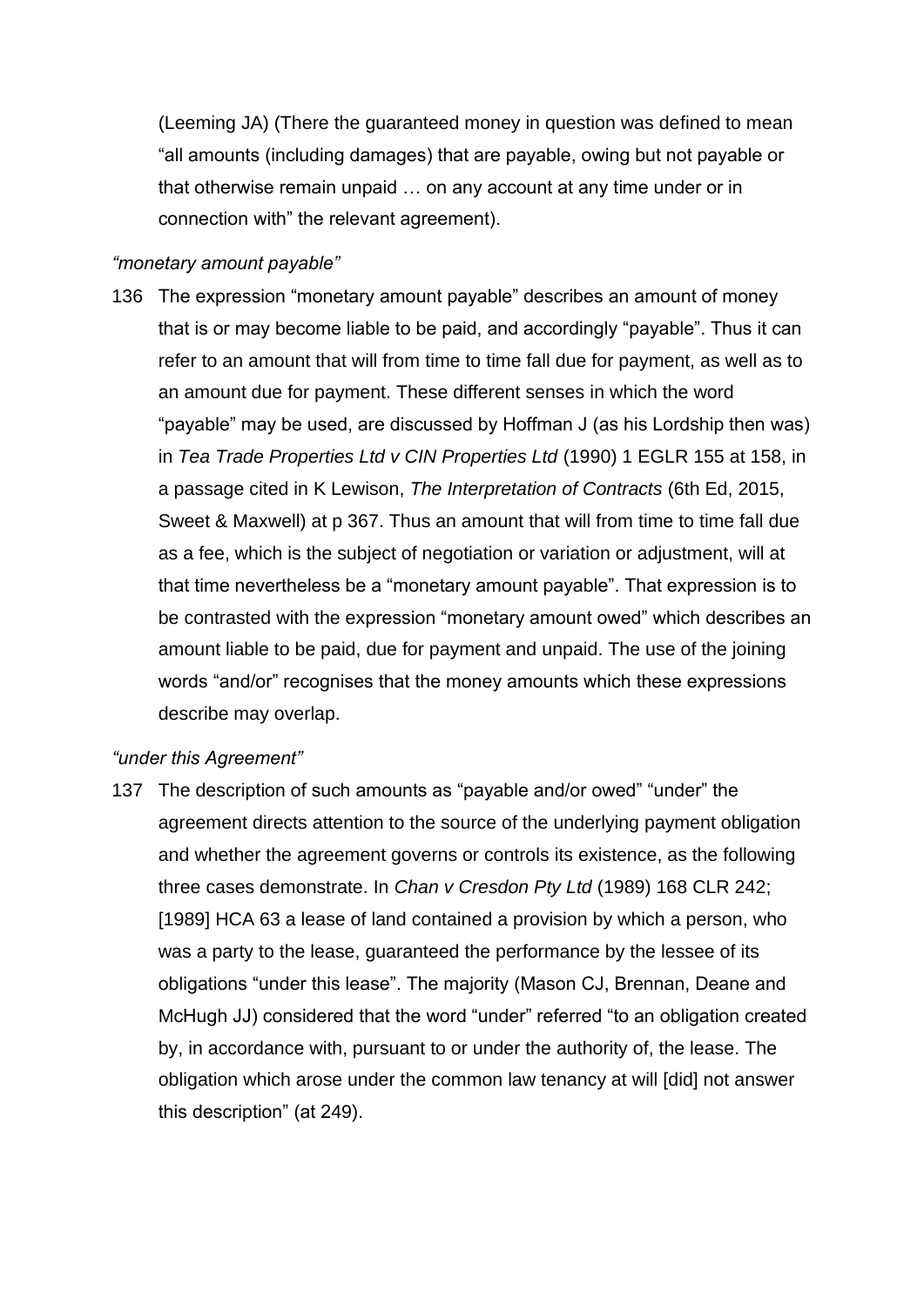- 138 The appeal in *Commissioner of Taxation v Sara Lee Household & Body Care (Australia) Pty Ltd* (2000) 201 CLR 520; [2000] HCA 35 concerned the "time of disposal" of assets for the purpose of determining the year of income in which a net capital gain accrued. Where the "asset was acquired or disposed of under a contract" *Income Tax Assessment Act 1936* (Cth), s 160U(3) deemed the time of disposal to be "the time of the making of the contract" (at [33], [34], [37]). The plurality (Gleeson CJ, Gaudron, McHugh and Hayne JJ) held (at [42]) that "the words 'under a contract', in s 160U(3), direct attention to the source of the obligation which was performed by the transfer of assets which constituted the relevant disposal". In that case an agreement of 31 May 1991 "was the source of the obligation which [Sara Lee] discharged" by performance of its obligation to transfer on 30 August 1991.
- 139 Finally, in *Queensland Premier Mines Pty Ltd v French* (2007) 235 CLR 81; [2007] HCA 53 the question was whether the registration of a transfer of two Torrens title mortgages vested in the transferee a right to recover moneys owed under a loan agreement which was separate from, but secured by, one of the mortgages. *Land Title Act 1994* (Qld), s 62 defined the "rights" transferred as including the right "to recover a debt or enforce a liability under the mortgage". The Court (Kiefel J, Gleeson CJ, Gummow, Kirby, Hayne, Heydon and Crennan JJ agreeing) held that the right to recover moneys under the loan agreement was not assigned, observing at [55] that this conclusion was confirmed by the words "under the mortgage" in s 62(4):

The word 'under' with respect to an obligation 'under this lease', has been held to refer to an obligation created by, in accordance with, pursuant to, or under the authority of the lease. Likewise the words 'under a contract' in a statute may direct attention to the source of the obligation in question; and a decision 'under an enactment' to the statute to which the decision sought to be reviewed owes, in an immediate sense, its existence. [citations omitted]

140 Returning to the language in the growers' agreement, the words "payable and/or owed" when used in relation to "a monetary amount" describe an obligation owed by one party to the other and the use of the phrase "under this Agreement" with respect to that obligation identifies their contract as its source. That is the natural and ordinary meaning of this language and there is nothing in the text or context which suggests that a reasonable person in the circumstances of the parties would have understood it to mean otherwise.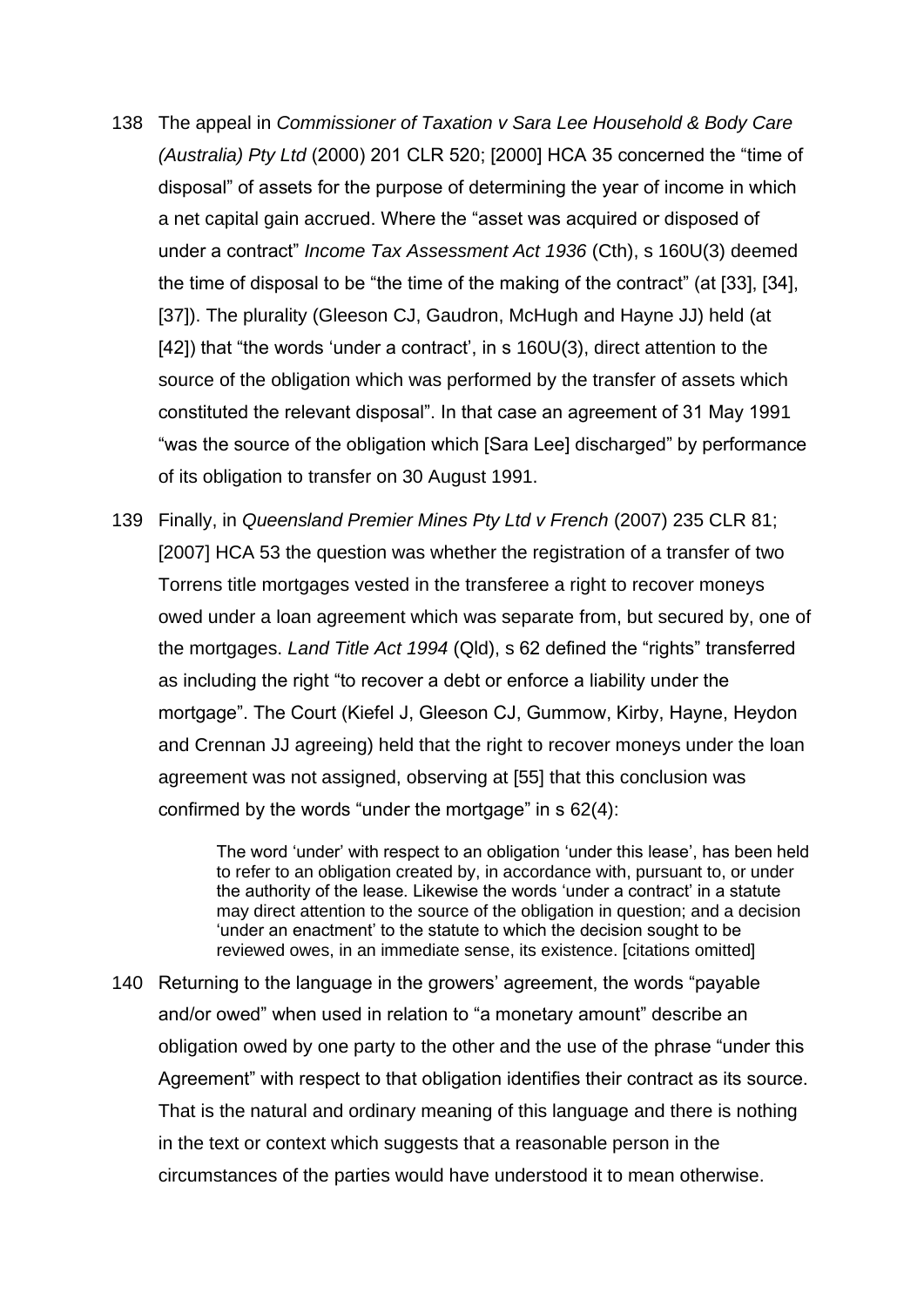## *"including without limitation"*

141 The inclusion in cl 23.6.1 of the list of "matters relating to [the] determination, adjustment or renegotiation of the Fee under Annexure 1" is wholly consistent with the subject matter of the reference to arbitration being disputes concerning payment obligations under the agreement. The words introducing that list - "including without limitation" - convey that the listed matters are not intended either to restrict the matters which would otherwise fall within the language of the preceding description or to narrow the construction of that language by reason of any genus of the matters listed. As to that being the function of such an inclusive "definition" see *Corporate Affairs Commission (SA) v Australian Central Credit Union* (1985) 157 CLR 201 at 206-207 (Mason ACJ, Wilson, Deane and Dawson JJ); [1985] HCA 64.

## *"Dispute concerns"*

- 142 The purpose for the parties' agreement that disputes which "concern" payment obligations should be referred to arbitration emerges in cl 23.8. By that provision the parties agree to "use their reasonable endeavours to enable the arbitrator to make a determination [of such disputes] as quickly as possible". Their commercial reasons for doing so, particularly from the perspective of the grower, are obvious. In argument this Court was informed that a batch of chickens takes between 35 and 45 days to be raised and collected, thus allowing for the delivery of batches every two months or so. In Mr Hannigan's case that meant that up to six batches a year might be raised, with the potential for over 200,000 chickens in each of those batches. In such a short cycle and high turnover business, an expeditious dispute resolution procedure directed to payment obligations under the agreement seeks to ensure continuity of cash flow, from the perspective of the grower, and ongoing certainty as to the costs of production, from the perspective of Inghams.
- 143 It follows that the connecting word "concerns" should be given sufficient "width and flexibility" to ensure that any dispute which relates to the negotiation, adjustment, determination or performance of a payment obligation "under this Agreement" is submitted to arbitration. Doing so, a dispute will "concern" a payment obligation under the agreement if the dispute is about such an obligation, which will be the case where there is a claim to payment or for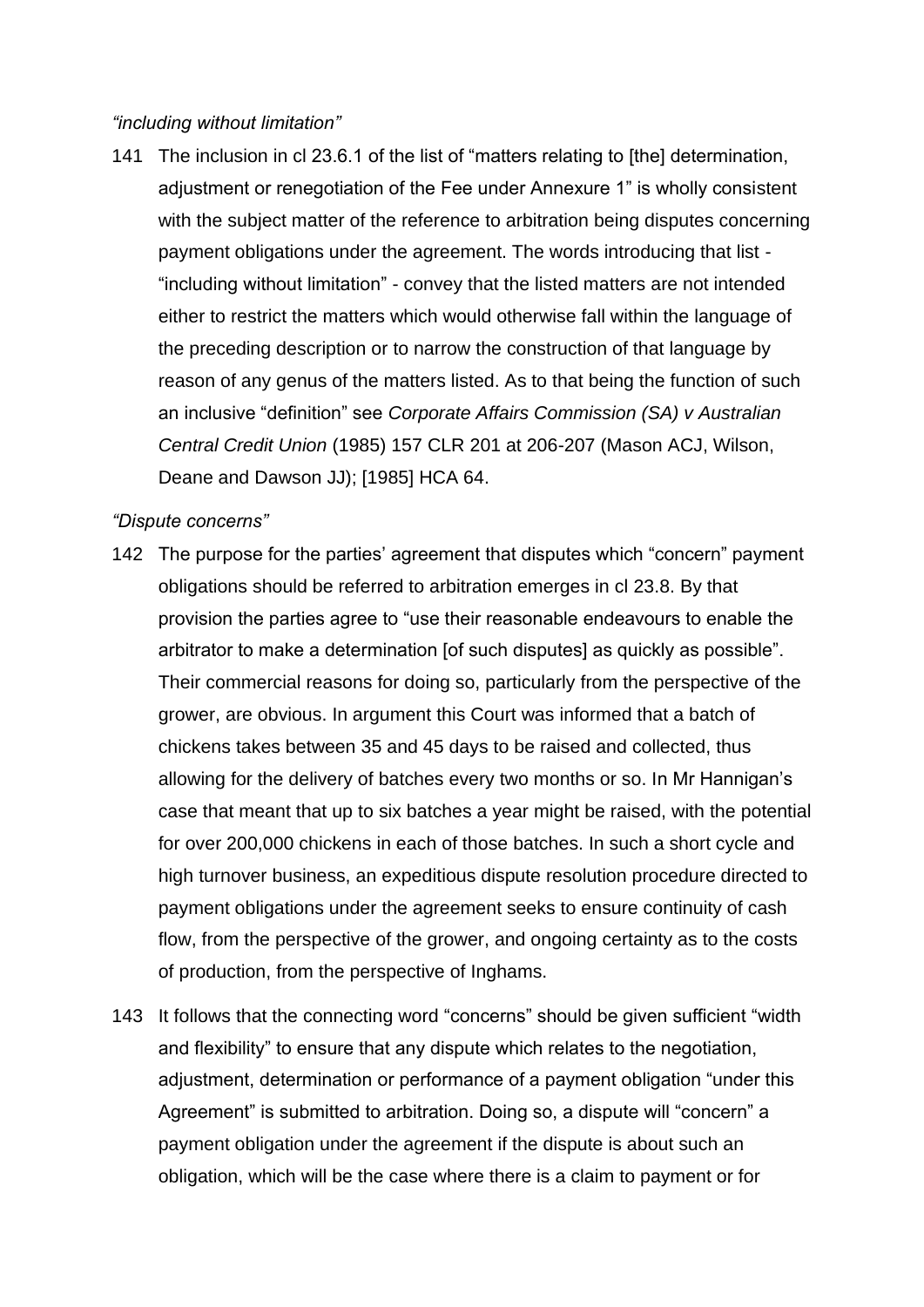damages for breach of such an obligation; if the dispute affects or involves or relates to such a payment obligation which would be the case where there is an issue concerning the negotiation, adjustment or determination of any fee to be paid; or if there is a dispute as to an entitlement of a party to deduct any sum from a payment which it is otherwise liable to make. These examples are obviously not exhaustive. However they recognise that the relational word "concerns" will be satisfied if a dispute relates to or is about or affects or involves a money payment obligation under the agreement.

### **Is the chicken supply dispute one within cl 23.6.1?**

- 144 The subject matter of the notified dispute is a claim for unliquidated damages for breach of Inghams' obligation under cl 3.1. It is not a claim to or about an amount "payable" or "owed" by Inghams to Mr Hannigan under an express or implied term of their agreement. Nor is it a dispute which affects or relates to the negotiation, adjustment or determination of any amount "payable" or "owed" under such a term. The argument that Mr Hannigan's claim concerns a monetary amount payable under the agreement proceeds as follows. First, it is said that a claim to "compensatory damages" will result in a judgment or award for a monetary amount which, when determined, will be "payable". For the purposes of argument, that much may be accepted.
- 145 The second part of the argument addresses the qualification that the obligation which makes that amount "payable" is created by, or in accordance with the parties' agreement. This part of the argument is put in two ways. First, it is said that the amount of damages once awarded is payable "under" the agreement because the measure of damages includes as an element an amount which would have been payable had the agreement been performed. To that extent the quantum of those damages is said to be "governed or controlled" by the agreement. It is not however contended that the source of the underlying obligation to pay damages is the agreement, or that the contract says anything about the amount recoverable and how it is to be calculated.
- 146 The second way in which the argument is put is captured in the judgment of the President at [88]-[90]. It is that damages for breach of contract may be treated or described as an amount payable under a "secondary obligation" of the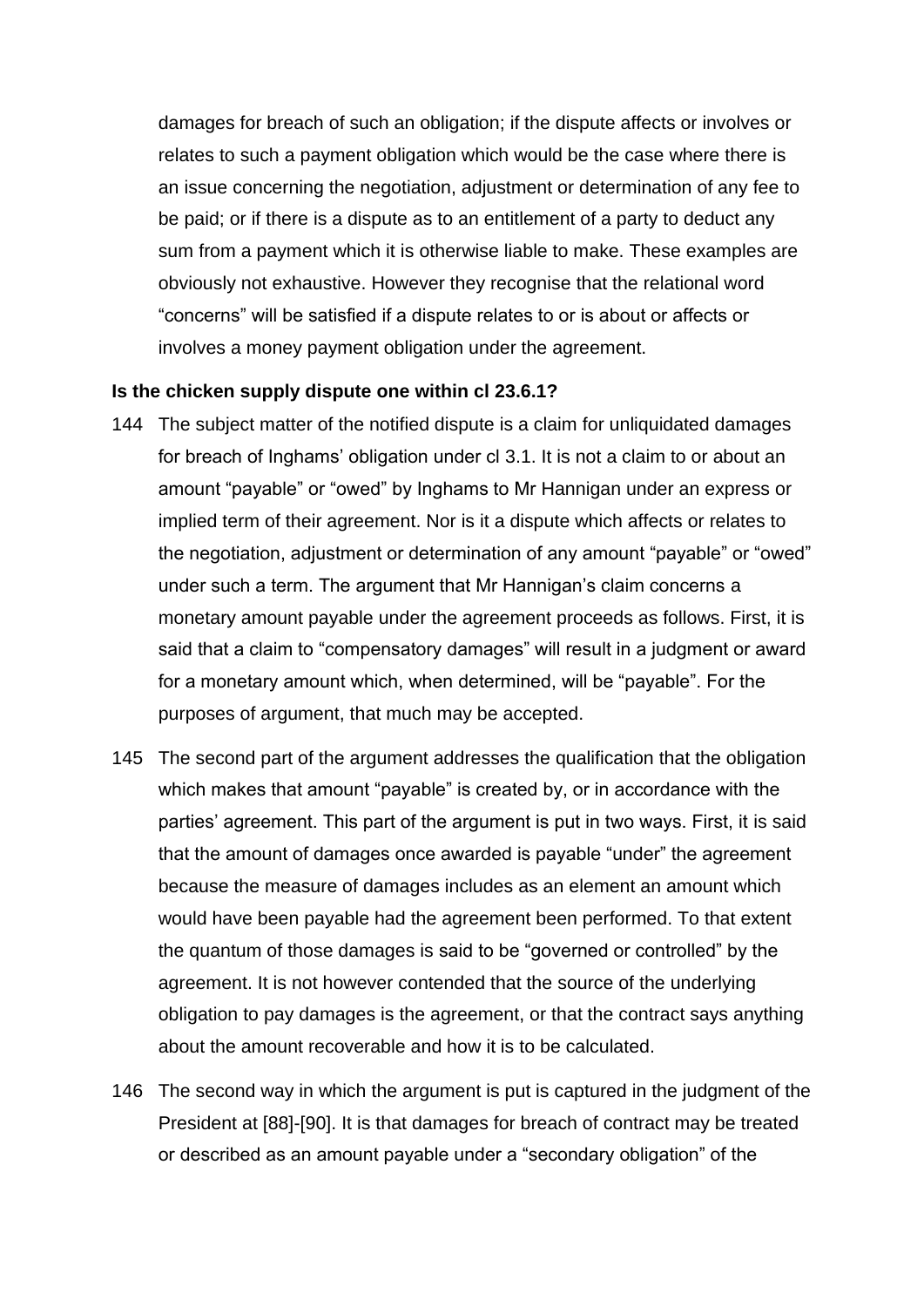agreement following the breach of a primary obligation. In support of that analysis reference is made to the statements of Lord Diplock in *Moschi v Lep Air Services Ltd* [1973] AC 331 at 350 and *Photo Production Ltd v Securicor Transport Ltd* [1980] AC 827 at 848-849, and the statement of Kiefel CJ, Bell and Keane JJ in *Mann v Paterson Constructions Pty Ltd* [2019] HCA 32; (2019) 93 ALJR 1164 at [12] that:

the right to damages for loss of bargain that arises in such a case [a termination for wrongful dismissal] is, in this respect, no less a creature of the contract than the right to recover sums that become due before its termination.

- 147 However, none of those statements suggest that the obligation to pay damages for breach of contract is created by or arises under the contract. On the contrary, Lord Diplock's analysis in *Lep Air Services* and *Photo Production*  acknowledges that the so-called "secondary obligation" arises "by operation of law" or by "implication of the common law", which is the same thing. The description of the right to loss of bargain damages following a termination for wrongful dismissal as a "creature of the contract" does not take this analysis any further.
- 148 The orthodox and uncontroversial position remains as stated by Nettle, Gordon and Edelman JJ in *Mann v Paterson Constructions* at [195]:

Traditionally, the remedial obligation to pay damages for breach of contract has been understood as an obligation "arising by operation of law". Whether or not there is any role for the objective or manifested intention of the parties in ascertaining boundaries of liability in an award of damages, the proposition that the award of damages is somehow a product of the agreement of the parties as an alternative to performance is not easily reconciled with several established notions at law and in equity, including the normative principles which govern the quantification of damages and the grant of specific performance and injunctions on the basis that damages are an "inadequate" remedy. The parties contract for performance, not damages. In short, as Windeyer J said, "[i]t is ... a faulty analysis of legal obligations to say that the law treats a promisor as having a right to elect either to perform his promise or to pay damages. Rather ... the promisee has 'a legal right to the performance of the contract'." (citations omitted)

149 It is equally wrong, as a matter of legal theory, to suggest that the assessment of unliquidated damages for breach of contract is "governed or controlled by" the contract simply because the measure of damages at common law takes account of benefits which would have been received as a result of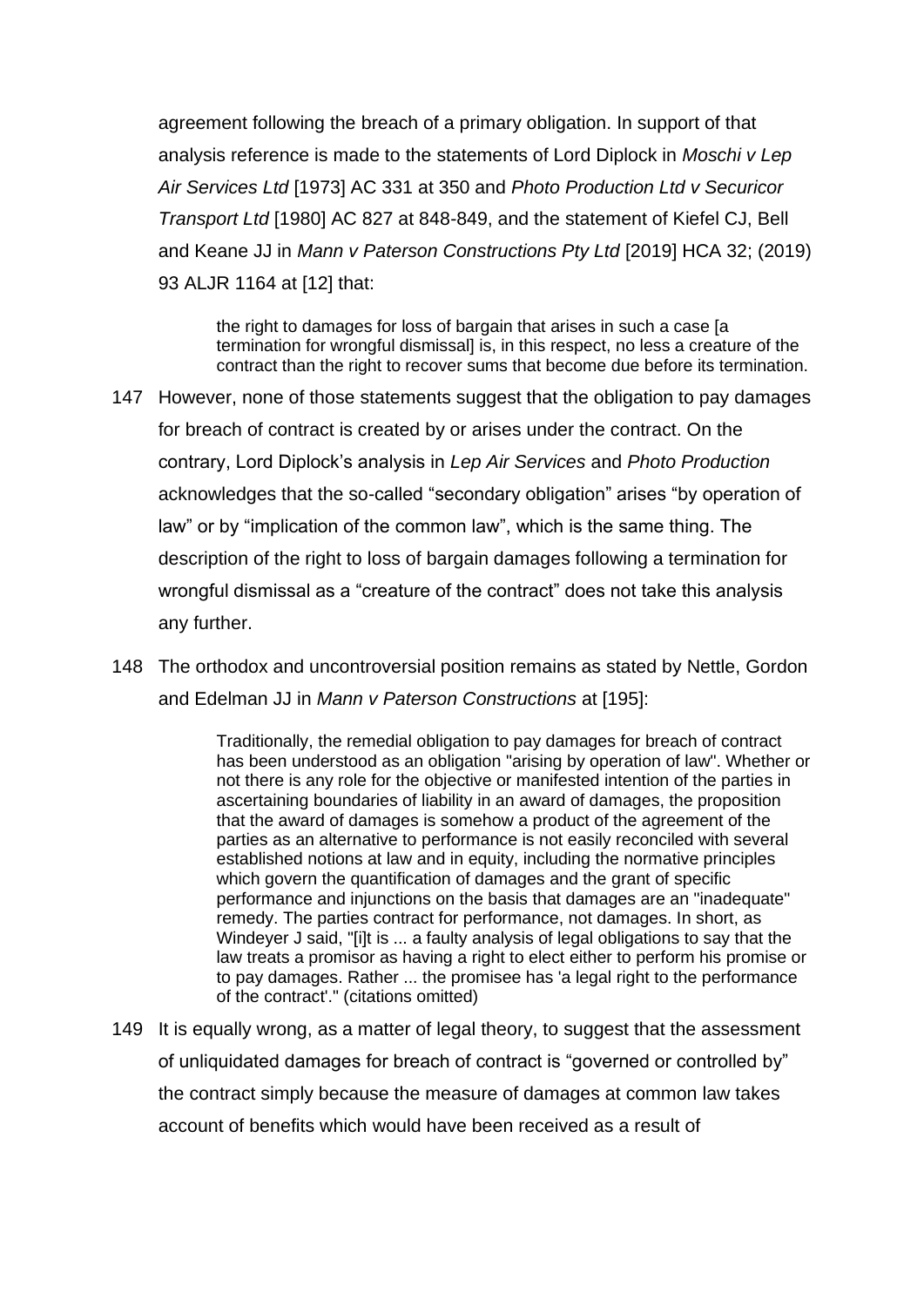performance. The position is as stated by Gageler J in *Mann v Paterson Constructions* at [83]:

Contracting parties are, of course, at liberty to determine by contract the "secondary" obligations, which are to arise in the event of breach or termination of the "primary" obligations they have chosen to bind them. Even where the parties have not so determined, it may for some purposes be appropriate to describe obligations that the common law imposes to pay damages for breach of contract as "secondary" obligations which, in the event of termination by acceptance of a repudiation, are "substituted" for the primary obligations. However, it would be artificial as a matter of commercial practice and wrong as a matter of legal theory to conceive of contracting parties who have not addressed the consequences of termination in the express or implied terms of their contract as having contracted to limit themselves to the contractual remedy of damages in that event.

- 150 The distinction between monetary amounts which are payable or owed "under a contract" and remedies which arise by operation of law is a recognised and meaningful one. Whereas 'liquidated damages' are recoverable in satisfaction of a right of recovery created by the contract itself and accruing by reason of breach, unliquidated damages for breach of contract are compensation assessed by the court in accordance with common law principles for loss occasioned by breach: *Rotheberger Australia Pty Ltd v Poulsen* [2003] NSWSC 788 at [27] (Barrett J); *Galafassi v Kelly* (2014) 87 NSWLR 119 at [178] (Gleeson JA, Bathurst CJ and Ward JA agreeing). That distinction has been endorsed as one which it is "essential" to maintain: *Galafassi* at [177].
- 151 It follows that the notified dispute does not concern a monetary amount payable or owed by Inghams to Mr Hannigan under their agreement and accordingly it is not a dispute referred to arbitration by cl 23.6.1.

### **The reasoning of the primary judge**

- 152 It remains necessary to consider three aspects of the primary judge's reasoning in support of his contrary conclusion that cl 23.6.1 includes a contested claim to unliquidated damages for breach of a non-money payment obligation under the agreement.
- 153 The first is his Honour's conclusion at [62] that the inclusion of the reference to cl 12 in the list in cl 23.6.1 is inconsistent with the description of the relevant subject matter of the clause as limited to claims to enforce payment obligations arising under the agreement because cl 12 describes no more than a claim for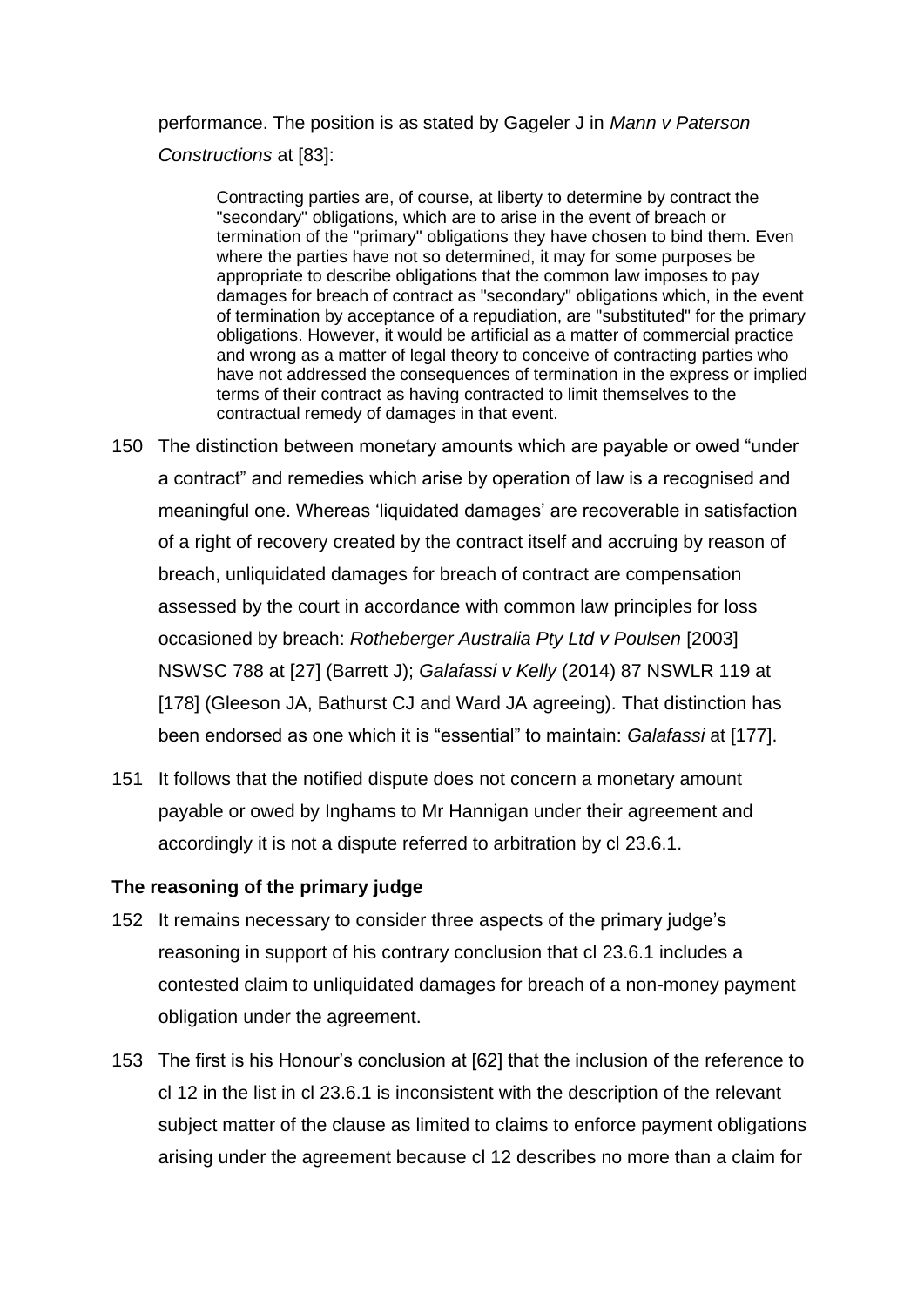damages. As the President ventures at [32] the significance of the argument accepted by the primary judge may lie in the fact that no "genus of dispute could be derived from the specific clauses referred to in cl 23.6.1 to suggest what did and did not fall within the scope of the arbitration agreement". However that observation does not take account of the words "without limitation" which indicate that no constructional inference regarding the meaning of the descriptive definition should be drawn from any shared features or lack of shared features of the matters included in the list.

- 154 More significantly, the primary judge's analysis gives a narrower meaning to the word "concerns" than is consistent with the purpose of cl 23.6 and overlooks the application of cl 12.1 which permits Inghams to deduct losses to be borne by the grower "from any Payments due to the Grower" for the relevant batch. Thus any dispute as to the fact or amount of such loss necessarily "concerns" a "monetary amount" "payable" "under" the agreement because of the entitlement by cl 12.1 of Inghams to deduct any amount to which it is entitled from that "monetary amount".
- 155 The second is that the primary judge considered at [64] that on the construction urged by Inghams, cl 23.6.1 would have the consequence that a claim in debt for non-payment of a fee due under cl 9.1 would be referred to arbitration whereas a claim to damages for the same breach would not. His Honour described that inconsistency in outcome as "hardly [to] have been intended by the contracting parties". In this respect the primary judge's analysis again depends on a narrower construction of the connecting term "concerns" than I consider it should be given, as appears above, particularly at [142]-[143]. If the notified dispute involves a claim for damages for breach of cl 9.1, that dispute bears a sufficient relationship to a "monetary amount payable" under the agreement because the claim is for breach of such an obligation. Accordingly, the dispute is about or involves that monetary obligation, and in that sense is a dispute which "concerns" it. Therefore no inconsistency in outcome arises.
- 156 Thirdly, the primary judge at [65] considered that because one integer in the assessment of Mr Hannigan's damages was the amount which would have been received under cl 9.1 had the supply obligation been performed, the